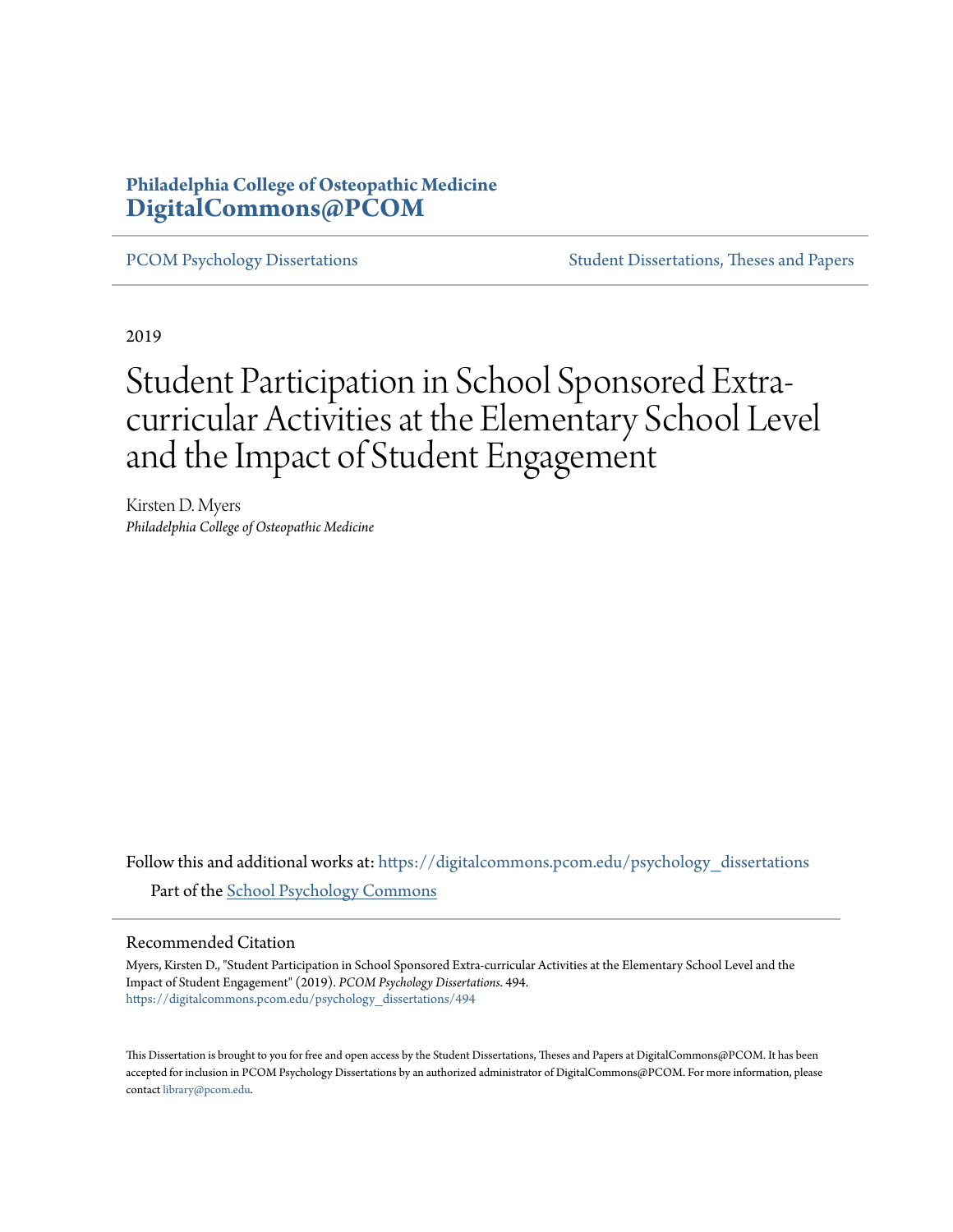Philadelphia College of Osteopathic Medicine

Department of Psychology

# STUDENT PARTICIPATION IN SCHOOL SPONSORED

# EXTRA-CURRICULAR ACTIVITIES AT THE

# ELEMENTARY SCHOOL LEVEL AND THE IMPACT OF STUDENT ENGAGEMENT

Kirsten D. Myers

Submitted in Partial Fulfillment of the Requirements for the Degree of

Doctor of Psychology

May 2019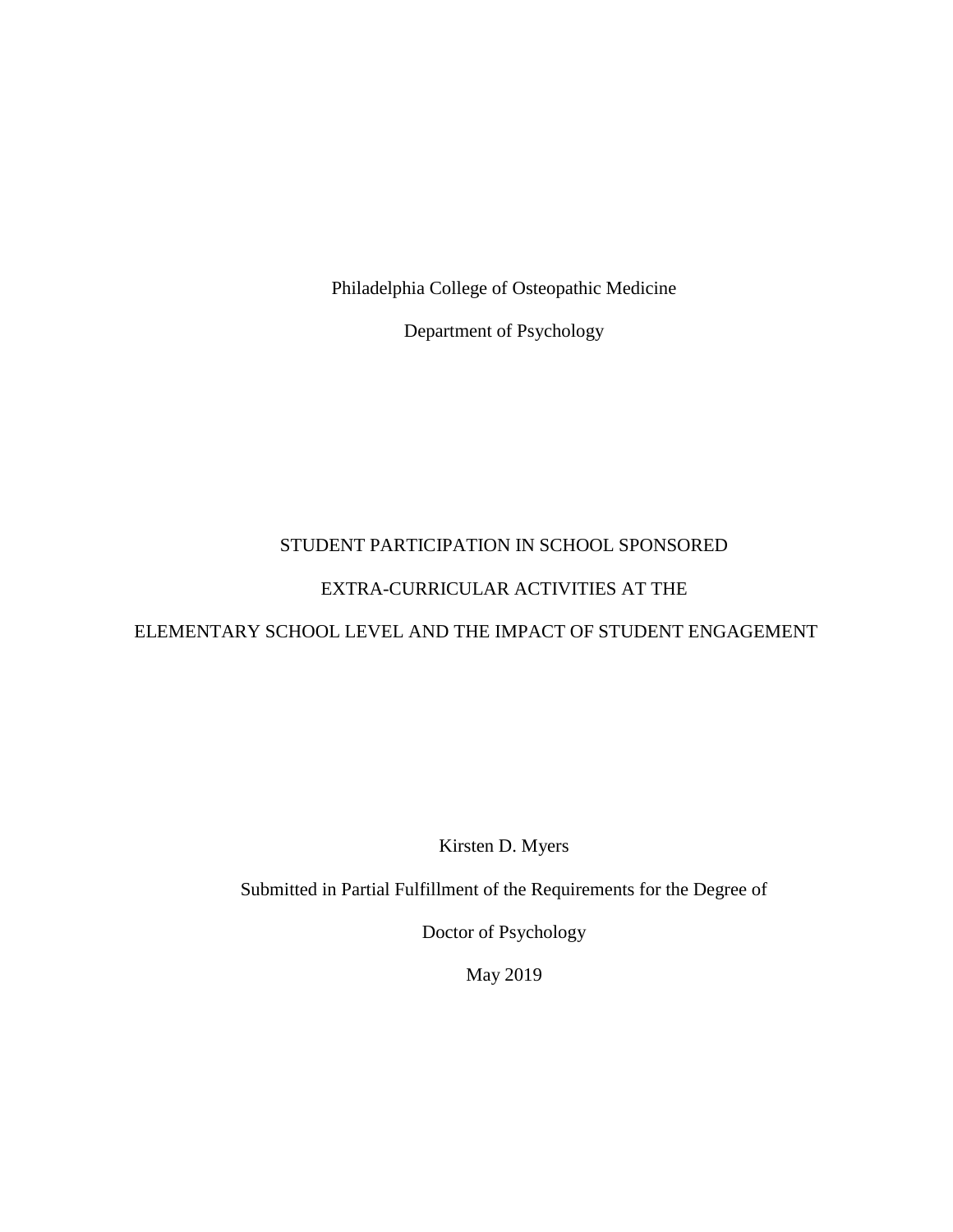# **Dissertation Approval**

| This is to certify that the thesis presented to us by __________________________ |  |  |  |                                                                                                 |  |  |
|----------------------------------------------------------------------------------|--|--|--|-------------------------------------------------------------------------------------------------|--|--|
|                                                                                  |  |  |  |                                                                                                 |  |  |
|                                                                                  |  |  |  | the degree of Doctor of Psychology, has been examined and is acceptable in both scholarship and |  |  |
| literary quality.                                                                |  |  |  |                                                                                                 |  |  |

Committee Members' Signatures:

\_\_\_\_\_\_\_\_\_\_\_\_\_\_\_\_\_\_\_\_\_\_\_\_\_\_\_\_\_\_

\_\_\_\_\_\_\_\_\_\_\_\_\_\_\_\_\_\_\_\_\_\_\_\_\_\_\_\_\_\_

\_\_\_\_\_\_\_\_\_\_\_\_\_\_\_\_\_\_\_\_\_\_\_\_\_\_\_\_\_\_, Chairperson

\_\_\_\_\_\_\_\_\_\_\_\_\_\_\_\_\_\_\_\_\_\_\_\_\_\_\_\_\_\_, Chair, Department of Psychology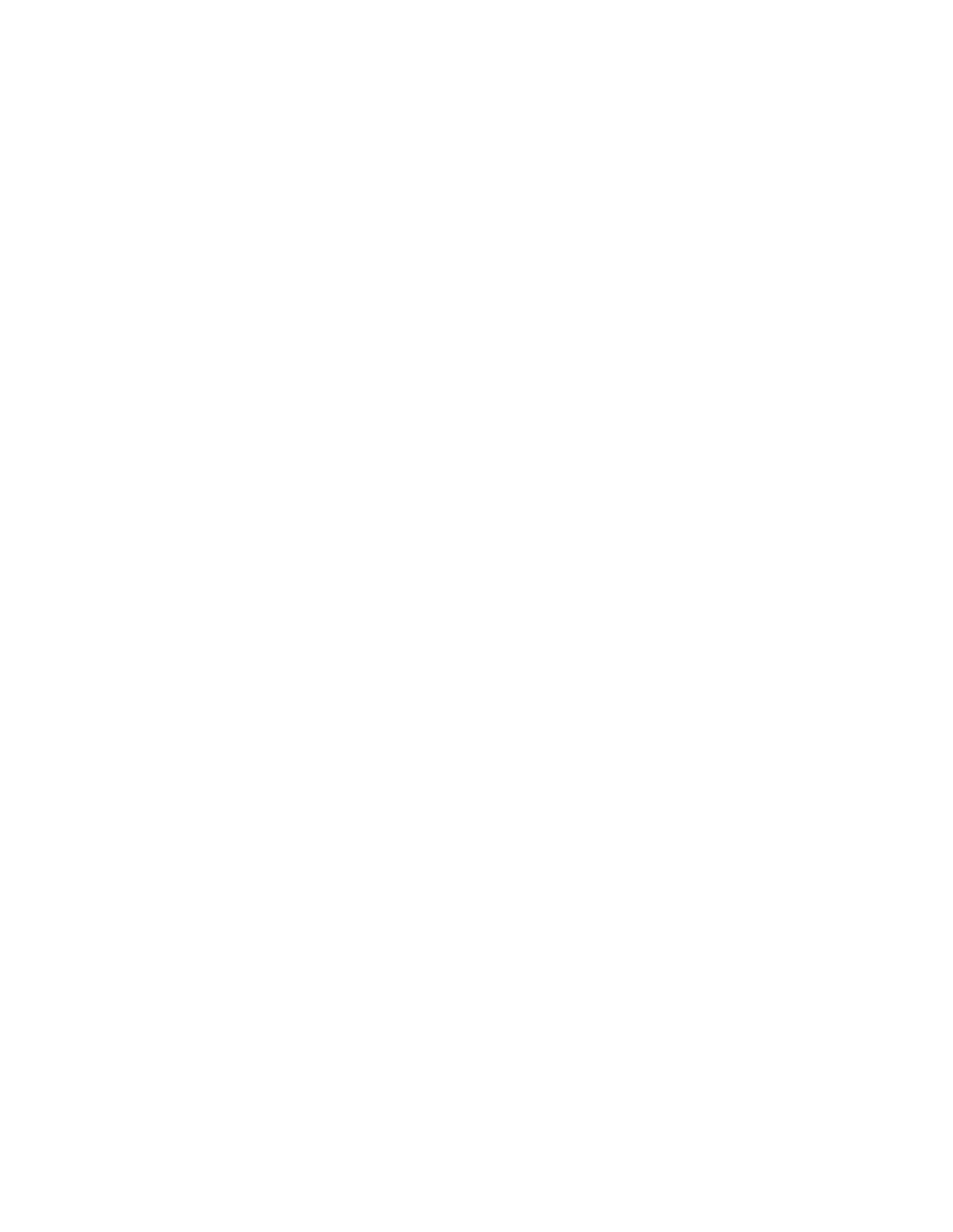## Acknowledgements

I would like to take this opportunity to acknowledge my family for their unwavering support. Thank you to my mother who always believes in me and encourages me to pursue my dreams. Much love to my "rock star" sister and brother who are always there for me, no matter what. Thank you to Nee nee and Bebop for caring for my son during those long nights at school. To my niece and nephew, my firstborn Camryn and Ian, thank you for stepping up when it counted with your younger brother. Jesse, I am so proud of you!!! Thank you for being my hype man, making me laugh and believing I can do anything. You truly are "my sunshine". To my sister friend Irene, we've travelled a lot of roads together and I couldn't have picked a better person to do this with. Finally, I'd like to thank God because he allowed me this opportunity and placed this dream in my heart to go out and show His love.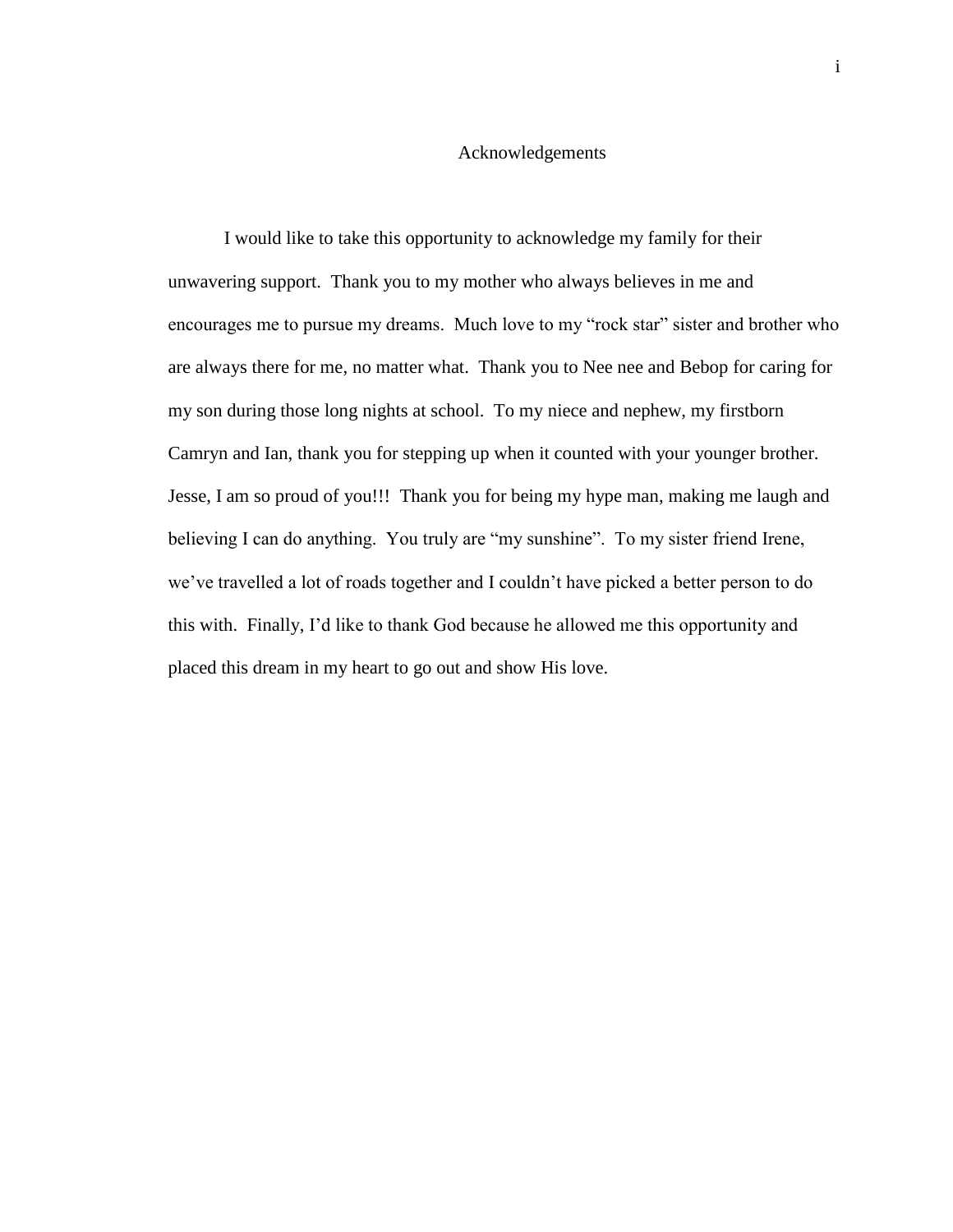#### Abstract

Getting students involved in their day to day educational processes is often challenging and, in some schools, systems appear almost unrealistic. Students in school do not often see the value of or make the connection with the importance of education. Students see movie stars such as Jennifer Lawrence drop out of school at fourteen, singers, rappers and others in the entertainment industry who are successful and make millions without an education. The potential of a YouTube posting, turning someone into a star looms in their imaginations and they think it could happen to them. Students today are even more enticed by technology and the possibilities. In communities throughout the United States, school does not offer a sense of belonging, of personal expression or of freedom to experiment with acceptance. Competing with so much external stimuli, schools face an uphill battle with improving student engagement. In some communities throughout the United States, students feel that the schools do not provide for them a sense of belonging, the opportunity for personal expression or the freedom to experiment with self-proclaimed ideas or preparation for future goals. Getting students engaged early in their educational careers could possibly make all the difference as they navigate middle and high school. Appleton, 2009, noted that student engagement involves both observable and internal engagement. Observable engagement involves things one sees in the academic setting in the classroom such as participating in the class, identified as academic functioning, and behavioral engagement such as attendance and behavior. Internal engagement encompasses both the cognitive and the affective. The cognitive engagement includes the relevance of school work and personal goals; the affective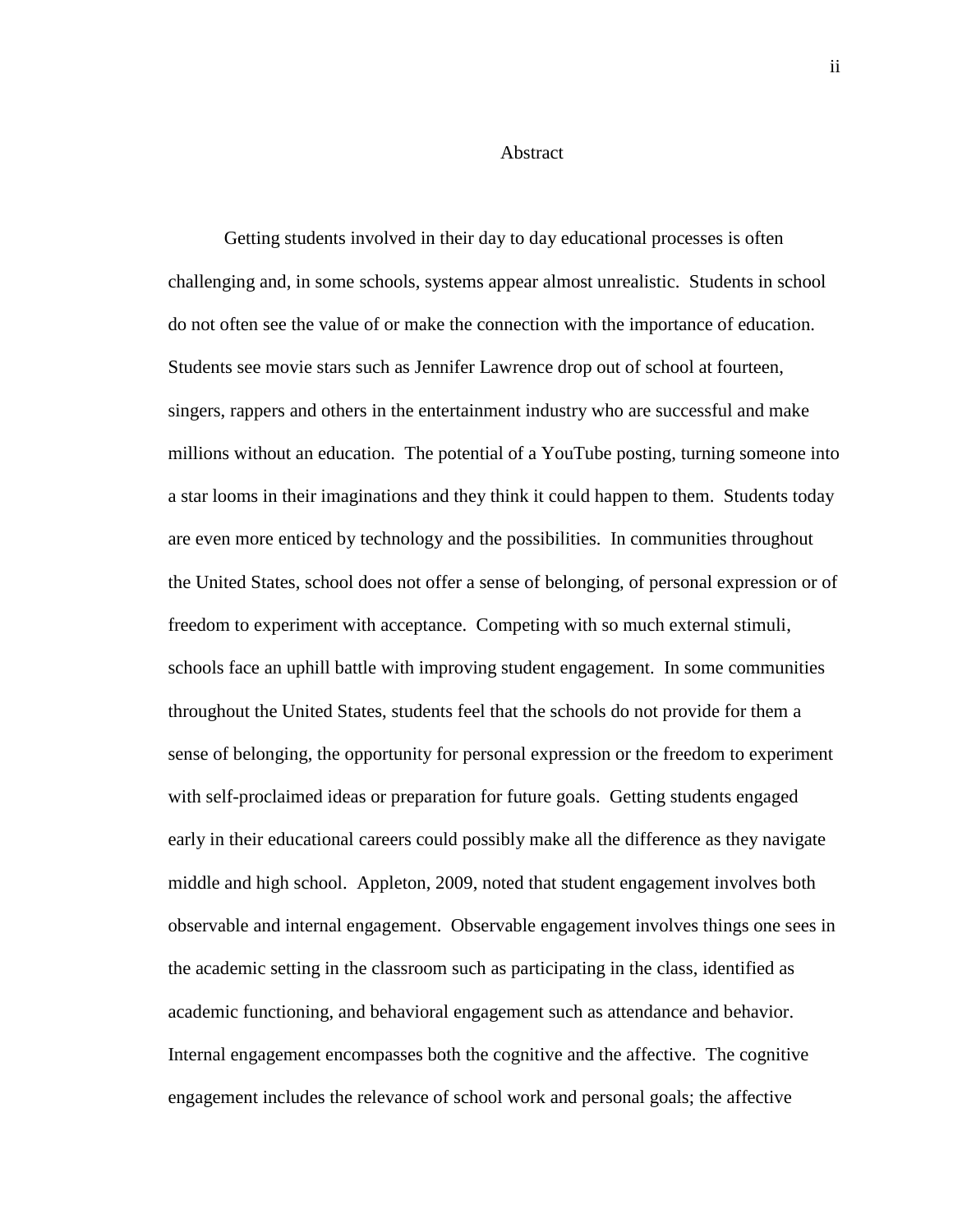engagement identifies the students' sense of belonging and school connectedness. Positive student engagement could change the trajectory of a student's outlook on school, on education and on life.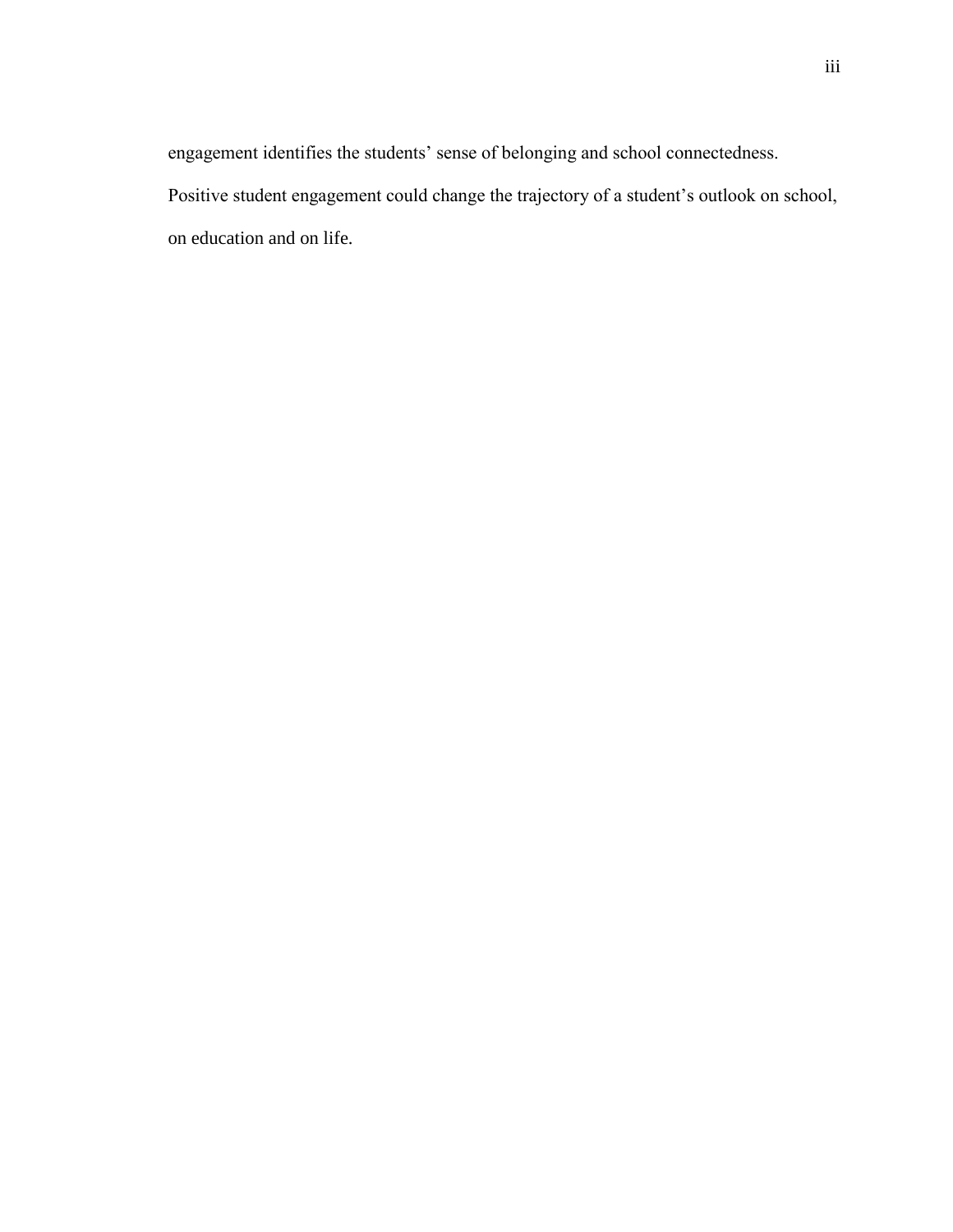# TABLE OF CONTENTS

|                          | <b>ACKNOWLEDGEMENTS</b>                                                                                                                                                                                                                                                                          | $\mathbf{i}$                             |
|--------------------------|--------------------------------------------------------------------------------------------------------------------------------------------------------------------------------------------------------------------------------------------------------------------------------------------------|------------------------------------------|
|                          | <b>ABSTRACT</b>                                                                                                                                                                                                                                                                                  | $\mathbf{ii}$                            |
| <b>TABLE OF CONTENTS</b> |                                                                                                                                                                                                                                                                                                  | iv                                       |
| <b>LIST OF TABLES</b>    |                                                                                                                                                                                                                                                                                                  |                                          |
|                          | <b>CHAPTER</b>                                                                                                                                                                                                                                                                                   |                                          |
| I                        | <b>RESEARCH OBJECTIVES</b>                                                                                                                                                                                                                                                                       | $\mathbf{1}$                             |
|                          | Introduction<br><b>Statement of the Problem</b><br>Purpose of Study<br>Overview                                                                                                                                                                                                                  | 1<br>$\mathbf{1}$<br>3<br>$\overline{4}$ |
| $\mathbf{I}$             | RELATED LITERATURE                                                                                                                                                                                                                                                                               | 6                                        |
|                          | <b>Evolution of Student Engagement</b><br>Bioecological Development of Student Engagement<br><b>Early Prevention Approach</b><br>Motivation and Student Engagement<br>Ethnic and Cultural Identity<br>Afterschool and School Based Extra-Curricular Activities<br><b>Benefits of Team Sports</b> | 6<br>10<br>20<br>22<br>24<br>26<br>32    |
|                          | Relevance of Study<br>Hypothesis<br>Summary                                                                                                                                                                                                                                                      | 34<br>37<br>37                           |
| Ш                        | <b>METHODS</b>                                                                                                                                                                                                                                                                                   | 39                                       |
|                          | <b>Research Design</b><br>Overview<br>Participants<br><b>Apparatus and Material</b><br>Procedures                                                                                                                                                                                                | 39<br>39<br>39<br>40<br>41               |
| IV                       | <b>RESULTS</b>                                                                                                                                                                                                                                                                                   | 43                                       |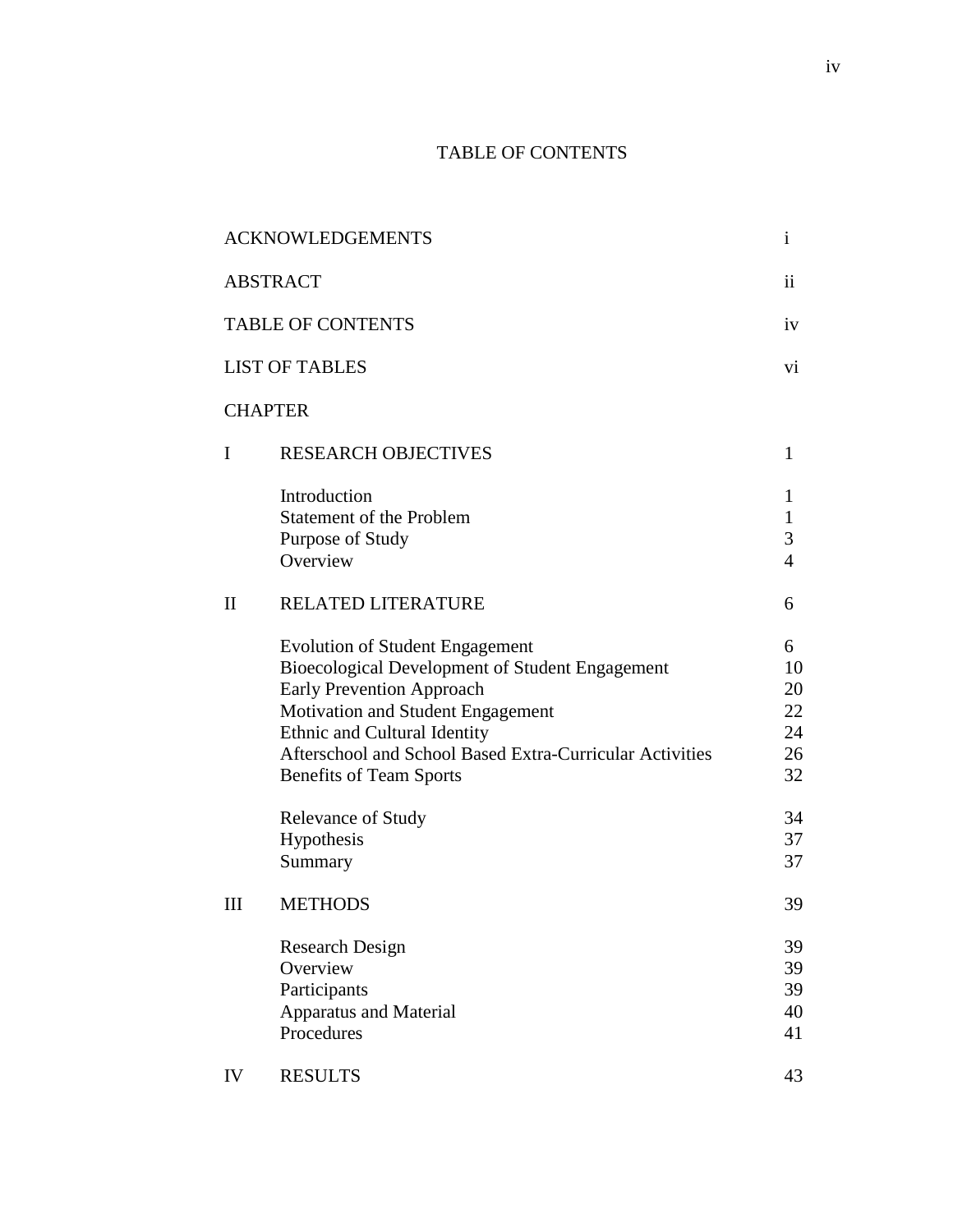|                   | <b>Multiple Choice</b>                  | 43 |
|-------------------|-----------------------------------------|----|
|                   | <b>Open-ended Results</b>               | 45 |
|                   | <b>Record Review</b>                    | 47 |
| V                 | <b>DISCUSSION</b>                       | 50 |
|                   | Overview of the Study                   | 50 |
|                   | Discussion of Findings                  | 50 |
|                   | Implications                            | 59 |
|                   | Limitations                             | 61 |
|                   | <b>Future Direction</b>                 | 62 |
|                   | Conclusion                              | 62 |
| <b>REFERENCES</b> |                                         | 64 |
|                   |                                         |    |
| <b>APPENDICES</b> |                                         | 74 |
| A                 | <b>SURVEY</b>                           | 75 |
| B                 | SURVEY RESPONSES BY QUESTION            | 77 |
| $\overline{C}$    | SAMPLE OF OPEN-ENDED RESPONSES BY THEME | 83 |
| D                 | ALL OPEN-ENDED RESPONSES                | 88 |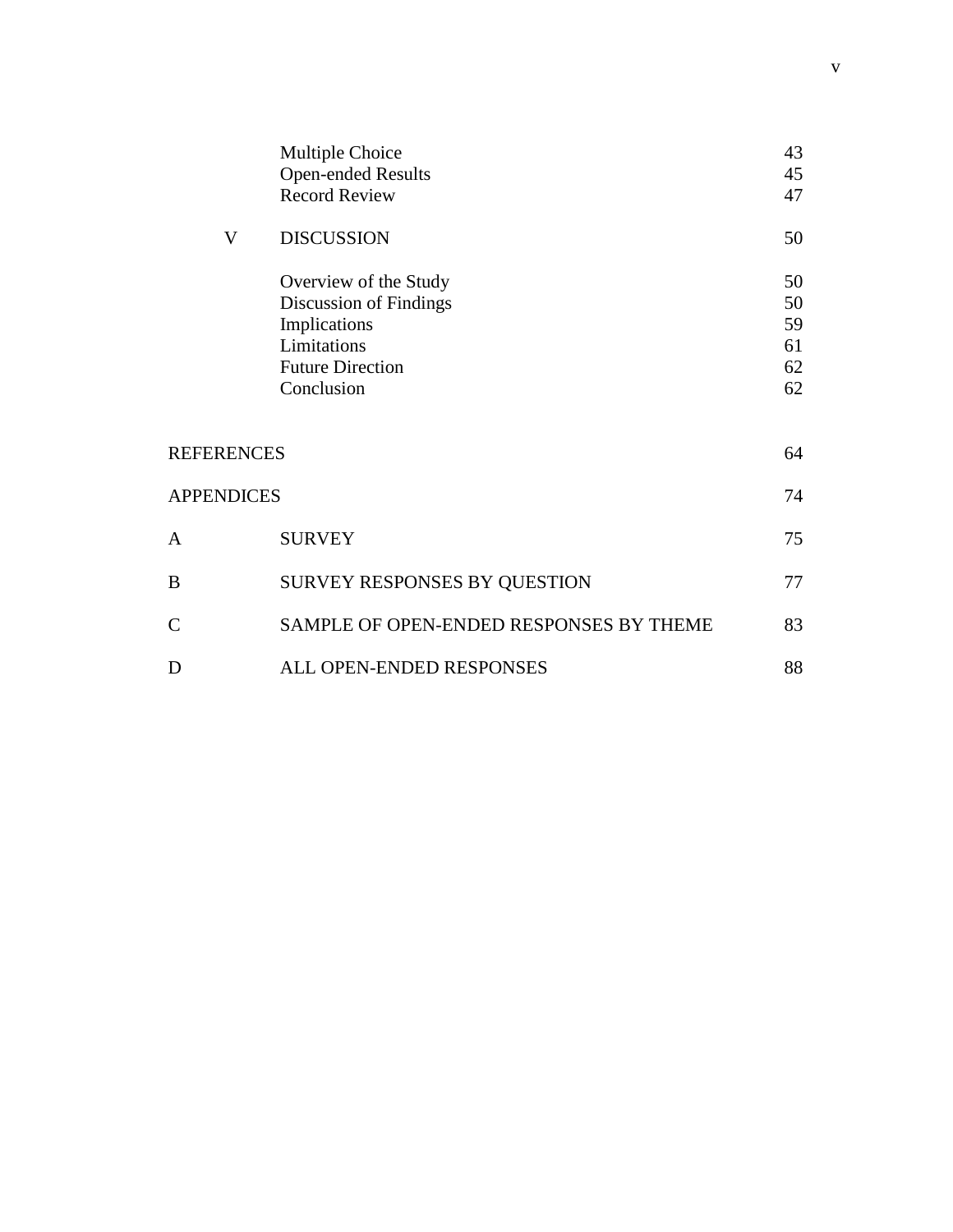# LIST OF TABLES

| Number of Respondents and Percentages by Student Engagement Domain        | 44 |
|---------------------------------------------------------------------------|----|
| Themes and Subthemes Associated with Each Student Engagement Domain       | 46 |
| <b>Attendance: Total Absences</b>                                         | 47 |
| Change in Homework Completion from Before and During Basketball Season 48 |    |
| Sampling of TRC progress comparing BOY and MOY data                       | 49 |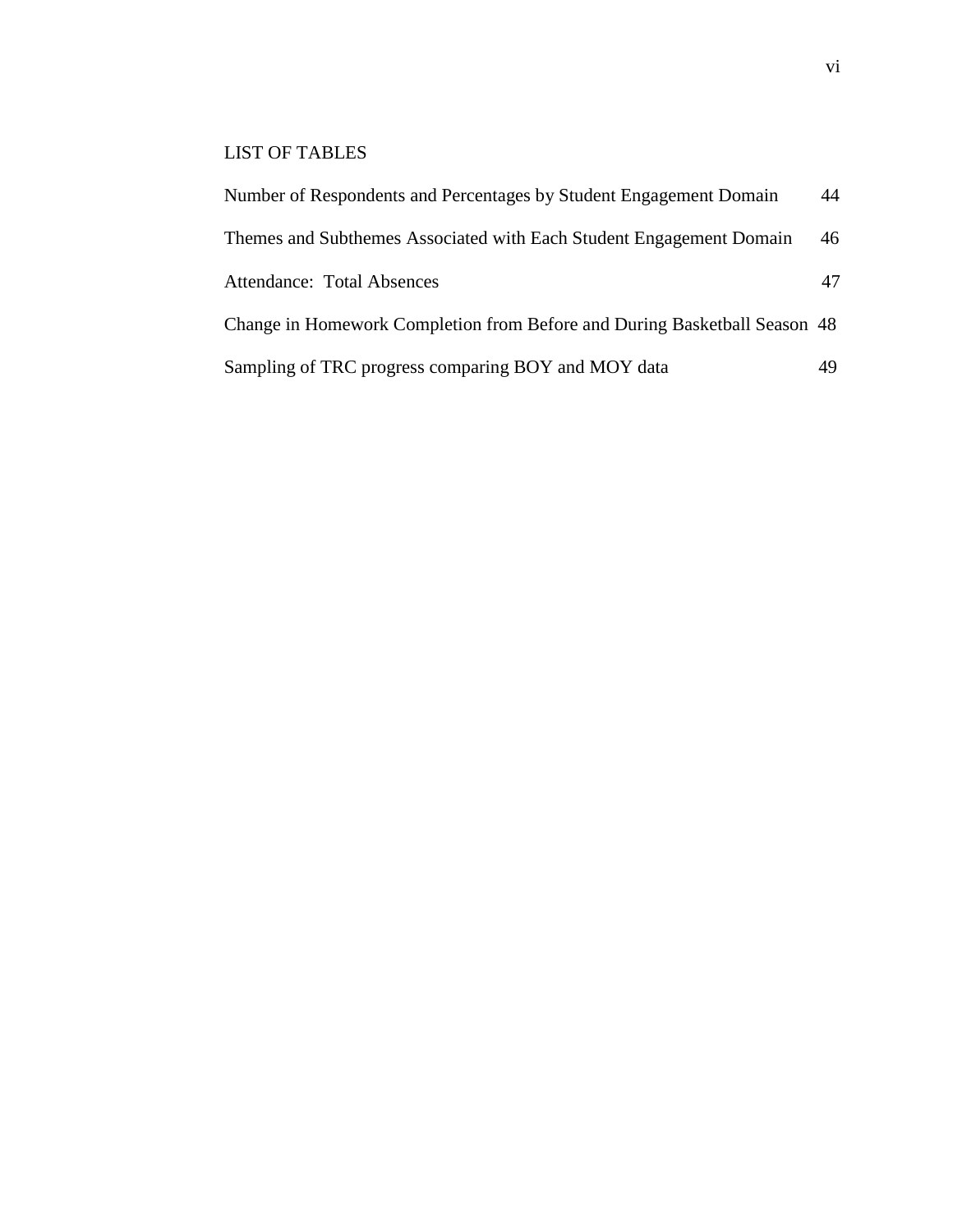#### Chapter 1

# **INTRODUCTION**

# **Statement of the Problem**

In today's society with non-educational leaders' and government's involvement in the school system, the main focus has been on accountability for teaching students what they need to know in order to be successful in today's world. Unfortunately, for many bureaucrats and policymakers with no educational background, the only measure for accountability has been to increase high stakes testing in the school environment. With high stakes testing comes many changes within the school walls, most importantly stifling of teacher's autonomy and creativity. For many students and teachers, learning has become unfulfilling; the goal post is the major PARCC- Partnership for Assessment of Readiness for College and Careers assessment that is given annually. To make sure teachers and students are on pace with meeting the end of the year goal, there are more assessments given such as progress monitoring and quarterly benchmark assessments. With the added pressure of teachers' jobs being on the line, many of our students develop high levels of anxiety and worries that should not be shouldered at such a young age. A study by the Council of the Great City Schools, which represents urban education, found in a 2015 study that the average student between pre-kindergarten to twelfth grade takes an average of 112 mandated standardized tests.

Students are not enjoying their educational processes and are not feeling motivated or fulfilled. Sarason (1996) noted that students, both in the urban and the suburban communities, although bright, have been turned off by school. Outside the school walls students are observed being engaged, active and motivated but not so inside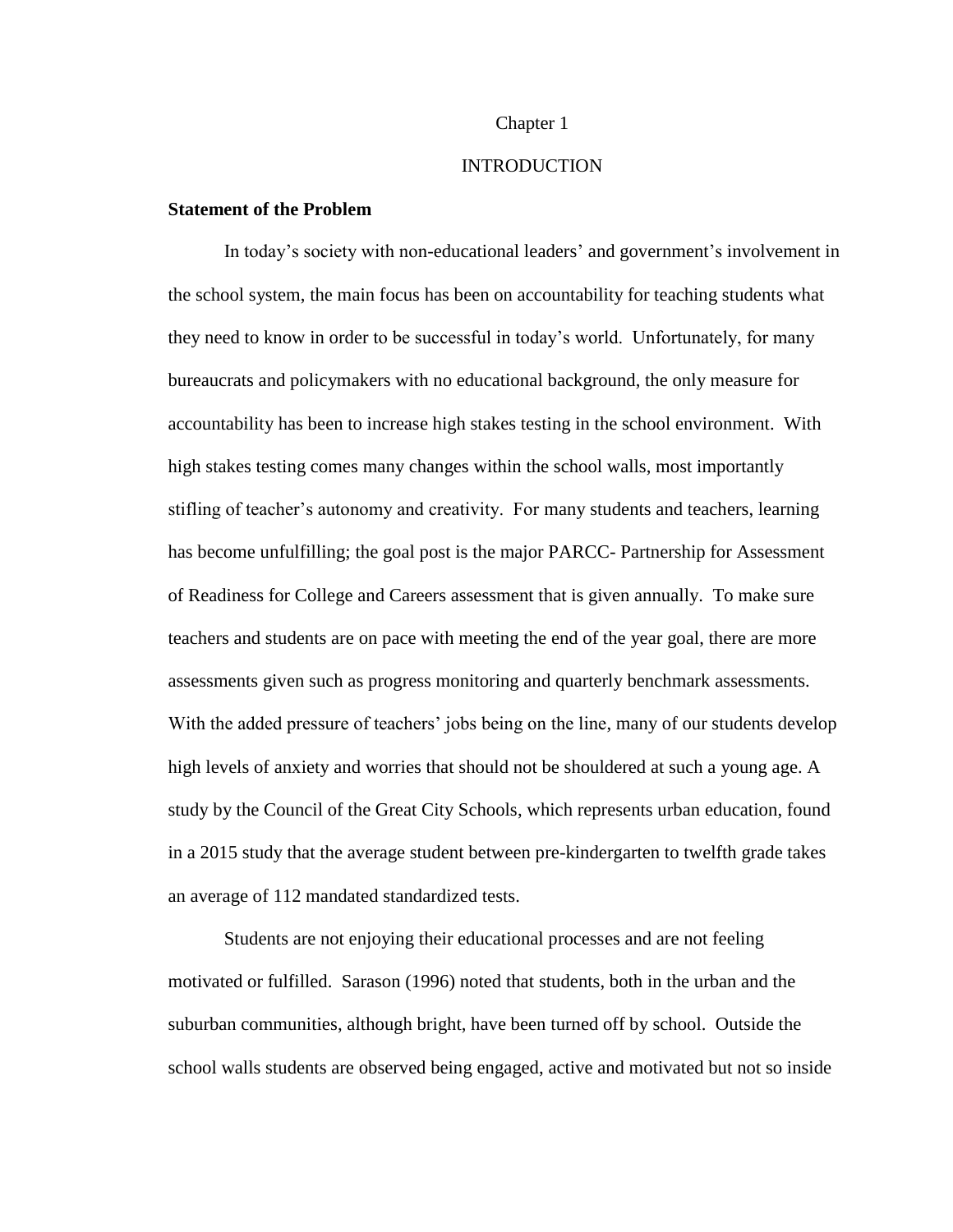school. This has led them to become increasingly more and more disengaged with the academic school setting. Students are not feeling motivated or fulfilled and have become increasingly more and more disengaged with the academic school setting. To put it simply, school is not fun or relevant to them anymore. Students today do not appreciate the adult pressures they face on a daily basis, having no reprieve of school related pleasures such as hands on projects and activities. School systems begin at an early age to instill "Stepford" like qualities beginning in kindergarten, where students are no longer having naps or enjoying the pleasures of exploration and creativity while they learn. The school day schedule is paced out to the minute, which does not allow for much deviation in curriculum. Because more and more students being turned off by school, they are not doing their best academically and are exerting only the minimal amount of effort. Students feel teachers do not understand them or support them, which is understandable due to the duties that are mandated by the school systems. Students are not able to develop real lasting relationships with their teachers, which diminishes their engagement even further. If attention is not changed, relative to finding ways to improve student engagement, school systems will continue the cycle of dissatisfaction with academics and educational attainment. The National Center for Education Statistics noted improvement in the overall dropout rate to 16% in 2015. However, dropout rates among blacks and Latinos remain high at 24% and 29%, respectively. The reality is that the joy of learning for learning sake has been sucked out of the American educational system. Although there are greater demands on the schools than in previous generations, schools must find creative ways to support students' interest. Through school based extra-curricular activities students would be able to have a safe outlet to express themselves physically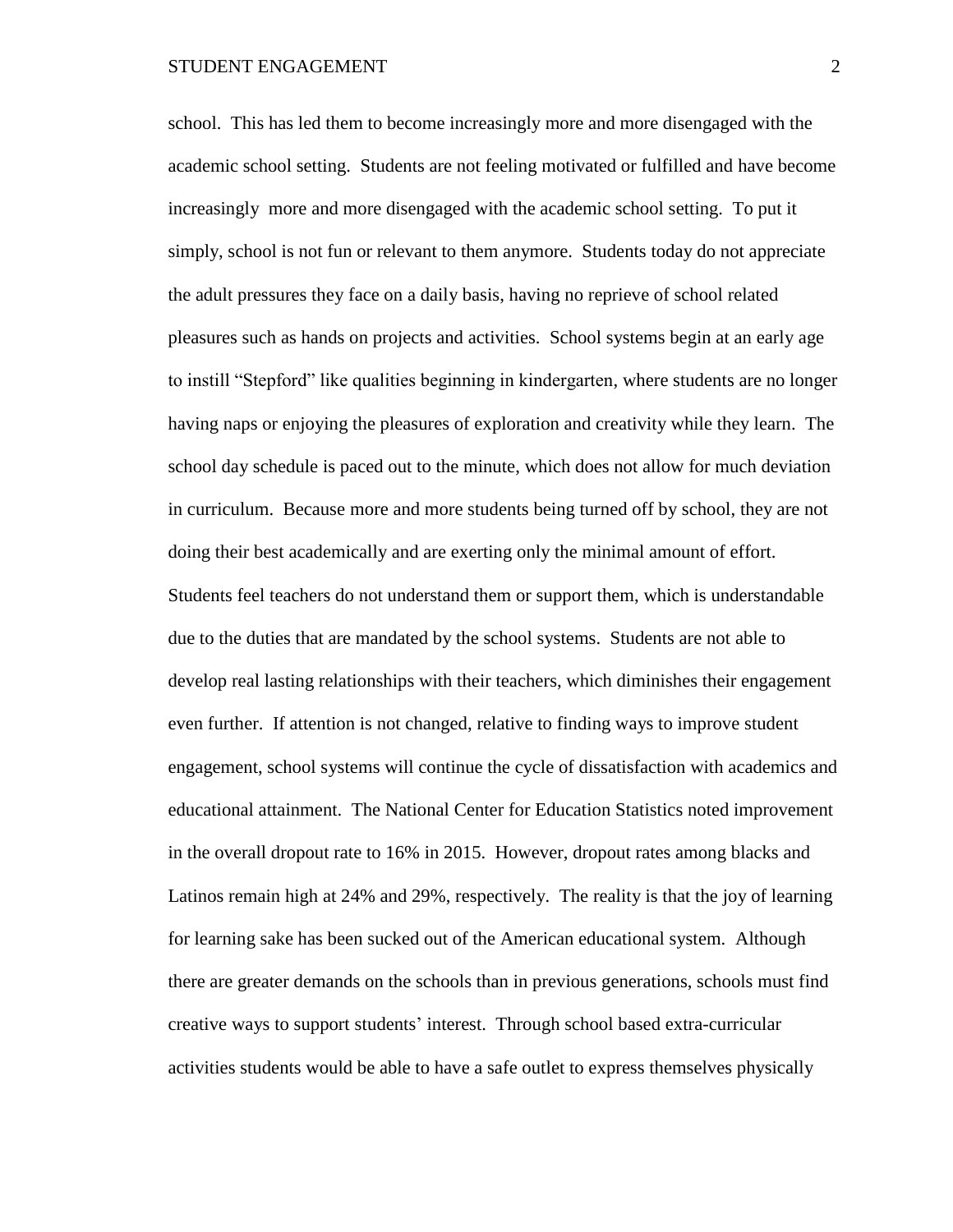and creatively, nurturing the parts of themselves that have been neglected throughout the school day. By engaging students in activities they are interested in after school, students will feel a sense of community, of purpose and connectedness that will help them flourish holistically. Focusing on the whole student not only helps the individuals to thrive as good citizens, but also this student engagement prepares them to practice their interpersonal skills, find a sense of belonging and purpose, but most importantly, get them engaged in their own academic progress. Student engagement, as defined by Finn et al. (1993), noted a feeling of belonging in the school by the student and adopting its aims. Once externally motivated about one activity, the skills learned will be able to transfer over into the academic setting and increase academic involvement, which leads to everyone's ultimate goal of helping students compete as citizens in the global market/economy. Student engagement increases self-awareness, purpose and true intrinsic value.

# **Purpose of the Study**

The purpose of the study is to determine whether or not a school sponsored, extracurricular after school activity is related to improvements in student engagement; the hope is that such improvements will lead to positive changes in the classroom setting, in academics and in increases in students' sense of belonging. Positive student engagement increases the student's sense of self as a stakeholder, not only in his or her academic journey, but also in school environment. Through school sponsored, extra-curricular after school activities, particularly those that are team efforts, students develop greater skills in the areas of persistence, perseverance and resiliency through their daily practices.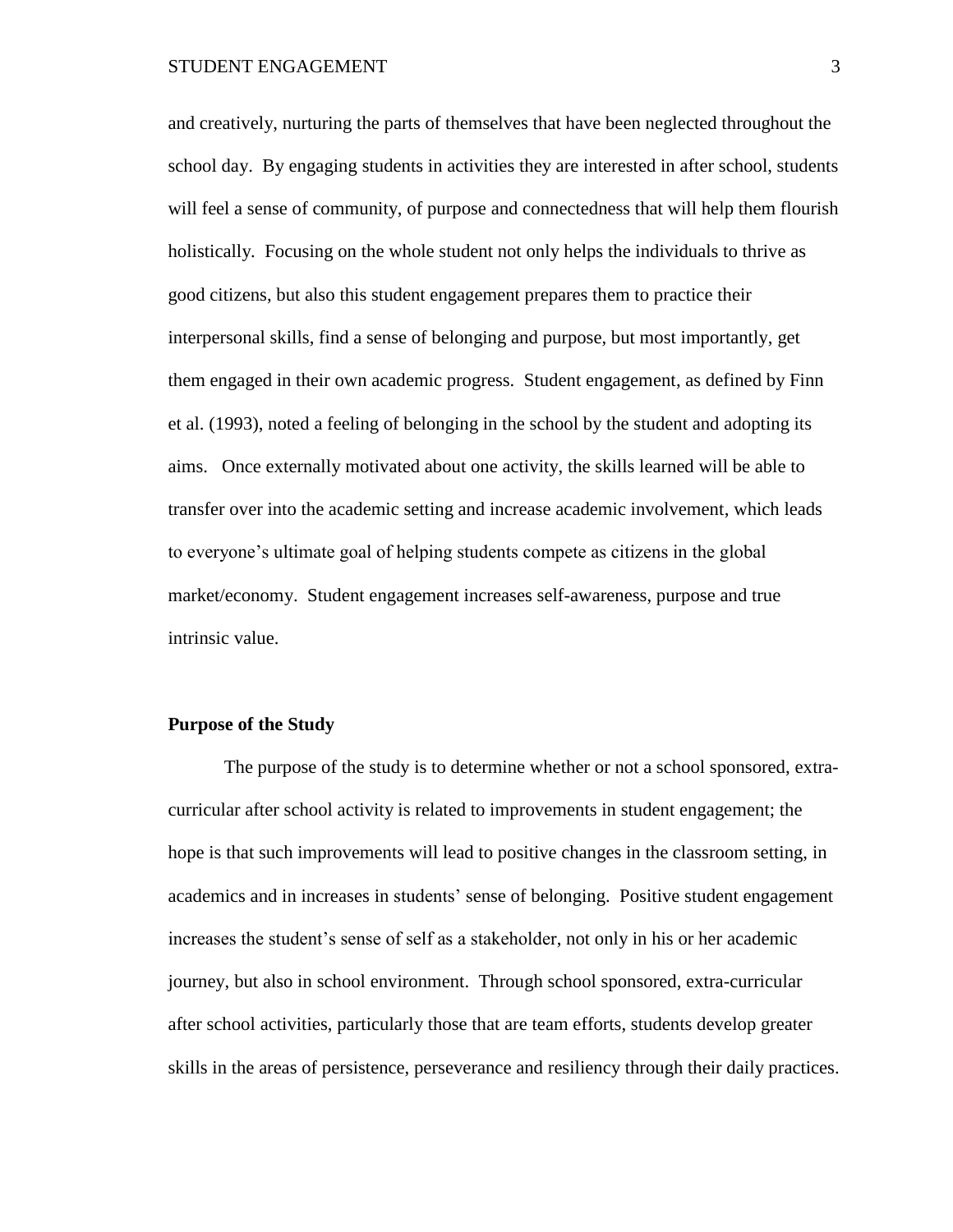As team mates, they learn how to work together, encourage each other, practice and take constructive criticism as they cheer or display empathy toward each other. All these skills are transferrable to the classroom setting as they learn patience to apply skills while learning.

# **Overview**

Student engagement has evolved drastically since Travis Hirschi used the concept to explain the causes of juvenile delinquency. It still remains among the leading theories to address students at-risk of dropping out at the high school level. Student engagement continues to be researched in an attempt to understand its vast potential for students of all ages in the academic setting. The knowledge of Bronfenbrenner's ecological systems helps to understand the interactions between children's development and environment. Student engagement is also intertwined in the bioecological development of children as they navigate their way from the care of their parents to daycare and transition throughout their school careers and their lives.

Students learn how to understand and matriculate through the complexities that school, peer relationships and academics bring. Student engagement provides opportunities to motivate students and teach them intrinsically to motivate themselves for lasting, positive changes, which is often contrary to what school systems instill. PBIS, behavior charts and weekly treasure boxes are tools that schools use to motivate students extrinsically into good behavior, better academics and better interpersonal relationships. Positive student engagement has also been a tool for minority students, diverse students and culturally under represented students to feel part of the larger culture in the school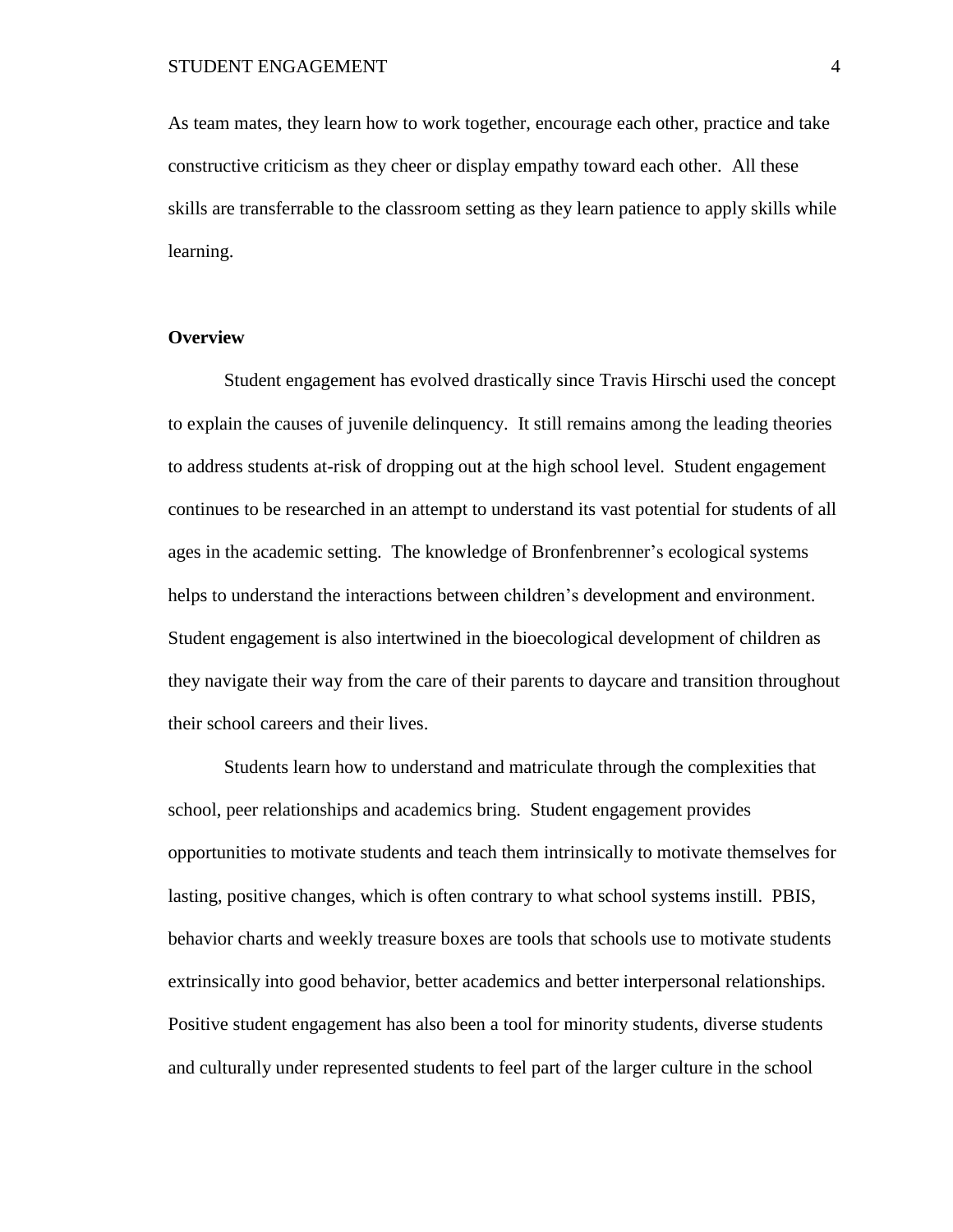environment. Through student engagement, students feel a greater sense of connection as they develop positive relationships with teachers and peers, creating a positive selfidentity as they tackle their academics. Afterschool and school based extra-curricular programs is one way of improving student engagement. Making a space available for students to make connections with teachers, faculty and staff in a non-threatening environment allows for true interpersonal connections. Through these activities students feel comfortable enough in the school setting to take risks in the classroom setting, with academics and beyond.

The research on student engagement has largely been done at the middle and high school levels. The theory of student engagement has been used at the upper grade levels as an interventional approach to reducing students at risk for dropping out. However, with all the benefits of student engagement and its ability to span all ages of development, student engagement could be perceived as a potential preventative approach. Being able to identify the construct that is most important in providing resiliency and retention at an earlier age may be the answer not only to the drop out concerns, but also to potential academic growth and development.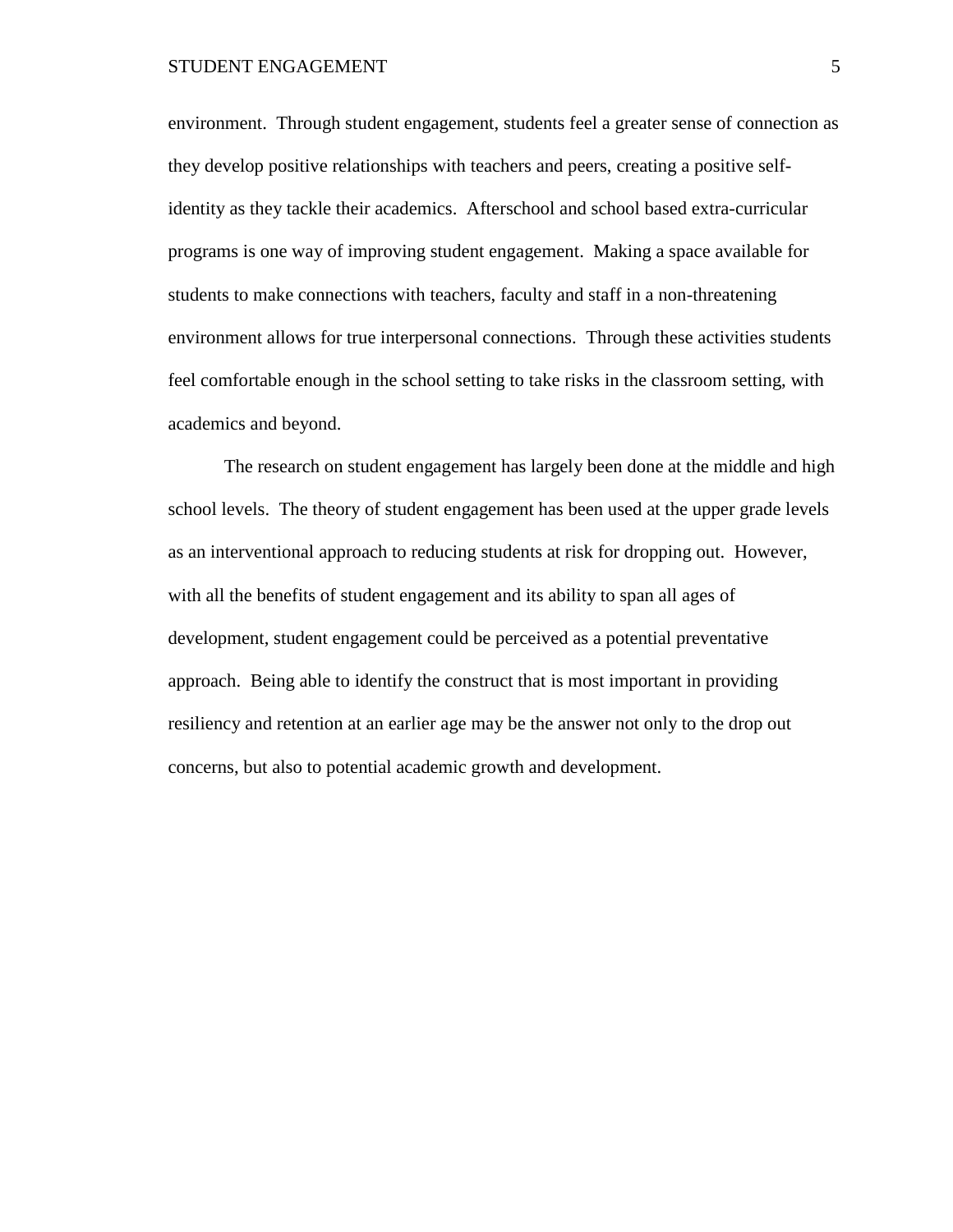# CHAPTER 2

# REVIEW OF THE LITERATURE

# **Evolution of Student Engagement**

Every day throughout the United States, students from grades kindergarten to twelfth grade attend school. American students spend the majority of their days within the confines of the school environment, learning and participating in the educational process, with the hope of becoming literate and of being able to contribute to society at large. For many students, school is perceived as irrelevant, boring and non- meaningful. Teachers, parents and researchers have researched for years to identify a technique or way to get students more engaged. School participation is often mandatory; however, engagement is often an enigma that is hard to solve. The average disengaged student is not disruptive, but in most cases is compliant and participatory; however, the level of inquiry, passion and critical thinking is missing. For many students there is not enough pleasure and engagement to sustain them through high school. Data from the National Center of Education Statistics in 2015 showed that there were 38, 491 youth between the ages of 16-25. Of those students 2,254 youth between the ages of 16- 25 had not earned a high school diploma and had dropped out. Although the dropout numbers in the United States have improved, there still is a huge disparity between White students (965) when compared with Black (356) and Hispanic (771) students, compared with the overall percentage in the population that make up minority students. Student Engagement is perceived as the theoretical model when studying the dropout phenomenon. Engagement is vital in school completion and graduation in order to be able to display sufficient social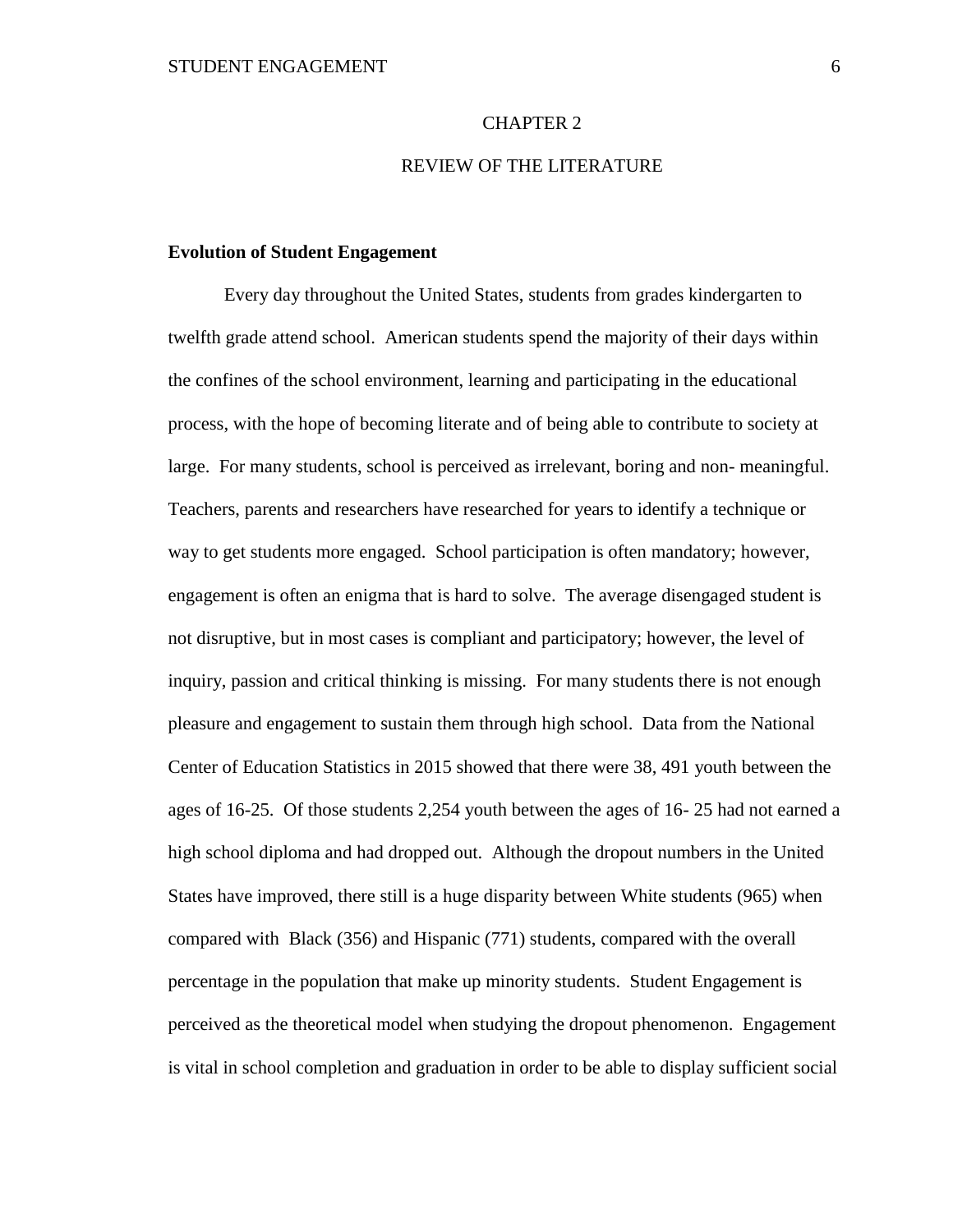and academic skills whether in the work world or in the college-bound world (Christenson et al., 2008; Finn, 2006). For the past ten years, educational systems and our society have been trying to identify ways of improving student achievement. Governmental legislation such as No Child Left Behind, Every Student Succeeds Act and even Individuals with Disabilities Act (IDEA) have been federal laws, put in place to advance and improve all student achievement. The federal government, the states and the cities have often attempted to try to improve student achievement, wasting thousands of dollars. Through high stakes testing such as the Partnership for Assessment of Readiness for College and Careers (PARCC), benchmark testing and progress monitoring, students have become increasingly more stressed and anxious. High stakes testing not only determines whether or not some professionals retain their jobs, but it also drives the curriculum and instruction that the students are given. With depression and anxiety at an all-time high, students do not display a zest or passion for learning. Because resources have been reduced and school systems focus on ways of improving reading, writing and mathematics, many school systems have had to cut such classes as music and art and have reduced recess times. And students have become bored and disengaged with the educational process. Sarason (1996) noted that students in both the urban and the suburban communities, although bright, have been turned off by school and have not turned on. Although observed as engaged, active and motivated outside the school walls, students do not appear to be bringing the same motivation into the learning environment. This has led them to become increasingly more disengaged with the academic school setting. They are not feeling motivated or fulfilled and have become increasingly more dissatisfied with the educational process and the academic school setting.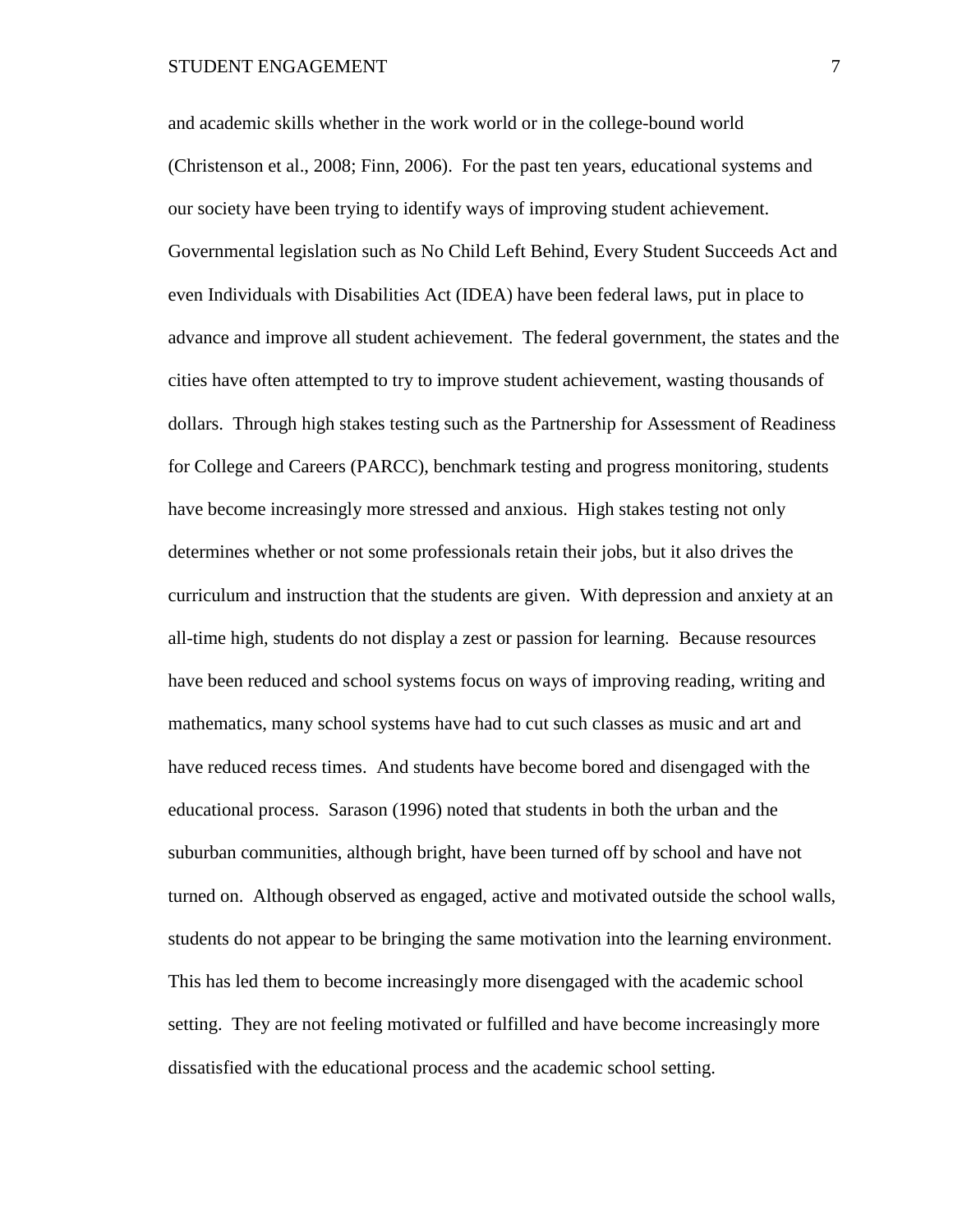In today's schools, educators are not merely responsible for academics but also for teaching the whole child. When one thinks about educating the child one thinks about educating the whole child, socially, emotionally and academically. Socially, educators want students to be able to have good interpersonal relationships and communicate effectively with peers and adults. Emotionally, the aim is to educate them to be resilient; to be able to handle and cope with failure, but also to be able to handle and manage success, which includes having good self-esteem and a sense of self. This includes having an emotional/motivational drive to continue no matter what. And last, but not least, to be proficient and competent academically, and to be productive citizens whether it be continuing higher levels of education, vocational training, being an entrepreneur or an athlete.

Generally speaking, student engagement refers to the student being actively involved in the classroom setting, participating in learning, and being involved in the tasks and activities presented. The concept of student engagement has evolved tremendously; the term first appeared in the book, *Causes for Delinquency* by Hirschi (1969). He theorized in his social bond theory that the lack of social attachments has led to delinquent behavior. Low engagement with norms and social values has led to determining delinquent behavior and crime. Kizmaz (2006) surmised that the increase in student engagement would decrease crime and violent behavior. There are many factors that lead to at-risk failure in school for students, such as socioeconomics, language barriers, race and lack of academic persistence. Through research, behavior and effect have been identified as necessary components for high rates of student engagement, which is a predictor of students' academic performances (Christenson, 2008). Finn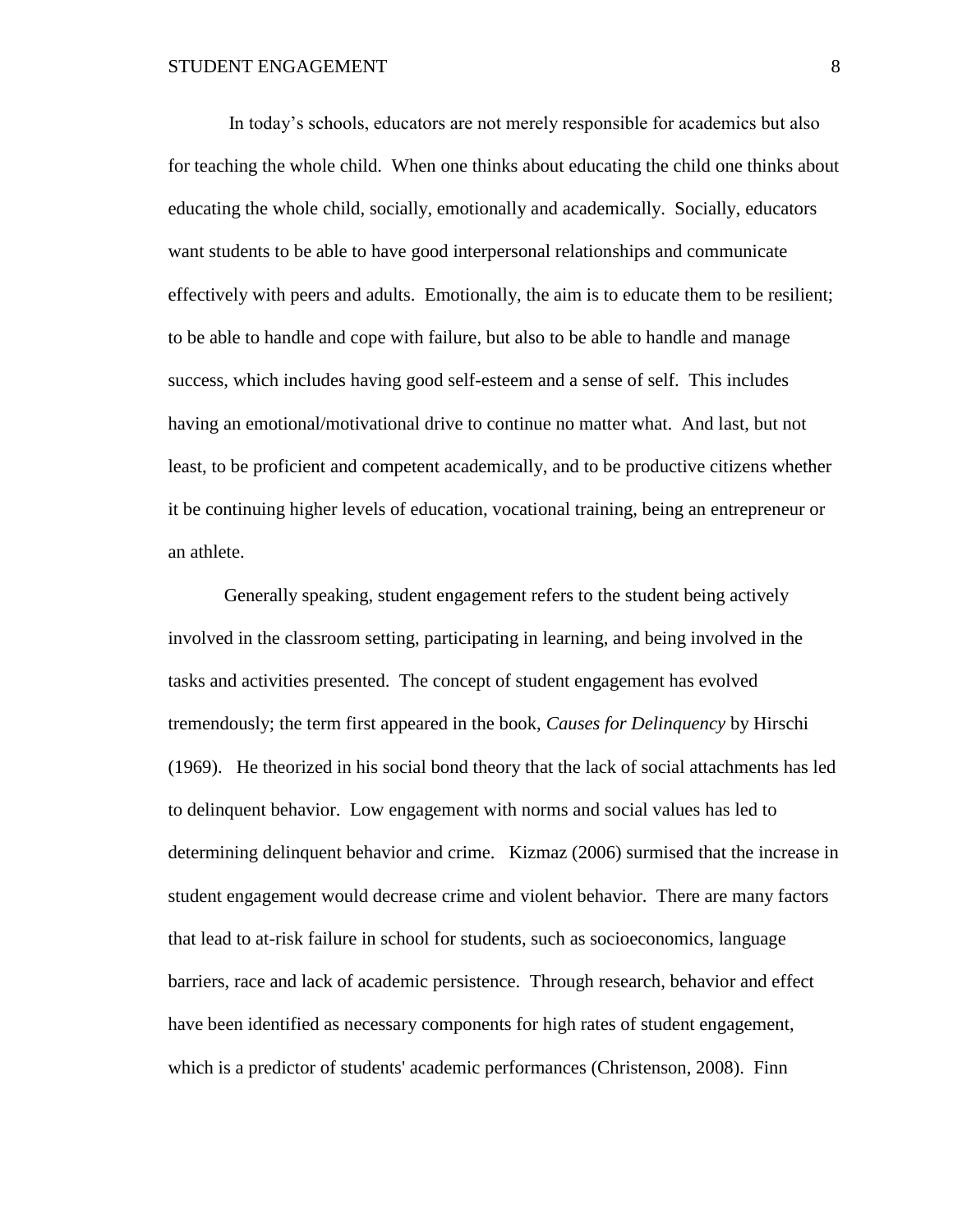(1993) defined student engagement as adopting a school's aim and the student feeling as if he or she belongs. Newmann (1992) elaborated on the idea of student engagement, stating that it occurred when, "Students make a psychological investment in learning. They try hard to learn what school offers. They take pride not simply in earning the formal indicators of success (grades), but in understanding the material and incorporating or internalizing it in their lives." Using Hirschi's social bond theory, Cernkovich and Giordano (1992) identified school engagement as engagement with school personnel, taking responsibility at school and joining school activities as the three categories that makeup student engagement. As the theory of student engagement evolved, two aspects of student engagement emerged, the behavioral and the affective. Willms (2003) rationalized the behavioral aspects; these are identified by academic participation and attendance as well as all the other activities that may be related to school life. The affective aspect identified the student's senses of belonging, his or her self- identity as it relates to academic outcomes and his or her sense of value as related to education. According to Jimerson (2003), there are three distinctly unique characteristics that makeup student engagement, which included the first two mentioned previously: behavioral and affective. However, a third aspect was added, the cognitive. Accordingly, the cognitive aspect involved how the student perceives him or herself as it relates to school and peers, as well as one's own beliefs and perceptions. The affective aspect took into account one's feelings about school, peers and teachers. The behavioral aspect involves the observable performances and behaviors one observes in the school setting such as a student participating in classwork, attendance and engaging in tasks. Appleton (1992) went a step further in identifying four subtypes, composed of cognitive,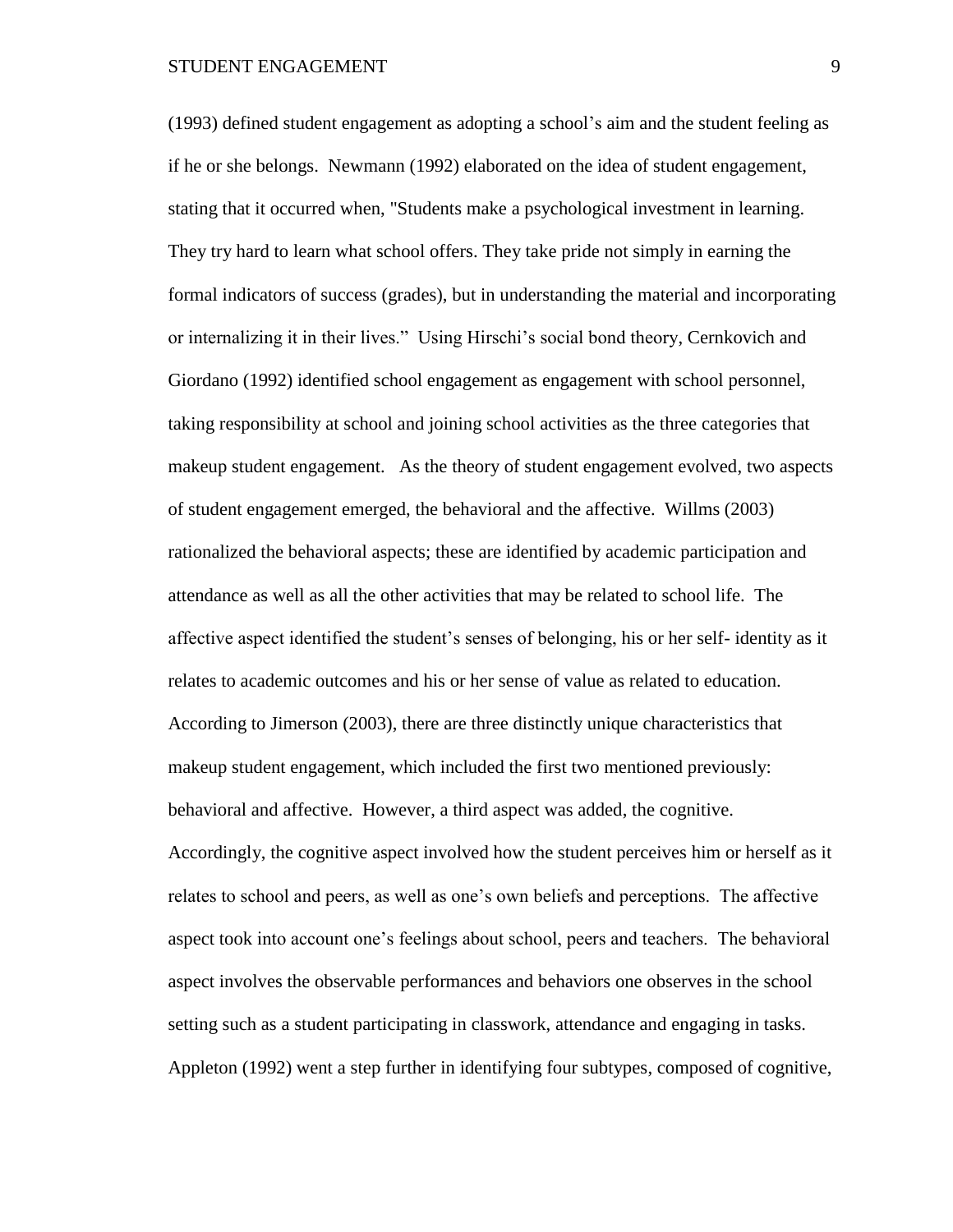academic, behavioral and affective constructs, making student engagement a multidimensional construct. Academics and behavior are considered observable engagement, and the cognitive and affective are considered internal engagement.

# **Bioecological Development of Student Engagement**

The importance of student engagement has been depicted in the research as a solution to reducing delinquency and dropouts, as well as to reducing criminal behavior in the community. Lack of engagement in school has huge consequences, particularly for teenagers; it results in crime, dropping out, substance abuse and teen pregnancy (Thompson, 2005, Caraway, 2003, Finn &Rock, 1997). The powerful relationships of positive student engagement continue to provide possibilities for improving students' educational journeys. The importance of having all students engaged in their educational journeys has resonated with parents, teachers, families and researchers (Appleton, Christenson, Furlong, 2008). Research has shown that student engagement is an important outcome for academic achievement. Crossan, Field, Gallacher, Merrill (2003) noted that academic success was promoted by student engagement. Furthermore, there was a positive correlation between behavioral and emotional engagement and academic achievement (King, 2015) as well as with cognitive engagement and academic achievement (Pietarinen, Soini, Pyhalto, 2014). Although most research on student engagement has focused on the adolescent years of schooling, it is important to note the importance of student engagement throughout the child's informative and developmental years.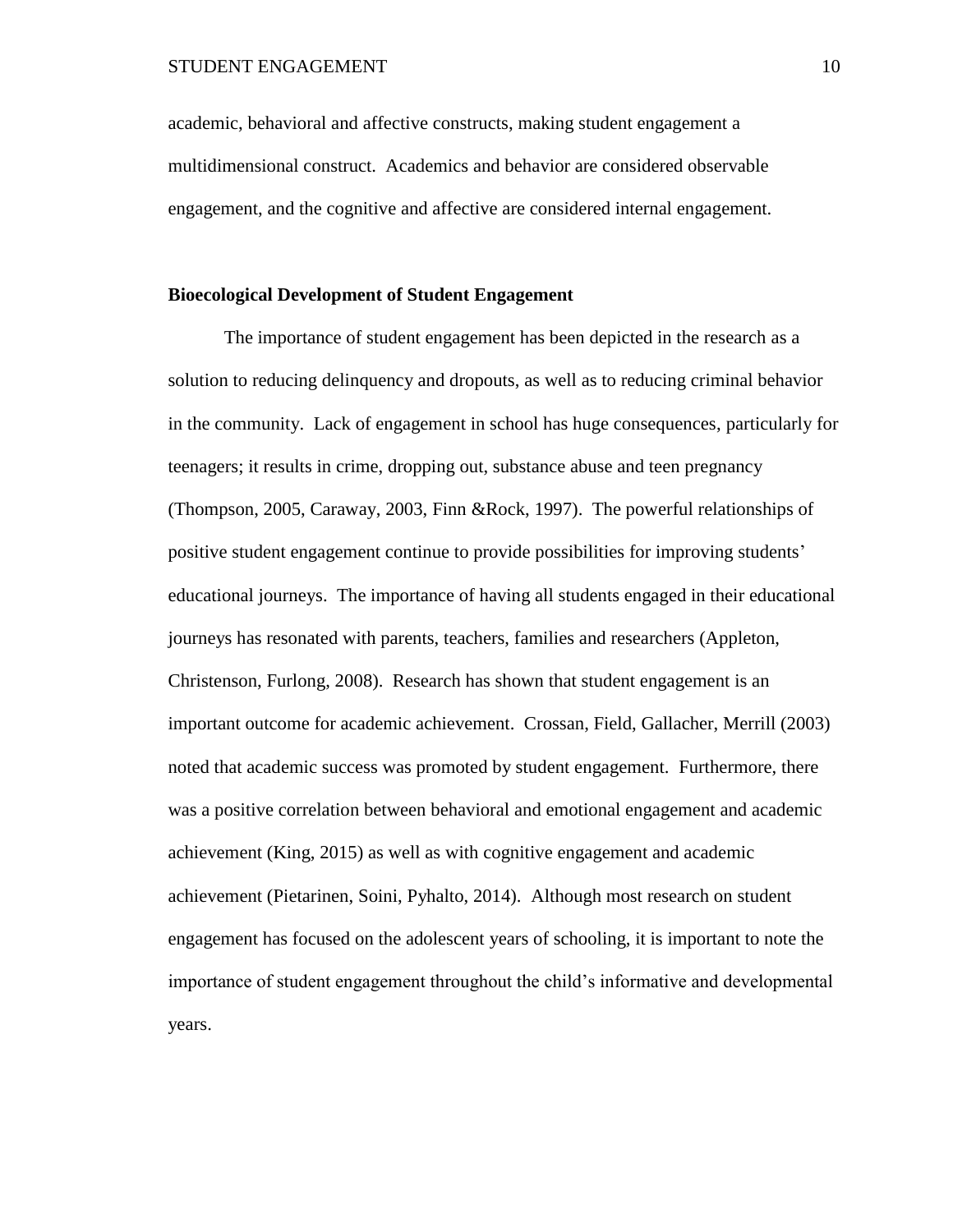Bronfenbrenner and Morris' (1998) bioecological theory of human development explains the function of development as a process of individuals interacting with and within their environments. For many, early childhood, children daycares, pre-schools and early childhood programs are an integral part of their daily lives. Research has mainly focused on ways of increasing student engagement during their later years in school; however, student engagement is an important part of children's early childhood development. Early childhood spans the developmental ages of birth to six years old. Early childhood programs are a critical component in getting children school-ready to meet the greater demands. Most, if not all early childhood programs focus on the three components/constructs that makeup student engagement. Prior research has mentioned the constructs of student engagement, which comprises behavioral engagement; these look like participation in classroom activities such as morning meetings, circle time and center activities. These activities not only display a physical presence but also include active participation in and involvement in learning, attention, effort and persistence because little ones are driven by curiosity and inquiry. Early childhood programs also incorporate into their curriculum a component of cognitive engagement, during which children are exposed to complex ideas, learn to master and comprehend difficult skills while engaging in age-appropriate ideas. For many, learning to work together at daycare or at other centers, exposes them to visually recreating themes and verbally retelling stories; this not only challenges them linguistically but also artistically, as they gain confidence in speaking and sharing with others. For some, the most important part of student engagement is emotional engagement; children begin to learn how to control their emotional responses to the ever-changing environment presented in the classroom. Not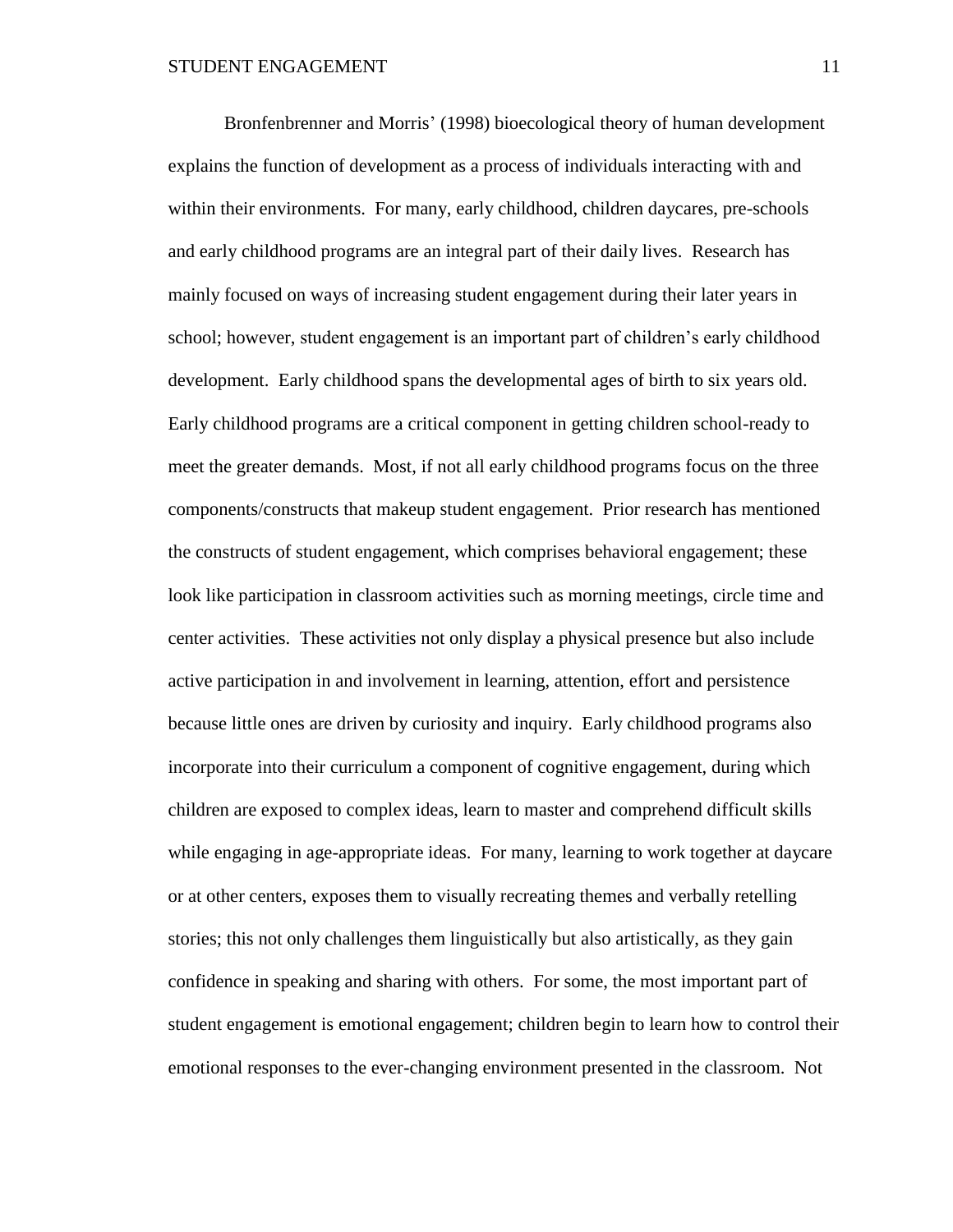only does the early childhood child have to compete with other children for the attention of an adult, but they also have to begin to understand emotions never experienced before. The classroom environment exposes them to everything from excitement to boredom and all the emotions in between. Students, through activities and experiences, learn how to regulate and monitor their own emotional needs, and eventually, learn how and when to express certain behaviors either verbally or nonverbally. As children develop and navigate through early childhood programs, student engagement is an important aspect for the student to begin to learn the skill necessary to be successful later on in his or her educational journey. During certain developmental milestones, children change not only physically, but also master developmental tasks accordingly. Early childhood is defined as birth to six years old, when children are learning rapidly, not only by exposure to their environment, but also by linguistic acquisition, socialization and physical tasks. One major developmental task during this developmental period is peer play (Newman, Newman, 2009). Coolahan et al. (2000) identified peer play as an antecedent to longterm success in school. Through early childhood programs children begin to learn routines and classroom rules, as well as what meaningful friendships are. They begin to understand the appropriate way to engage and participate in a group and how to interact when exposed to new experiences. Successful early childhood programs promote school readiness while balancing the child's brain development with positive student-teacher interactions, exposing them to strategic learning experiences (Barnett, 1995; Biermam et al., 2008; Currie, 2001). Research has noted that programs such as Head Start facilitate behavioral, cognitive and socioemotional competencies; these continue to have an influence later in their academic achievement and well beyond (Barnett, 1995; Fantuzzo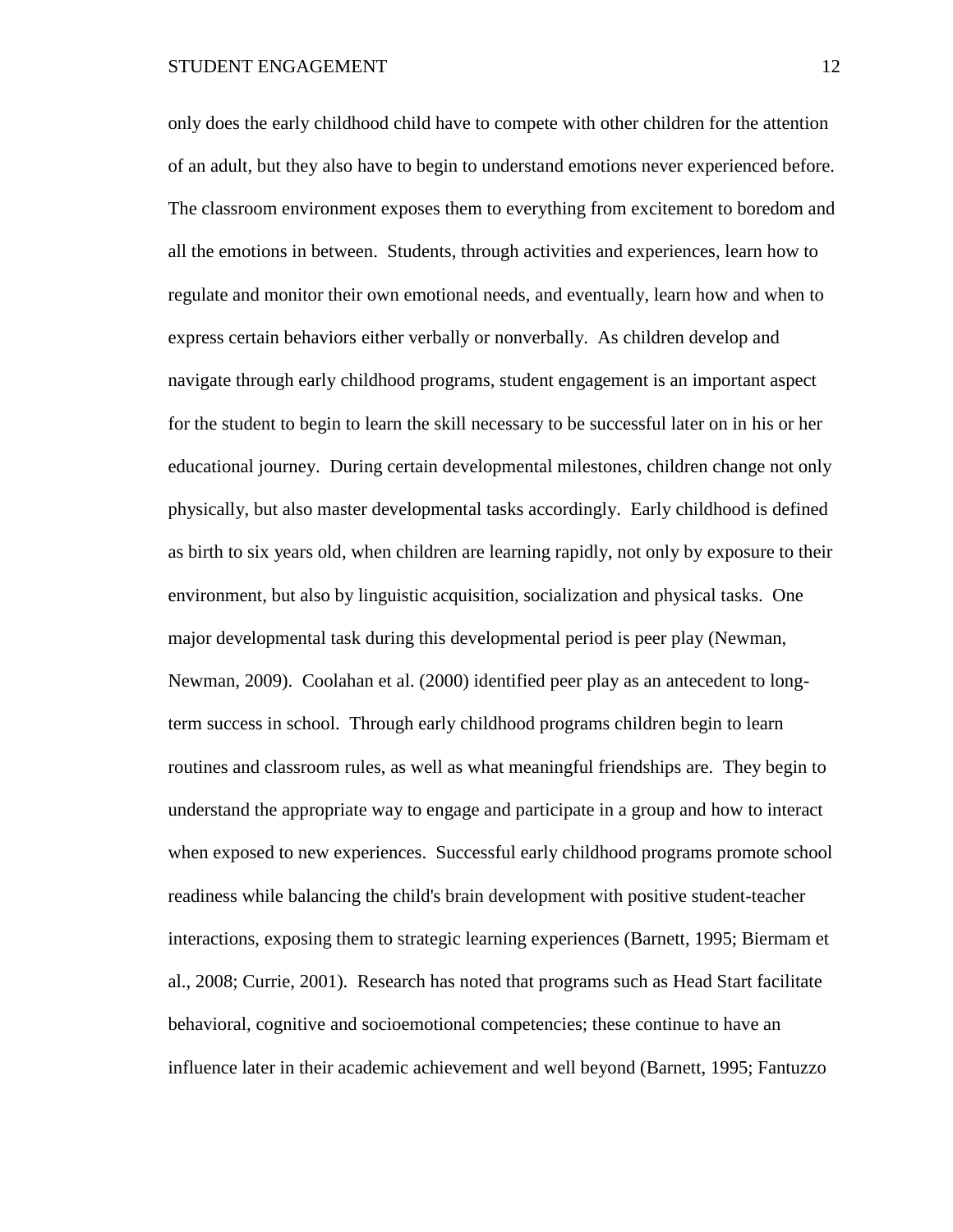and McWayne, 2002; Luo, Hughes, Liew and Kwok, 2009). A huge emphasis has been placed on behavioral engagement, which is one of the constructs of student engagement when it comes to success beginning in early childhood education. Behavioral concerns are often perceived as an indicator for students at-risk academically and for long-term academic performance (Coolahan et al. 2000; Fantuzzo and McWayne, 2002). Linking developmental tasks with student engagement seems only natural as students maturate through the bioecological systems, interacting and learning from their environment. It is within the early childhood stage of development that cognitive engagement, exposes children to learn how to regulate their emotions and modulate their efforts. Selfregulation is a cognitive task learned within this time period, along with the ability to follow directions, to establish routines and to exhibit knowledge learned on demand. Simple problem-solving skills come into play along with visualizing and learning new concepts. Learning how to regulate and manage tasks requires persistence, attention, focus and memory skills in order to be successful. It is during this period the child is learning about him/herself and how he or she navigates the environment, the accomplishments and the challenges. The child is learning how, where and who he or she can an influence in the environment through his or her interactions. As noted earlier by Bierman et al. (2008), academic achievement and school readiness is influenced greatly by emotional engagement. It is important to focus on the child's emotional well-being as he or she participates in early childhood programs. For little ones, parents have been the only nurturing adult in their lives prior to attending these programs. Although most children have achieved a sense of trust and secure emotional attachments from their home environments, establishing new bonds are often difficult. Responsive and caring teachers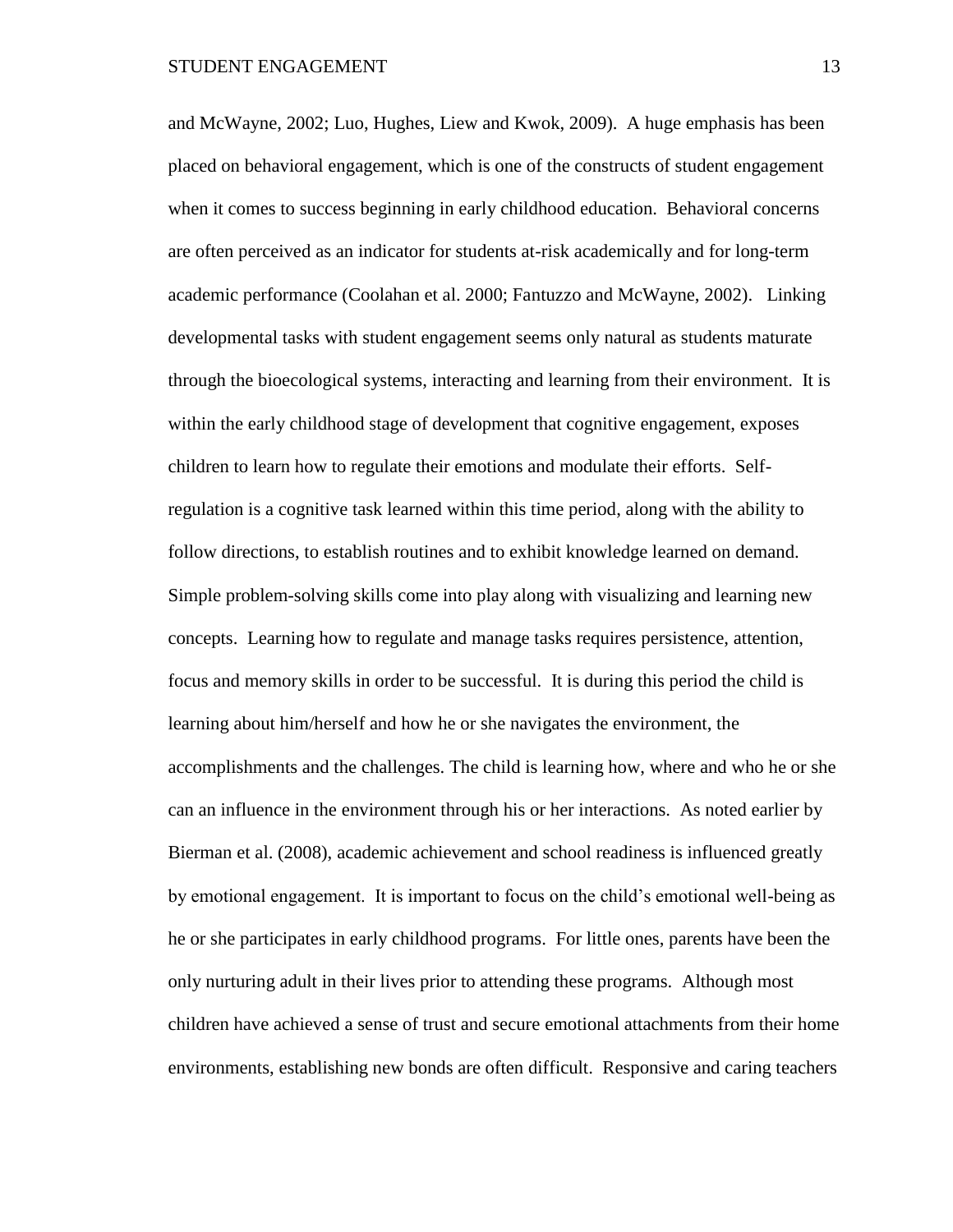are able to facilitate and establish positive interactions with children where they feel comfortable and reassured. Not only can teachers nurture students but they also are an important part in getting children to develop an interest in school and learning (Bierman et al., 2008). Research has shown that not only positive interactions with teachers, but also the development of competent social skills and the generation of a child's sense of belonging has been shown to reduce aggressive and off-task behaviors (Ramey, Ramey, 2004). As students maturate through their developmental stages and acquire new skills and tasks, student engagement is a continuum at each developmental stage. Developing brains acquire new academic skills, which can be strengthened and reinforced through constructs that comprise student engagement. Engaged students are more likely to reach their developmental potential successfully, assisted by early childhood programs, coupled with the right nurturing environment and developmental tasks.

Middle childhood, which spans the ages of six to twelve, is often a time of selfexploration, growing independence and management of various relationships. During this time period students are pushed and challenged academically not only towards mastery of subject matter but also towards the beginning of independent thinking. They begin to relate to information presented from their own personal, contextualized views and experiences, and not necessarily from their parents' or teachers' perspectives. During this stage of development, they also have to contend with their bodies maturing physically and the challenges that they face during this ever-changing time period. Middle childhood is a time when students are engaged not only in the classroom setting but also begin to be more involved in extra-curricular activities as well. Marks (2000) noted that student engagement is at the highest during the middle childhood, while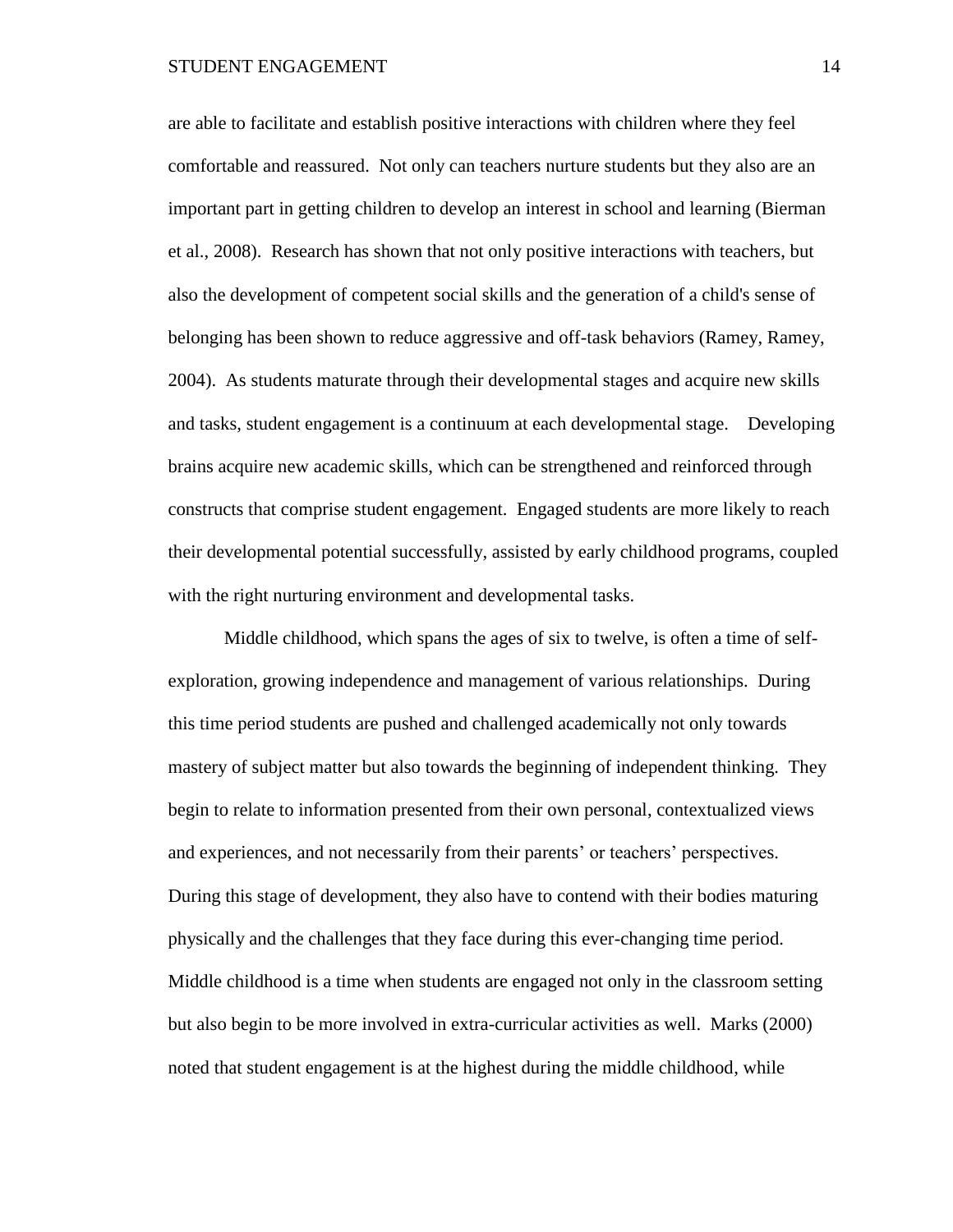students still attend elementary schools. During the higher elementary school grade levels, students have begun to manage and cooperate in group activities without the stress associated with previously learning this skill. Being proficient in group dynamics, facilitated initially in the classroom setting, has allowed for many to begin participating in group activities presented to them after school. Behavioral engagement during the middle childhood years has been defined by Luo et al. (2009) and Finn (1989), as responding to rules and instruction, initiating action and being attentive in the class. Looking through a bioecological lens, behavioral engagement will either continue to grow in a positive way or will be hindered, depending on the success or failure of tasks presented to the student in the classroom and his or her ability to cope (Christenson, Reschly, Wylie, 2012). As positive behavior engagement continues to grow during this time, students are more willing to expand their interests to the degree they begin to invest time into afterschool activities, such as sports, music lessons and drama. Cognitive engagement continues to grow, developing a greater awareness as students grow in their sense of internal self-control. Bierman (2008) identified the fact self-regulation and emotional control have a huge influence on engagement in the classroom setting, particularly with the student's ability to stay on task, control attention and participate in classroom activities. Gaining command of cognitive engagement allows students not only to navigate group situations, but also to begin to differentiate between the various parts of student engagement and knowledge concerning the appropriate times to use particular skills of each component that makes up student engagement. Developmentally, middle childhood is also a time when self-evaluation, self- perception of competencies and intrinsic motivation emerge, along with concrete operational reasoning skills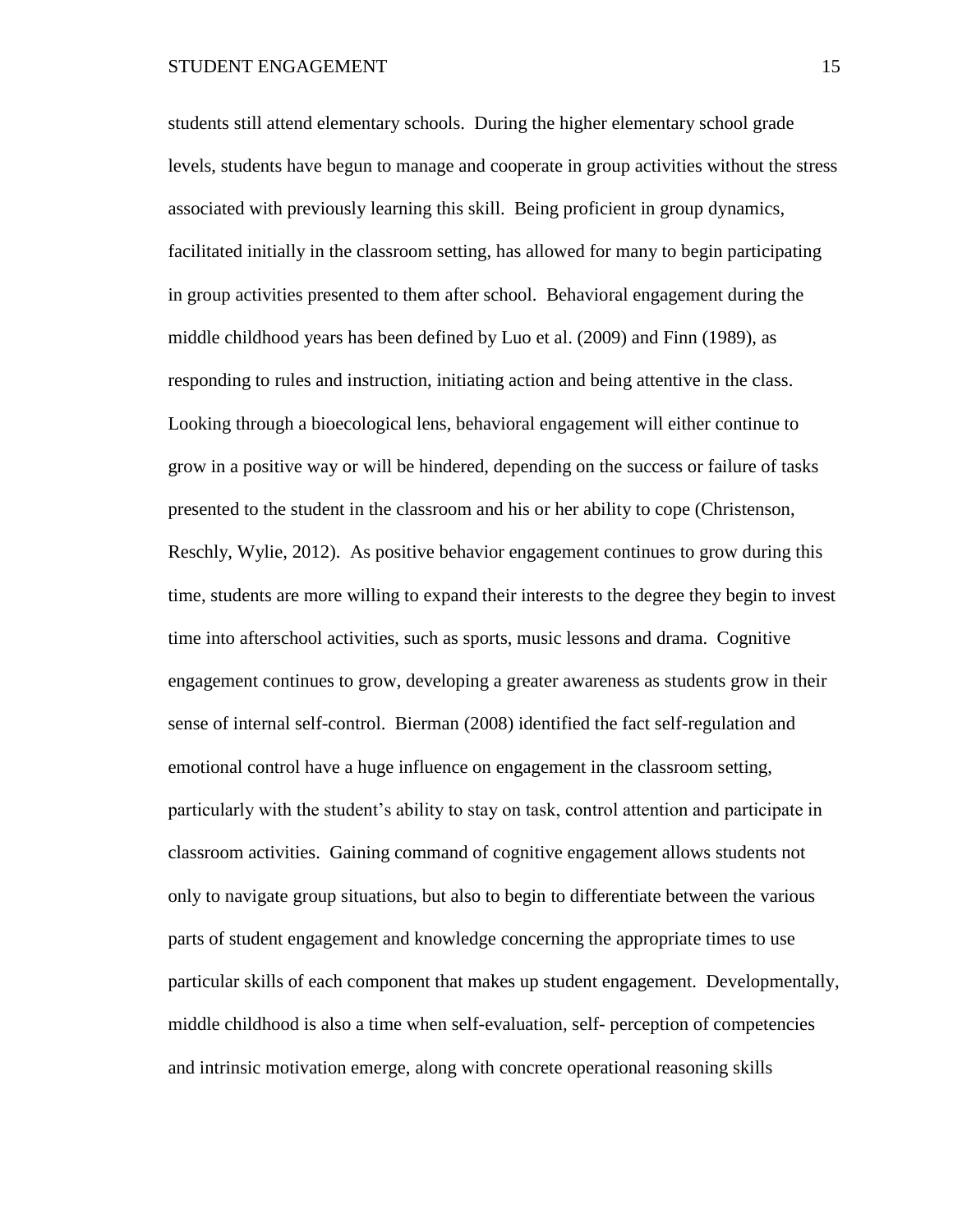(Newman and Newman, 2009). Having a positive self-perception and a reliance on good self-efficacy skills have not only been linked to future academic participation, but also to academic achievement (Appleton et al. 2008). Cognitive engagement during the middle childhood is reflective of the growing independence and autonomy as students reflect on their own knowledge and beliefs about themselves and activities presented to them. Emotional engagement, as previously mentioned, has vast implications for school readiness and academic achievement. During this time period students are interacting with multiple adults as well as with other students. It is during these interactions that Ramey and Ramey (2004) noted that positive encounters assist with building warm and responsive surroundings, which promote learning. Simply put, at this age relationships with adults matter and can have lasting effects on the students' learning and environment. Through these relationships students not only develop a sense of belonging, but also feel comfortable enough to take risks and rise to the challenges that classrooms present them. Bierman (2008) noted that teachers in particular can help to grow students' interest in school and in learning activities. Often times it is interactions with adults other than one's parents that assist with developing the student's emotional maturity. During this time period the developmental emphasis is on relationships. Relationships with peers and with teachers play a huge part with the development of their social skills. It has been found that by having positive interactions with various people across multiple contexts and environments work to reinforce both student engagement and positive development (Skinner et al., 2008). The reverse has also been found, as noted by Ladd (2008). Negative and stressful interactions not only with teachers but also with peers have a negative influence on academics and classroom participation. Peers also play a huge part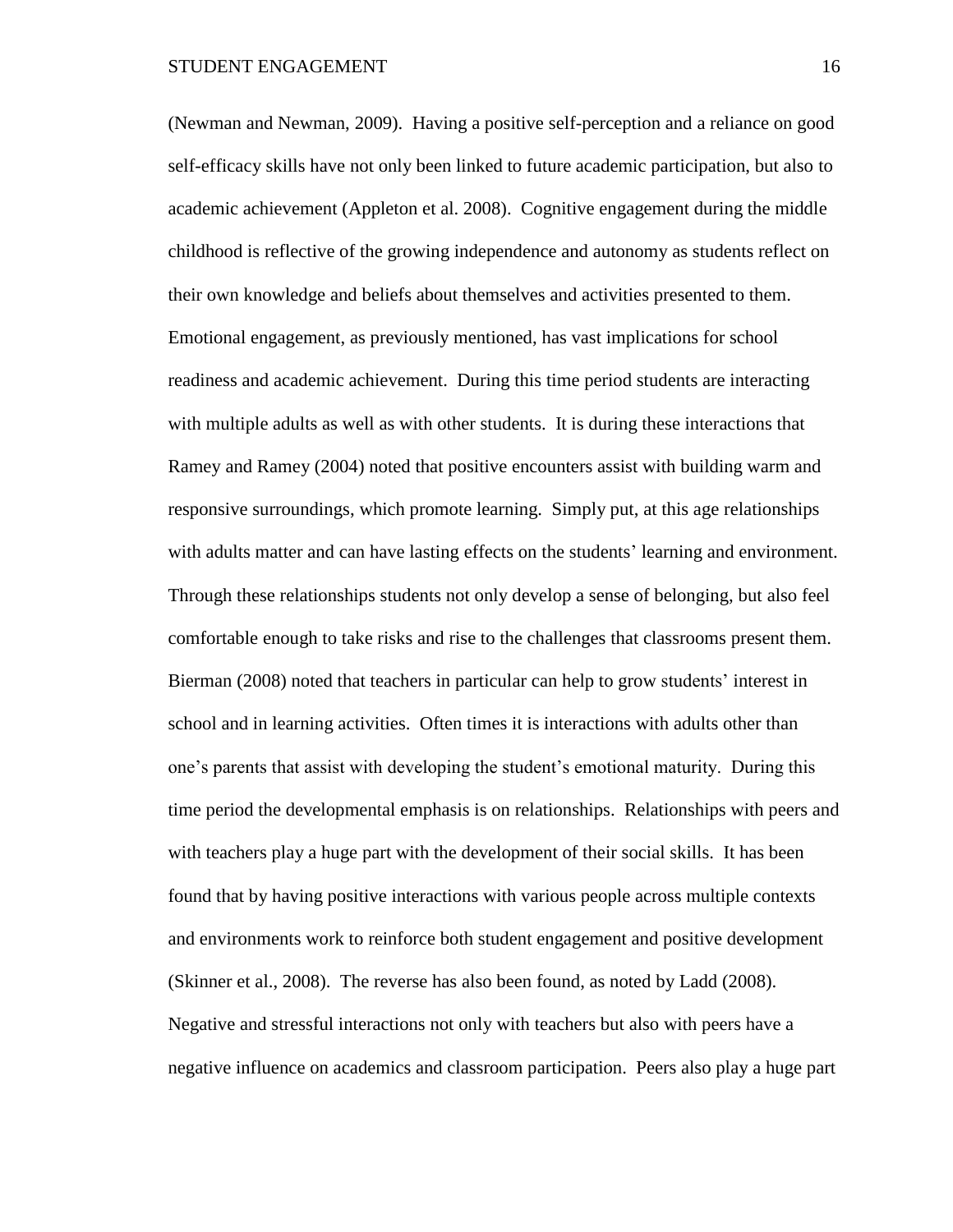in having a sense of belonging, in class involvement, in behavior and in improving the quality of school life with peer validation (Ladd et al., 2008).

As children develop into adolescents, which spans the ages of twelve to eighteen, they continue to grow not only developmentally but also continue to develop physically and intellectually as well. Academics continue to challenge one's intellectual capacity as well as stimulate educational prowess and complex skills. Having learned and solidified rules that govern not only the school environment but also society at large, students are treated increasingly as if they are miniature adults, taking on more responsibilities and juggling the complexities of life. Teachers and parents are less directive as students find their own internal motivation to continue on the educational journey. This is the period when student engagement declines, as the students transition from middle school to high school (Eccles et al. 1999). Students not only have to navigate school life but often, home life, work life, extra-curricular activities and dating. Newman and Newman (2009) identified this time period as one of having a psychological sense of self that is autonomous, moving away from their parents 'control while they experience a greater exposure to environments other than home life. Keating (2004) noted that metacognitively this is the period when adolescence is able to integrate several situations and hypothesize, instead of focusing on one issue at a time. Adolescents display a greater understanding of information, cognitively, and with a greater sense of self are able to focus and demonstrate deliberate actions. Behavioral engagement during this time period continues to reflect on relationships. Adding to the familial, peer and outside activities where relationships have been developed, platonic and romantic relationships have been added to the development of student engagement. Families continue to play an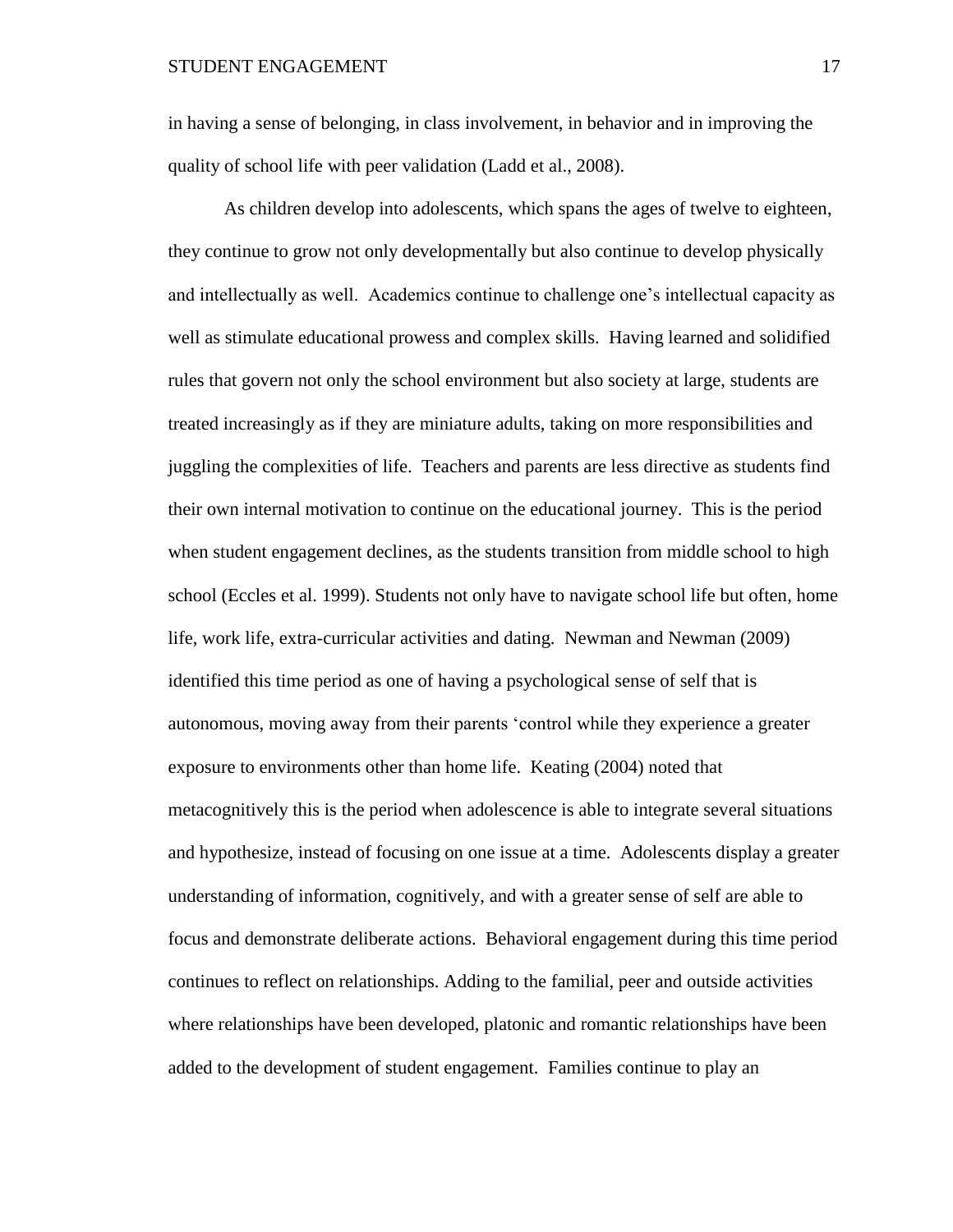influential role, as noted by Shumow and Miller (2001); for example, parental assistance with homework has resulted in positive measures of student engagement. Meaningful teacher and student relationships continue to make a positive impact in the school setting as well as in academic achievement. Skills needed and learned to solidify positive cognitive engagement will transform into abstract thinking, positive self-perception and intrinsic motivation. Lepper, Corpus and Iyengar (2005) have identified the fact that the United States educational system embraces and fosters extrinsic motivation in the learning environment. However, as students transition into adolescence external rewards become less a factor as students use their interest, curiosity and preference to be challenged to provide intrinsic rewards and motivation. Goodenow and Grady (1993) have identified that the greatest predictor in academic motivation in adolescence was not peer academic values, but in having a sense of school belonging. Emotionally, as students transition from middle school to high school, their emotional engagement decreases (Eccles et al., 1993). This may be due in part to the shifts in roles of the teacher. Teachers provide less guidance and nurturing in order to develop what they perceive as lessons towards greater independence and autonomy for students. McNeely, Nonnemaker and Blum (2002) identified the fact that students who had higher grades displayed a higher level of school connectedness. It suggests that mastery and competency in academic skills led not only to greater senses of self emotionally, but also to a greater display of student engagement. As with everyone else, students want to be in an environment that is affirming, allowing for expression and also allowing them to be praised for their skill levels.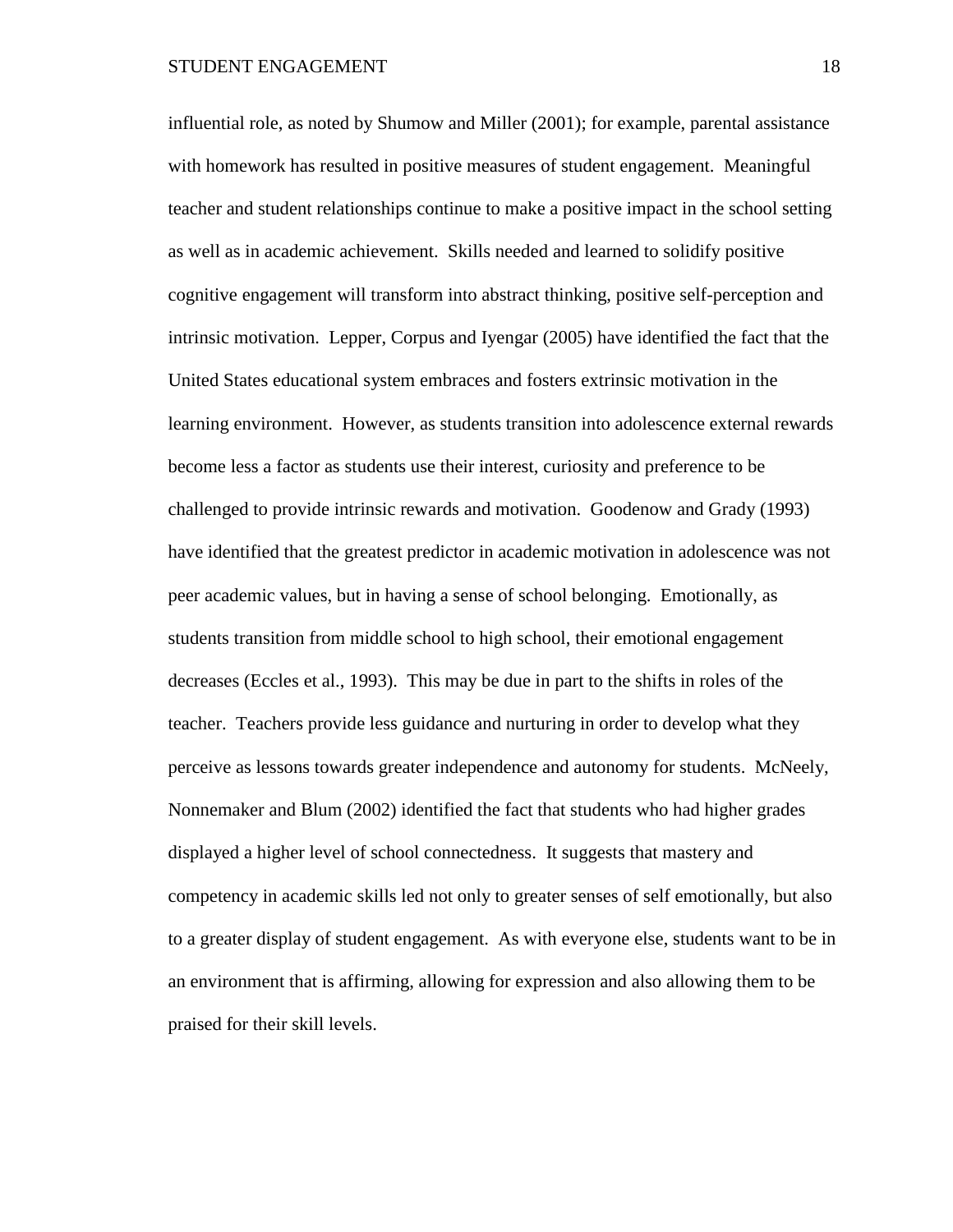The link between developmental tasks and student engagement is significant because both are needed to assist the child's progress in becoming an independent adult. As children transition through the three developmental stages: early childhood, middle childhood and adolescences, they become competent and skillful in developmental tasks associated with the various stages. All of the components that makeup student engagement: the academic, the behavioral, and the affective and cognitive, assist to support the areas in which the students are participating. As the child grows he or she also masters various skills embedded in student engagement to support not only his or her academic abilities, but also the emotional and social skills leading to a well-rounded individual. One cannot forget about the environment which asserts a significant influence in the bioecological theory of human development. Students are supported in their homes and in school environments as they learn to master the skills associated with student engagement, along with performing appropriately with developmental tasks that are necessary at each stage of development. Through interactions with parents, teachers, and peers, the children continue to obtain information that will improve not only their developmental skills but also allow for practice of their skills surrounding student engagement. In reciprocal fashion, skills learned surrounding student engagement such as self-regulation, classroom participation, and positive relationships act as reinforces for developmental skills and tasks learned. As children transition through the developmental stages it is important to note that both developmental tasks and student engagement tasks build upon each other to produce confident, self-aware, motivated, engaged students.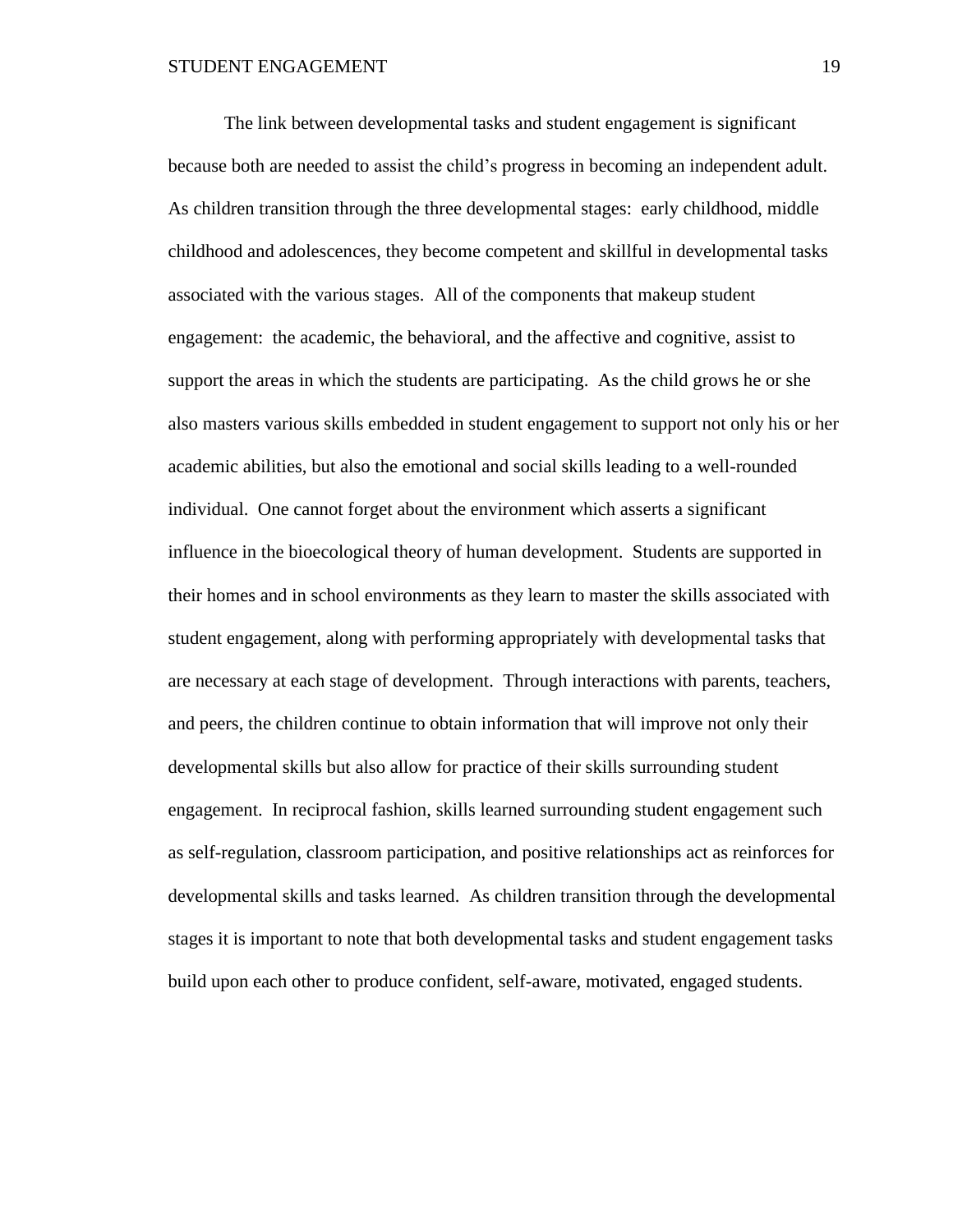# **Student Engagement Early Prevention Approach**

Much of the research done on student engagement has been completed at the college and high school levels. Armanbault (2009) confirmed the importance of having students engaged in a study on high school dropouts. Wehlage, Rutter, Smith, Lasko and Fernandez (1989), identified a sense of belonging with peers and adults, which they called "membership" as one component in their dropout prevention model. Student engagement has been identified as a positive approach to reduce dropout rates in high schools as well as to reduce juvenile delinquency rates. Although there are many factors that influence students to drop out, one realizes that students do not automatically enroll in high school and decide to quit. School dropout is a slow, ongoing process that gradually unfolds, beginning with the student's participation in elementary school. All the research on student engagement has driven intervention towards at-risk students in high school. This study is important because it identifies student engagement as a preventative approach, beginning at the elementary school level. The ability to be able to get students engaged and involved in school at the elementary level has the potential to have lasting and, possibly, carry- over effects. Student engagement not only builds resilience and improve academics, but it also builds interpersonal relationships with a connectedness, not only with the school, but with peers and teachers as well. Today's schools are faced with enormous challenges and obstacles, besides limited resources. School populations and classrooms are larger, more diverse, ethnically as well as in student abilities, academically, and in motivation for learning. Schools additionally face the challenge of high numbers of students with mental health problems, along with student who lack the social, emotional competencies to learn successfully without being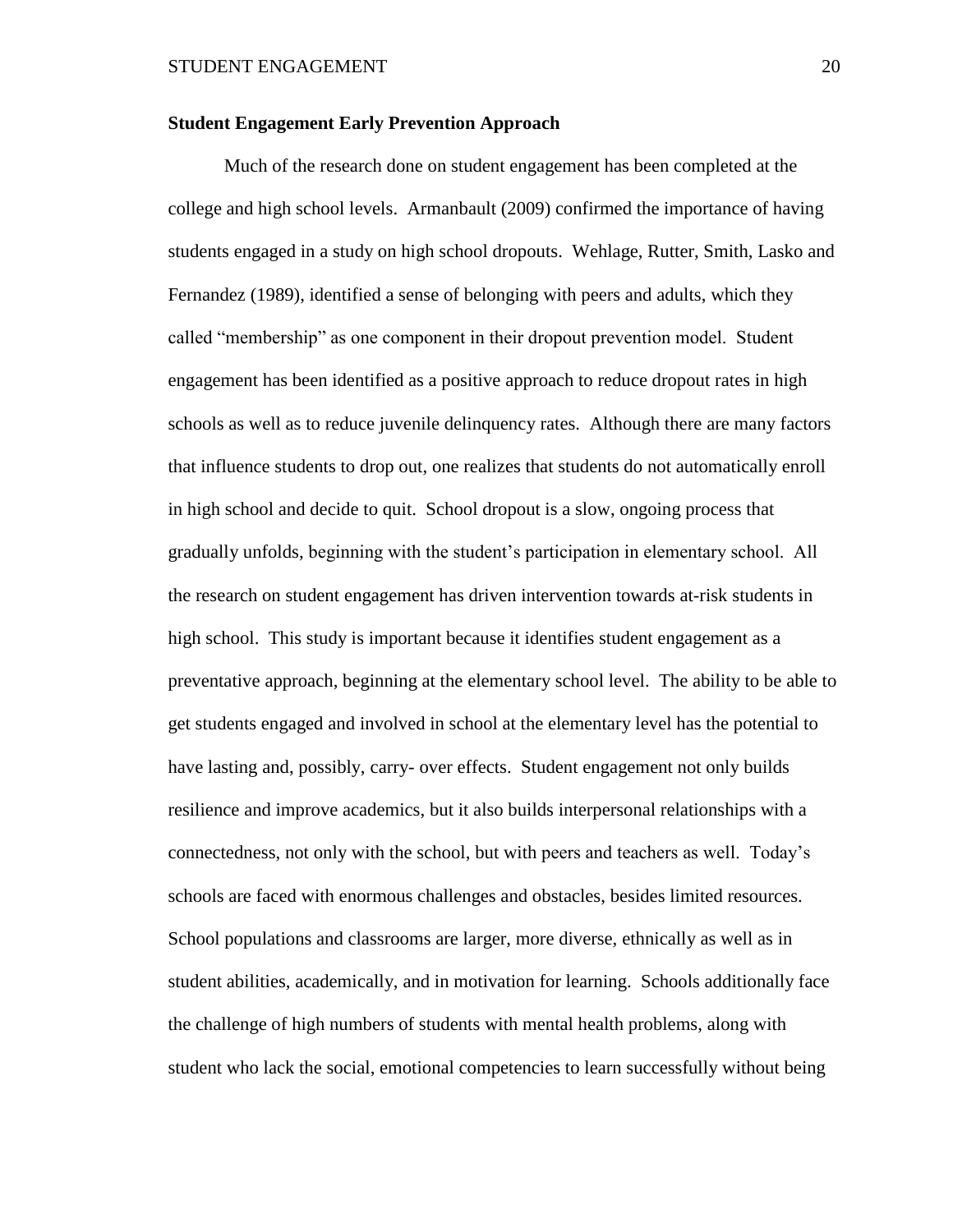disruptive (Greenberg, 2003). Increasing student engagement throughout elementary school is potentially one way of increasing students' continued participation and involvement in their educational setting throughout their school careers, thus reducing negative aspects mentioned previously, along with reducing delinquency and residual effects that dropouts may face, such as underemployment.

As with many things, early prevention is often the best and most cost-effective way of dealing with a foreseeable problem. Getting students engaged in the school community earlier increases the likelihood that they not only attend more frequently, but also participate and perform at a higher level academically. Engaged students tend to be more persistent, put forth effort, challenge themselves, enjoy learning and are able to selfregulate their behavior towards their goals (Klem and Connell, 2004). Additionally, student engagement is correlated with positive outcomes not only in learning but also with positive social, emotional and academic outcomes as well. Working with elementary students to develop their student engagement, focusing on the cognitive, academic, behavioral and affective aspects, insures that students could have more opportunities not only to practice skills needed to improve on these areas, but would also have many opportunities at the elementary school level to make those interpersonal connections with teachers and peers. In the school setting they would be challenged behaviorally as well as cognitively and have ample opportunities to persist and focus on regulating behaviors towards their goals. It is at the elementary school level that parents appear also to be more connected and engaged in the school community. Elementary school students are not only highly influenced by their families, but also by peers and by the school communities. Strengthening these connections through student engagement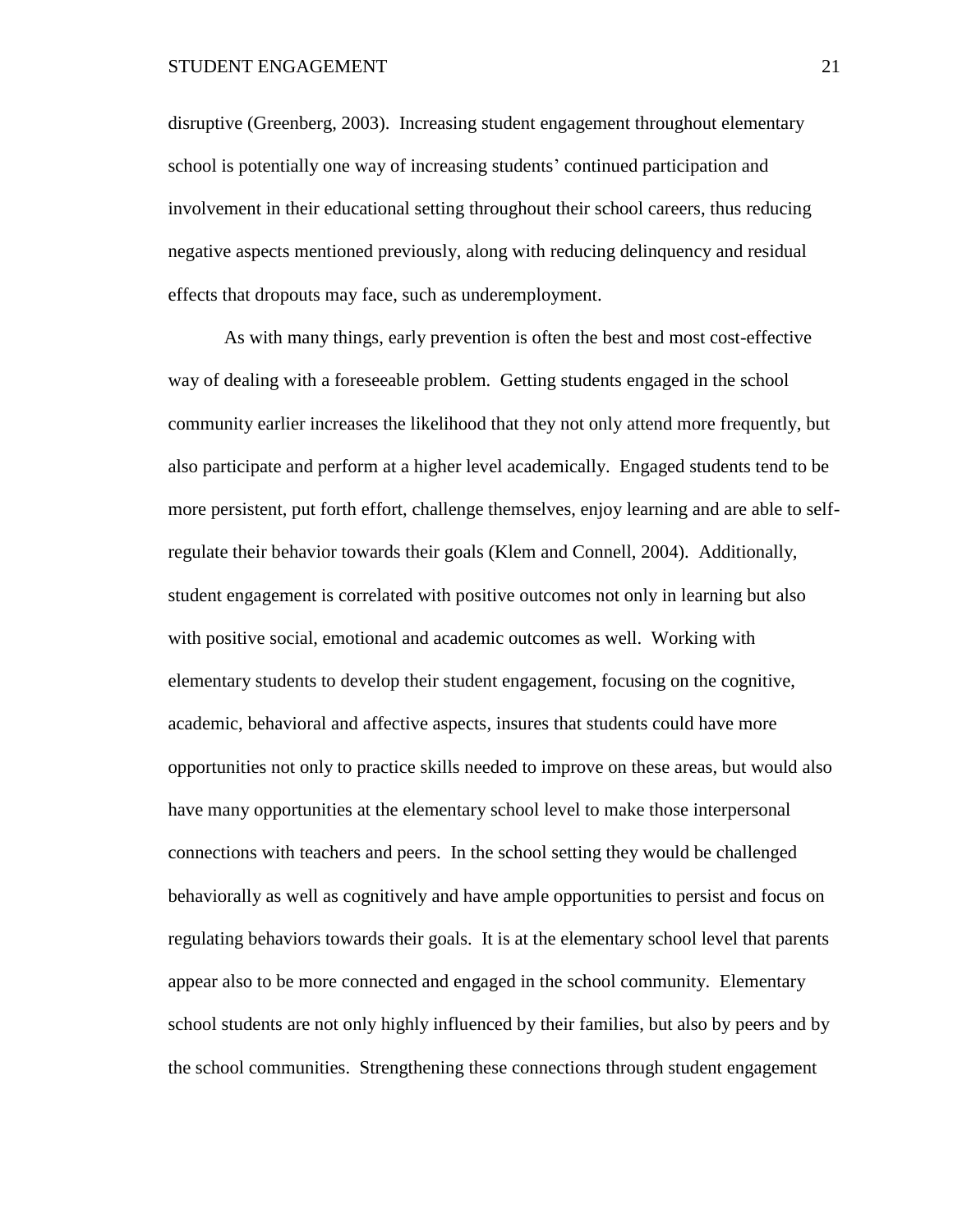not only strengthens the students' connectedness and sense of belonging with the school but with parents as well. Parents are also encouraged to connect and interact with the school through various activities such as extra-curricular activities, school plays and athletic events.

# **Motivation and Engagement**

Many teachers have fostered a sense of community, rewarding students extrinsically for getting involved in their class work and school community. Based on B.F. Skinner's research, Pink (2009), Motivation 2.0, hypothesizes the theory of rewarding students for engagement one wants to see and providing negative reinforcement for behaviors one does not want to see. Although extrinsic rewards appear to work immediately, they do not have the lasting influence or effect one needs to assist with building on students' educational knowledge or capacities. As students matriculate through school, beginning in pre-school, many teachers hope that the extrinsic motivators will suddenly turn into intrinsic motivation to get students engaged and involved in their own educational learning and process. Unfortunately, for many students intrinsic motivation is really never learned or mastered and student engagement is never fully achieved. A study conducted in the early 70's by Lepper, Greene and Nisbett (1973), revealed that students were actually less likely to be interested or engaged in an activity they previously enjoyed when they knew they were going to be rewarded for participating, versus those students who had received no reward for participating. They continued to be fully engaged, interested and participative at the same level in the same activity. Getting students motivated is a huge part of student engagement. Many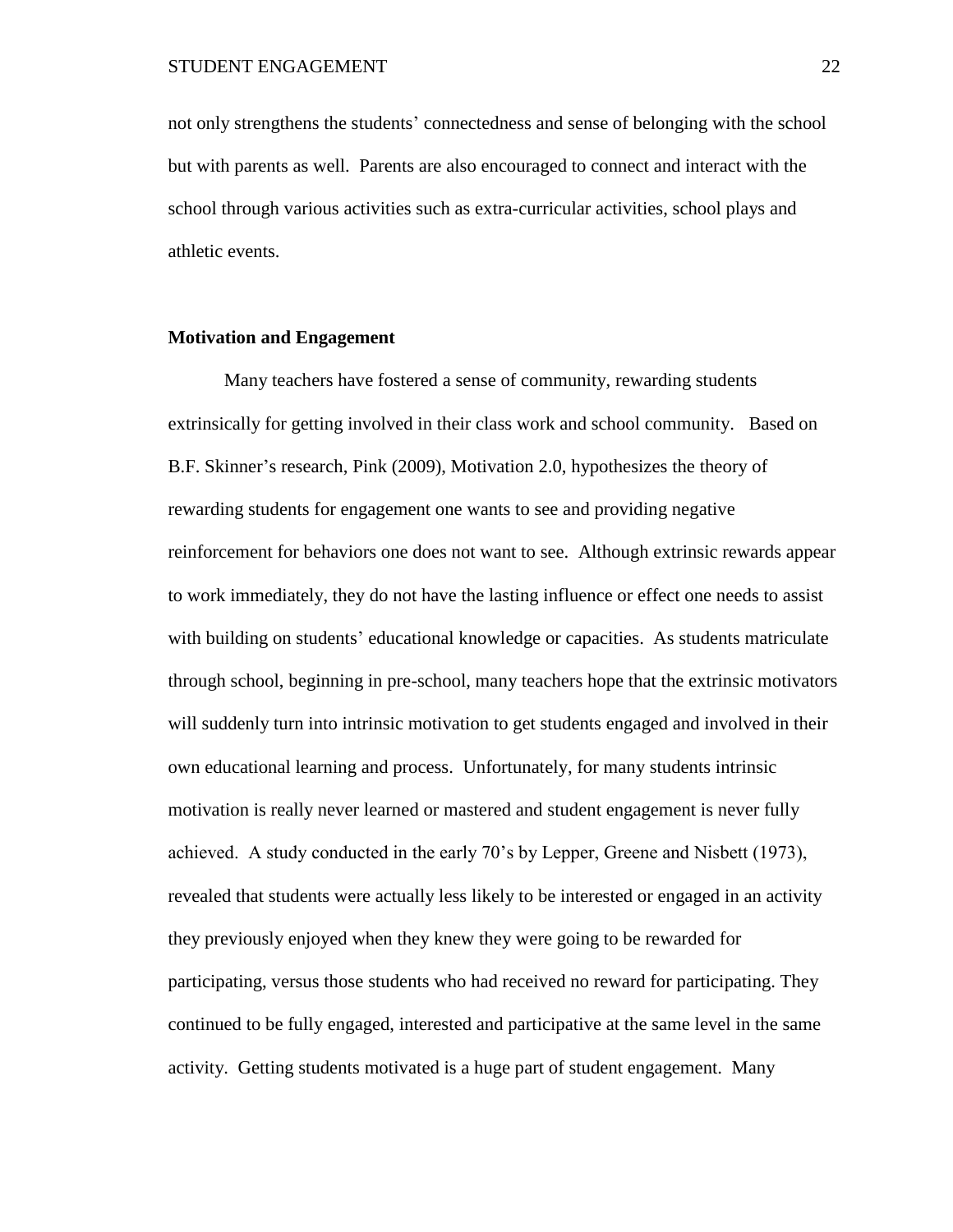teachers and staff do not realize the power they possess with getting their students engaged in the school community. Although there are many constraints placed upon teachers regarding curriculum and instruction, both Pink (2009) and Appleton (2008), identified the idea of allowing students to be autonomous in how they completed the tasks given, not only improves motivation but engagement as well. One may dare add, allowing students to complete tasks with a sense of autonomy, in their own way also allows for resiliency, problem solving and flexibility; they are motivated to complete tasks that may present with setbacks as they use skills to problem solve towards success. For a student to be engaged, he or she has to be motivated to do so. Maehr and Meyer (1997) defined motivation as, "the direction and intensity of one's energy". Brooks (1994) elaborated and linked it to "underlying psychological processes such as autonomy, belonging or connectedness, and competence and is perceived to answer the question of why for a given behavior." If motivation is the energy, then engagement is the active participation or involvement of the student and the activity. Beginning in elementary school, developing these skills of autonomy, motivation, and resiliency, lead to improved engagement in the school setting. The Check and Connect theory of engagement by Appleton et al. (2006), focuses on students' sense of belonging and connectedness to school along with promoting skills such as motivation, resiliency and problem solving to motivate students to be engaged continuously with their schools. The Check and Connect theory encompass four subtypes of engagement: academic, cognitive, behavioral and affective, which touch every aspect of a student's life. It is in these various subtypes that relationships are developed, not only with peers but also with adults at school and with supportive family members. Focusing on improving engagement at the earlier years of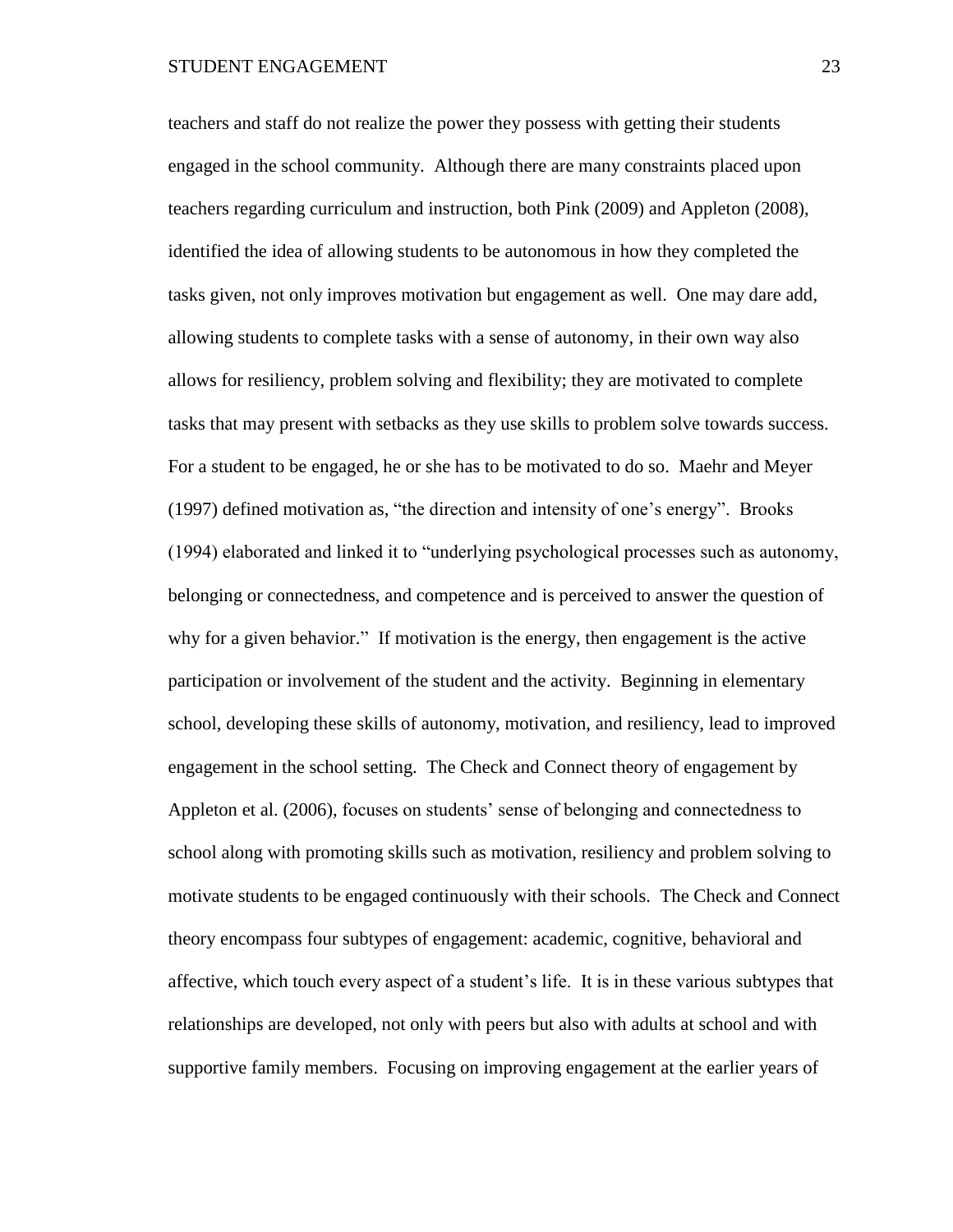education only makes sense because students are already learning not only how to master the curriculum, but also how to manage emotions, behaviors, social skills and interpersonal relationships. Elementary school teachers are also in a better position to assist with student engagement because they know from pre-school onward that they have to teach students initially to verbalize requests for assistance from adults. And as the language develops and students mature, elementary school teachers have the responsibility of gently nurturing and guiding them into being more independent individuals, with the ultimate goal of the students being self-sufficient, capable individuals, not only in the classroom but also outside the classroom. It is during these time periods when fostering the skills that lead to student engagement may be most beneficial. As previously mentioned, student engagement has been identified as a way of reducing dropout rates as well as juvenile crime and the collateral effects that come with it. But what about increasing student engagement with ethnic minority groups?

# **Ethnic & Cultural Identity and Student Engagement**

In public school systems across the United States the student population has changed drastically from the inception of public-school education by Horace Mann. The student population has become increasing more diverse ethnically and racially; however, the school system has not changed much to meet the needs of the diverse population. Connell, Spencer and Aber (1994) partially identified poor student engagement with poor achievement of African-Americans. Steele (1997) has also attributed underachievement of Native Americans, African-Americans and Latinos, in part, to poor student engagement in schools. Often there is a disconnect between the mainstream culture and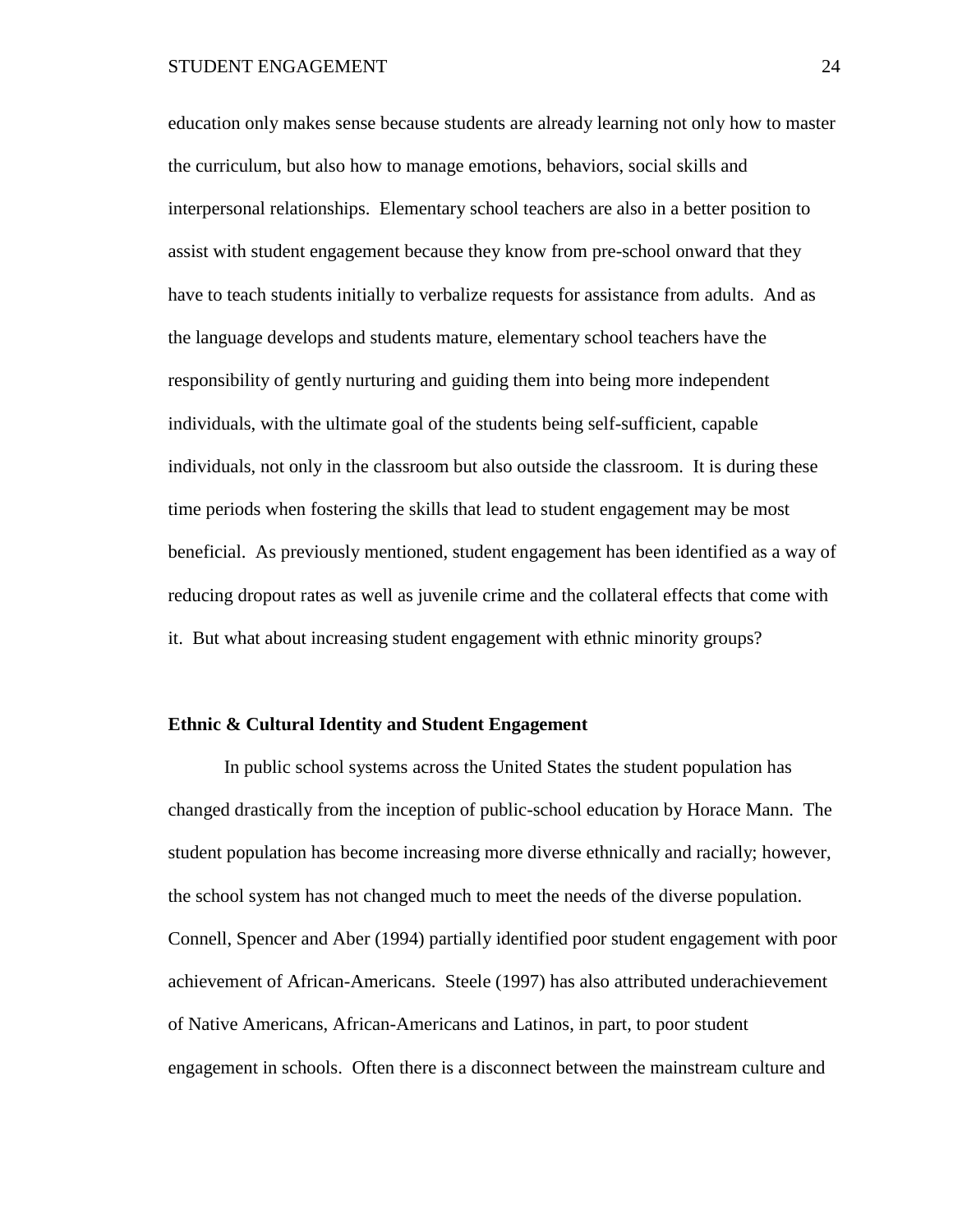other ethnic cultures which fails to understand and demonstrate cultural sensitivity. This same mainstream culture drives our school systems and is often at odds with the ethnicity of children they seek to educate. One may not be able to quantify or pin point the effects that mainstream culture has on beliefs and practices of various ethnic groups, including how it may interfere with their learning and engagement in schools. There are often cultural differences between the mainstream culture at school and the cultural norms established in the home that can be not only confusing for the young students to navigate, but also culturally difficult for students to understand. Students from ethnic backgrounds may also have the perception that their own cultural practices are being devalued in the school. This, coupled with perceived or actual experiences of discrimination within the school walls, have an impact on ethnic students' engagement. Ogbu (1992) noted that students whose perception is that they were discriminated against or treated unfairly by the teacher, will not try hard in the class. This not only influences the student academically, but also affects their engagement in the school setting. Many studies have disproven the belief that ethnic minorities must assimilate or "act white" to engage positively in the classroom and school setting. One study by Chavous and associates (2003), found that ethnic minority students with strong ethnic ties and sense of identity were more likely to be engaged than those with weak ethnic cultural identities. In other studies, Smalls ( 2007), found that ethnic minority youth do not have to give up their ethnic identities to do well and engage in school. In fact, Smalls and associates (2007) identified African American students who felt they had a shared common experience with other minority groups who had been oppressed, were more likely to engage openly in the school setting with peers and more were persistent in their academic endeavors. Getting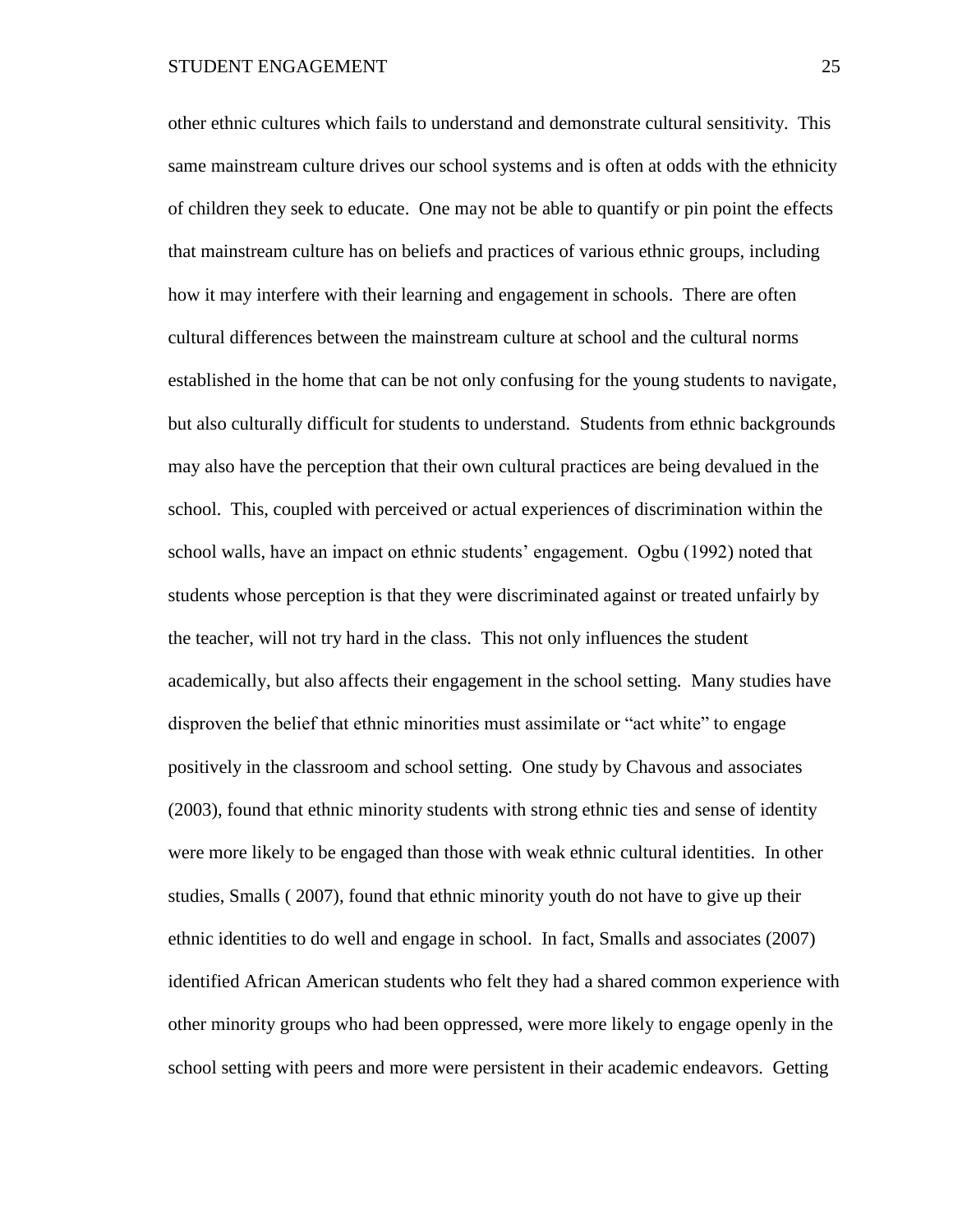minority students to participate in extra-curricular after school activities is one way of getting students actively engaged in their school environment and in nurturing a sense of belonging and connectedness with both peers and adults.

# **Engagement in Afterschool and School Based Extra-Curricular Programs**

Most assume part of the reason that students enjoy school is due to peer interaction and socializing with friends. Although this could be an added benefit during the academic hours and assist with increasing students' sense of belonging, making friends and establishing personal relationships with peers is not always easy. Most of the research on student engagement and belonging has been done at the middle and high school levels; however, LaFontant (2010) noted that belonging and school connectedness matter much earlier in the elementary years. One could make the assumption that having a sense of belonging and school connectedness would promote better academic outcomes. However, one does not know for sure which actually makes the impact. It could be that being academically engaged influences a sense of belonging and increases school connectedness. Battiistisch and associates (1995) identified, particularly in schools serving low SES populations, that the stronger the association with students enjoying their class community not only reduced work avoidance, but also increased math scores because the families of the students enjoyed a greater sense of community and school engagement. For ethnically diverse populations, a sense of belonging improved academic engagement (Goodenow, 1993). Having a sense of belonging appears to be extremely important because one learns not only how to navigate school but also career and life in general. A sense of belonging allows one the comfort of knowing that he or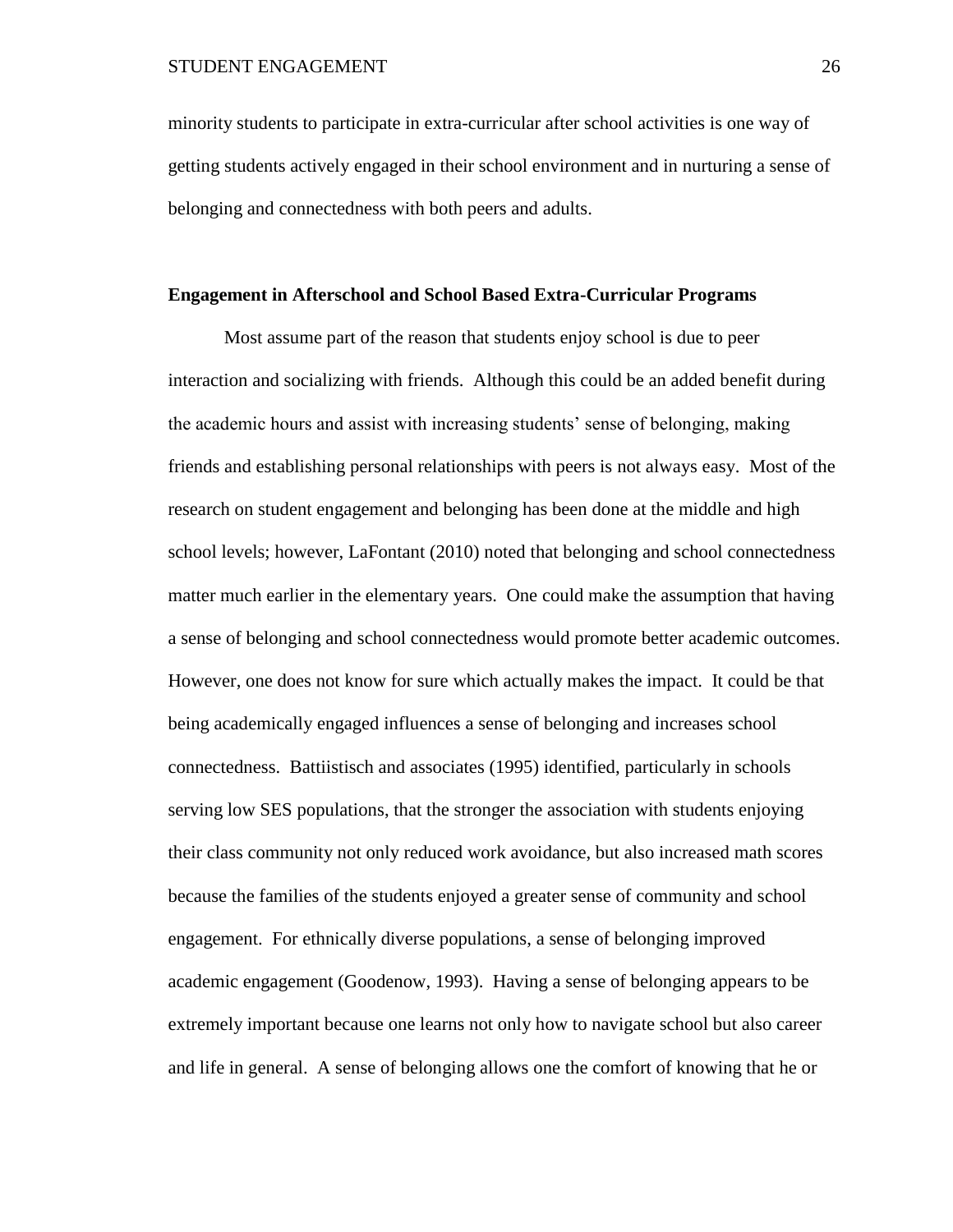she can attempt and can try in a safe space, knowing that others will be encouraging and supportive. Sometimes the sense of belonging and connectedness may evolve in the classroom during transition periods, such as time in hallways, lunch and recess but often it happens afterschool. Afterschool activities or school sponsored extra-curricular activities are ways in which students get to become a part of the school community. Although many students participate in afterschool activities because a friend has an interest, afterschool activities are one way of broadening one's friendship base. Typically, afterschool activities are open to students from various backgrounds and interests, which facilitate meeting other students typically not in one's immediate social circle. Students get to broaden their friendship circle, become more tolerant and learn through activities facilitated afterschool.

School sponsored afterschool and extra-curricular activities have had a great impact on communities across the United States. The average student comes from a household where one or both parents often have to work full time jobs. Afterschool programs have been safe places for students after the school hours have ended, and a way of providing a peace of mind to many working parents. Through afterschool programs and school sponsored extra-curricular activities, students are able not only to be exposed to new opportunities but also to learn skills that are essential in becoming good citizens. Through afterschool programs and extra-curricular activities students learn how to improve social skills, use their imaginations, problem-solve, listen to differing viewpoints and become a tight community where they can express themselves. One study noted that students who participate in quality afterschool programs reduced the number of misconducts, aggressive and behavioral problems among disadvantage students (Vandell,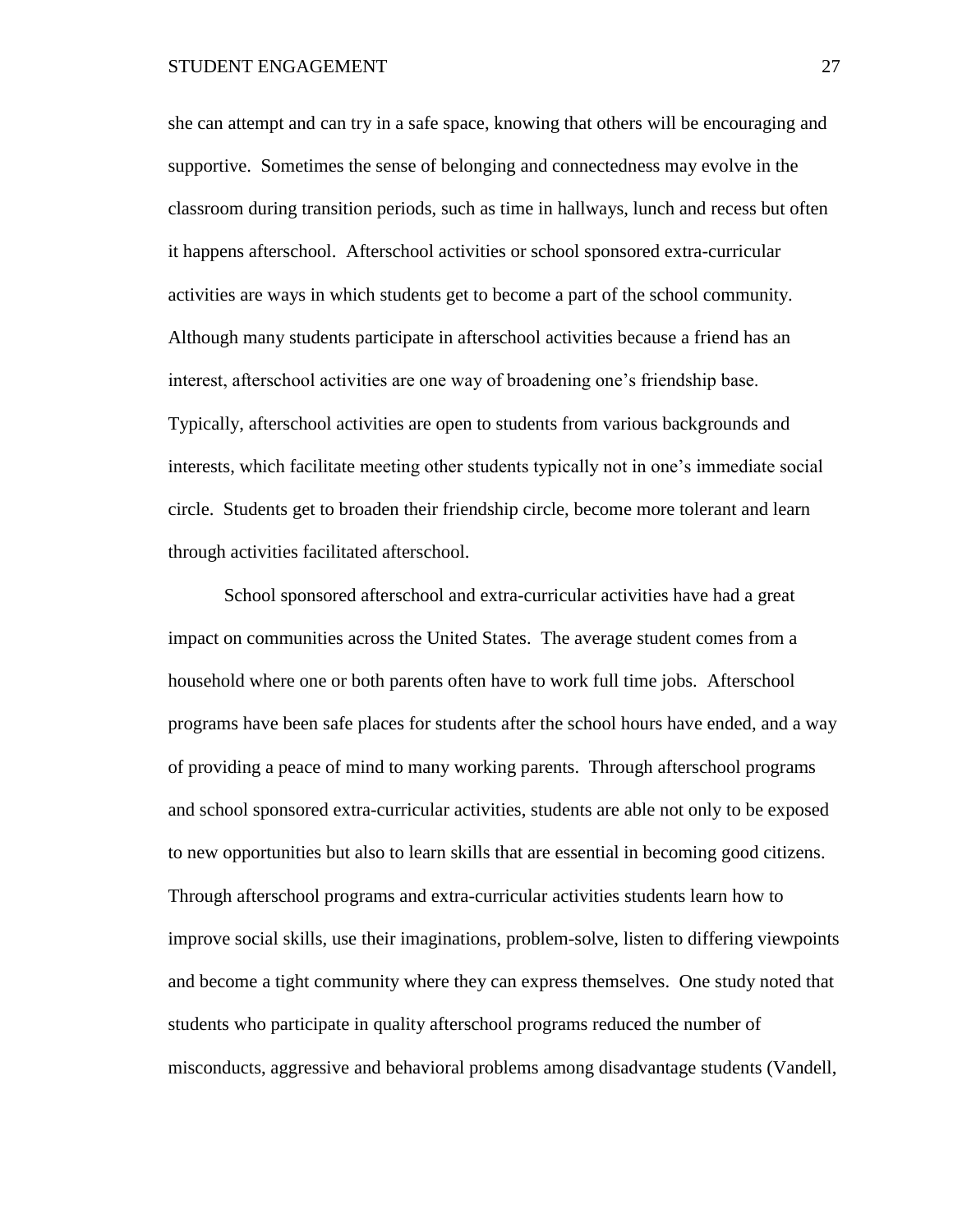2007). In a study by Fordham University (2005), researchers found that participants showed improvements in learning skills, social skills, task motivation; they also showed reduced frustration, assertiveness, and reduced anxiety when participating in a YWCA afterschool program. These two examples are among the many that have proven the benefits of quality afterschool programs and what they accomplish. Lerner (2005) noted the aim for afterschool programs is to "promote positive youth development through productive, positive interpersonal interactions and engaging enriching activities." Afterschool programs and school sponsored extra-curricular activities are seen as ways to bridge the emotional and instructional supports of the day and extend it to a preferred activity outside the classroom. Being part of a club, group or team provides the additional emotional support that assist to foster a sense of belonging and connectedness in the school setting. Team activities particularly assist to teach students, especially at the elementary school level, to take constructive criticism from coaches and team mates, learn how to problem solve, and foster a sense of community where team mates rely on each other. Team sports at the elementary level also give players a sense of accomplishment and work ethic to keep trying, keep practicing, keep improving and never give up.

In order for schools to develop well rounded individuals, school leaders need to focus on a healthy school climate and environment that will support not only the academic development, but also social and emotional development (Scales, Benson, et al., 2006). School sponsored extra-curricular activities is a way of fostering positive youth development and interactions not only with peers but teachers as well. Through these school sponsored extra-curricular activities students develop meaningful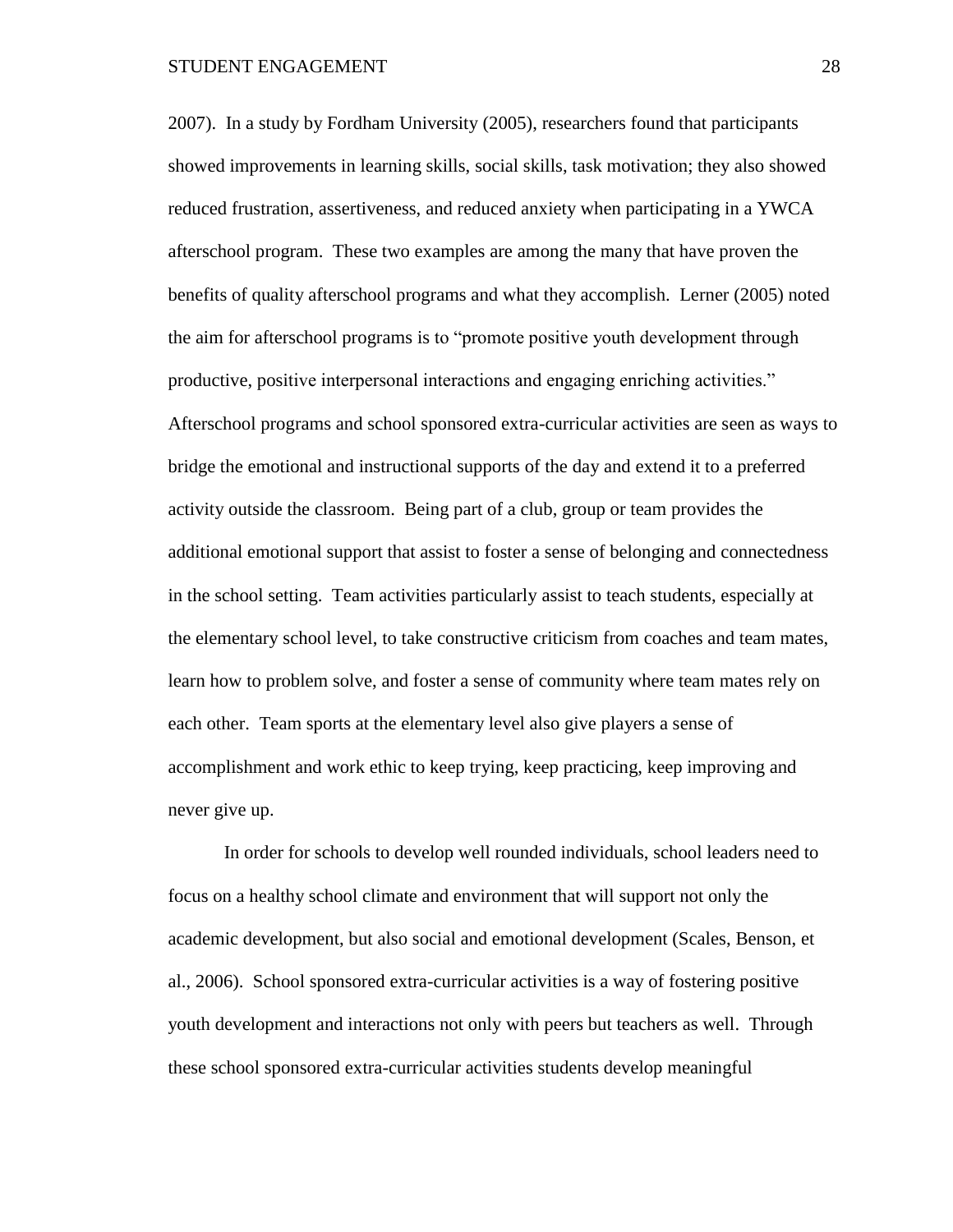relationships with teachers and peers through a preferred activity that is fun and enjoyable. Here, students not only learn a new skill or talent but also learn to selfregulate, communicate effectively and engage in group activities. During afterschool activities students are able to feel safe and comfortable enough to develop age appropriate socio-emotional and psychological functioning. Eccles and Gootman (2002) identified the fact that through adult and student interactions, students learn new competencies through skill building activities; this gives students access to take on leadership roles. It is during afterschool activities that students get a chance to explore their interests whether it be sports, arts or intellectual clubs and they gravitate towards likeminded peers and adults from various cultural and socio-economic backgrounds. The benefits of participating in an extra-curricular activity have been associated with positive social, psychological and academic outcomes that are seen not only short term, but also in the long term (Eccles and Templeton, 2002). Students who have participated consistently in extra-curricular activities, according to Bloomfield and Barber (2009), show an increase in student engagement as well as an increase in interpersonal skills. Middle and high schools throughout the United States provide opportunities for students to be part of extra-curricular or afterschool activities. These programs provide safe, adult supervision and direction. Using data from the National Education Longitudinal Study, Marsh and Kleitman (2003) identified students who participated in a sports activity for six years were more socially connected, displayed higher self-esteem and applied to universities. But there were also long-term effects such as enrollment and completion of college and better job autonomy, when compared with non-athletes. Although there are definitively benefits when participating in a sport and being part of a team, the benefits of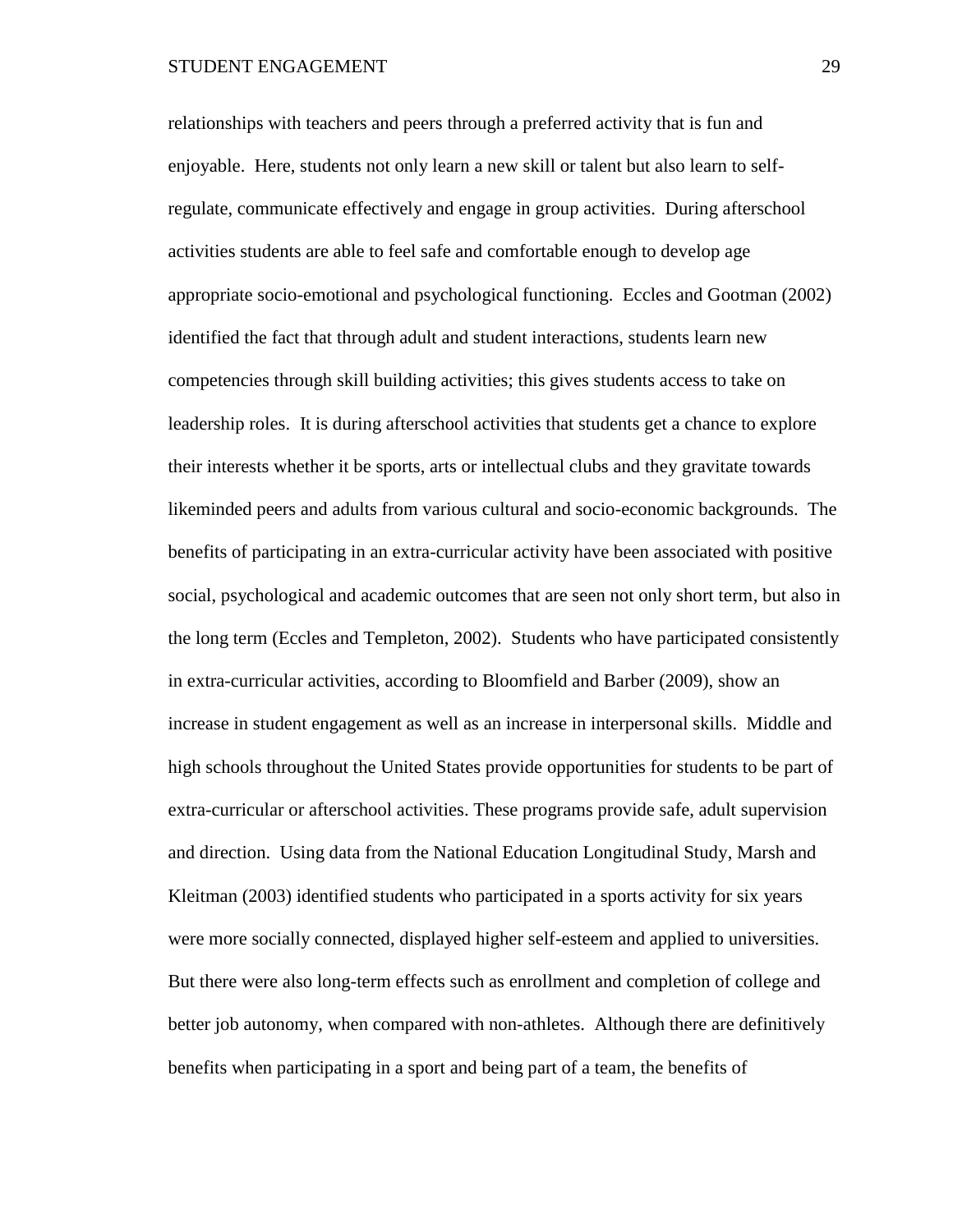participation in extra-curricular activities do not just end with sports. Regardless of whether one participates in a sport or non-sport activity such as yearbook, science club, etc., the benefits to students who engage in these activities are the same. A study done by Bloomfield and Barber (2009) discovered the fact that students who participated in sports or non-sport extra-curricular activities was associated with high self-worth, academic and social self-concept. However, the association was even higher when students not only participated in a sports activity but also a non-sports activity. School sponsored extracurricular activities is one way of creating a healthy environment to reach students holistically: socially, emotionally and academically while they learn new competencies, leadership skills and become more engaged in the school environment. Students' perceptions of a positive school climate has been associated with positive academic engagement. Benner and colleagues' (2008), study on ninth graders identified a greater sense of belonging in the school environment was associated with academic performance and engagement. Another study, by Hughes and colleagues (2016), found that eighth grade students who were involved in extra-curricular activities displayed higher positive school behaviors such as doing well academically and participating, and had fewer behavior problems such as skipping class when compared with their peers who were not engaged in extra-curricular activities. By ninth grade, the same students had developed a greater sense of belonging, of school engagement and had higher grades. Although the study was unable to determine whether or not the extra-curricular activities or the prosocial relationships established during these extra-curricular activities enhanced all the positive outcomes such as a sense of belonging, greater sense of self, engagement,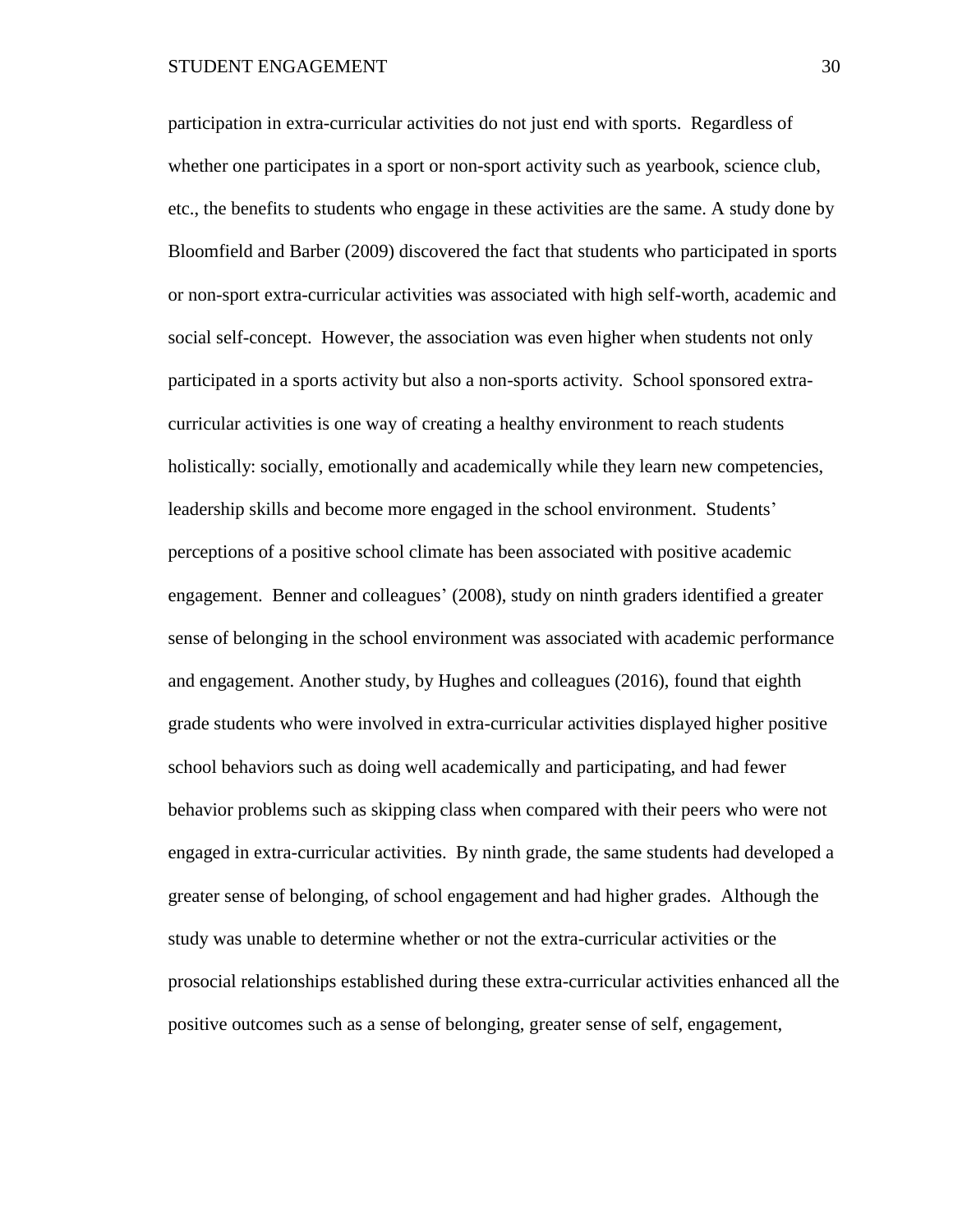prosocial and positive academic outcomes. Being a part of something, in this case extracurricular activities, increased a sense of belonging in the school environment.

For minority students, having positive experiences with peers and teachers through the extra-curricular setting not only increased a sense of belonging in the school environment but also gave students a sense of identity (Brown and Evans, 2002). Developing lasting relationships appears to be the central theme throughout various research regarding minority students who participate in extra-curricular activities in the school setting. Delgado (2016) identified, in a study of Latino seventh and eighth graders, that a sense of belonging appeared to be linked with the number of friendships one had, which in turned was associated or linked with positive grades. Eccles and Migley (1989), noted that middle school is the time when the climate and setting foster positive connections with peers that promoted academic motivation. Latino students are not the only ones to benefit from participating in extra-curricular activities. In another study of African American sixth to ninth grade students, Dotterer (2007) identified that a connection to school increased as the students participated more in their extra-curricular activities. The research on participation in extra-curricular activities has been positively correlated with positive school engagement, better academic outcomes such as grades and test scores, as well as a better sense of belonging and a better sense of self. All students can benefit from participating in an extra-curricular activity after school. However, for some students, particularly from low SES, the ability to participate is stifled by transportation, a parent's ability to pick them up and/or cost. When students from low SES do participate, the positive outcomes and effects are even greater for these students who participate (Covay and Carbonaro, 2010).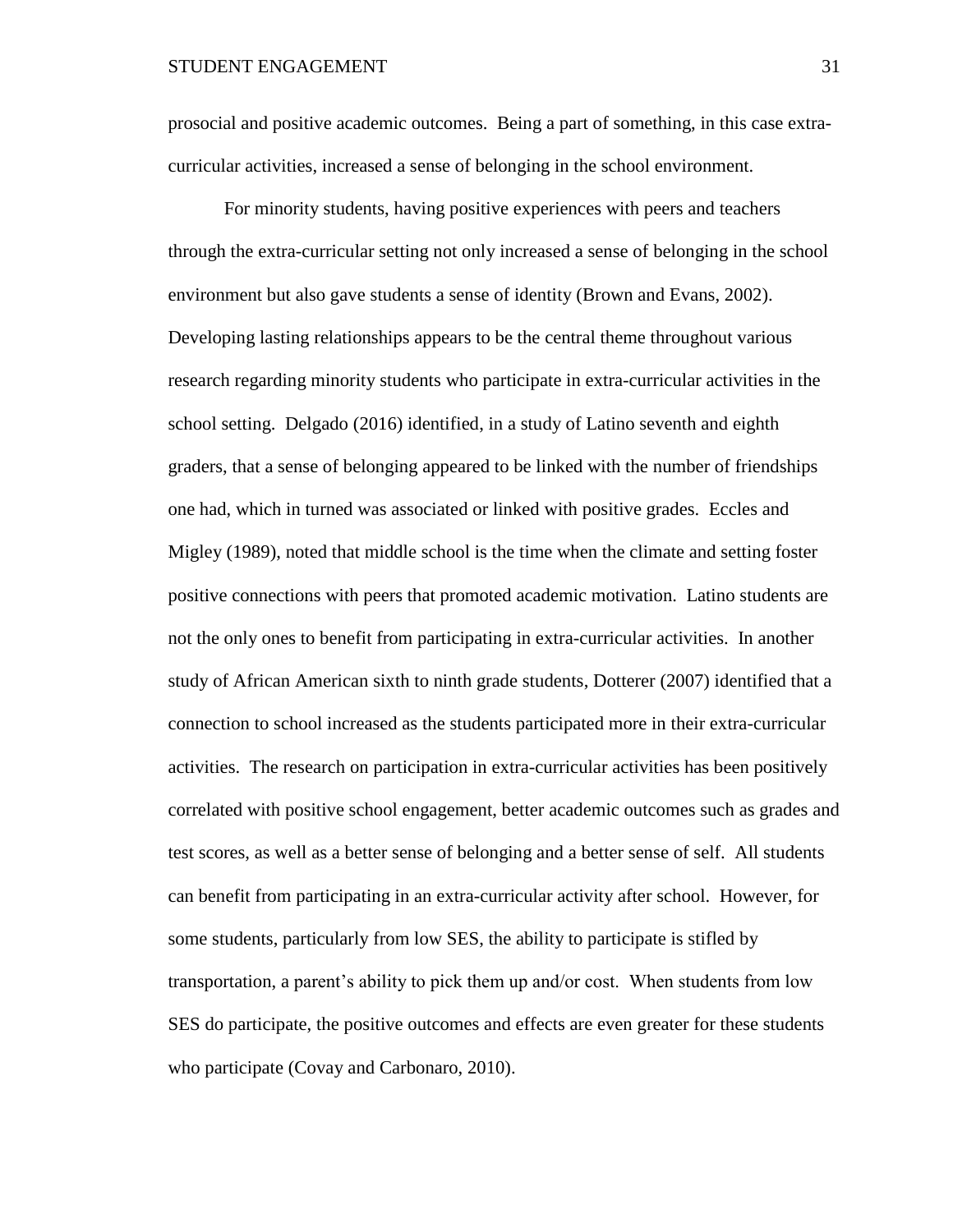Although most of the research has been done on students in middle school and high school, providing opportunities for students at the elementary level could only facilitate positive outcomes. Participation in school based extra-curricular activities allows the student the opportunity to develop appropriate social skills, problems-solving skills and the ability to communicate positively with peers and adults. An earlier start in participation would only provide value to the student's life emotionally, psychologically, cognitively and physically. Students who participated in extra-curricular activities consistently in kindergarten and first grade showed higher scores on standardized assessments, according to the NICHD (2004). In another study by Petit (1997), students who participated in extra-curricular activities one to three hours a week had higher prosocial skills and displayed fewer externalizing behaviors. One reason for such positive outcomes is the ability that extra-curricular activities have for students to develop age appropriate skills and competencies through age appropriate activities that are meaningful, challenging and require feedback from an adult, requiring them to sustain attention as they engage (Fredericks and Eccles, 2006). Students who begin extracurricular activities earlier in their school careers are better adjusted. One study of students who participated in extra-curricular activities earlier in elementary school were better adjusted by third grade, and were better emotionally adjusted by fifth grade (Vandell and Shumow, (1999).

#### **Benefits of Team Sports**

Children throughout the United States participate in team sports activities. Parents see neighborhood team opportunities provided by schools, recreational centers,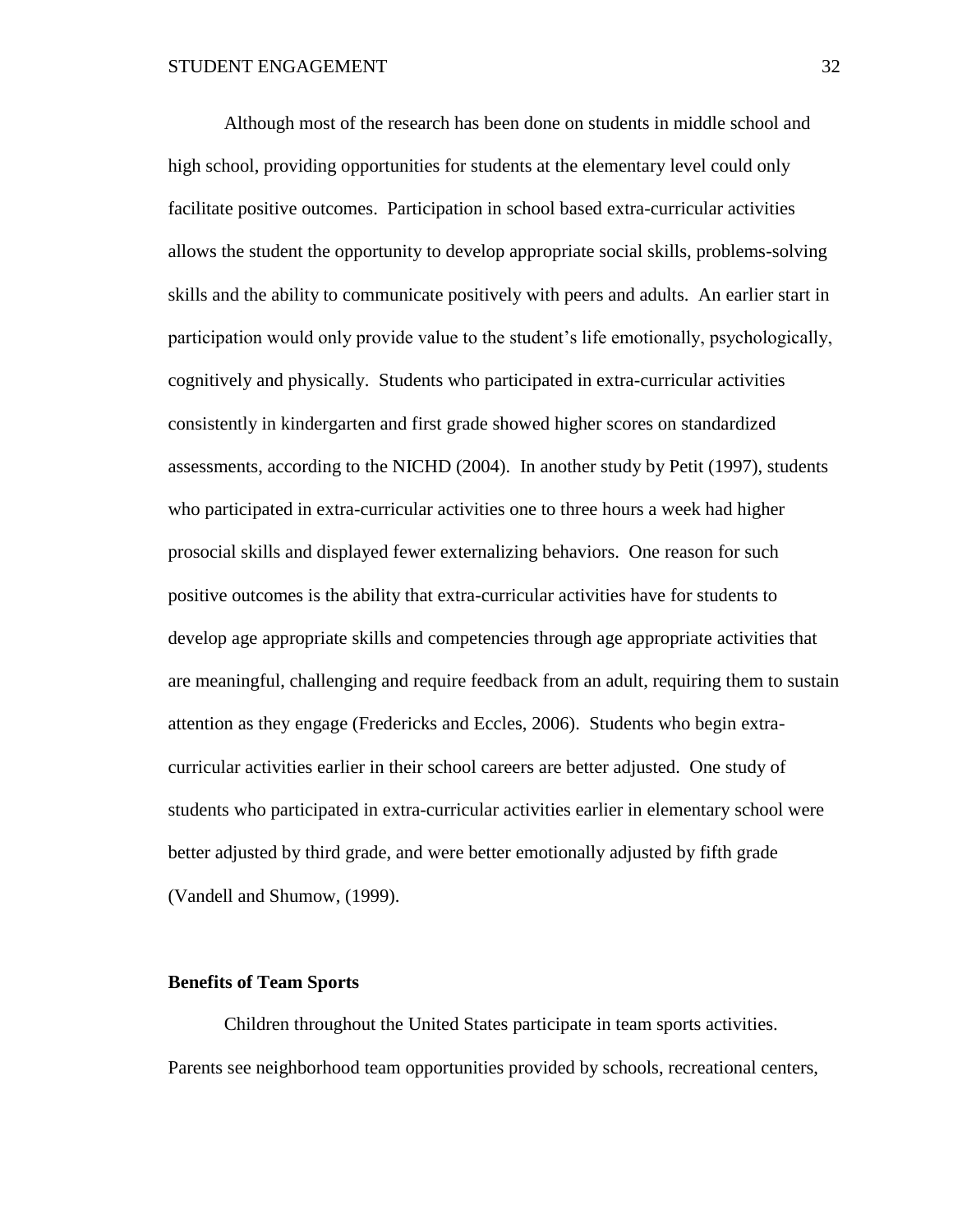churches and organizations as a way of getting their children extra physical activity, opportunities to meet others in the community and a chance for their children to learn sportsmanship. Being a part of a team provides opportunities for children to develop social skills, develop empathy and work as a team for a common purpose or goal. It is through practice that children develop the understanding of hard work, repetition, patience and drills which lead to a better player and ultimately a better team. But being part of a team also has health benefits, both physically and mentally. Because depression and anxiety has risen in children, participation in sports has been identified as one way of reducing symptoms (McHale, 2005). Wipfli (2008), has identified exercise as a catalyst in reducing anxiety. Both children and teens display signs of social anxiety by avoiding social situations. Participating in sports and being part of a team offer students a chance to practice their social skills, thereby reducing any social anxiety they may face. Sheilds and Bredemeier (2007), noted that children also get to participate in character education through sports; learning is done through rules, modeling from peers and from adults while they play. Participating in a sport provides valuable life skills that can be used on the field, but can also transfer over into everyday life such as interacting with others, following and respecting rules, cooperating with others and understanding one's own strengths and limitations (Smith, 2003). Participating and being part of a team has added benefits beyond the physical and the building of character. At the elementary school level, Slutzky and Simpkins (2009), noted participation on team sports activities increased students' self-esteem. McGee et al. (2006), found an association between students who participate in sports and having greater attachments to peers, parents and school. Eccles and Barber (2003), identified several benefits associated to extra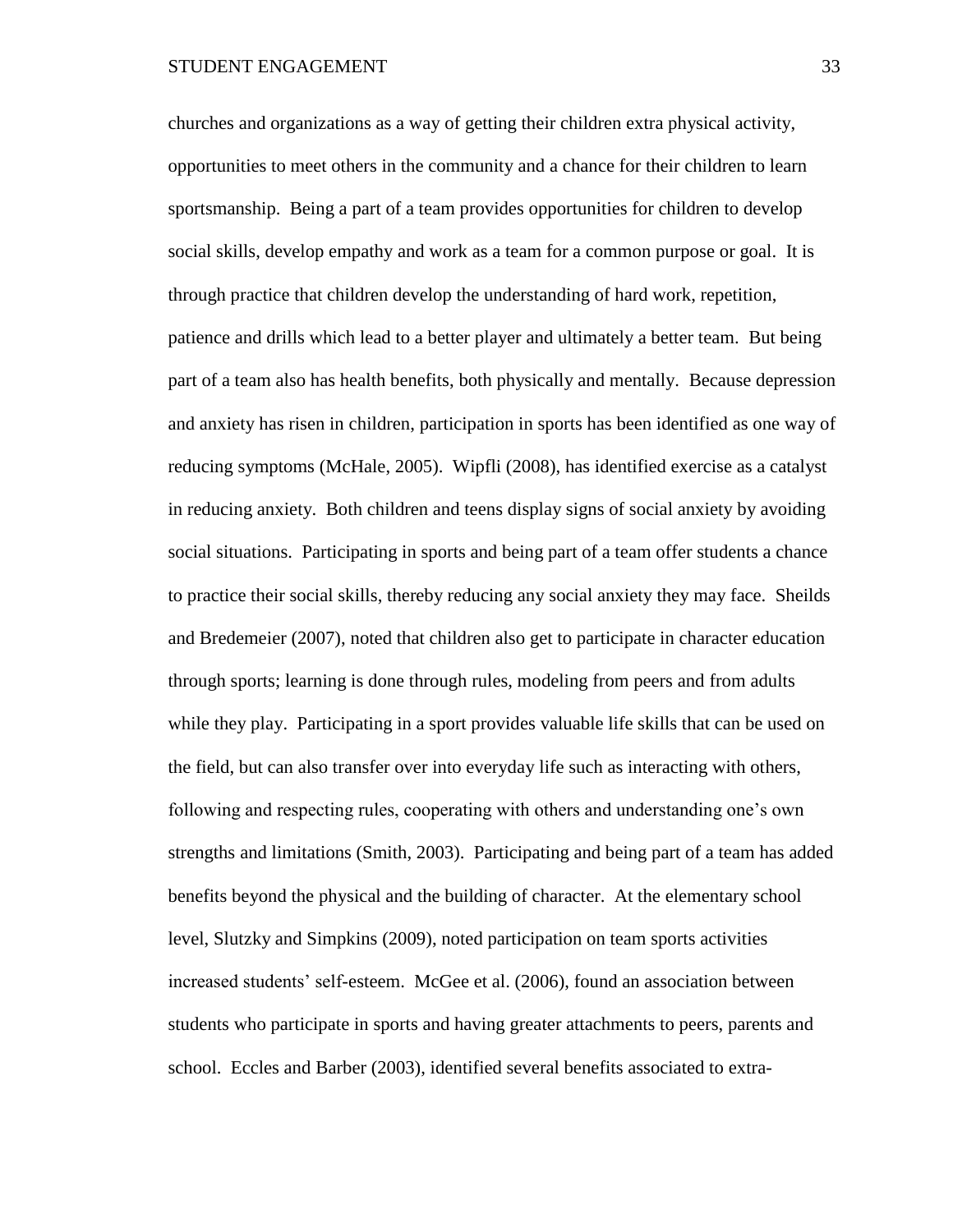curricular activities, but with team sports in particular; there were positive educational outcomes such as liking school, better grades and future college attendance.

# **Relevance of Study**

Positive student engagement has been linked with many positive outcomes for students of all ages in the academic setting. Most research has been done at the middle, high school and college level; however, the assumption of this author is that the same positive effects would impact students at the elementary level. Appleton's (2009) model of student engagement comprises these four constructs: academic, behavioral, affective and cognitive; competence in all of these areas are skills that a student needs to be successful and to remain in school. Focusing on student engagement earlier in their school careers is not only necessary but also essential. As children develop and navigate through early childhood, elementary, middle and high school, student engagement is an important aspect, a requisite, so that the student may learn the skills necessary to be successful throughout their educational journey. The link between developmental tasks and student engagement is significant because both are needed assist the child to become competent. As children transition through the three developmental stages: early childhood, middle childhood and adolescences, becoming competent and skillful in developmental, academic, socio-emotional and engagement tasks associated with the various stages, school sponsored afterschool and extra-curricular activities is an area where students can be comfortable, become more engaged and part of the school community. Through afterschool programs and school sponsored extra-curricular activities students are able, not only to be exposed to new opportunities, but also to learn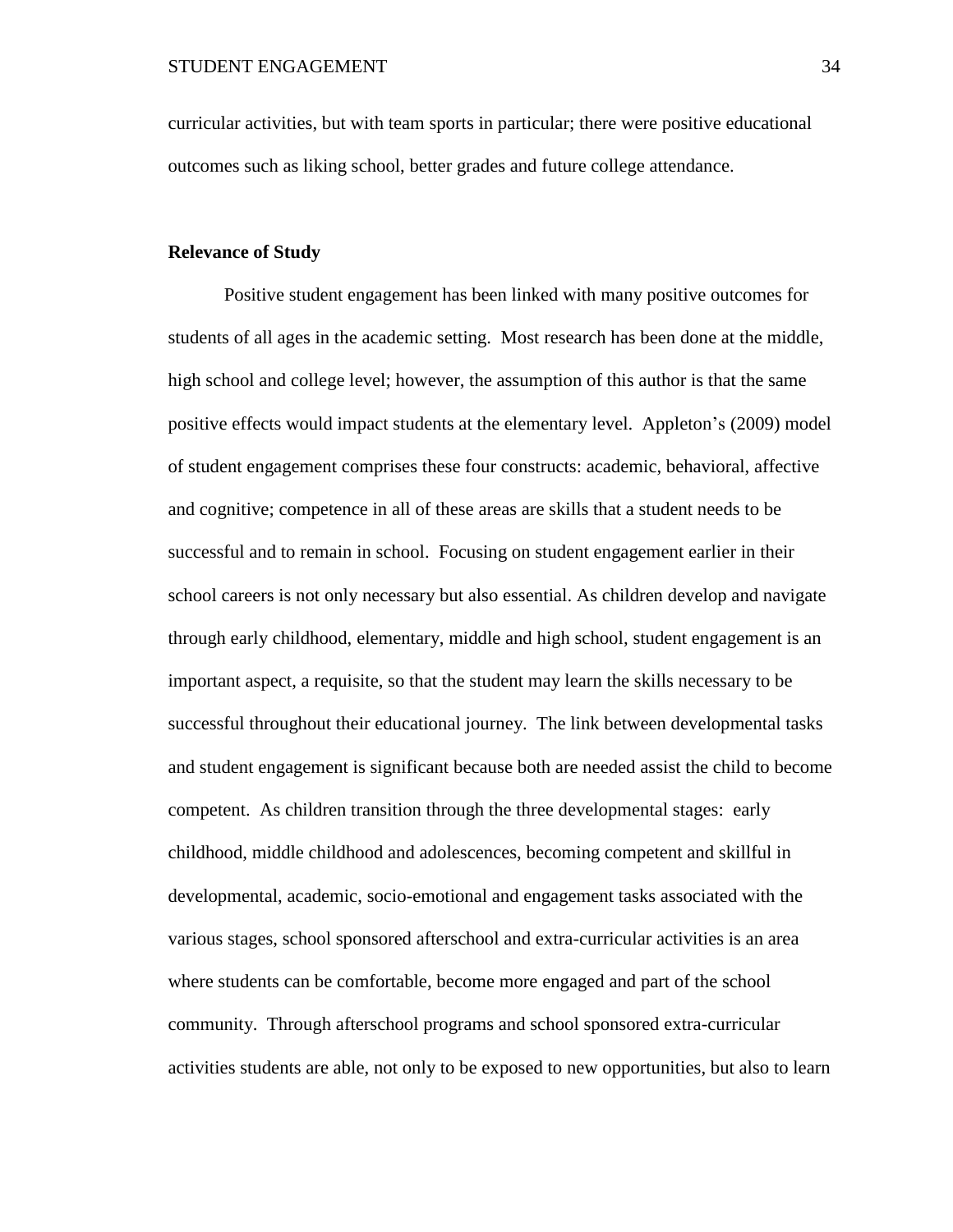and practice skills that are essential in becoming good citizens. Through afterschool programs and extra-curricular activities, students learn how to improve interpersonal skills, critical thinking skills, use their imaginations, receive critical feed-back, listen to differing viewpoints and become a tight community where they can express themselves. One study noted that students who participate in quality afterschool programs reduced the number of misconducts, and aggressive and behavioral problems among disadvantaged students (Vandell, 2007). This study is important because it identifies student engagement as a preventative approach, beginning at the elementary school level. The ability to be able to get students engaged and involved in school at the elementary level has the potential to have lasting and possibly carry over effects. Getting students involved in school sponsored extra-curricular activities earlier has the ability to get students engaged and involved in a positive manner. Student engagement not only builds resilience and improve academics, but it also builds interpersonal relationships with a connectedness not only with the school but peers and teachers as well. Today's schools are faced with enormous challenges and obstacles, including having limited resources. School populations and classrooms are larger, more diverse ethnically, as well as in academic abilities and motivation for learning. Schools additionally face the challenge of high number of students with mental health problems and student who lack the social, emotional competencies to learn successfully without being disruptive (Greenberg, 2003). Increasing student engagement throughout elementary school is potentially one way of addressing these challenges mentioned previously. Increasing student involvement in extra-curricular activities also increases continued participation and involvement in their educational setting throughout their school careers, reducing not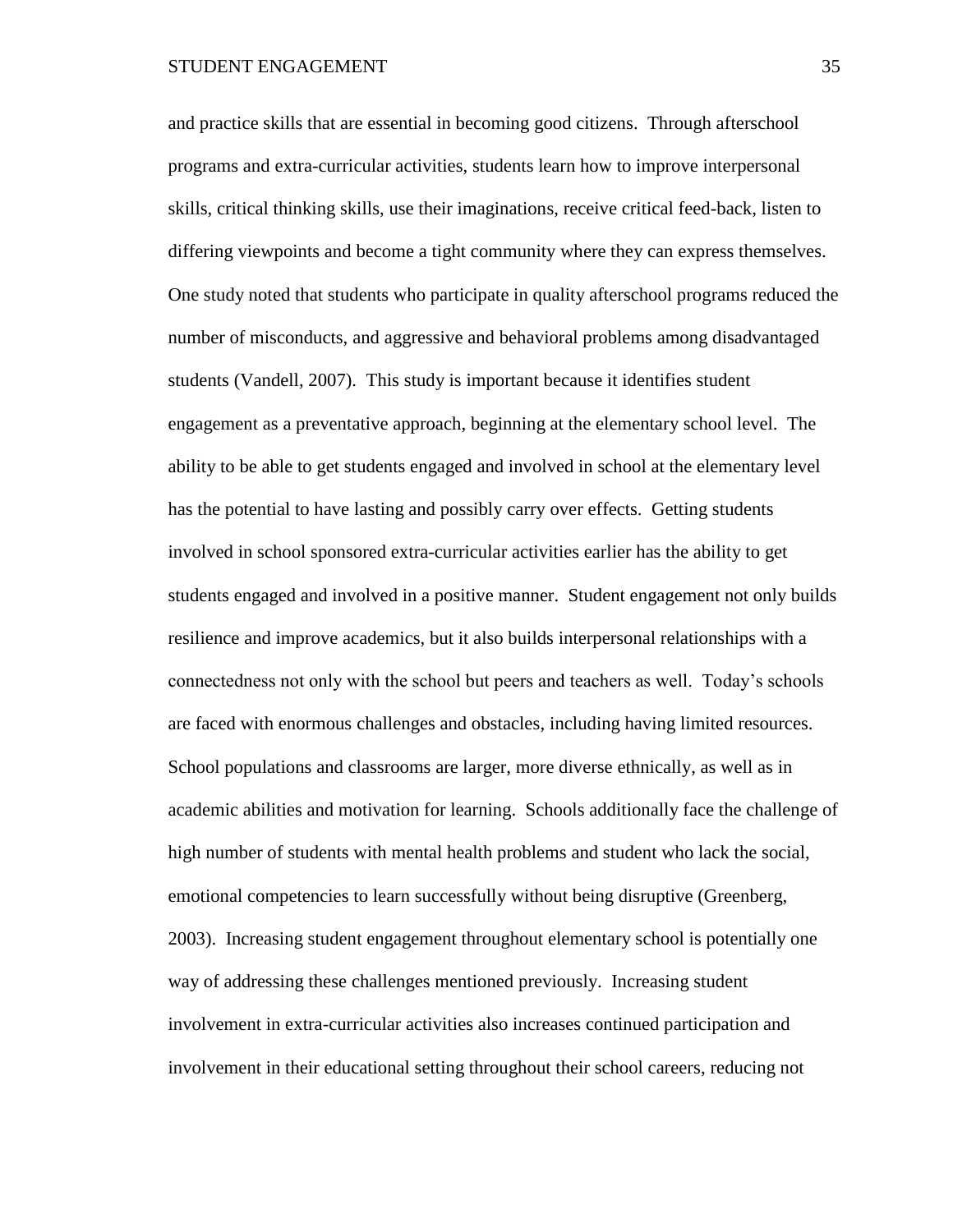only delinquency but also all of the other negative aspects that drops outs face, such as underemployment. As with many things, early prevention is often the best and most efficient way of dealing with a potential barrier. Getting students engaged in the school community earlier increases the likelihood that they not only attend more frequently, but also that they participate and perform at a higher level academically. Engaged students tend to be more persistent, put forth effort, challenge themselves, enjoy learning and are able to self-regulate their behavior towards their goals (Klem and Connell, 2004). Therefore, it is critical that students become involved in afterschool and school sponsored extra-curricular activities at the elementary school level in order to foster a sense of connectedness not only with the school but also with adults and peers. Participating in a school sponsored extra-curricular activity provides students the opportunity to participate in something they enjoy while they strengthen a sense of self, of belonging and enjoyment in the school community. Therefore, the current study is designed to identify the importance of getting students involved and engaged in school at an earlier age through participation in afterschool and school sponsored extra-curricular activities, which in turn will have a greater impact on students' academics, on a behavioral, cognitive and affective level. Positive student engagement through extra-curricular activities has the potential to have lasting effects observed in the classroom, school environment and beyond.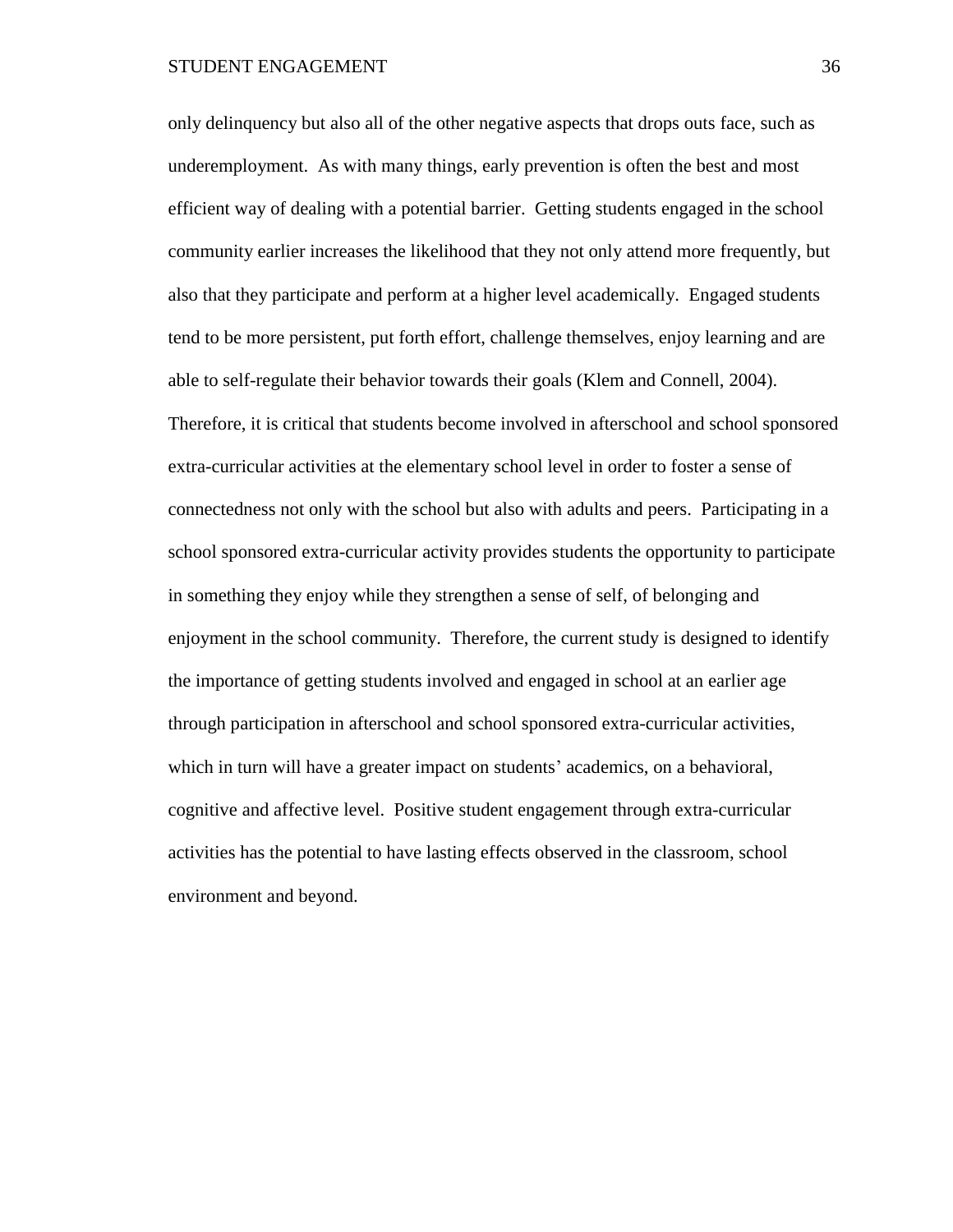# **Hypotheses**

 To determine through the faculty and staff that teach and engage with students during the academic day whether or not students who participate in school sponsored extra-curricular activities cultivate any intrinsic value in terms of relationships, not only with peers but also with staff and, in addition, how they engage, participate and navigate the school community. The study will be done by gathering responses from the teachers and staff who are actively immersed in teaching academic content to members of an elementary school basketball team. The basketball team was chosen because it is a team activity that requires a certain collaboration and exchanges between the players as they work together for the good of the whole entire team. Players learn how to identify their own personal strengths and weaknesses, as well as each other's as they learn how to support each other, not only in basketball but also in the school environment. This current study hypothesizes that students who participate in school sponsored extracurricular activities display positive student engagement, achievement and school connectedness.

# **Summary**

Too many students tend to reject school at an early age. Students find it difficult to relate or to identify with the teachers, curriculum or subject matter. With the additional stress of having to undergo multiple series of testing, many students do not consider coming to school an enjoyable experience. This study hopes to find other avenues to get students actively involved in their learning by fulfilling a need that is often overlooked in the school setting. By engaging students in their interests through extra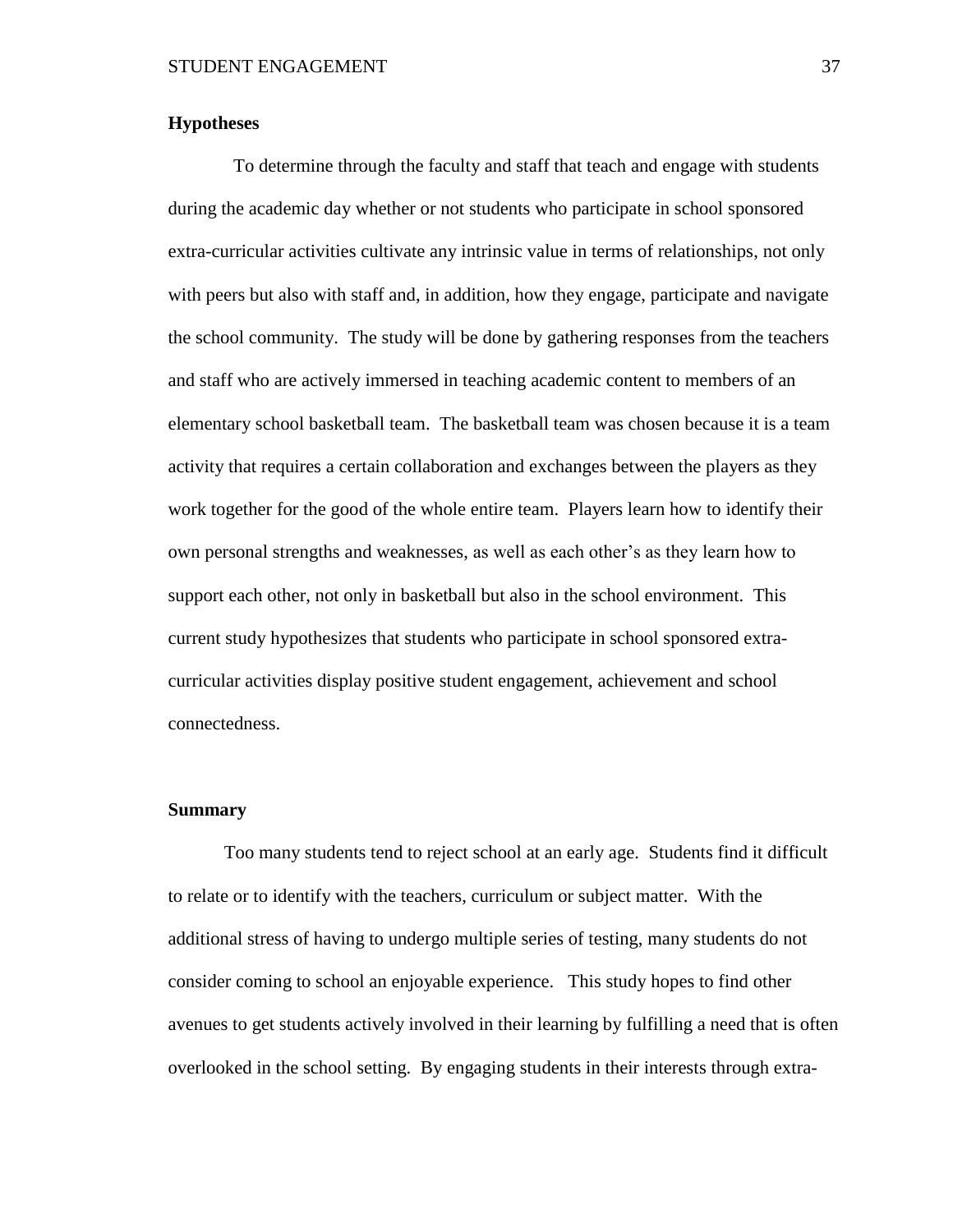curricular afterschool activities, the passion and enjoyment of the activities will carry over to other aspects of their lives. By getting students engaged through a team activity, the discipline, focus and interpersonal skills involved in the activity will carry over into the classroom setting. Using Appleton's model of student engagement, students will display both internal engagement and observable engagement. They will become intrinsically motivated to pursue success in other areas of their lives such as behavior, academics, school connectedness and a sense of belong.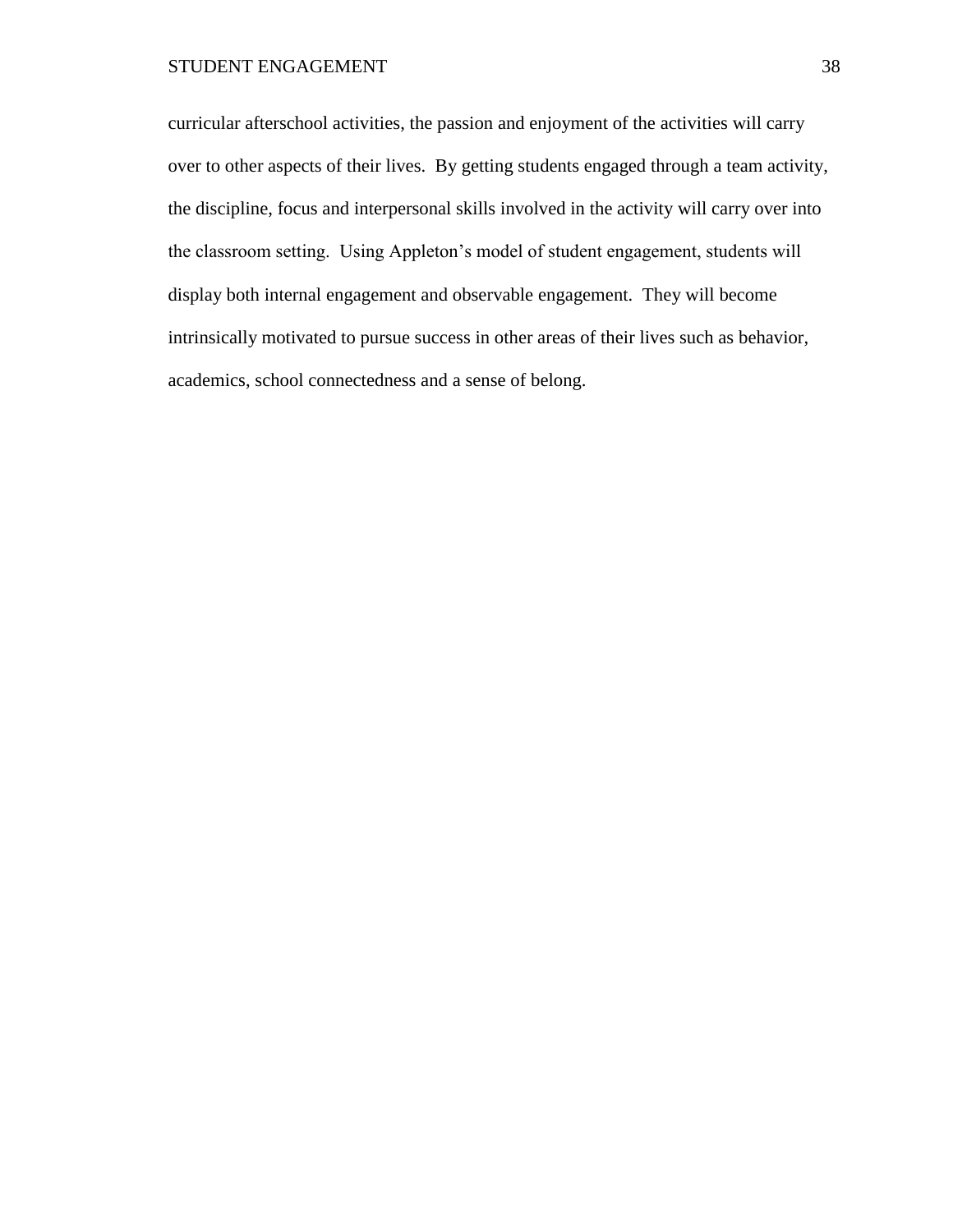# CHAPTER 3

# **METHODS**

# **Overview**

This study seeks to determine whether or not student participation in preferred activities offered after school add an additional benefit to teachers and students during the academic school day when students are faced with tasks that are not particularly preferred. This research study utilized teachers and staff members to determine if students who participated in extra-curricular afterschool activities increased their student engagement.

# **Participants**

The study took place in an urban elementary school, where 90% of the students receive free and reduced lunches. There were five hundred and twenty students who attended the school, from grades pre-school through fifth grade. The school is located in a community where the affluent and the working poor live. The participants were teachers, coaches, behavioral support staff (Social Worker, Dean of Students, In School Suspension Coordinator) and Assistant Principal, who were in constant contact with the students on the team. The subjects were members of the basketball team consisting of a total of14 students (both regular education and special education students), who tried out and made the elementary school basketball team. The students ranged from the third to fifth grades. There were 12 boys and 2 girls on the team. The socio-economic status of the group ranged from lower (60%) to middle (40%) class. The ethnic breakdown of the team was 90% African-American, 5% Caucasian and 5% Multi-racial. All teachers,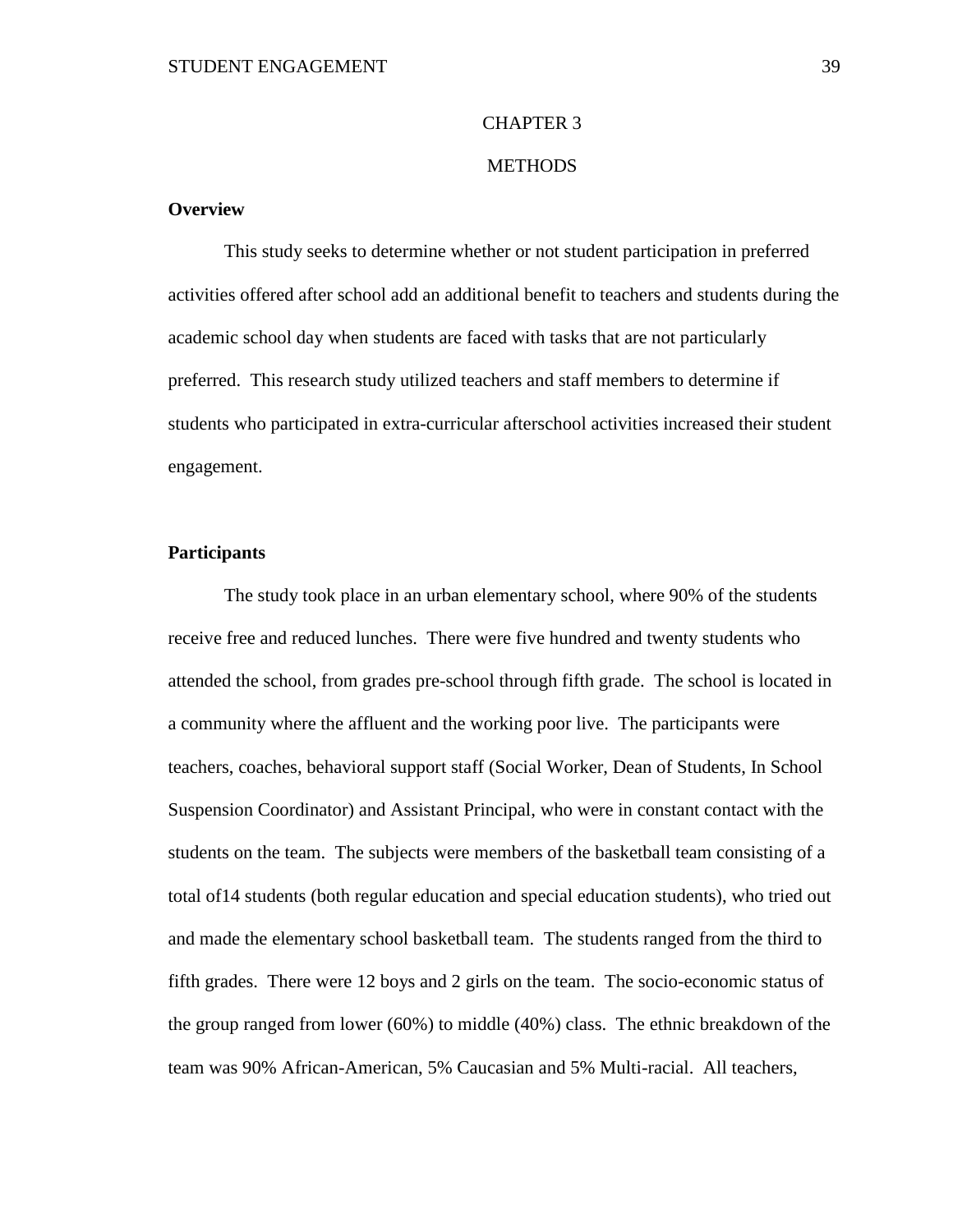support staff and coaches agreed to complete surveys. The basketball team practiced after school with the coaches five days a week prior to the actual season beginning. Practice consisted of an hour and thirty minutes of homework sessions, when they completed their homework and received assistance as needed from teachers/coaches. This was followed by a nutritious snack/meal provided by the school system and then an hour and twenty-five minutes of practice with the coaches. When the official season began, players continued the schedule previously noted, with the exception of game day which was once a week. On game day the players were provided a nutritious lunch catered by volunteer teachers during lunch period. The players would leave school twenty minutes early to be transported by bus to the place where the scheduled away game was to be held.

# **Apparatus and Materials**

This study relied on survey questions constructed and developed by the researcher in order to access teachers', coaches', behavioral support staff and assistant principals' thoughts and opinions about various aspects of the students' lives with regard to the school community and any improvement in the school environment due to their participation in an extra-curricular activity. The questions were a mixture of closed ended and open-ended questions which were developed to elicit, thoughts and feelings about students' participation in the school environment, school connectedness, collaboration, self-awareness in academic setting and investment in school. In addition to survey responses there was a review of basketball team members' attendance records, benchmark and progress monitoring data, as well as homework completion logs.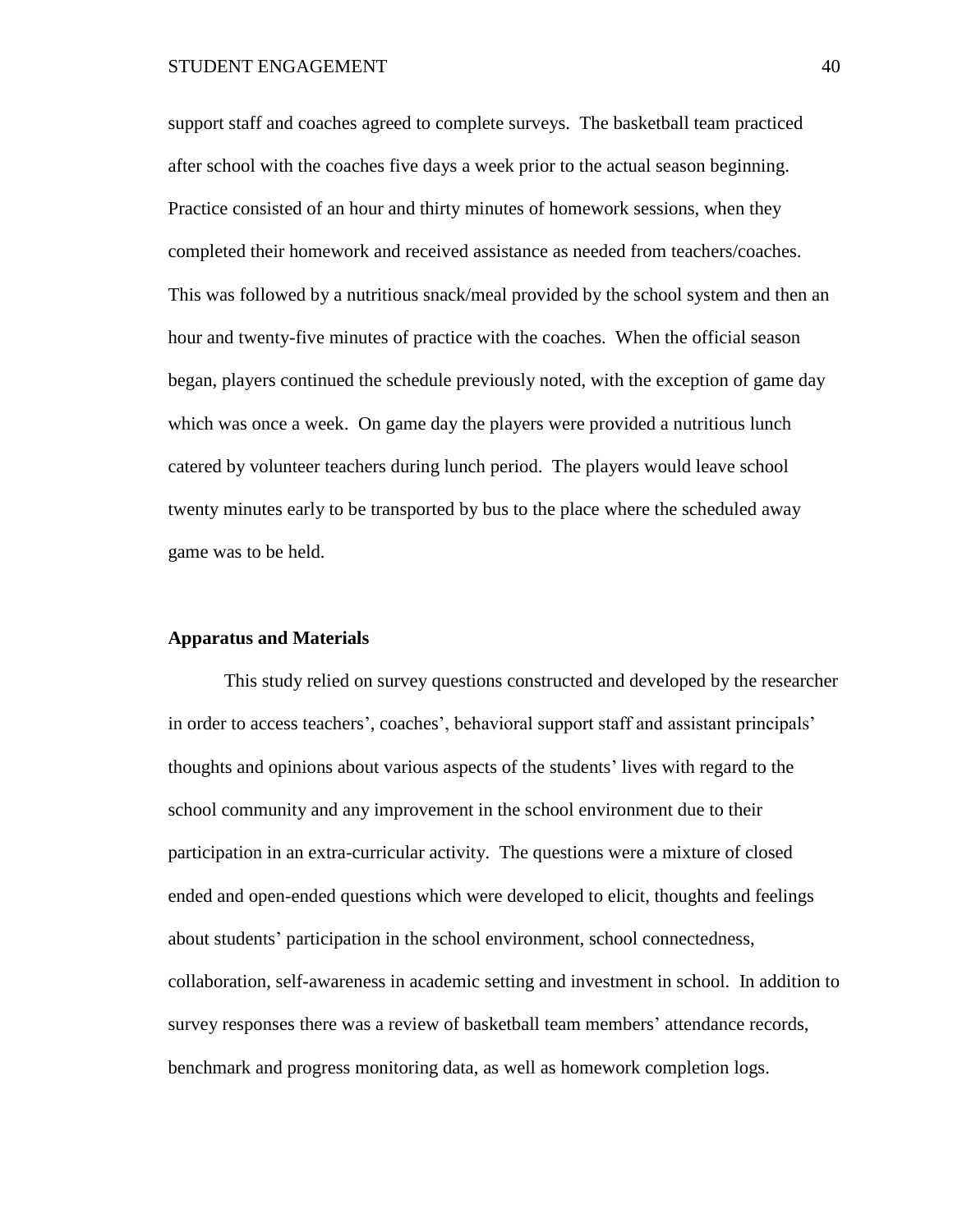# **Procedure**

The basketball team was chosen for the study because it is a closed group activity. The number of participants remained the same throughout practice and basketball season. This was also the newest extra-curricular activity program at the school. Other after school activities' participation was inconsistent and extremely transitional in the number of students that remained after school for the activities. Being on the basketball team took initiative on the part of the students because they wanted to be a part of the team, so they tried out. The players also were not influenced by outside forces such as their teachers or caregivers because a safe space was needed until their parents got home from work. The study began towards the middle of the season, after the team would have gone through all their training, had learned how to be cohesive and were acclimated to the routine of study, practice and execution through playing. Initially, a brief meeting was held with all of the teachers and staff members involved with grades third through fifth to ask for participation in filling out surveys; instructions and surveys were handed out in folders. The coaches assisted by placing copies of the basketball roster in each folder, which assisted in reducing bias for this researcher. The researcher requested staff to fill out surveys on students they teach and are currently involved in basketball. Then the researcher answered questions posed by the teachers and staff members.

The participants received paper copies of the survey constructed by the researcher. The teaching staff was requested to return the completed surveys in a twoweek time period or sooner. After the surveys were returned, the responses were transcribed for the researcher to coding, according to the identified characteristics,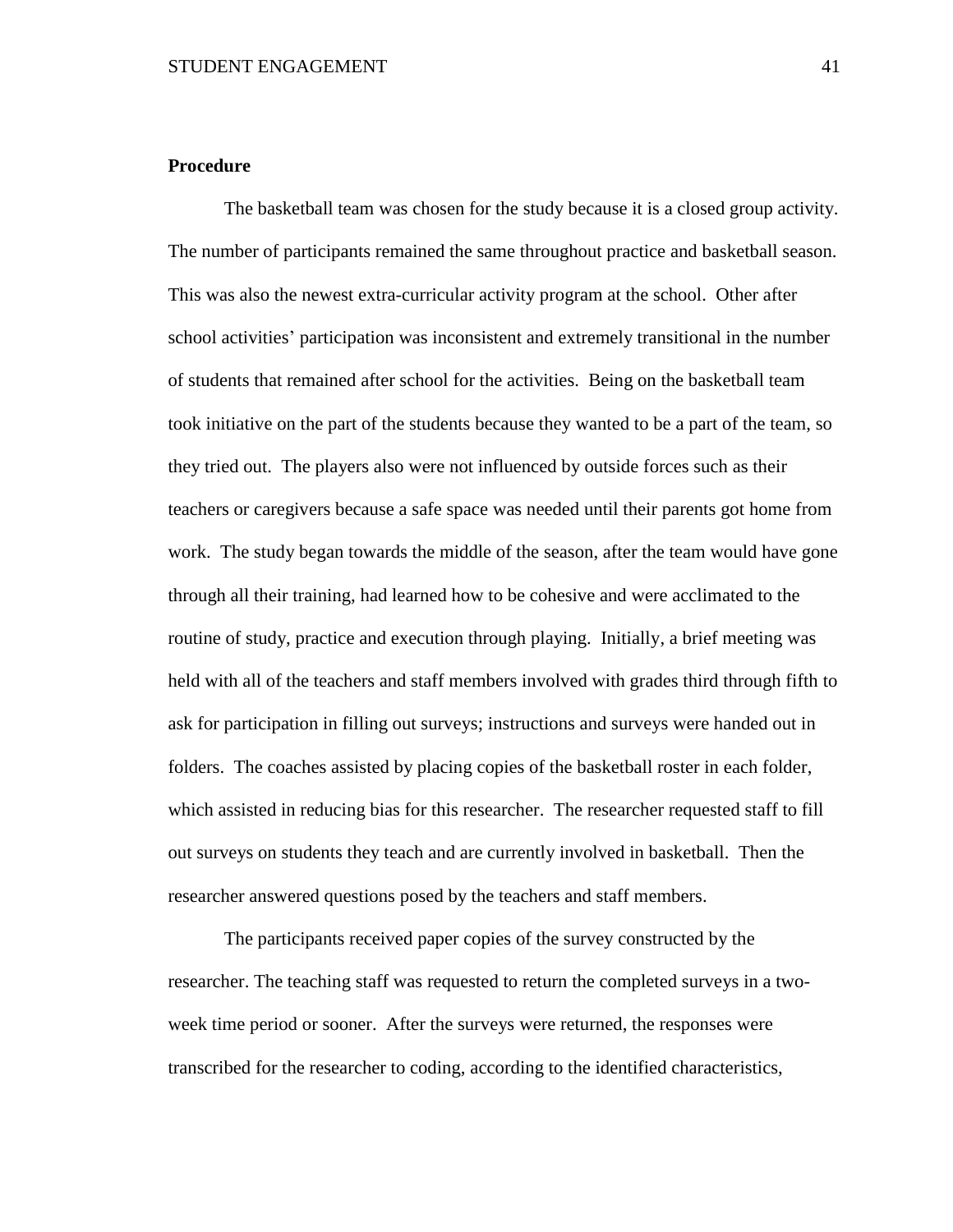identifying common themes and trends related to student engagement. The researcher also reviewed students' attendance records, homework completion records and progress monitoring data to identify any possible trends that may be associated with an increase in student engagement. The attendance records were pulled from the school attendance database system. The attendance database system recorded only absences and not tardiness. For homework completion records, the researcher collected completed homework logs from teachers for the two months that were being compared. With regard to progress monitoring, reading progress data were pulled from the reading database. Only completed BOY and MOY data were reviewed.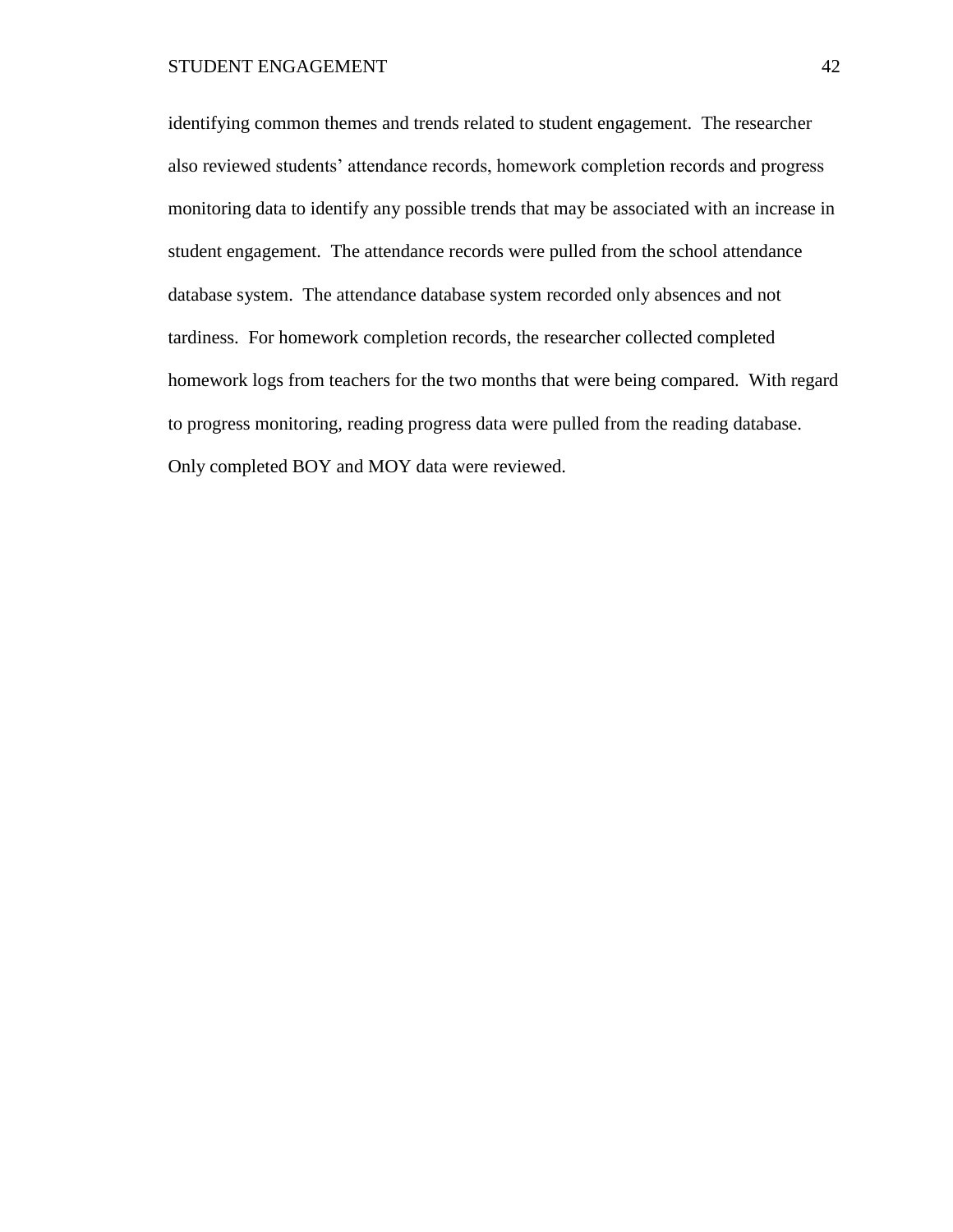# CHAPTER 4

# RESULTS

Surveys were completed by eighteen teachers, staff members and coaches that provide instruction throughout the school week. Staff members are divided into three categories: special education teachers, core curriculum teachers and social-emotional support staff. The gender of staff members consisted of nine males and nine females. In all, a total of 135 surveys were completed for this study (see Appendix A). Respondents were asked to complete both multiple choice questions as well as open ended questions.

# **Multiple Choice Responses**

For the multiple choice items, response choices ranged from "*not at all," "somewhat,"* to *"a lot"*. In addition, they could indicate, "*I don't know*." The numbers of responses were then totaled according to response category and tabulated into percentages for easier comparison. Table 1 displays the results of all 135 surveys divided by the four domains that make up Student Engagement (Academic, Cognitive, Behavioral, and Affective). Appendix B shows data that are broken down by each closed-ended question presented in the survey.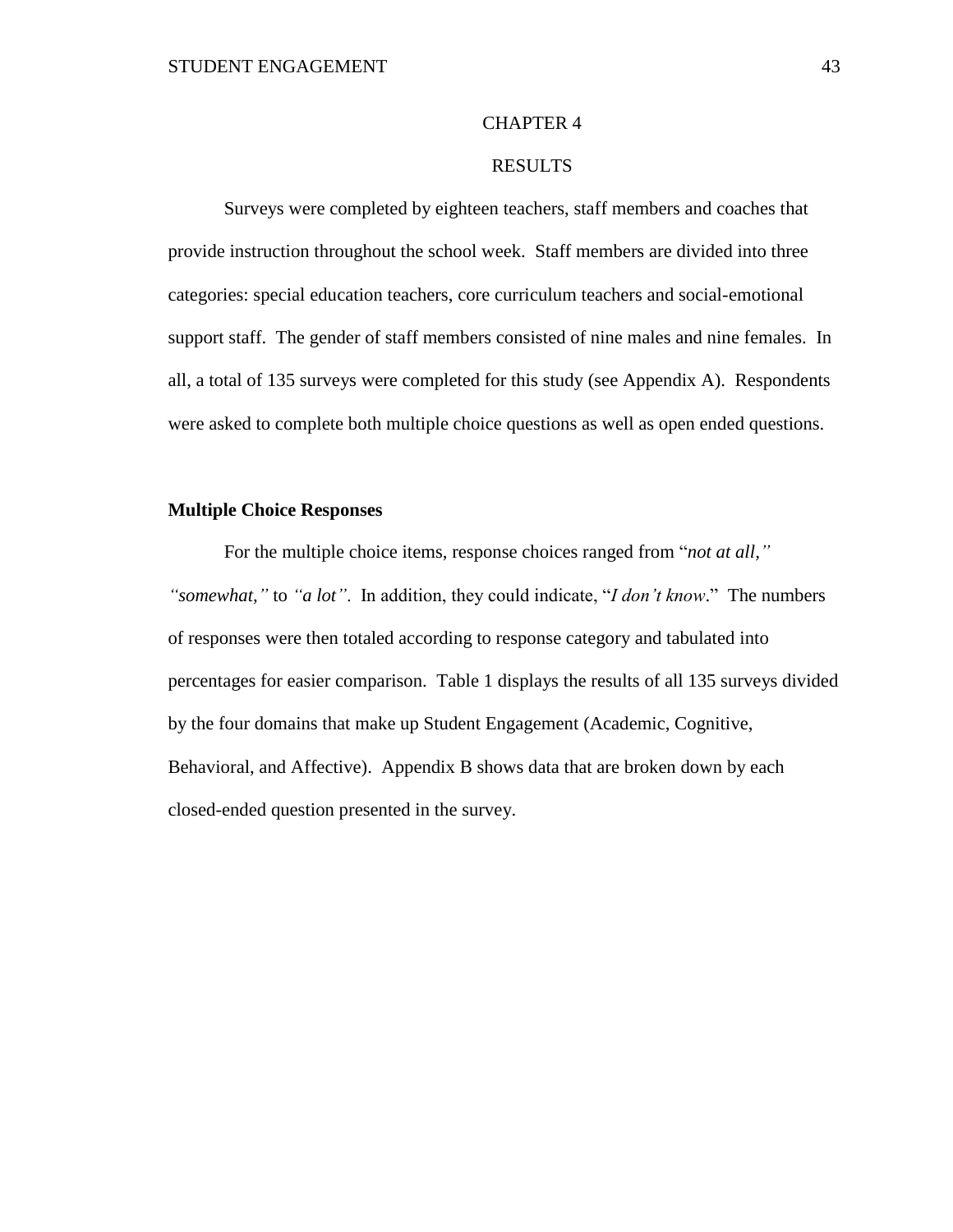# Table 1

*Number of Respondents and Percentages by Student Engagement Domain*

|                          | Number of Respondents | Percentage |
|--------------------------|-----------------------|------------|
| Academic Domain          |                       |            |
| Not at all               | 12                    | 9%         |
| Somewhat                 | 43                    | 32%        |
| A Lot                    | 39                    | 29%        |
| I don't know             | 41                    | 30%        |
| <b>Cognitive Domain</b>  |                       |            |
| Not at all               | 10                    | 7%         |
| Somewhat                 | 51                    | 38%        |
| A Lot                    | 51                    | 38%        |
| I don't know             | 23                    | 17%        |
| <b>Behavioral Domain</b> |                       |            |
| Not at all               | 34                    | 25%        |
| Somewhat                 | 47                    | 35%        |
| A Lot                    | 46                    | 34%        |
| I don't know             | 8                     | 6%         |
| <b>Affective Domain</b>  |                       |            |
| Not at all               | 9                     | 7%         |
| Somewhat                 | 50                    | 37%        |
| A Lot                    | 58                    | 43%        |
| I don't know             | 18                    | 13%        |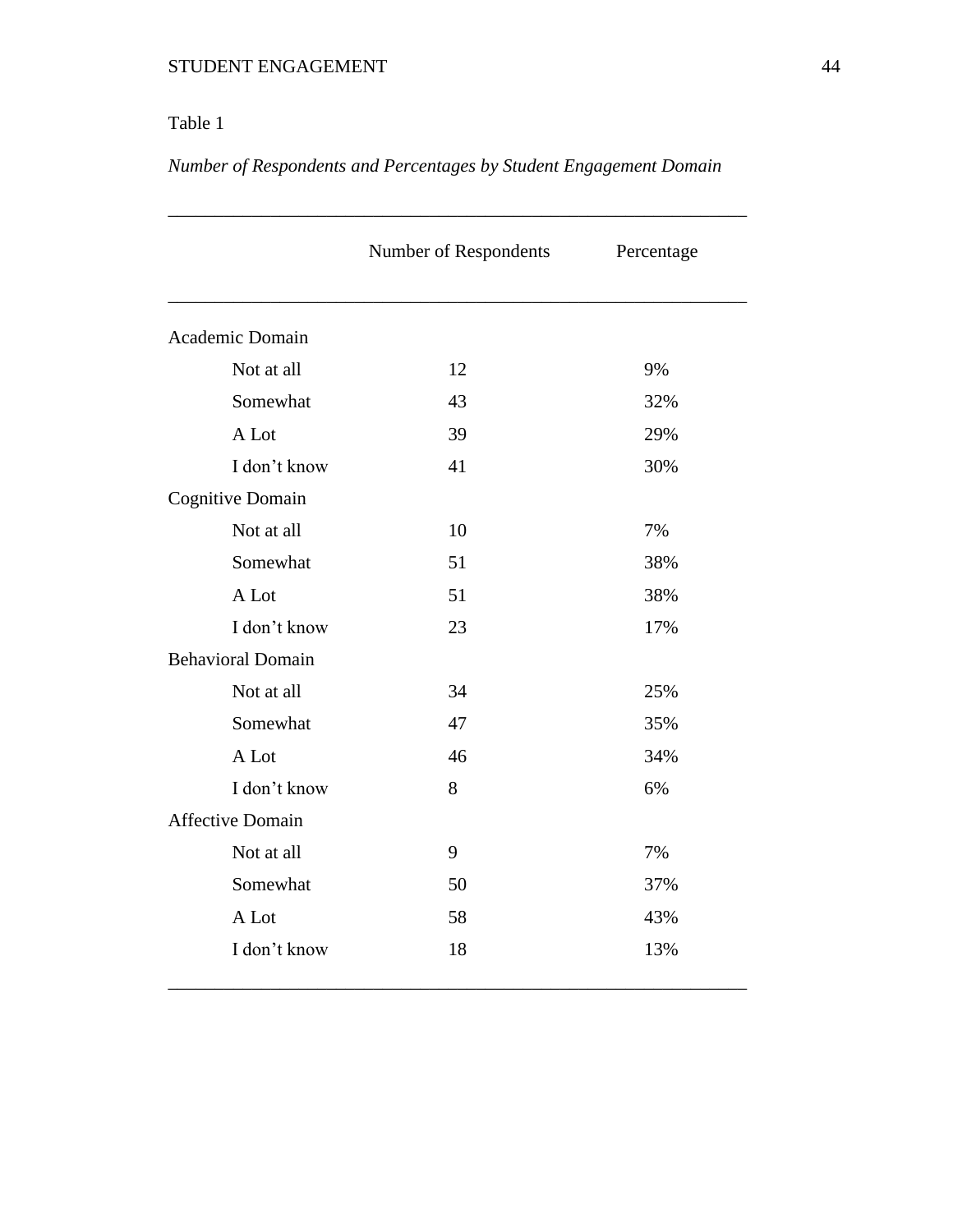# **Open-Ended Results**

In addition, there were open-ended questions requesting participants to provide an example of how participation has affected the student in the areas of academic performance, cognitive functioning, behavior and affect. The respondents were able to write and convey their thoughts and ideas on what they felt about the impact of the activity on the student in those four domains. Within each domain, broad themes and descriptors were identified from the written responses. Table 2 provides a sample of the response written by respondents. Examples of specific responses are provided in Appendix C.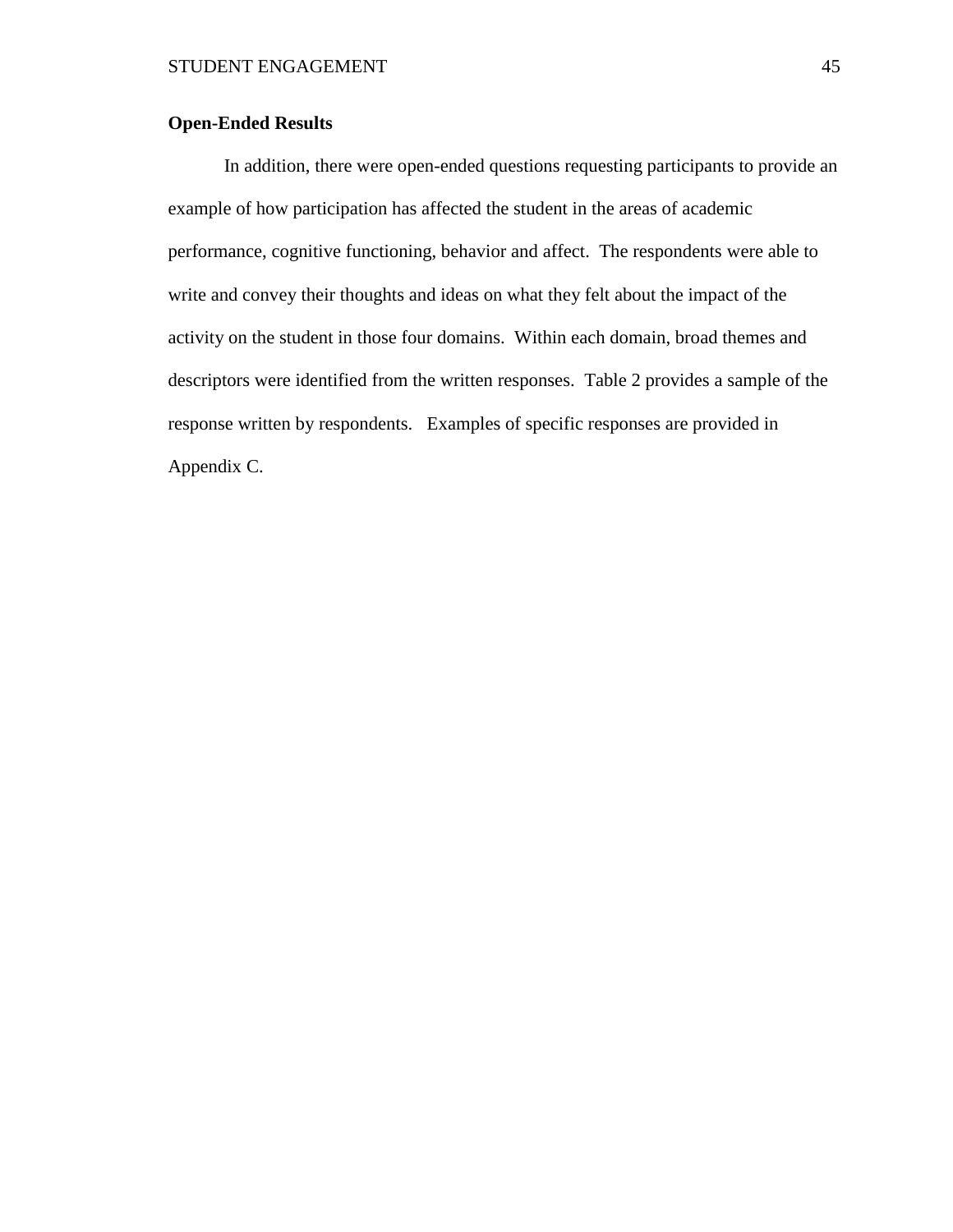# Table 2

*Themes and Subthemes Associated with Each Student Engagement Domain*

\_\_\_\_\_\_\_\_\_\_\_\_\_\_\_\_\_\_\_\_\_\_\_\_\_\_\_\_\_\_\_\_\_\_\_\_\_\_\_\_\_\_\_\_\_\_\_\_\_\_\_\_\_\_\_\_\_\_\_\_\_\_\_\_\_\_\_\_\_\_\_\_

| <b>Academic Performance</b>  |                                                                                                                                                                               |
|------------------------------|-------------------------------------------------------------------------------------------------------------------------------------------------------------------------------|
| <b>Themes</b>                | Empowered, Persistence, Participation                                                                                                                                         |
| Descriptors                  | Taking more self-pride in work<br>More focused and engaged<br>Increase participation in during reading group<br>Taking school work more seriously                             |
| <b>Cognitive Functioning</b> |                                                                                                                                                                               |
| <b>Themes</b>                | Self-Awareness, Goal Setting, Self-Driven                                                                                                                                     |
| Descriptors                  | Increased problem solving<br><b>Strives for success</b><br>Competitive and strives to be top student<br>Realizes the importance of academics                                  |
| <b>Behaviors</b>             |                                                                                                                                                                               |
| <b>Themes</b>                | Community, Responsibility, Positive Emotional<br>Regulation                                                                                                                   |
| Descriptors                  | More positive<br>Respectful to peers when altercations arise<br>Gets along better with peers<br>Understanding importance of taking responsibility                             |
| Affect                       |                                                                                                                                                                               |
| <b>Themes</b>                | Empathetic, Self-Confident, Problem Solver                                                                                                                                    |
| Descriptors                  | More confident in self and abilities<br>Very supportive and protective of classmates<br>Increase level of care around peers and adults<br>Taking a role in solving situations |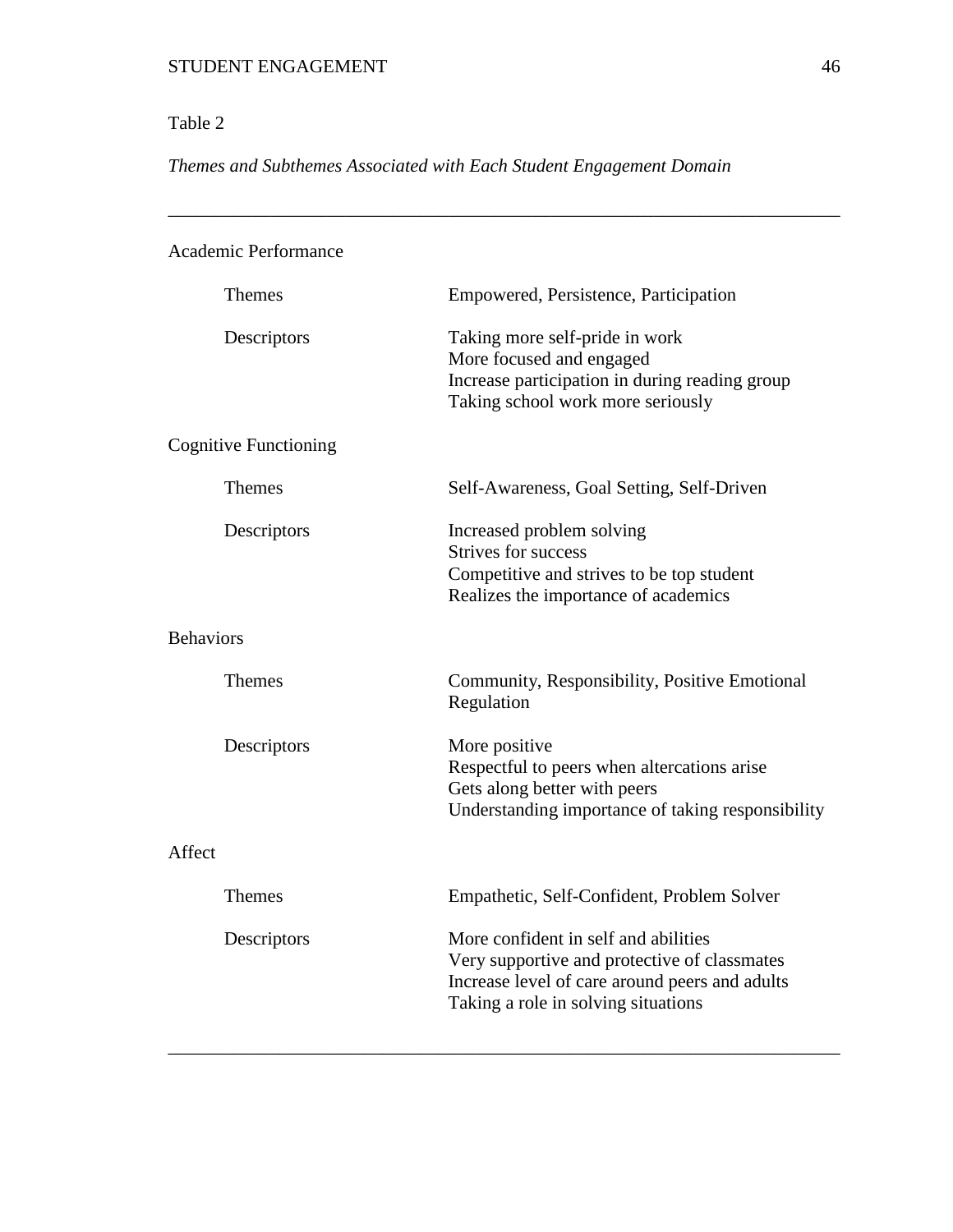# **Attendance Records**

A review of attendance records for all fourteen students was done by this researcher through the attendance database system. This researcher reviewed a month before try-outs and basketball season started and one month during the basketball season. The months of October and January were chosen because they had the same number of days, same number of days in school and the same number of holidays. The number of absences were recorded for the whole team. Tardiness was not recorded in the database system.

#### Table 3

*Attendance: Total Absences*

| <b>Total Number</b> | Pre-Season | During the Season |  |
|---------------------|------------|-------------------|--|
| of Players          | (October)  | (January)         |  |
| 14                  | 13         | 10                |  |

\_\_\_\_\_\_\_\_\_\_\_\_\_\_\_\_\_\_\_\_\_\_\_\_\_\_\_\_\_\_\_\_\_\_\_\_\_\_\_\_\_\_\_\_\_\_\_\_\_\_\_\_\_\_\_\_\_\_\_\_\_\_\_\_\_\_\_\_\_\_\_

#### **Homework Logs**

Students homework logs were chosen by teachers who had complete homework logs and consistently provided homework to their students. The teachers provided homework four days a week. The months of October (pre-season) and January (during season) were chosen, as previously stated, due to having the same number of days, days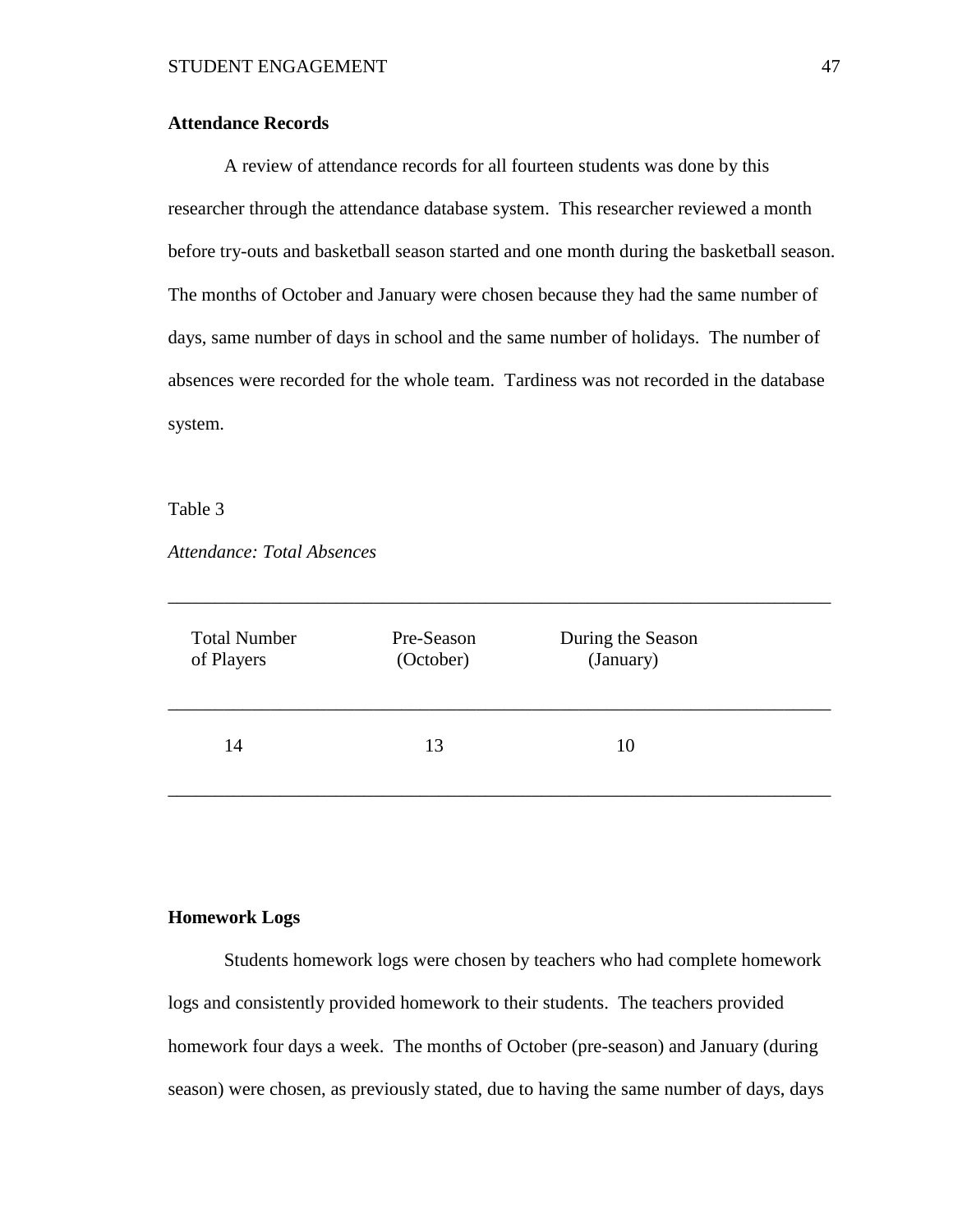in school and holidays. Table 4 shows the number of students and whether or not they reduced turning in their homework, maintained or increased turning in their homework during the basketball season.

# Table 4

*Change in Homework Completion from Before to During Basketball Season*

|            | Number of Students |  |
|------------|--------------------|--|
|            |                    |  |
| Reduced    | $\overline{2}$     |  |
| Maintained | $\overline{4}$     |  |
| Increased  | $\overline{2}$     |  |

\_\_\_\_\_\_\_\_\_\_\_\_\_\_\_\_\_\_\_\_\_\_\_\_\_\_\_\_\_\_\_\_\_\_\_\_\_\_\_\_\_\_\_\_\_\_\_\_\_\_\_\_\_\_\_\_\_\_\_\_\_\_\_\_\_\_\_\_\_

#### **Progress Monitoring Data**

Eight students were randomly chosen to review progress monitoring data on mclass Text Reading Comprehension (TRC). The beginning of the year (BOY) progress monitoring took place in September and the middle of the year; (MOY) progress monitoring took place in February. Table 6 shows the number of students and whether or not they had made no progress or any progress by moving up by letter levels.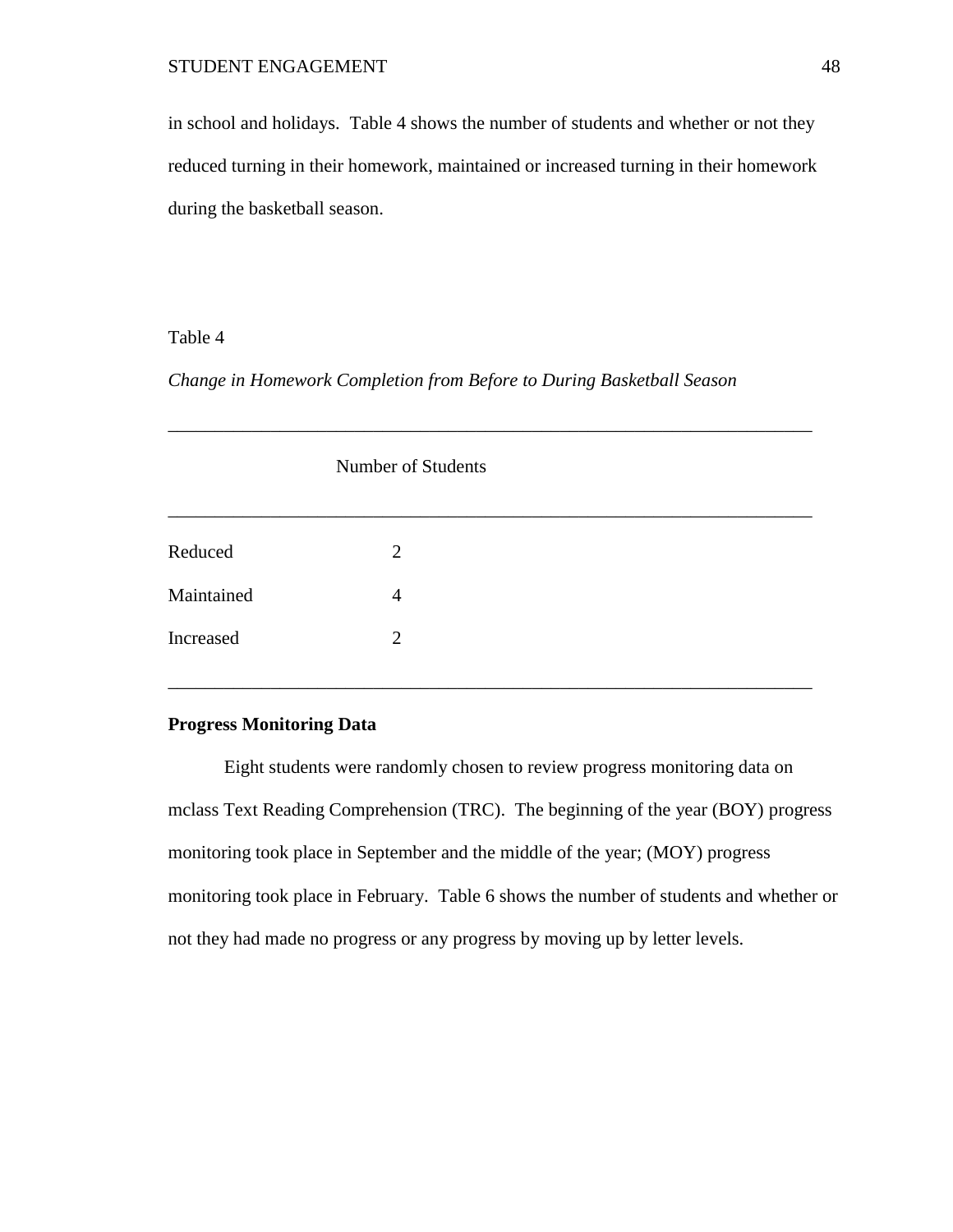# Table 5

# *Sampling of TRC progress comparing BOY and MOY data*

|                            | Number of Students |  |
|----------------------------|--------------------|--|
| No Progress                | 2                  |  |
| Moved One Letter           | 3                  |  |
| <b>Moved Two Letters</b>   | 2                  |  |
| <b>Moved Three Letters</b> | 1                  |  |
|                            |                    |  |

\_\_\_\_\_\_\_\_\_\_\_\_\_\_\_\_\_\_\_\_\_\_\_\_\_\_\_\_\_\_\_\_\_\_\_\_\_\_\_\_\_\_\_\_\_\_\_\_\_\_\_\_\_\_\_\_\_\_\_\_\_\_\_\_\_\_\_\_\_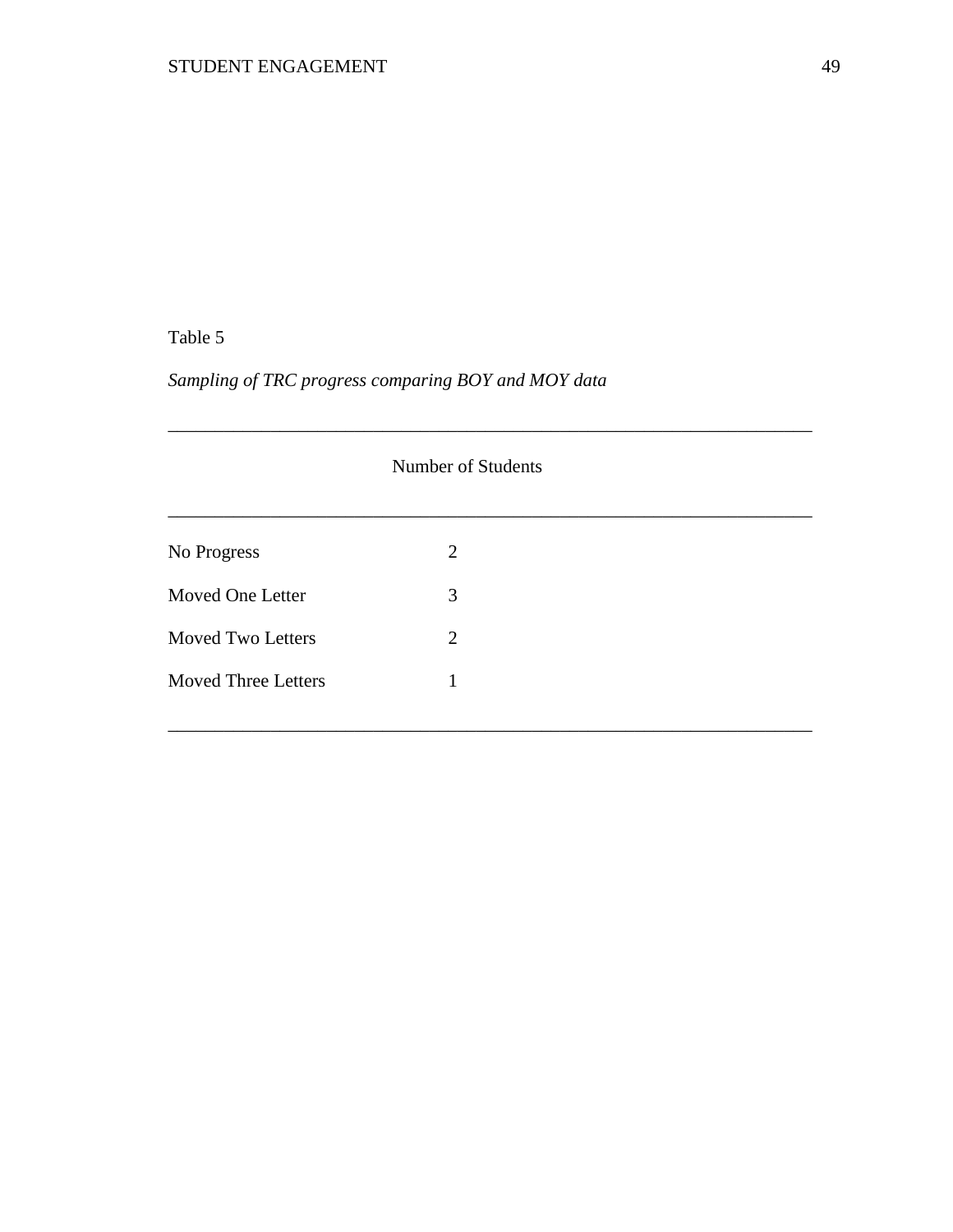# CHAPTER 5

# DISCUSSION

Accumulating research suggest that there are positive outcomes and benefits of student engagement, particularly at the high school level and with regard to students atrisk. However, there are relatively few articles focused on student engagement at the elementary level where students begin their educational careers. Providing opportunities for student engagement at the elementary school levels seems like a natural step in getting students to enjoy, engage and ultimately become lifelong learners. Current research and previous research (LaFontant, 2010) has identified that providing opportunities through school based extra-curricular activities assists in developing interpersonal relationships with staff members and peers and has led to a sense of belonging and school connectedness. Through positive relationships and a sense of belonging, students would be more receptive to the challenges that academics may present. Providing positive student engagement could act as a preventive measure to dealing with at-risk students and student drop out. The purpose of this study was to examine whether or not participation in a school sponsored extra-curricular activity could improve elementary aged students' school engagement, achievement, and school connectedness.

# **Teacher and Support Staff Impressions**

Teachers and support staff involved with students on the basketball team also interacted with students throughout the school week. Their impressions were solicited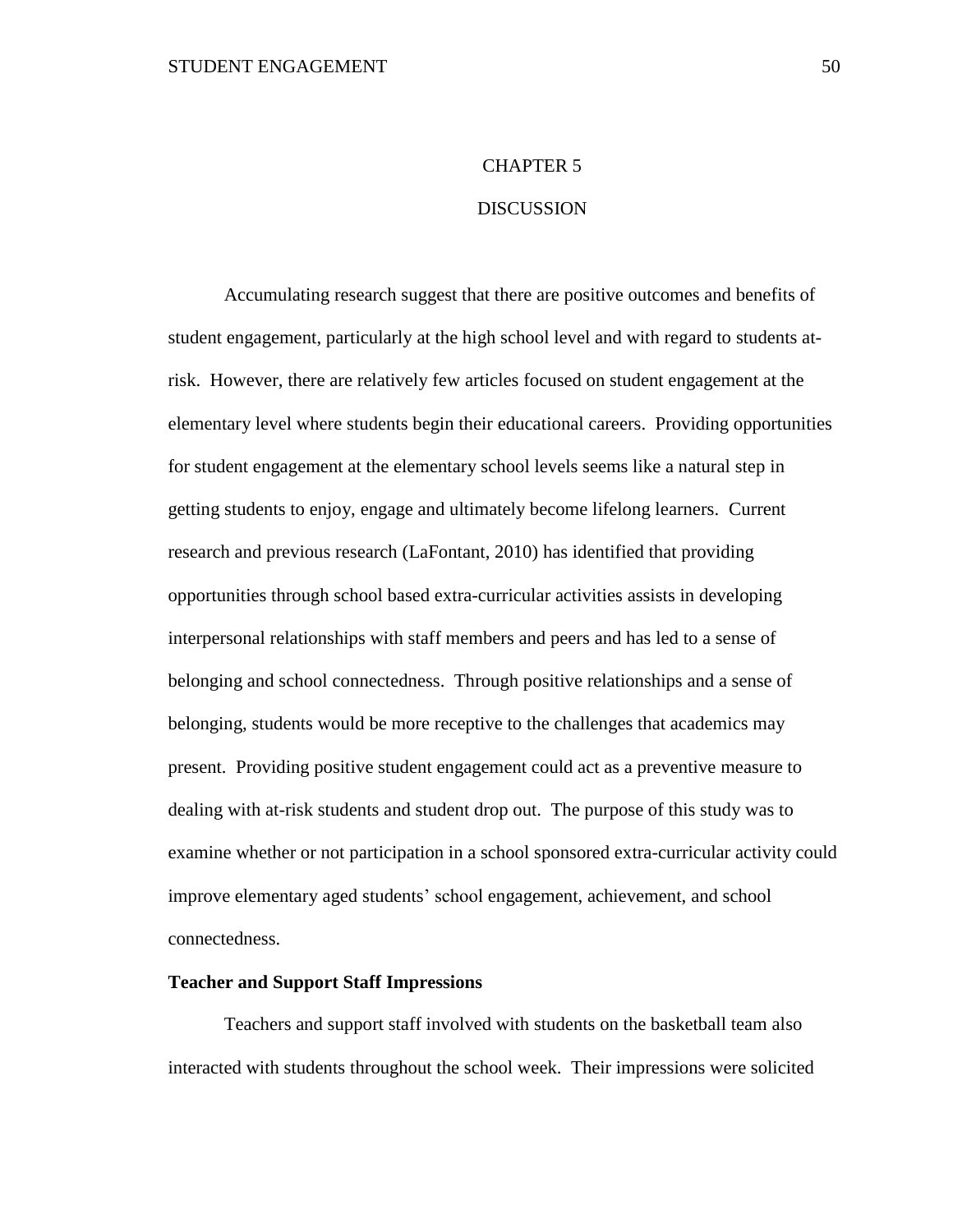both with closed and open-ended questions in four domains that define student engagement, using Appleton's Model (2009) of student engagement: Affective, Cognitive, Behavioral, and Academic.

# **Affective Domain**

Examination of the affective domain highlights the fact that it is the domain that was most positively influenced by students' participating in an afterschool extracurricular activity. The affective domain encompasses students having a sense of belonging in the school environment, feeling connected not only with peers but with adults as well and having a sense of identification with the school. Previous research from Hirschi (1969) has identified the idea that the initial step in getting students engaged begins with the relational aspects that encompasses the affective domain. One such step might be finding a preferred interest such as a hobby, sport, craft or academic knowledge that draws students to participate and engage in the school environment that is outside of the academic classroom. This would assist in getting both students and staff to participate in an activity that not only cultivates student's interest but also develops relationships between students and staff and peers. When looking at the "a lot" responses, and looking deeper into the questions that comprise the affective component, the teachers and support staff noted a number of positive responses. Among these were: changes with students being able to verbalize their feelings and emotions when frustrated or upset (51%); connecting with staff members (50%); displaying a sense of connection with the school environment (49%); feeling comfortable enough to express themselves and displaying more empathy towards peers (41%). Eighty percent of responses noted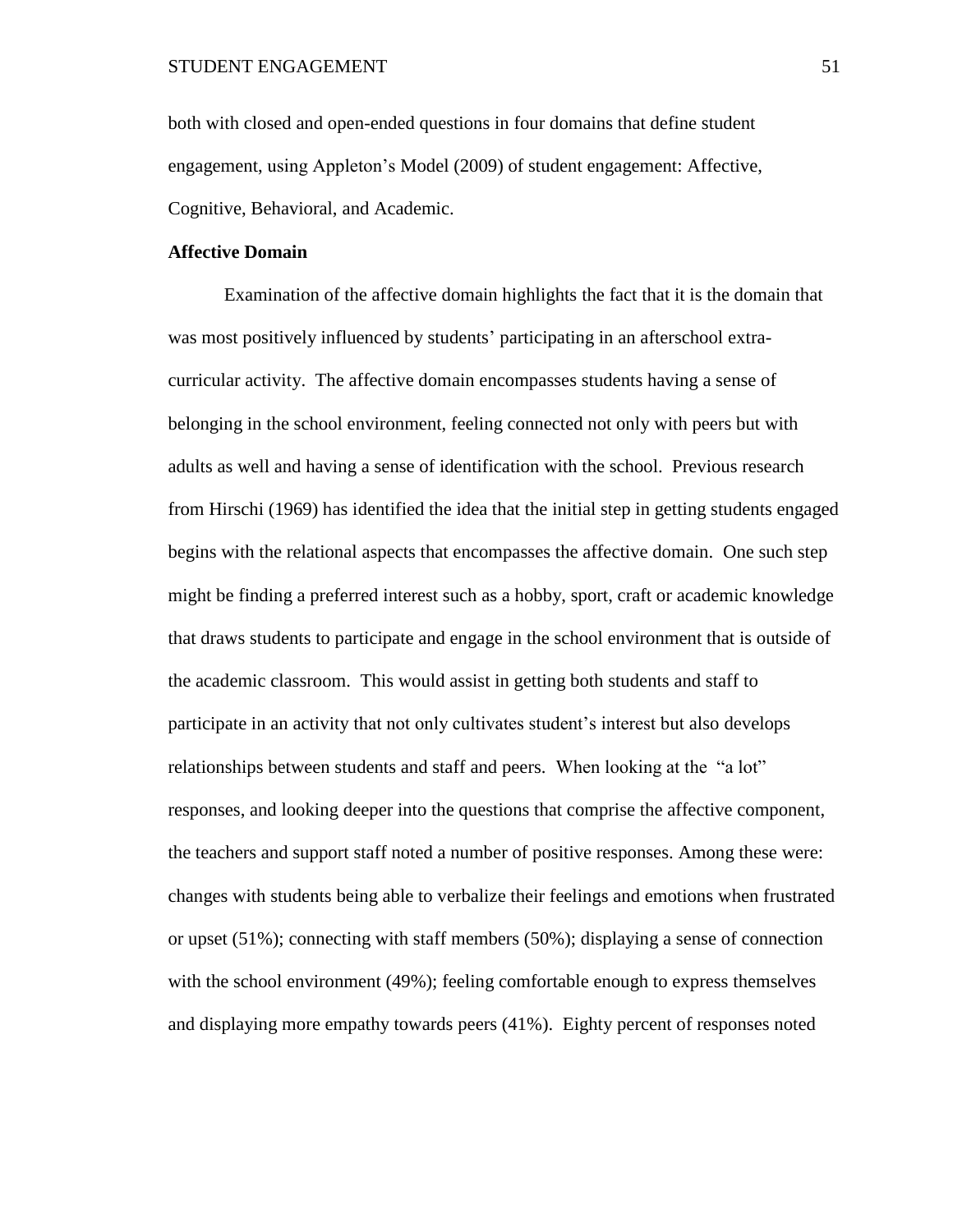positive change in the affective domain when combining "a lot" and "somewhat" responses; only twenty percent indicated "not at all" and "I don't know" combined.

In responding to open ended questions, they were allowed to express whatever they felt was relevant and what they wanted this researcher to know with regard to the students who participated on the basketball team in relationship to their actions, attitudes and behavior in the four domains that comprise student engagement. The open-ended portion of the survey was broken down into four sections or themes: Academic Performance, Cognitive Functioning, Behavior and Affect; several subthemes emerged from the respondents' responses. Open-ended responses, themes and subthemes identified positive changes that teachers were able to observe. By participating in extracurricular after school activities, students were able to develop a sense of belonging. Eccles and Midgley (1989) identified the fact that when students have a sense of belonging and connectedness with school and with peers, it fosters academic motivation. Under the subtheme of empathy, responses reflected students being more supportive of one another, showing an increased level of care for classmates and for teachers as well as being more concerned with collaborating with one another. In the area of selfconfidence, responses identified students' appearing more relaxed and confident in the classroom, taking pride in becoming a better students and being more vocal in the classroom in a positive way. And finally, under the subtheme problem solver, teachers were able to identify situations in which the students acted like meditators, assisted with de-escalating situations and made attempts to improve peers' and teachers' moods. There were many positive interpersonal attributes noted by the open-ended responses that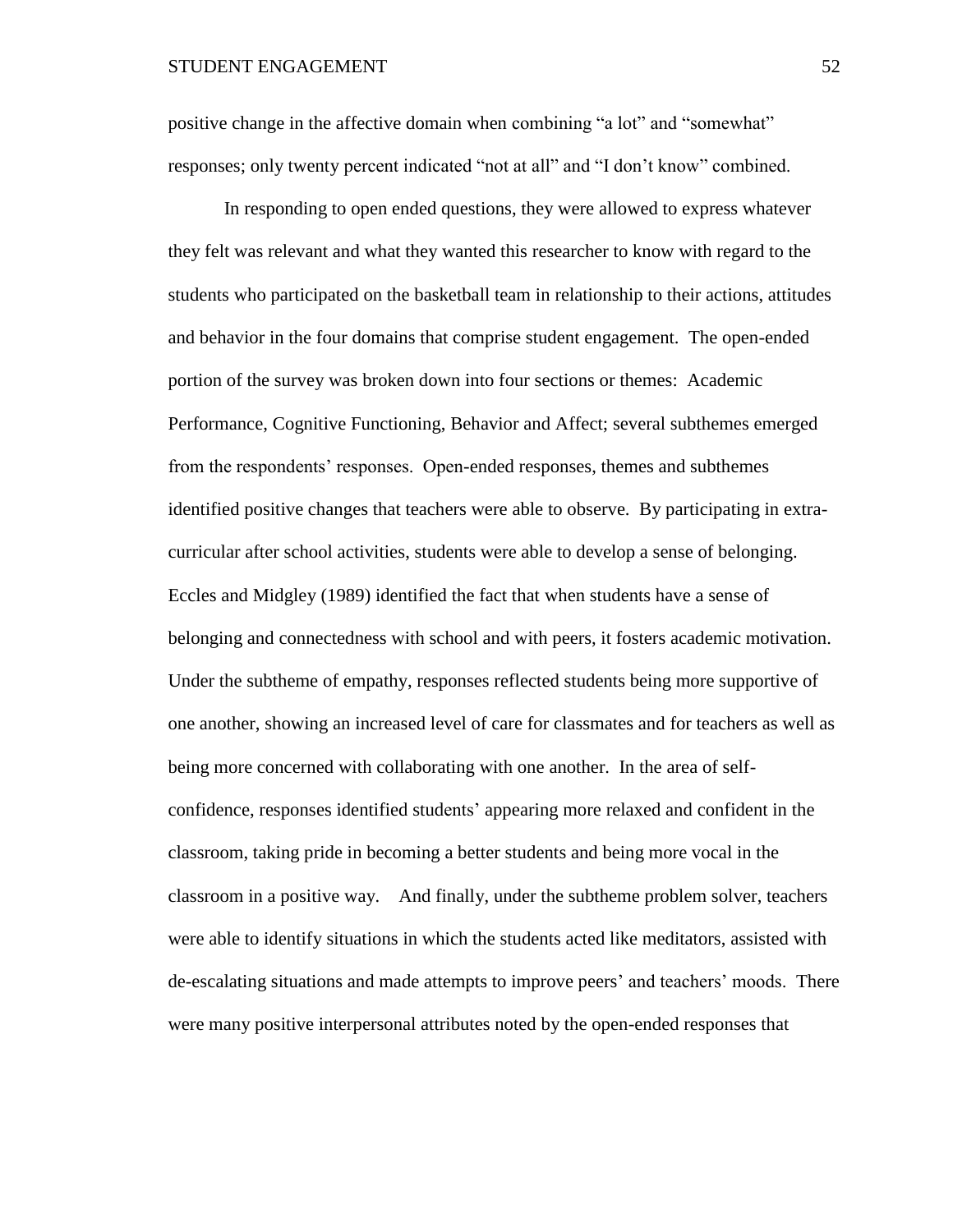would lead to a better climate in the classroom, better relationships with peers and with teachers while displaying self-confidence, empathy and problem solving.

# **Cognitive Domain**

Student participation in afterschool extra-curricular basketball had the second greatest impact on the Cognitive Domain, which embraces the idea of the students' own success in school, developing personal goals, having a sense of autonomy, understanding the value of learning and relevance of school work. The greatest change was noted in the classroom setting where respondents identified students appearing to strive for success in the classroom (45%). Teachers and staff members noted that students appeared to have more confidence in the classroom setting (44%), followed by teachers' perception of the students wanting and attempting to please the instructor during class activities (38%). The least amount of positive change was noted with students appearing to take on leadership skills (10%) followed by a sense of investment in their school work (8%). One hundred and two (76%) responses noted positive changes when combining both "a lot" and "somewhat" in the Cognitive Domain.

Open-ended responses in the area of Cognitive Functioning endorsed such themes as self-awareness. Responses noted students tried harder to do better, caring about what they did in the classroom academically and taking more initiative to be a better student. Goal setting was also a prominent subtheme; responses reflected students striving for success, student wanting to be among the top students in class and wanting to accomplish expectations and personal goals. Another quality identified by responses was the student being self-driven. Teachers noted students becoming more independent in thinking out problems, making every effort to comprehend and understand and wanting to do well and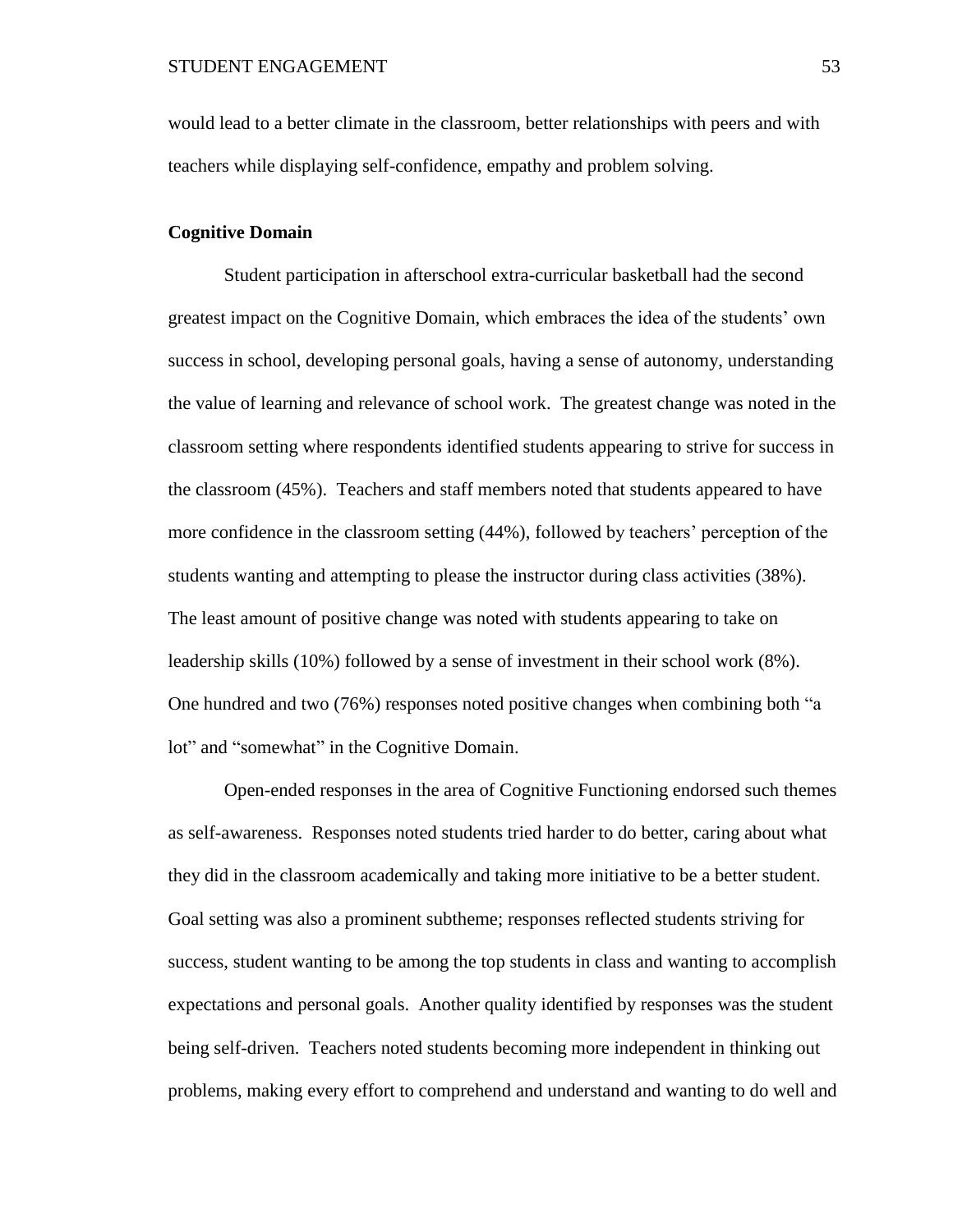motivated to do their best. Overall responses revealed students who have a certain level of motivation, who want to learn and appeared invested in the process of learning along with the teachers.

Larson (2000) identified cognitive engagement as a necessary component not only for developmental benefits but also for the students continued participation. Shernoff and Vandell (2007) went a step further by noting that cognitive engagement was a combination of just the right amount of concentration and challenge for the student to want to continue participation.

# **Behavioral Domain**

Responses placed the Behavioral Domain in third, with regard to impacting students on the basketball team; 46 (34%) respondents marked "a lot." The Behavioral Domain is defined by observable actions students take in the classroom such as improved behavior, participating in class and school activities and attendance. Ninety-three (69%) was the combined responses with "a lot" and "somewhat" combined when looking at the overall Behavioral Domain results. These included questions such as: whether students had improved behavior in the classroom, attitude towards peers and classmates changed for the better, increased positive interactions with peers, improved attendance and involvement in altercations leading to behavioral referrals. Students displayed the greatest positive change, with 70% indicating "not at all" in response to whether or not students had been involved in altercations that led to behavioral referrals. Students appeared to reduce behavioral altercations such as physical fights and arguments which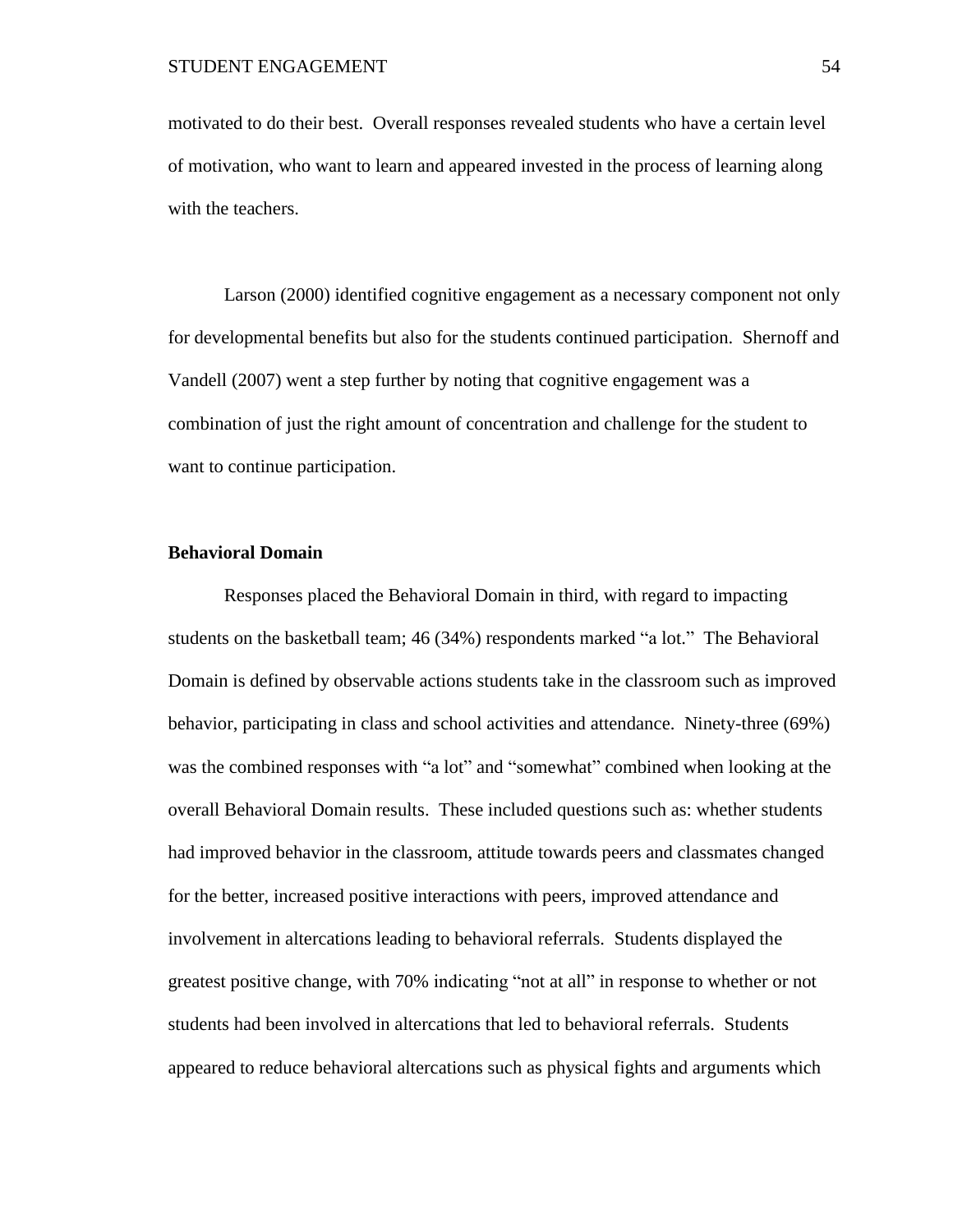explains the 52% "a lot" identified by teachers and staff with regard to students displaying an increase in positive interaction with peers. In the classroom setting, teachers and staff members expressed by 43% that attitudes towards peers and classmates had changed for the better. An area where there was no growth or change was identified with attendance where 22% endorsed "not at all."

Community, responsibility and positive emotional regulation were subthemes that stood out in the open-responses for behavior. Under community responses, interacting better with peers during small group activities, displaying positive attitude towards peers and teachers as well trying to assist others when needed were responses that resonated with making the classroom environment a better community. Responsibility was noted in areas such as, maturity level growing, taking responsibility for actions, not catching an attitude when being re-directed and finally always willing to assist where needed. With regard to positive emotional regulation, comments indicated improved behavior, being proactive and requesting breaks when overwhelmed or angry and being more responsive when faced with difficulties or upset. Comparing the closed ended questions on behavior with the open responses, it appears that behavior had not changed greatly (as noted by open-ended responses). However, when one takes a closer look at the teachers' perceptions it reveals positive changes particularly in the area of emotional control and being able to take responsibility for one's actions which has an overall positive effect on community.

# **Academic Domain**

The Academic Domain appeared to be impacted the least by students participating in extra-curricular afterschool basketball with 82 (61%) of respondents endorsing "a lot"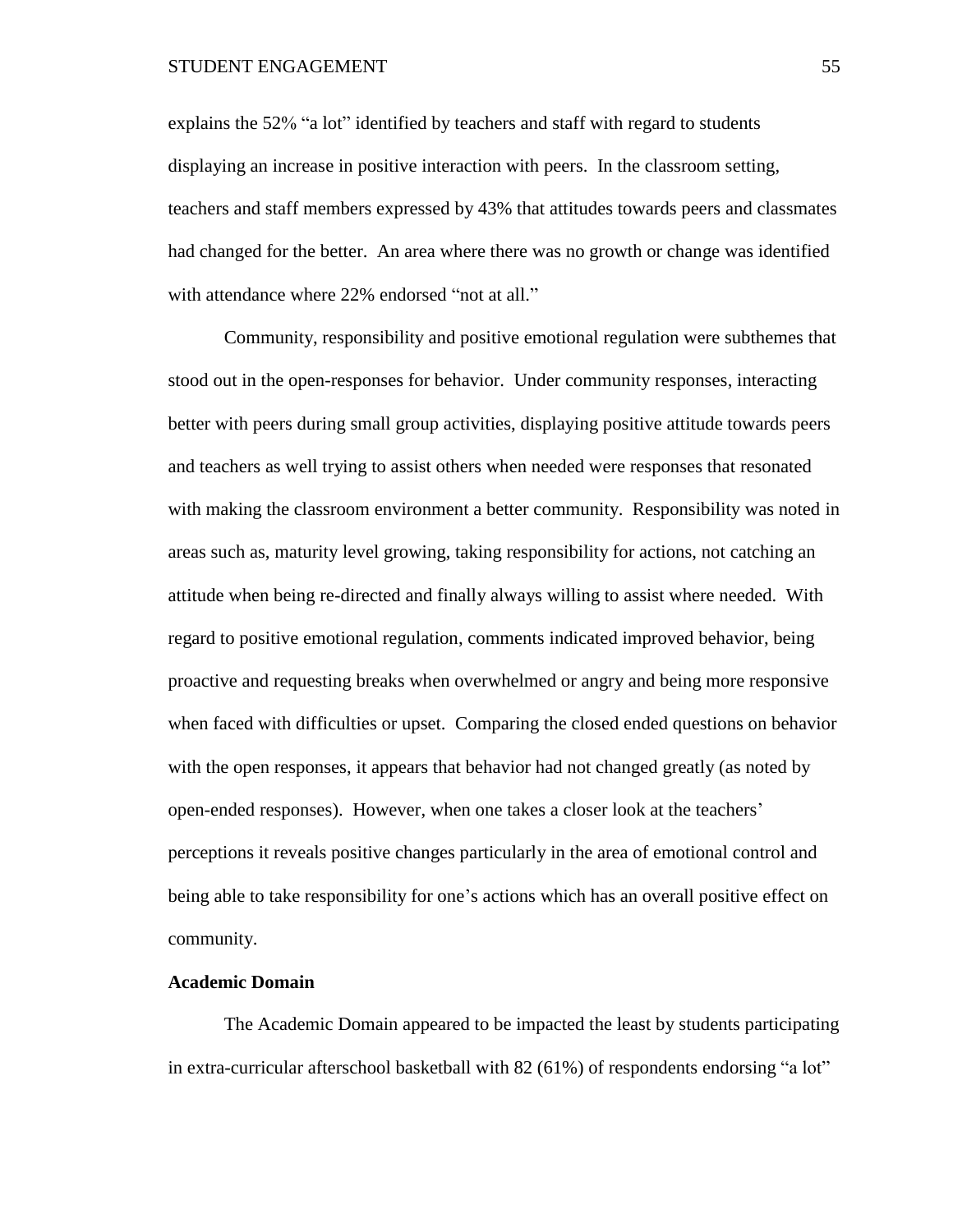and "somewhat", combined. The Academic Domain addresses students' observable activities in the classroom setting. Looking at tasks in the classroom that makes one successful such as completing of assignments, time on tasks, engaging in classroom activities, teachers noted increased confidence with students; 44% responded with "a lot." The increased confidence appeared to transfer over into the students increased ability to interact and engage appropriately during small group instruction; 34% selected "a lot." Increased time on task and appearing to put forth greater effort each achieved 33%. Respondents identified 10% with "not at all" for increasing time on task and 9% noted "not at all" for put forth a greater effort with understanding material presented. An increase in homework completion achieved 10% for "not at all" and the respondents overwhelmingly identified, "I don't know" at 56%. This large percentage may be due in part to special education teachers and support staff not assigning homework to their students compared with instructional staff who do.

Under Academic Performance three subthemes kept resurfacing; these were the students feeling empowered, displaying persistence and participating/participation. A few examples of responses, identified in succeeding sentences, exhibit students feeling empowered in the classroom. Teachers identified the students as being more vocal and starting to be self-assured, thinking things through when faced with perceived difficulties both academically and behaviorally and being eager to participate in whole group discussions. Responses such as increased level of engagement towards academics, increased awareness of growth needed and gained, as well as working hard to grasp difficult concepts validated persistence. In the area of participation, respondents observed increased participation during reading groups and in "read out loud" situations,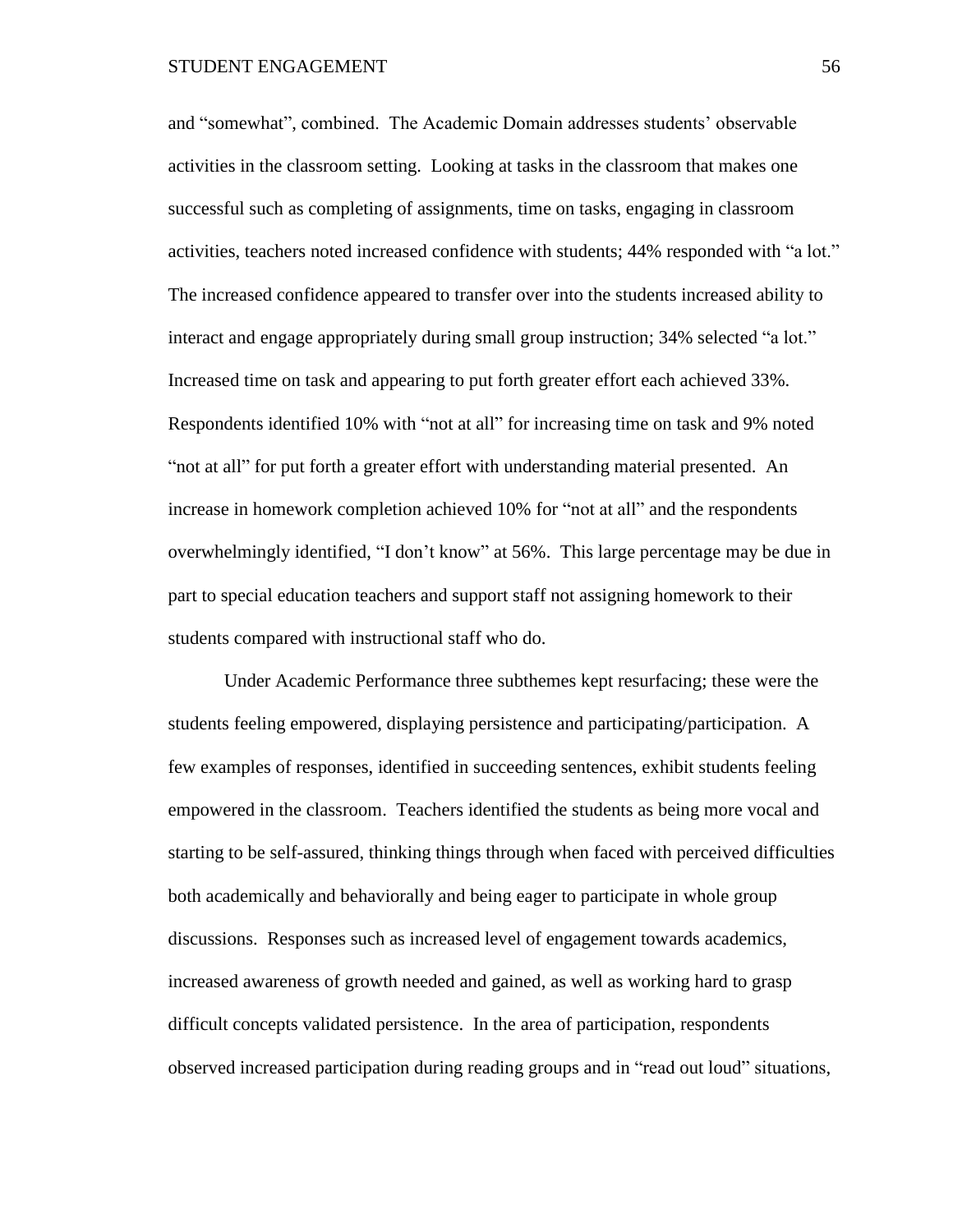students remaining focused and attending to work when others attempt to distract, and coming in the morning to obtain additional help and completing daily work. However, this study did not necessarily see the academic motivation translate into better grades or homework completion. Academic motivation was observed by the teachers in the classroom with students being able to communicate feelings in a calm way, students being more receptive to feedback, being more confident in their responses and more vocal. Overall, teachers did not necessarily see changes when given closed-ended questions; however, they had a slightly different perspective when given the opportunity to be more reflective in the open-ended questions. Teachers observed academic behaviors with students being more open and responsive, which is necessary when learning something new and given new challenges in the classroom.

# **Additional Results for Engagement**

**Attendance**. Attendance has been identified as one way of knowing whether or not a student's behavior has improved under the Behavioral domain of student engagement. It is obviously an observable action and implies that a student has improved his or her attendance because of something positive he or she was experiencing during the school hours. Table 3 showed a slight improvement in attendance but nothing that would be considered significant when comparing the team member's attendance prior to the beginning of the basketball season and during the basketball season. When looking at close-ended responses around whether or not a student's attendance has improved, responses are divided equally among the respondents. However, open-ended responses give a different perception of significantly improved attendance, which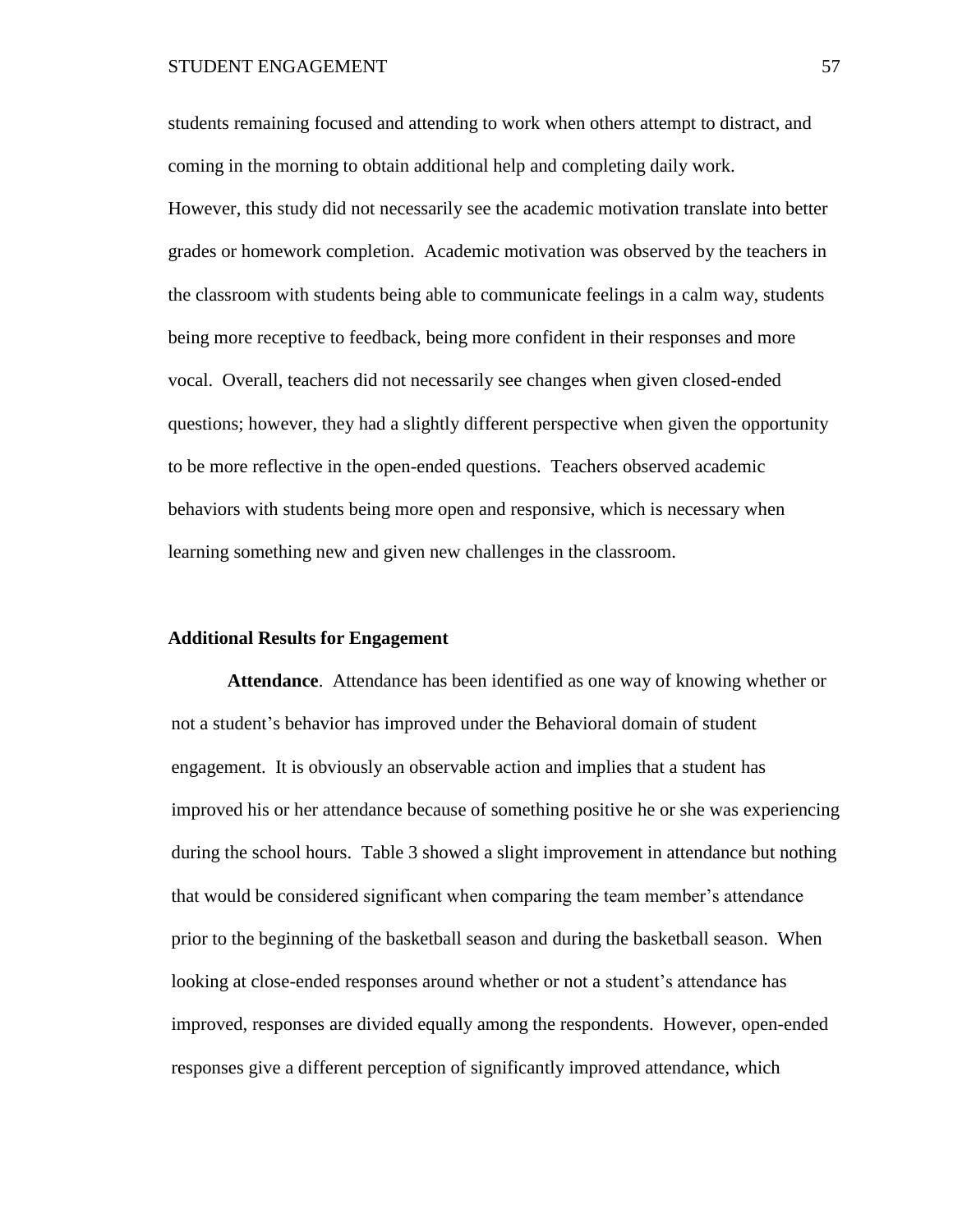improved the overall community and environment in the classroom. Behavior responses noted students being more engaged, participating, fewer altercations and positive interactions with peers. However, unlike previous research, it is through positive student engagement that the affective domain is the first to improve, followed by the behavioral domain, which leads to better cognitive functioning and then to positive academic outcomes. This study suggest that the affective domain is the first area to be positively influenced in the basketball players' lives, then the cognitive functioning when they experience success in school, value learning and proceed to develop personal goals, followed by the behavioral domain and then academic performance.

**Homework Logs.** When looking at homework logs (Table 4) prior to basketball season and comparing them with homework logs during the season, four students displayed no change with their homework completion; two students improved their completion, and two students actually declined. Participating in a school based extracurricular activity had no influence on improving homework completion. This is completely the opposite of what was expected. The expectation was that homework completion would actually increase, due to the fact that a two-hour study period was built into part of their basketball practice. It is interesting to note that several openended responses identified improved self-confidence as a reason why work completion and homework had not been turned in.

**Progress Monitoring Data.** Another area viewed to determine whether or not positive student engagement correlated into positive achievement was to look at progress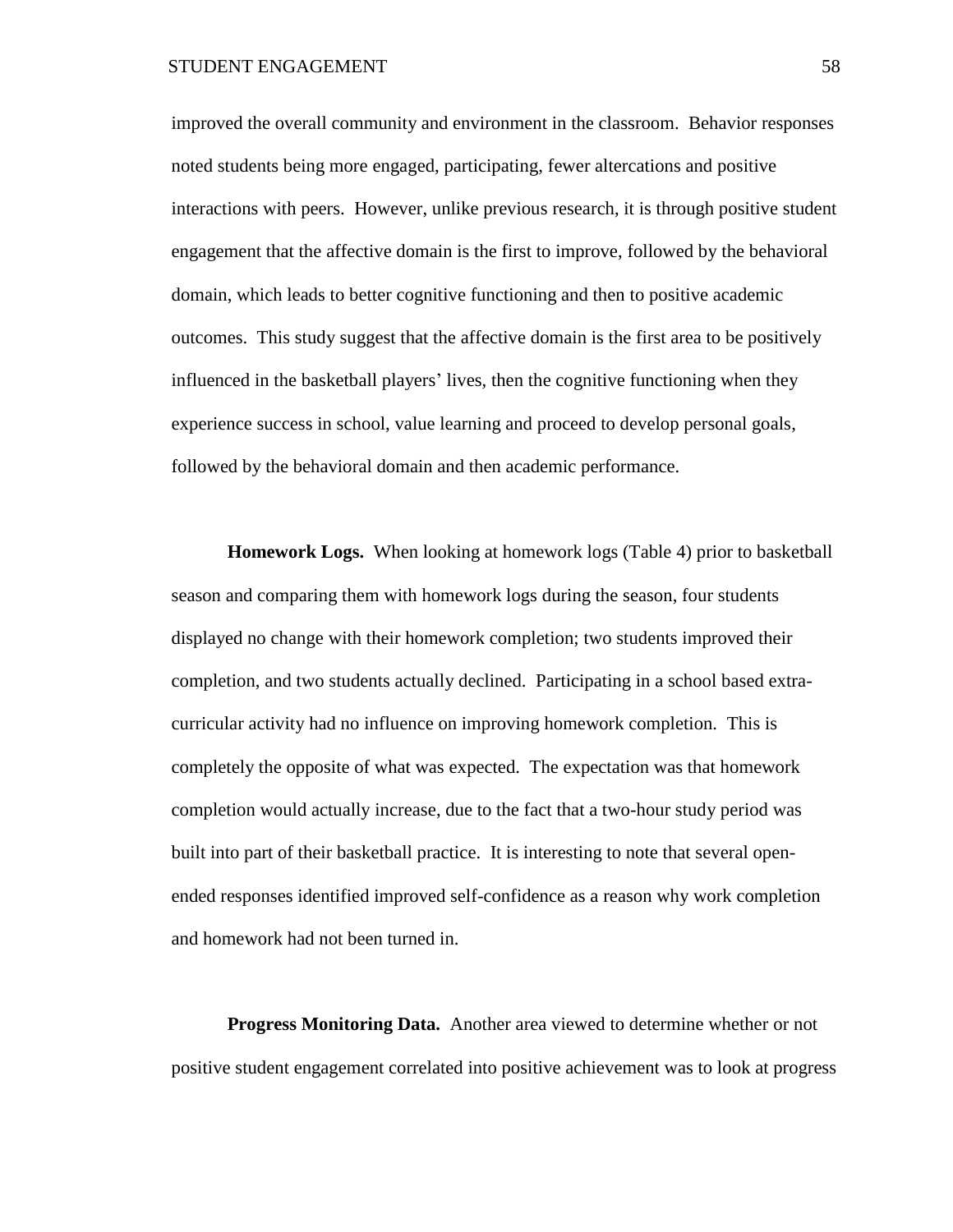monitoring data. Although one knows that there are many factors that impact growth in reading, such as instruction, student motivation, abilities and engagement, the Text Reading Comprehension (TRC) progress monitoring data were used; these are displayed in Table 5. With the exception of two students who made no progress, the remaining six students made positive growth. One is not able to say that participating in a school sponsored extra-curricular activity facilitated the growth or the lack of progress. However, one positive outcome that could be noted is that there were no regressions.

# **Implications**

Results from the current study suggest that improving interpersonal relationships by providing opportunities for students and teachers to engage in activities they enjoy has an observable impact on students' lives in the affective domain, in a short period of time. Unlike previous research it may take longer for students to display the impact that student engagement may have on the behavioral domain. Reeves (2008) noted that the biggest improvement in behavior was observed in the improvement of relationships between administration, teachers and staff with students. These behaviors were reflected under the affective domain of the study.

Being able to get every student in a school connected with some activity or interest could have even greater positive effect on student engagement, school environment and potentially, on academics. The challenge is for teachers and staff to extend themselves and realize the importance of developing relationships. Through developing authentic relationships with students early and not just teaching the routines and procedures, may, according to this study, have a greater impact on the affect and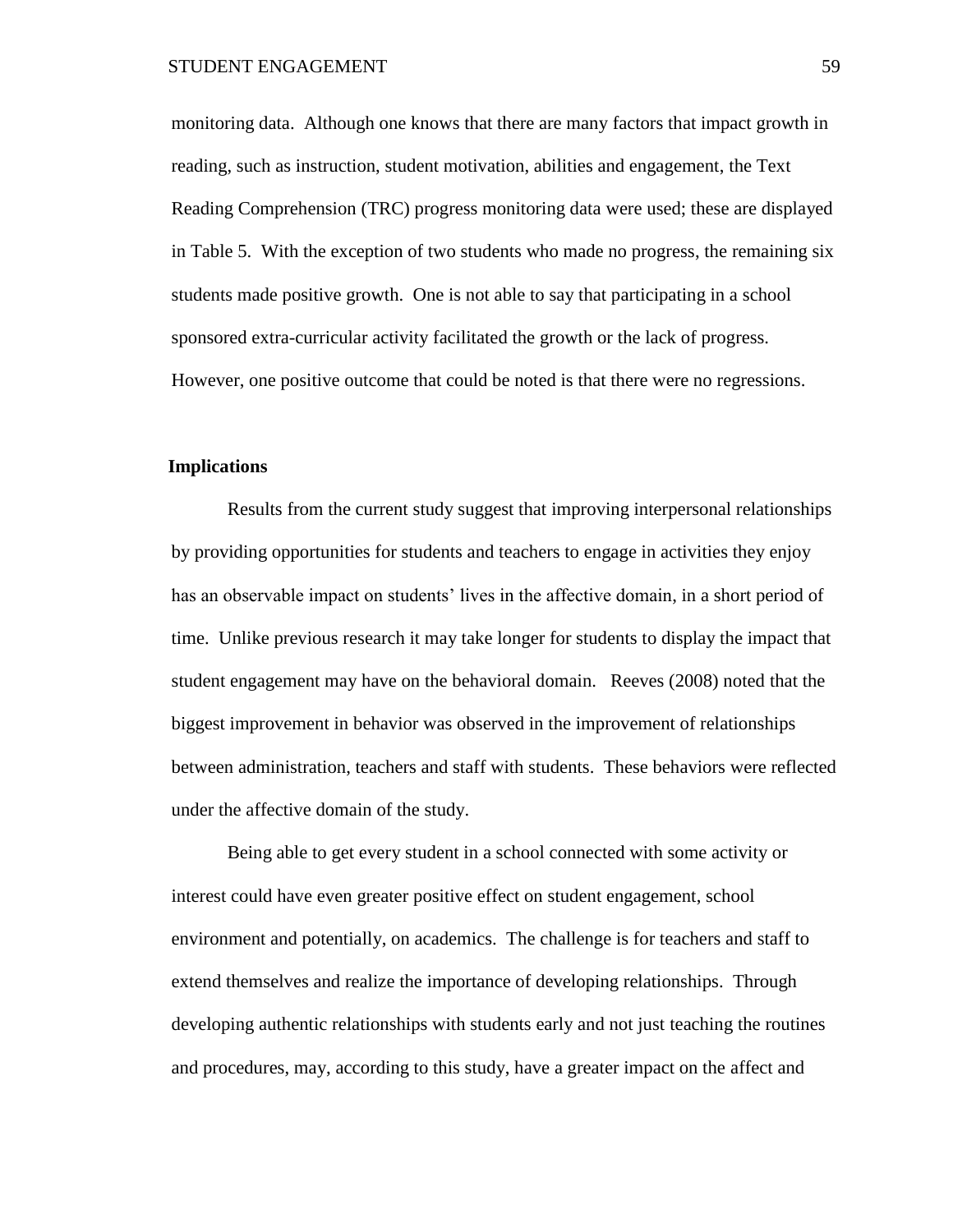cognitive construct. Greater student engagement in the school setting earlier and with every student would provide even greater opportunities for parents to get involved in the school setting. Through student engagement, students are actively involved in the school environment. When students come home expressing pleasure, a sense of accomplishment and pride to parents, parents see the positive changes and want the student to continue not only to be a part of it, but they, want to see what is happening in the school itself. This could lead to greater parental involvement, initially with extracurricular activities then expanding to involvement in their child's academics. Through positive interactions with parents, schools would be in position to provide workshops, resources and training to engage parents. Although it appears to be a huge challenge to provide opportunities for every student to be engaged, there are creative ways schools can provide student engagement through extra-curricular activities. Sometimes thinking outside the box such as adjusting a schedule, having a lunch time activity or club, morning groups and getting additional resources through grants could make it possible to reach every student.

Most of the studies on student engagement have been done at the high school and college level. The relevance of the study at the elementary level exposes the potential to utilize extra-curricular school based activities as a way of improving student engagement and getting students engaged at a younger age. Through previous research findings student engagement has the ability to reduce dropout rates and engage students-at risk at the high school level. Developing a sense of connection with teachers, staff members and school, earlier may allow students to continue to develop a sense of belonging, strengthen their academic motivation, improve cognitive functioning and interpersonal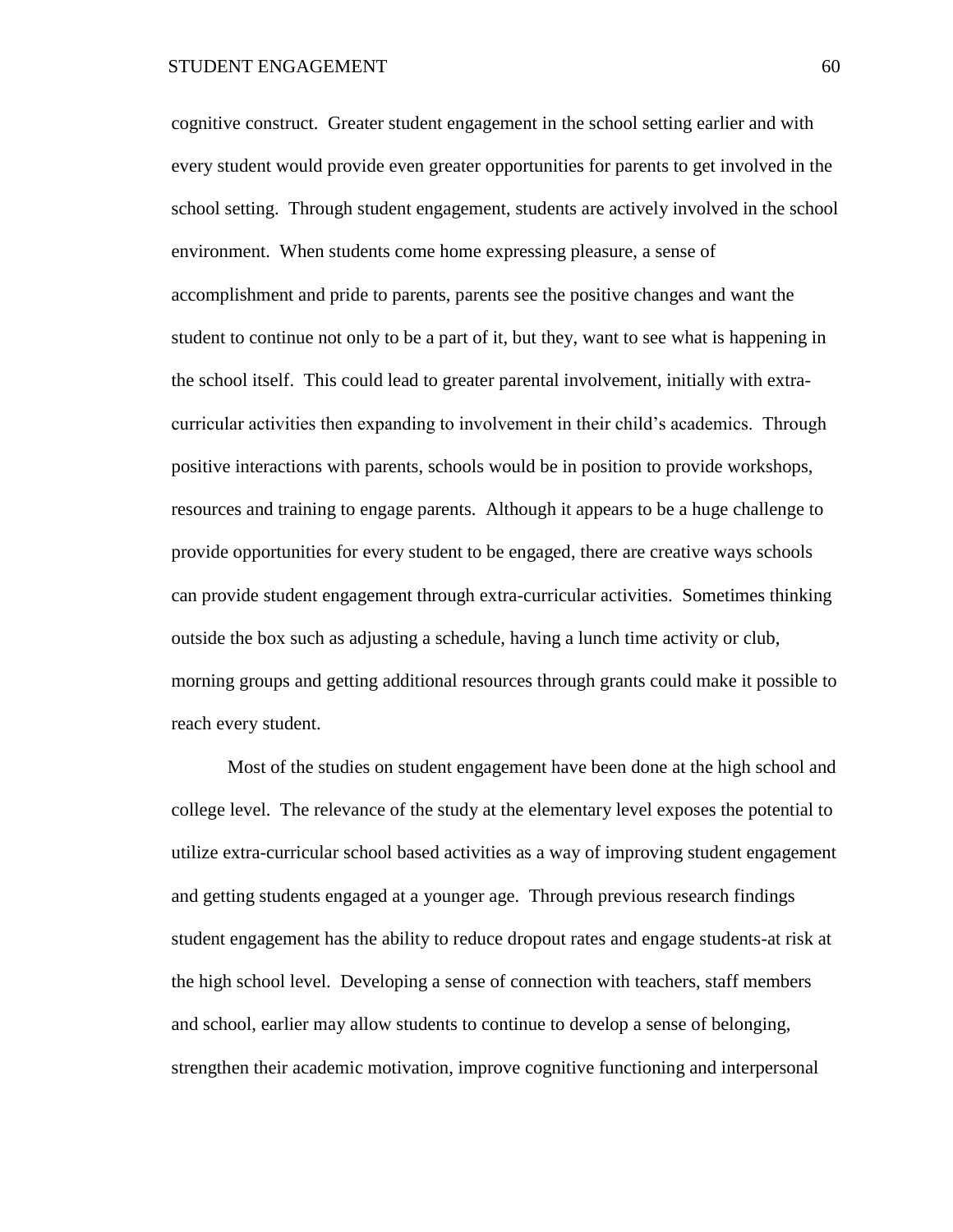relationship skills, at the same time, reducing symptoms of stress, anxiety and poor emotional regulation. As found in the many other studies before this study, there is so much potential for students to stay and remain connected to the school and school environment throughout their school careers.

# **Limitations**

There were several limitations to the study, beginning with the methodology used to synthesize the wealth of information presented in the survey. A second individual reviewed open-ended responses to assist with constructing subthemes; however, this research from the beginning relied on one individual researcher to construct questions, develop design and review information presented. Bias was kept to a minimum by reporting verbatim what individual respondents reported, quantifying responses into percentages, reviewing information from databases and reviewing complete teachers homework logs. Another limitation could be identified in the extra-curricular activity that was chosen, which was the basketball team. Sports teams historically maintain the same number of players on the team, allowing for team mates to become cohesive in practice and during games. However, would same results occur if it were a non-sport extra-curricular activity such as the art club, bullying club or dance club in which the number of student participation vary from week to week? Time was also a limitation in this study; the study took place in the middle of basketball season. Although there were observed positive effects with students in the Affective and Cognitive Domains, could there have been additional positive movement in the areas of behavior and academic functioning if the basketball program or extra-curricular activity had been a yearlong activity? Suggestions for future studies on student engagement at the elementary level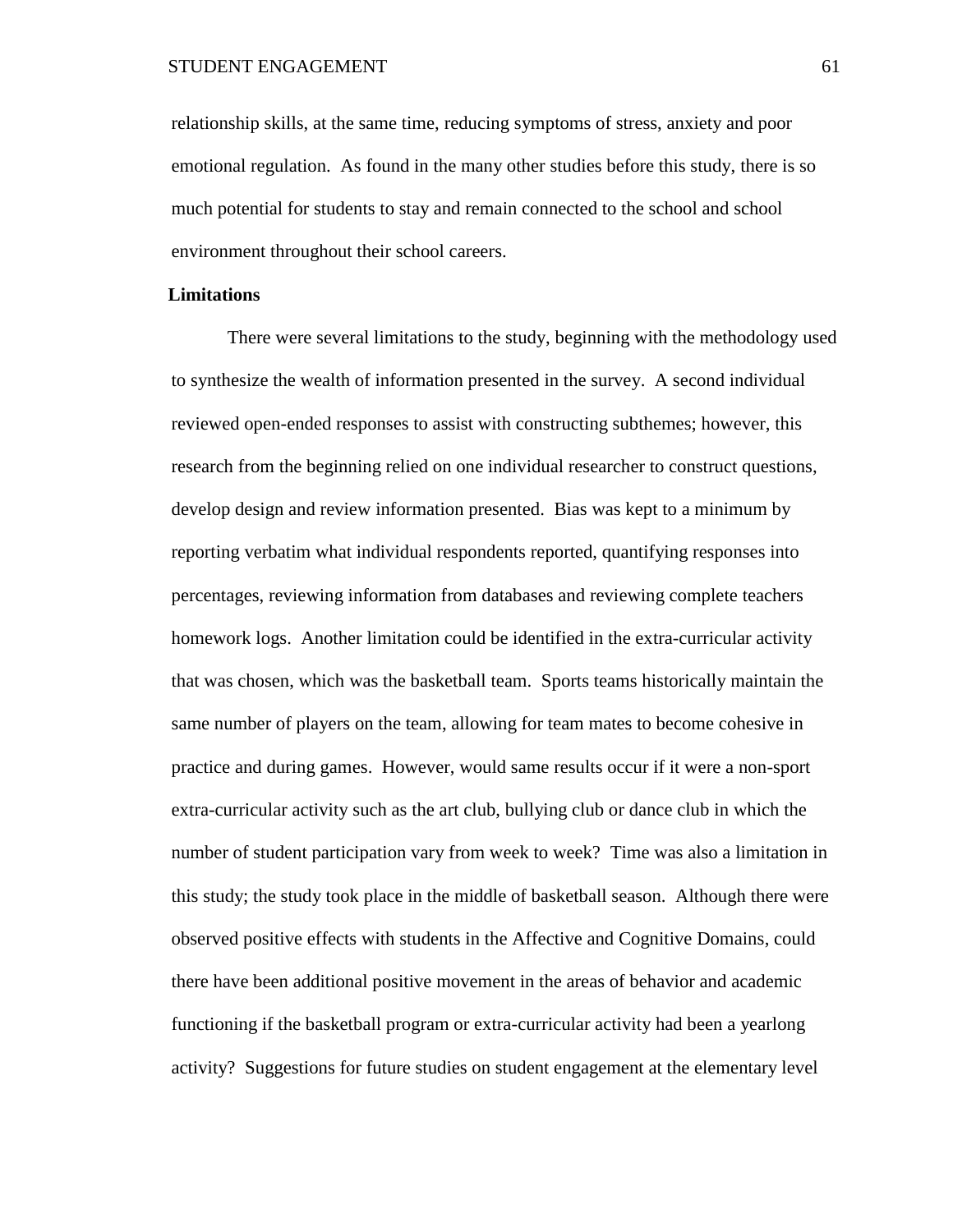should focus on yearlong activities, both sports and non-sports, to determine if there could be any positive effects on academic functioning and achievement when students are engaged in and participate in extra-curricular afterschool activities. It might also be beneficial in identifying the timeframe when positive student engagement improves academic functioning as it relates to grades, test scores and homework.

# **Future Directions**

Future research on student engagement should focus on the elementary school level and ways in which this could be embedded in the curriculum. Many school systems utilize various social emotional curricula to which student engagement could be connected or linked. This researcher would like to get a better understanding of the impact that participation in extra-curricular activities have on student engagement, and with with longer studies. The study might begin with facilitating a one-year study initially, followed by longitudinal study from kindergarten until the students matriculate out of elementary school. Longer studies would provide greater knowledge of whether or not participation in extra-curricular activities have any lasting changes on student engagement in all four constructs, but most importantly does it have any positive academic changes.

# **Conclusion**

This study relied on teachers and staff observations and perceptions of students who participate in school sponsored extra-curricular basketball and its impact on student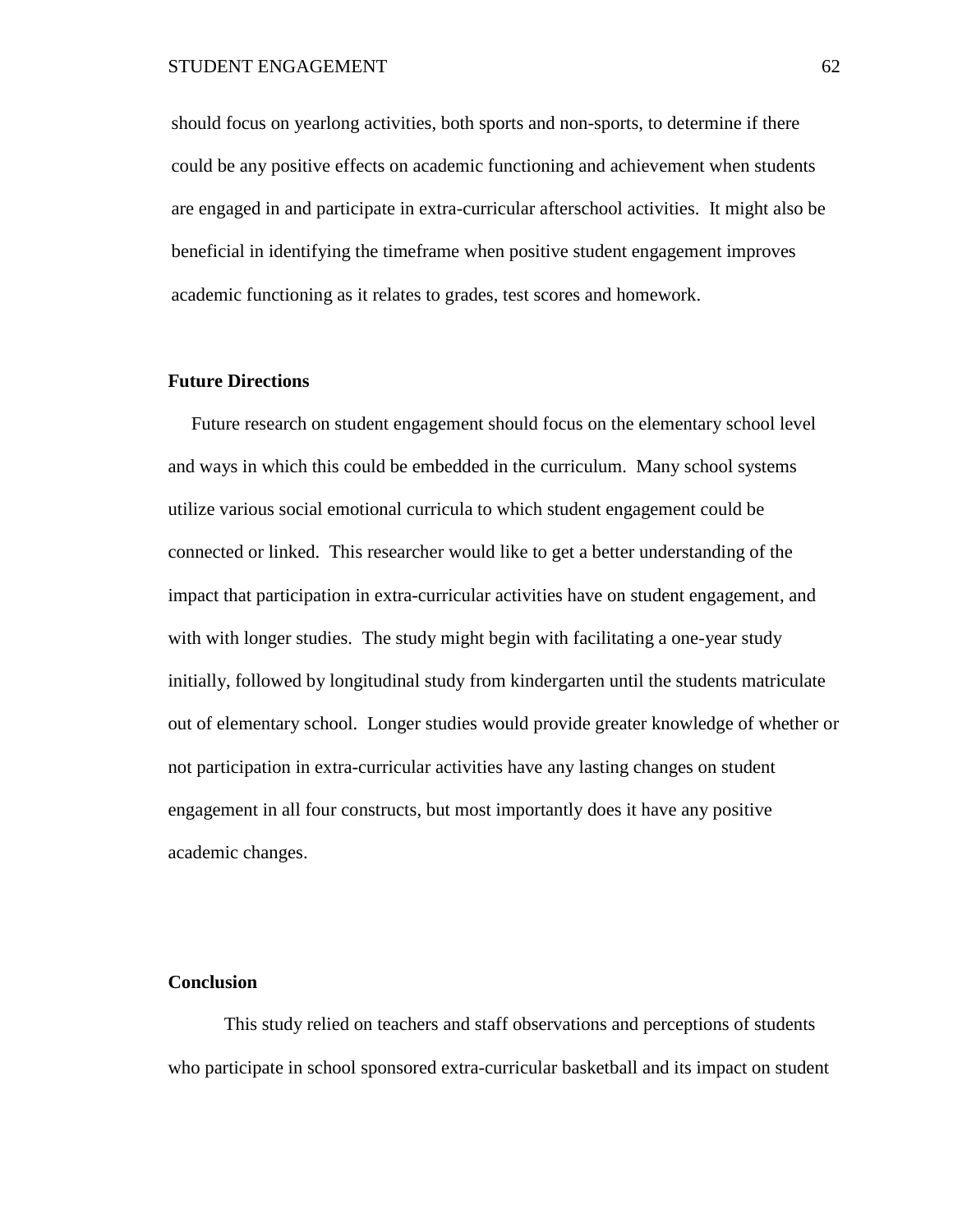engagement. Through their responses one was able to determine that there was a positive effect, observable in the classroom setting, on students engaging in and participating in extra-curricular activities. This was also determined in the individual students as they exhibited more self-confidence in the way they participated in the classroom, interacted with peers and engaged throughout the environment. The positive perception goes a long way, not only for the students in the classroom environment, but also for the teachers as they seek to continue to make interpersonal connections as students become more reflective and able to verbalize their feelings in an appropriate manner. Student engagement builds on relationships within the school setting with teachers, peers and others providing a continued sense of belonging and accomplishment. It is suggested that research continue in the field of student engagement because it continues to reveal positive potential in all areas for both students, staff and academics.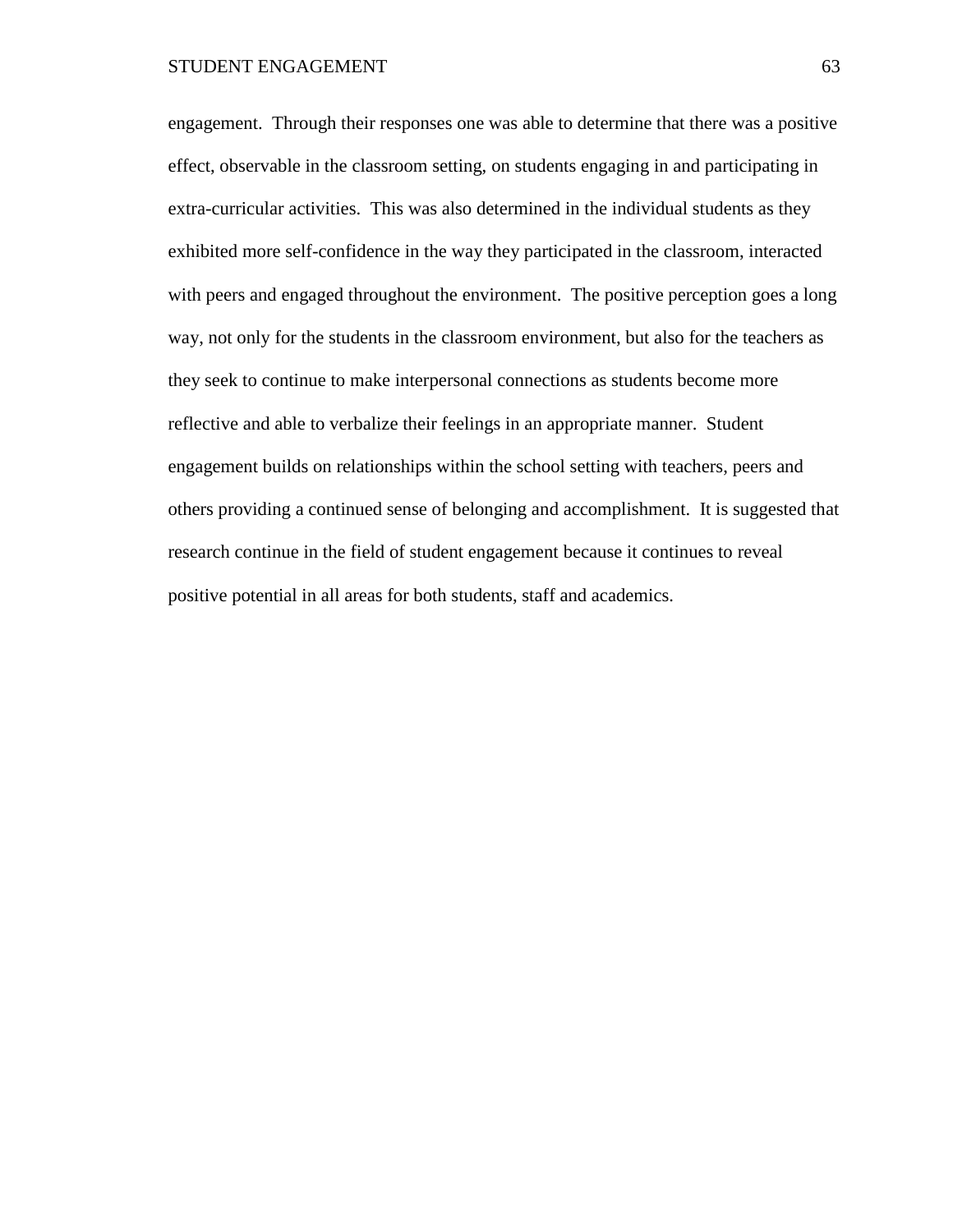### References

- Appleton, James (2008). Student Engagement with School: Critical Conceptual and Methodological Issues of the Construct. Psychology in the Schools, 369-382.
- Appleton, J.J., Christenson, S.L., Kim, D., Reschly, A.L. (2006). Measuring cognitive and psychological engagement. Validation of the Student Engagement Instrument. Journal of School Psychology, 44, 427-445.
- Appleton, J.J., Furlong, S.L. (2008). Student engagement with school: Critical conceptual and methodological issues of the construct. Psychology in the Schools, 45, 369-386.
- Archambault, Isabella, Michel, Janosz, Jean-Sebastien, Fallu, Pagani, Linda. (2009). Student engagement and its' relationship to early drop out. Journal of Adolescence 32(3), 65-70.
- Barnett, S. (1995). Long-term effects of early childhood programs on cognitive and school outcomes. The Future of Children, 5, 25-50.
- Battistch, V., Solomon, D., Kim, D., Watson, M., Schaps, E. (1995). School as communities, poverty levels of student population and students' attitudes, motives and performance: A multilevel analysis. American Educational Research Journal, 32, 627-658.
- Benner, A.D., Graham, S., Mistry, R.S. (2008). Discerning direct and mediated effects of ecological structures and processes on adolescents' educational outcomes. Developmental Psychology, 44(3), 840-854.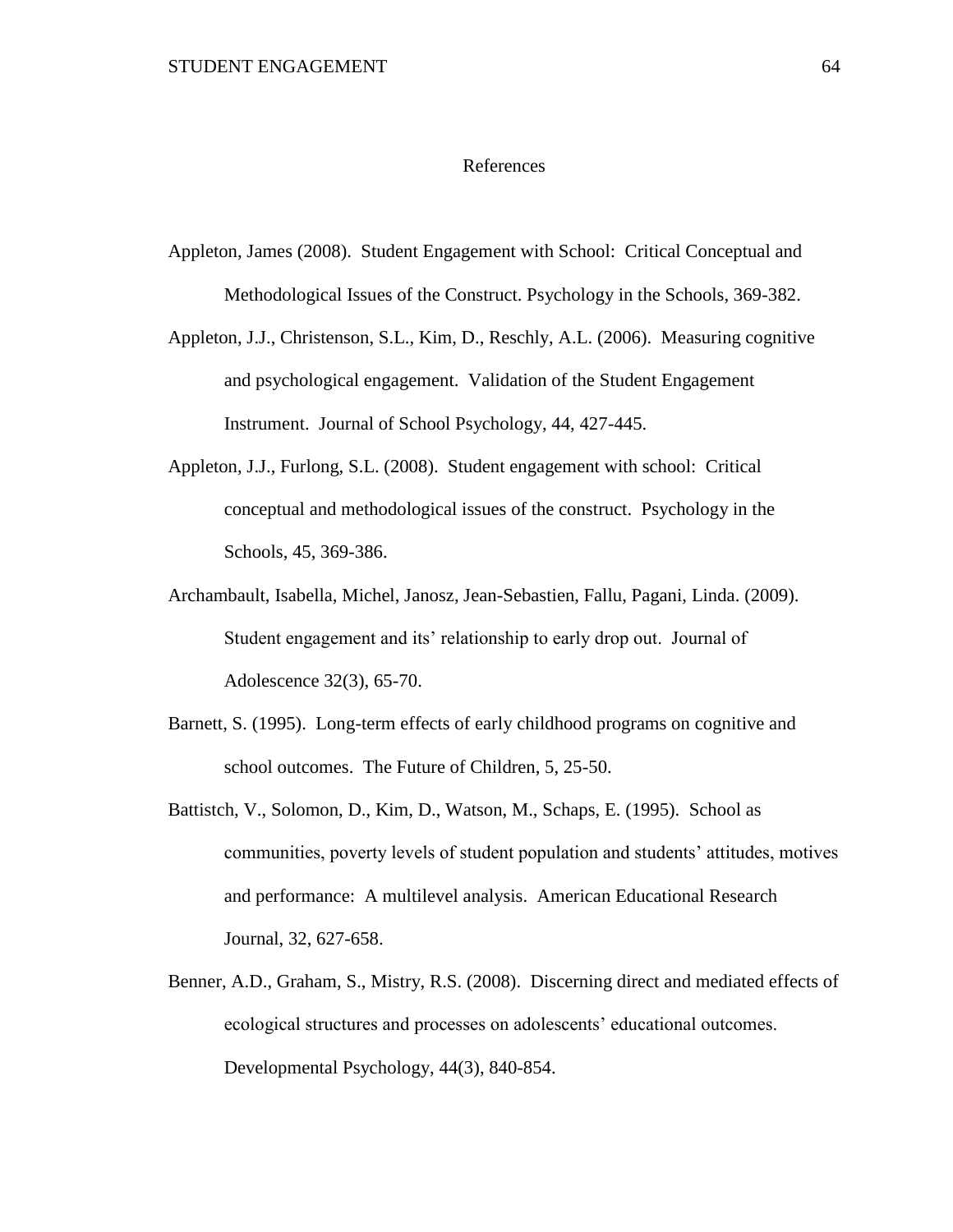- Bierman, K.L., Domitrovich, C.E., Nix, R.L., Gest, S.D., Welch, J.A., Greenberg, M.T. and Gill, S. (2008). Promoting academic and social-emotional school readiness: The head start REDI program. Child Development, 79, 1802-1817.
- Bloomfield, C. J, Barber, B.L. (2009). Brief report: Performing on the stage, the field or both? Australian adolescent extra-curricular activity participation and selfconcept. Journal of Adolescence, 32, 733-739.
- Boone, E. M., Leadbeater, B. J. (2006). Game on: diminishing risks for depressive symptoms in early adolescence through positive involvement in team sports. Journal of Research on Adolescence, 16, 79-90.
- Bronfenbrenner, U., Morris, P.A. (1998). Nature-nurture reconceptualized in developmental perspective: a bioecological model. Psychological Review, 101, 568-586.
- Brooks, R. (1994). Children at risk: Fostering resilience and hope. The American Journal of Orthopsychiatry, 64, 545-553.
- Brown, R., Evans, W.P. (2002). Extra-curricular activity and ethnicity: Creating greater school connection among diverse student populations. Urban Education, 37(1), 41-58.
- Cernkovich, S.A. Giordano, P.C. (1992). School bonding, race and delinquency. Criminology, 30:261-291.
- Chavous, T., Bernat, D.H., Schmelk-Cone, K., Caldwell, C.H., Kohn-Wood, L., Zimmerman, M. A. (2003). Racial identity and academic attainment among African American adolescents. Child Development, 74(4), 1076-1090.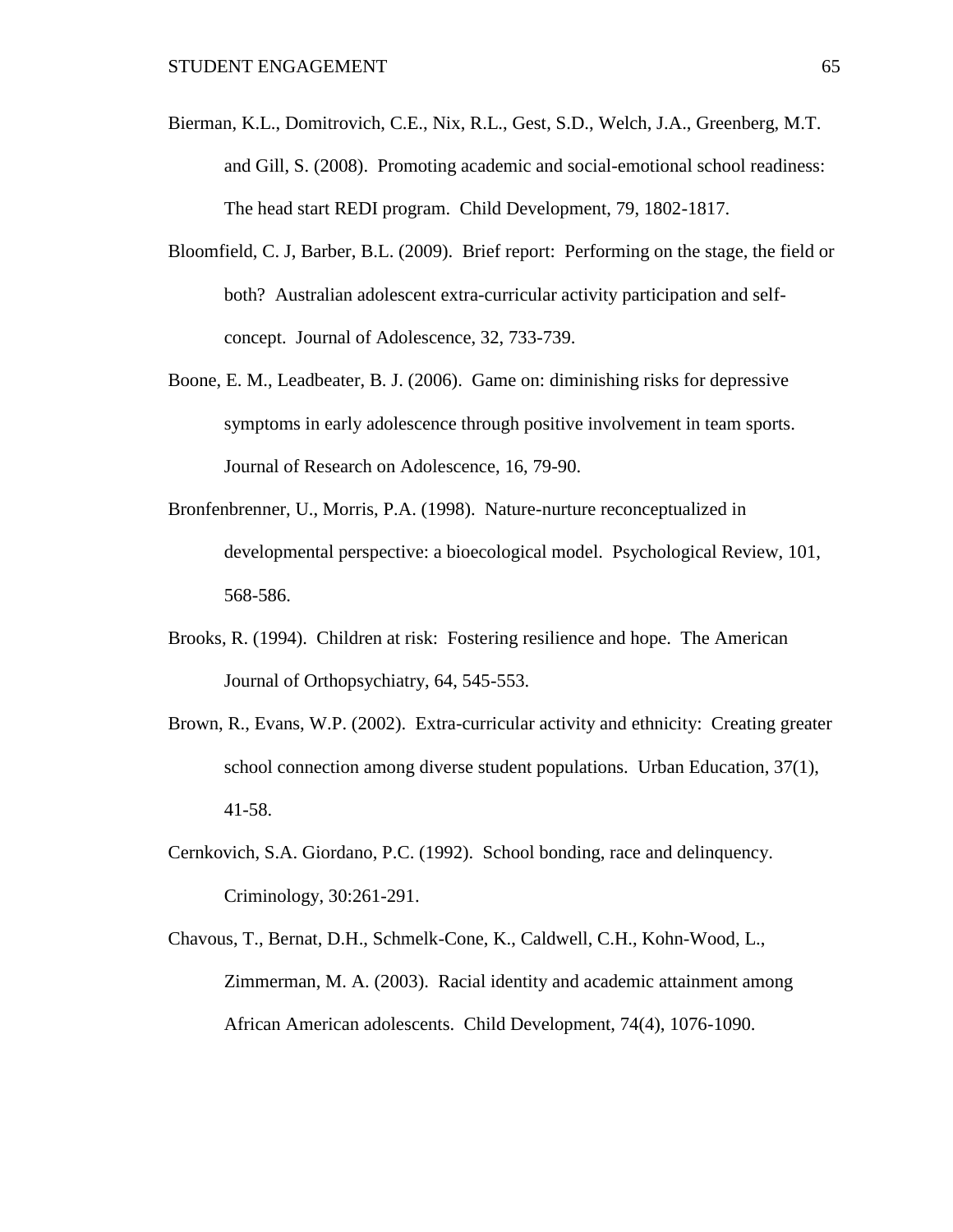- Christenson, S.L., Reschly, A.L., Appleton, J.J., Berman, S., Spangers, D., Varro, P. (2008). Best practices in fostering student engagement. In A. Thomas & J. Grimes (Eds), Best practices in school psychology V (pp. 1099-1120). Washington, DC. National Association of School Psychologists.
- Christenson, S.L., Reschly, A.L., Wylies, C. (2012). Handbook of Student Engagement. New York, New York. Springer Science and Business Media. https://nces.ed.gov/programs/coe/indicator\_coi.asp
- Connell, P., Spencer, M.B., Aber, J.L. (1994). Educational risk and resilience in African-American youth: Context, self, action and outcomes in school. Child Development, 65, 493-506.
- Coolahan, K., Fantuzzo, J., Mendez, J., McDermott, P. (2000). Preschool peer interactions and readiness to learn: Relationships between classroom peer play and learning behaviors and conduct. Journal of Educational Psychology, 92, 456- 465.
- Covay, E., Carbonara, W. (2010) After the bell: Participation in extra-curricular activities, classroom behavior, and academic achievement. Sociology of Education, 83(1), 20-45.
- Crossan, B., Field, J., Gallacher, J., Merrill, B. (2003) Understanding participation in learning for nontraditional adult learners: Learning careers and the construction of learning identities. British Journal of Sociology of Education, 24, 55-67.
- Currie, J. (2001). Early childhood education programs. Journal of Economic Perspectives, 15, 213-238.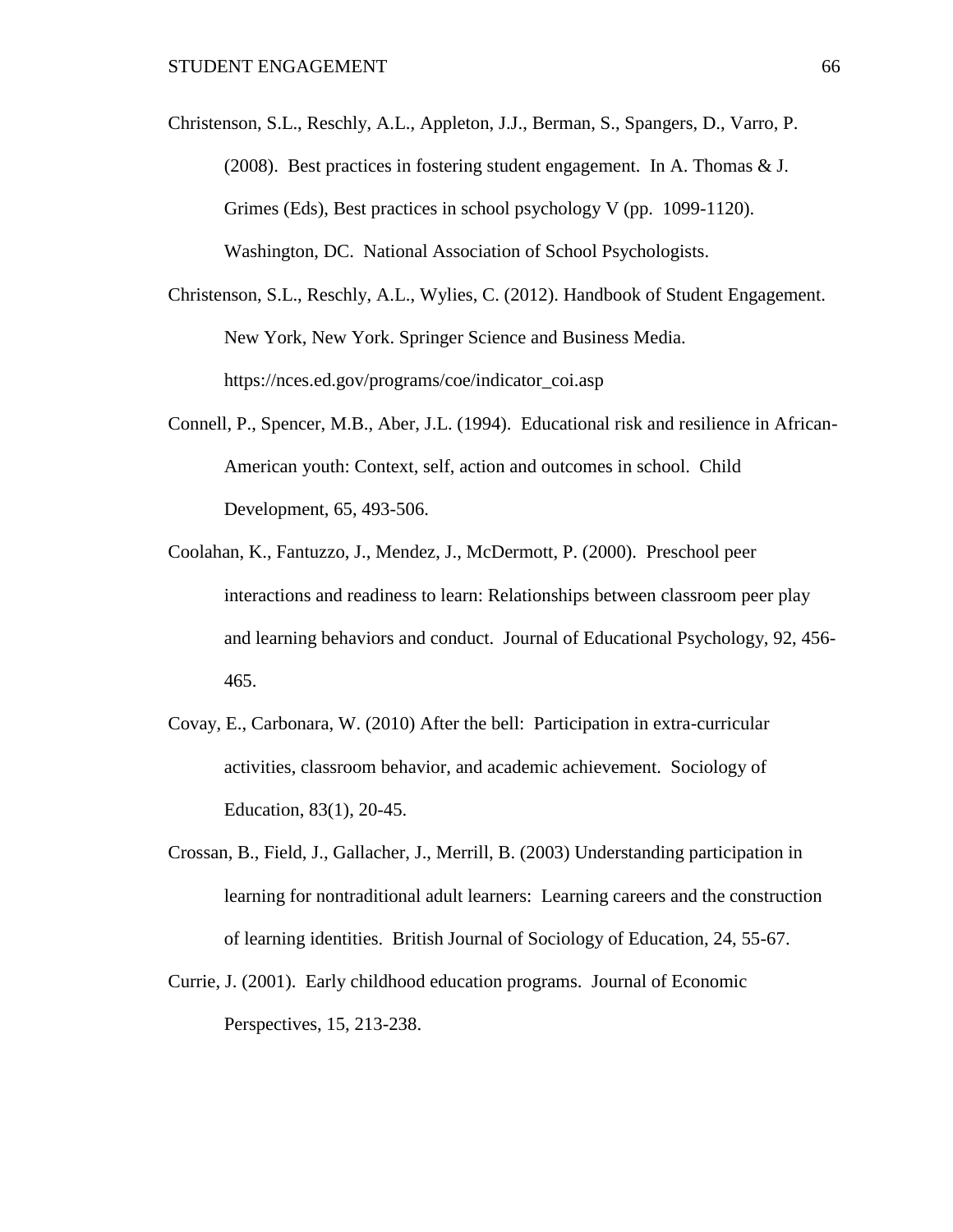- Delgado, M.Y.,Ettekal, A.V., Simpkins, S.D., Schaefer, D.R., (2016). How do my friends matter? Examining Latino adolescent's friendships, school belonging and academic achievement. Journal of Youth and Adolescence, 45(6), 1110-1125.
- Dotterer, A.M., McHale, S.M., Crouter, A.C. (2007). Implications of out-of-school activities for school engagement in African American adolescents. Journal of Youth and Adolescence, (32)1, 391-401.
- Eccles, J.S., Barber, B.L., Stone, M., Hunt, J. (2003). Extra-curricular activities and adolescent development. Journal of Social Issues, 59, 865-889.
- Eccles, J.S., Midgefield, C. (1989). Stage-environment fit: Developmentally appropriate classrooms for young adolescents. Research on Motivation in Education (Vol. 3). San Diego: Academic Press.
- Eccles, J. S., Midgefield, C., Wigfield, A. (1993). Development during adolescence: The impact of stage environment fit on young adolescent's experiences in schools and in families. American Psychologist, 48, 90-101.
- Eccles, J.S., Templeton, J. (2002). Extra-curricular and other after-school activities for youth. Review of Research in Education, 26, 113-180.
- Eddins, G. (2005). The virtual y afterschool program a ray of sunshine for urban elementary school children: Summary of seven years of program evaluation. Fordham University: National Center for Schools and Communities. New York.
- Fantuzzo, J., McWayne, C. (2002). The relationship between peer play interactions in the family context and dimensions of school readiness for low-income preschool children. Journal of Educational Psychology, 94, 79-87.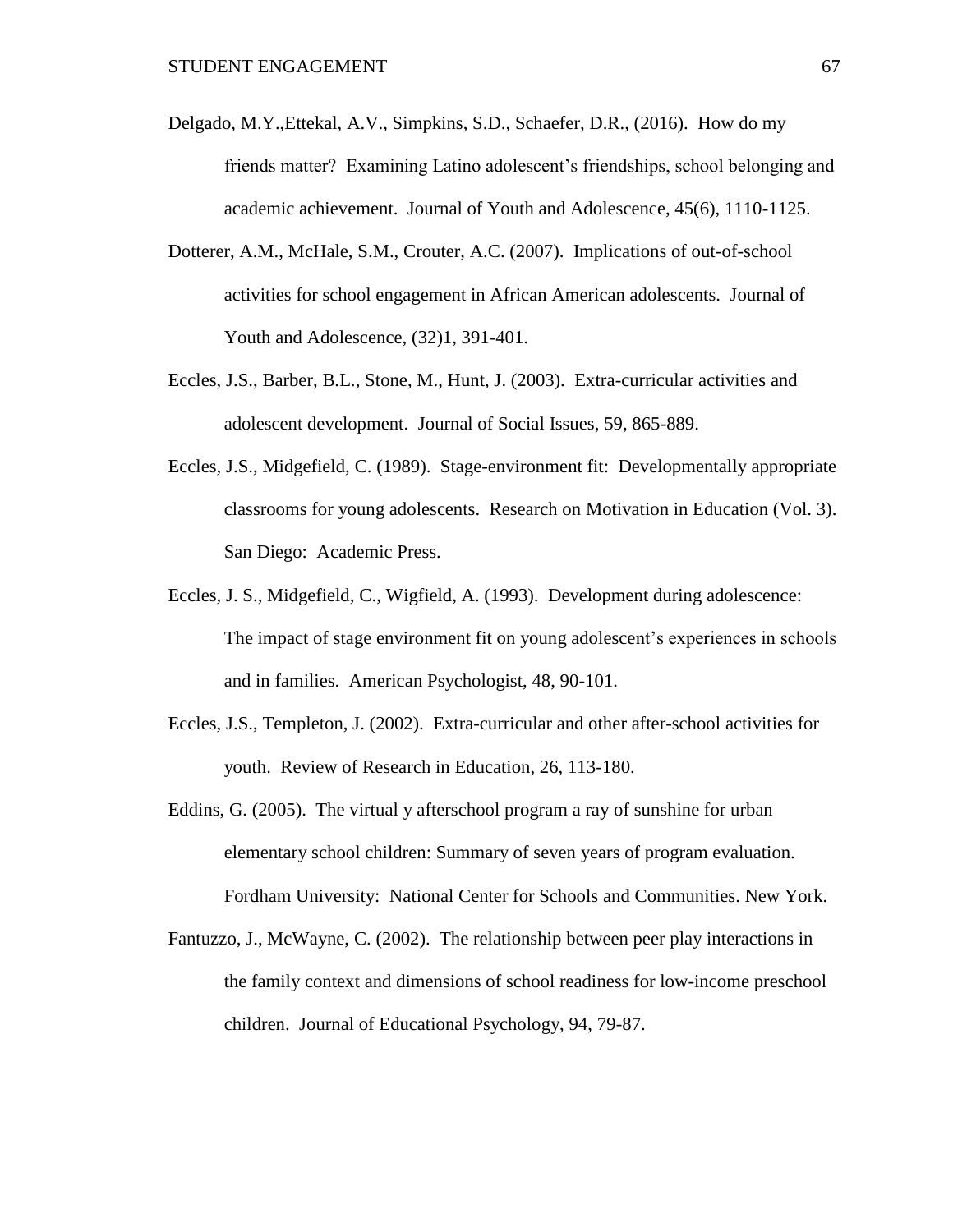- Finn, J.D. (1989). Withdrawing from school. Review of Educational Research, 59, 117- 142.
- Finn JD, Voelk KE (1993). School Characteristics Related to School Engagement. Journal of Negro Education. 62: 2249-268.
- Finn, J.D. (2006). The adult lives of at-risk students: The roles of attainment and engagement in the high school (NCES 2006-328). Washington, DC: U.S. Department of Education, National Center for Education Statistics.
- Finn, J.D., Voelkl K.E. (1993). School characteristics related to school engagement. Journal of Negro Education. 62:249-268.
- Fredricks, J.A., Eccles, J.S. (2006). Is extra-curricular participation associated with beneficial outcomes? Concurrent and longitudinal relations. Developmental Psychology, 42(4), 698-713.
- Goodenow, C., Grady, K.E. (1993). The relationship of school belonging and friends' values to academic motivation among urban adolescent students. The Journal of Experimental Education, 62, 60-71.
- Greenberg, M., Weisberg, R., O'Brien, M., Zins, J., Fredericks, L., Rensik, H., Elias, M. (2003). Enhancing school-base prevention and youth development through coordinated social, emotional and academic learning. American Psychologist.
- Hirschi, T. (1969). Causes of delinquency. Berkeley, CA: University of California Press.
- Hughes, J.N., Cao, Q., Kwok, O. (2016). Indirect effects of extra-curricular participation on academic adjustment via perceived friends prosocial norms. Journal of Youth and Adolescence. 45(11) 2260-2277.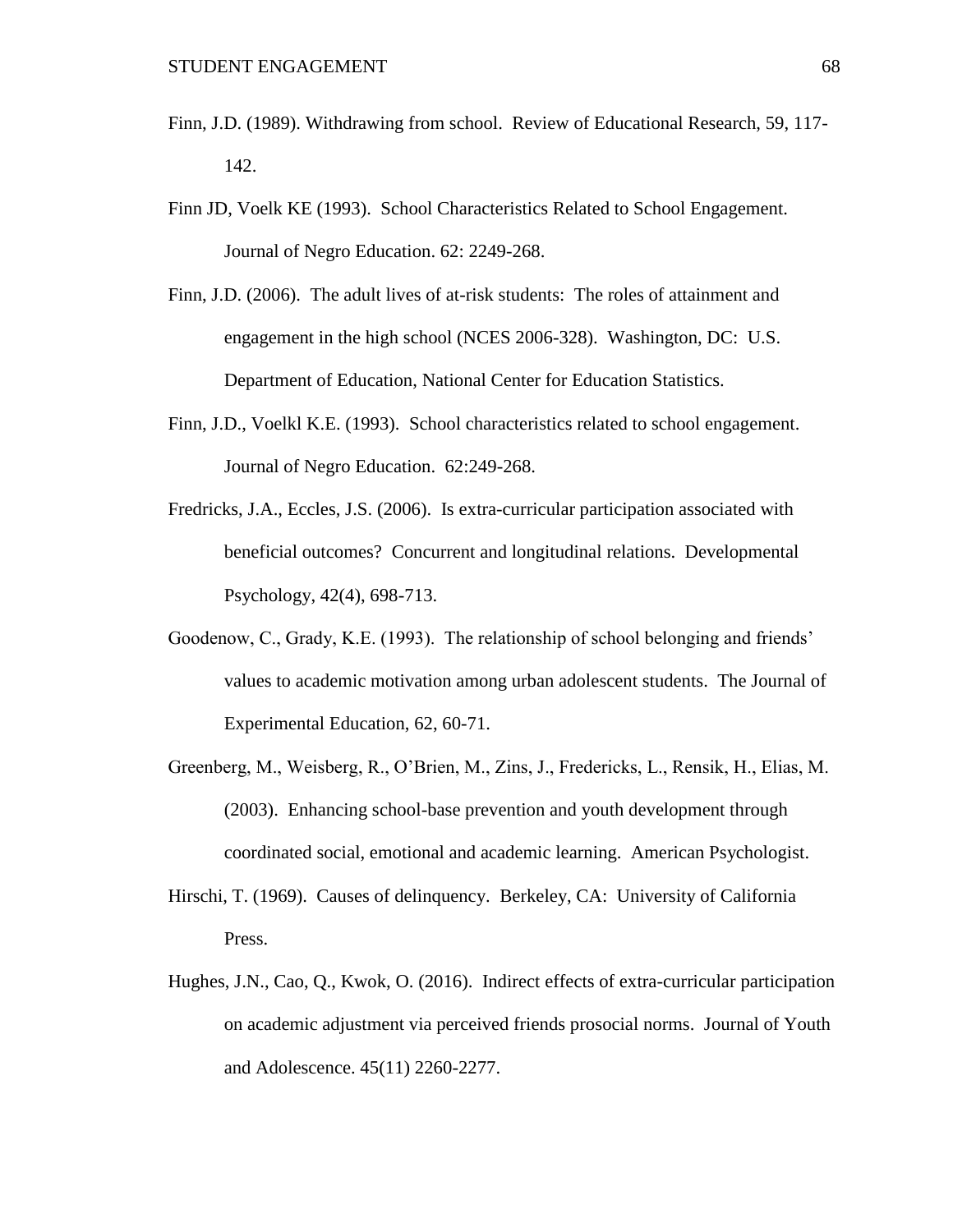Institute of Education Science National Center for Education Statistics

https://nces.ed.gov/programs/coe/indicator\_coi.asp

- Jimerson, R.S., Campos, E., Greif, L.J. (2003). Toward an understanding of definitions and measures of school engagement and related terms. The California School Psychology 8:7-27.
- King, R.B. (2015). Senses of relatedness boosts engagement, achievement and wellbeing: A latent growth model study. Contemporary Educational Psychology, 42, 26-38.
- Kizmaz, Z (2006). A theoretical approach on the sources of violent behavior in schools. CU J. Social Science 30:47-70.
- Klem, A.M., Connell, J.P. (2004). Relationships matter: linking teacher support to student engagement and achievement. Journal of School Health, 74(4), 262-273.
- LaFontana, K.M., Cilessen, A. H. (2010). Developmental changes in priority of perceived status in childhood and adolescence. Social Development, 19(1), 130- 147.
- Larson, R. (2000) Towards a psychology of positive youth development. American Psychologist,55, 170-183.
- Lepper, M.R., Corpus, J.H., Iyengar, S.S. (2005). Intrinsic and extrinsic motivational orientations in the classroom: Age differences and academic correlates. Journal of Educational Psychology, 97, 184-196.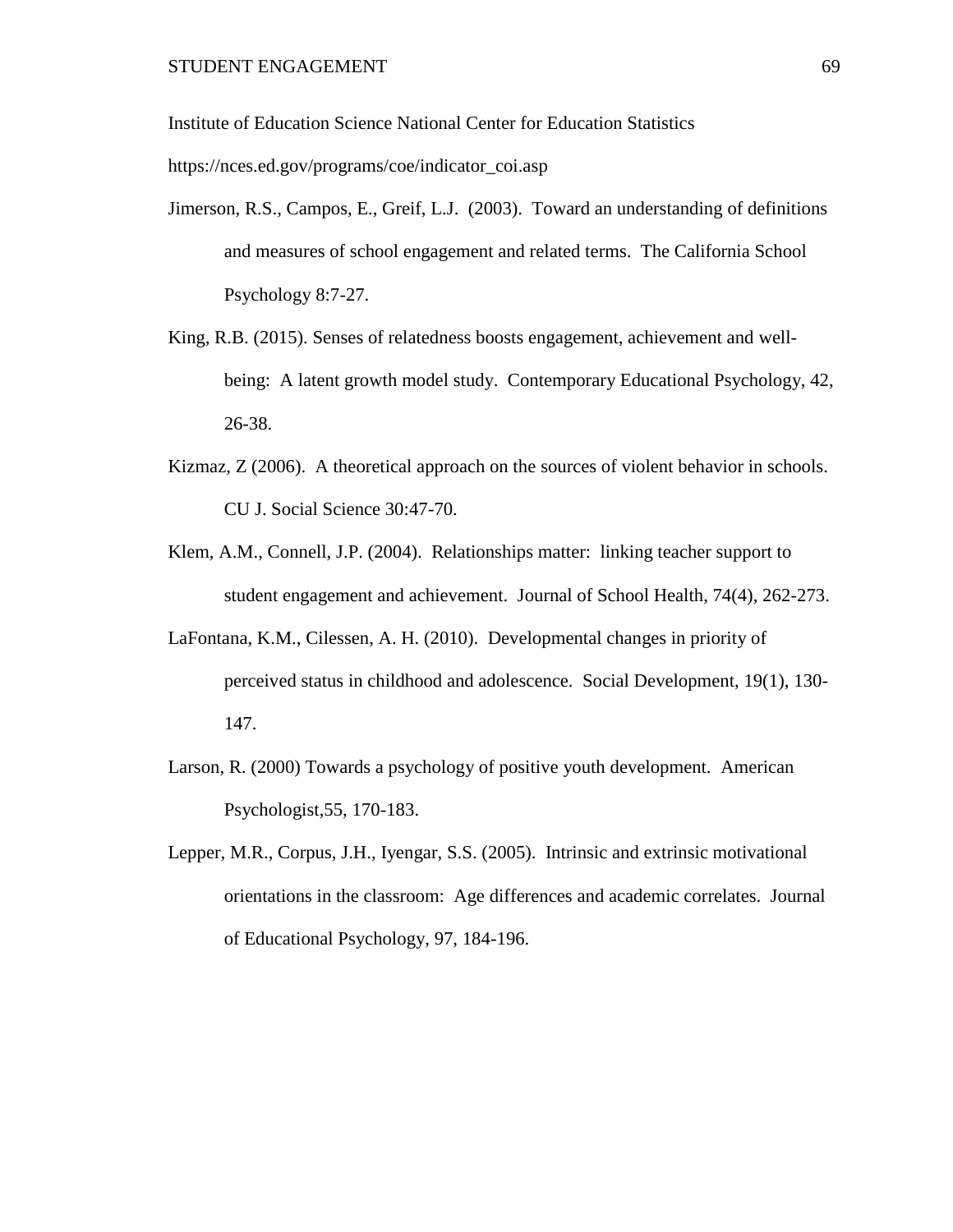- Lepper, M.R., Greene, D., Nisbett, R.E. (1973). Undermining children's intrinsic interest with extrinsic rewards: A test of the over justification hypothesis. Journal of Personality and Social Psychology, 28. 129-137.
- Luo, W., Hughes, J.A., Live, J., Kwok, O. (2009). Classifying academically at-risk first graders into engagement types: Association with long-term achievement trajectories. The Elementary School Journal, 109, 380.
- Maehr, M.L. Meyer, H.A. (1997). Understanding motivation and schooling: Where we've been, where we are and where we go. Educational Psychology Review, 9, 371-408.
- Marks, H.M. (2000). Student engagement in instructional activity: Patterns in elementary, middle and high school years. American Educational Research Journal, 37, 153-184.
- McGee, R., Williams, S., Howden-Chapman, P., Kawachi, I. (2006). Participation in clubs and groups from childhood to adolescence and its effects on attachment and self-esteem. Journal of Adolescence, 29, 1-17.
- McHale, J.P., Vinden, P.G., Bush, L., Richer, D., Shaw, D., Smith, B. (2005). Patterns of personal and social adjustment among sport-involved and noninvolved urban middle school children. Sociology of Sport Journal, 22, 119-136.
- McNeely, C.A., Nonemaker, J.M., Blum, R.W. (2002). Promoting school connectedness: Evidence from the National Longitudinal Study of Adolescent Health. Journal of School Health, 72, 138-146.
- Newman, B.M., Newman, P.R. (2009). Development through life: A psychosocial approach (10<sup>th</sup> ed.). Belmont, CA: Wadsworth Cenage Learning.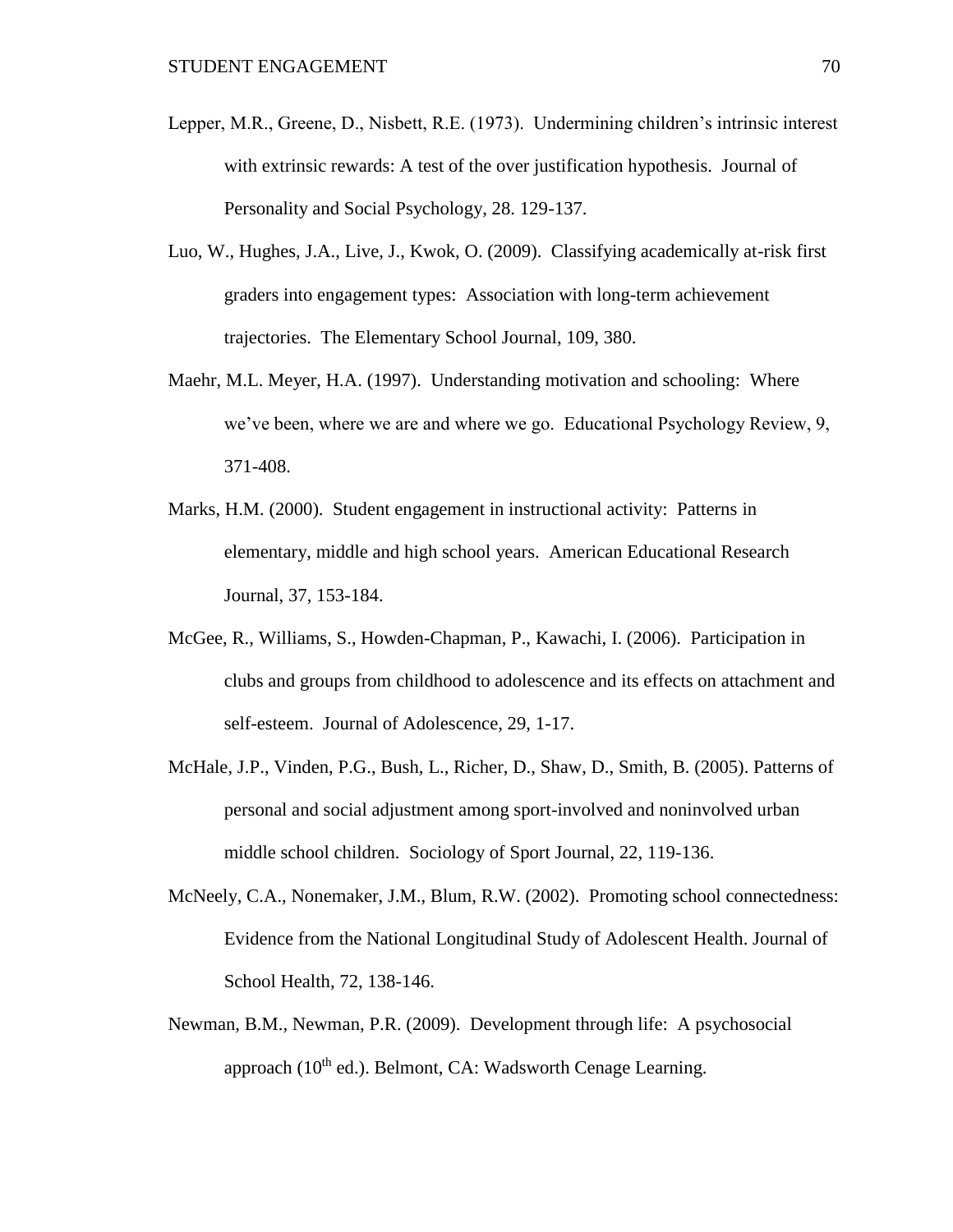- Newmann, F. (1992) *Student Engagement and Achievement in American Secondary Schools*. [Teachers College Press.](https://en.wikipedia.org/wiki/Teachers_College_Press) pp. 2–3.
- NICID Early Child Care Research Network (2004). Are child development outcomes related to before and after school care arrangements? Results from the NICID Study of Early Child Care. Child Development, 75(1), 280-295.
- Ogbu, J.U. (1992). Understanding cultural diversity and learning. Educational Researcher, 21(8), 5-14.
- Petit, G.S., Lard, R.D., Bates, J.E, Dodge, K.A., (1997). Patterns of After-School Care in Middle Childhood: Risk factors and Developmental Outcome. Merrill-Palmer Quarterly, 43(3), 515-538.
- Pietarinen, J., Soini, T., Pyhalto, K. ((2014). Students emotional and cognitive engagement as the determinants of well-being and achievement in school. International Journal of Educational Research, 67, 40-51.
- Pink, D. H. (2009). Drive: The surprising truth about what motivates us. New York: Riverhead Books.
- Ramey, C.T., Ramey, S.L. (2004). Early learning and school readiness: Can early intervention make a difference? Merrill-Palmer Quarterly, 50, 471-491.
- Scales, P.C., Benson, P.L., Roehlkepartain, E.C., Sesma, A., Van Dulmen, M. (2006). The role of developmental assests in predicting academic achievement: A longitudinal study. Journal of Adolescence, 29, 691-708.
- Seymor, Saranson (1996). Revisiting "The Culture of the School and the Problem of Change" Teachers College Press.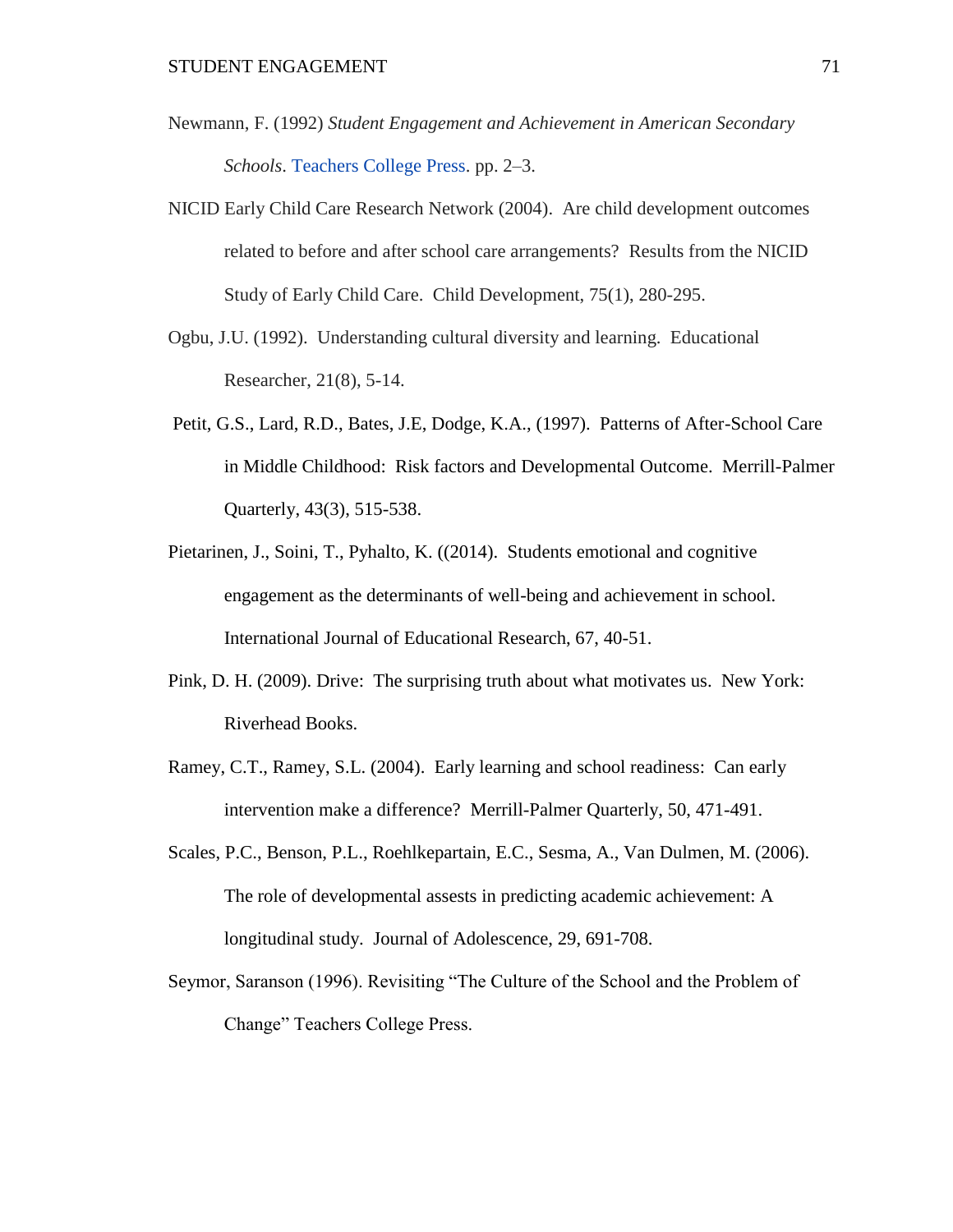- Sheroff, D., Vandell, D. (2007). Engagement in afterschool program activities: Quality of experiences from the perspective of participants. Journal of Youth and Adolescence, 36, 891-903.
- Simpkins, S.D., Fredrick, J.A., Davis-Kean, P.E., Eccles, J. S. (2006). Healthy mind, healthy habits: The influence of activity involvement in middle childhood. In A.C. Huston and M.N. Ripke (Eds.), Developmental contexts of middle childhood: Bridges to adolescence and adulthood (pp. 283-302). New York: Cambridge University Press.
- Skinner, E., Furrer, C., Marchand, G., Kinderman, T. (2008). Engagement and disaffection in the classroom: Part of a larger motivational dynamic? Journal of Educational Psychology, 100, 765-781.
- Slutzky, C., Simpkins, S. (2009). The link between children's sport participation and self-esteem: exploring the mediating role of sport self-concept. Psychology of Sport and Exercise, 10, 381-389.
- Smalls, C., White, R., Chavous, T., Sellers, R. (2007). Racial ideological beliefs and racial discrimination experiences as predictors of academic engagement among African American adolescents. Journal of Black Psychology, 33(3), 299-330.
- Smith, A.L. (2003). Peer relationships in physical activity context: a road less traveled in youth sport and exercise psychology research. Psychology of Sport and Exercise, 4, 25-39.
- Steel, C. M., (1997). A threat in the air: How stereotypes shape intellectual identity and performance: American Psychologist, 52, 613-629.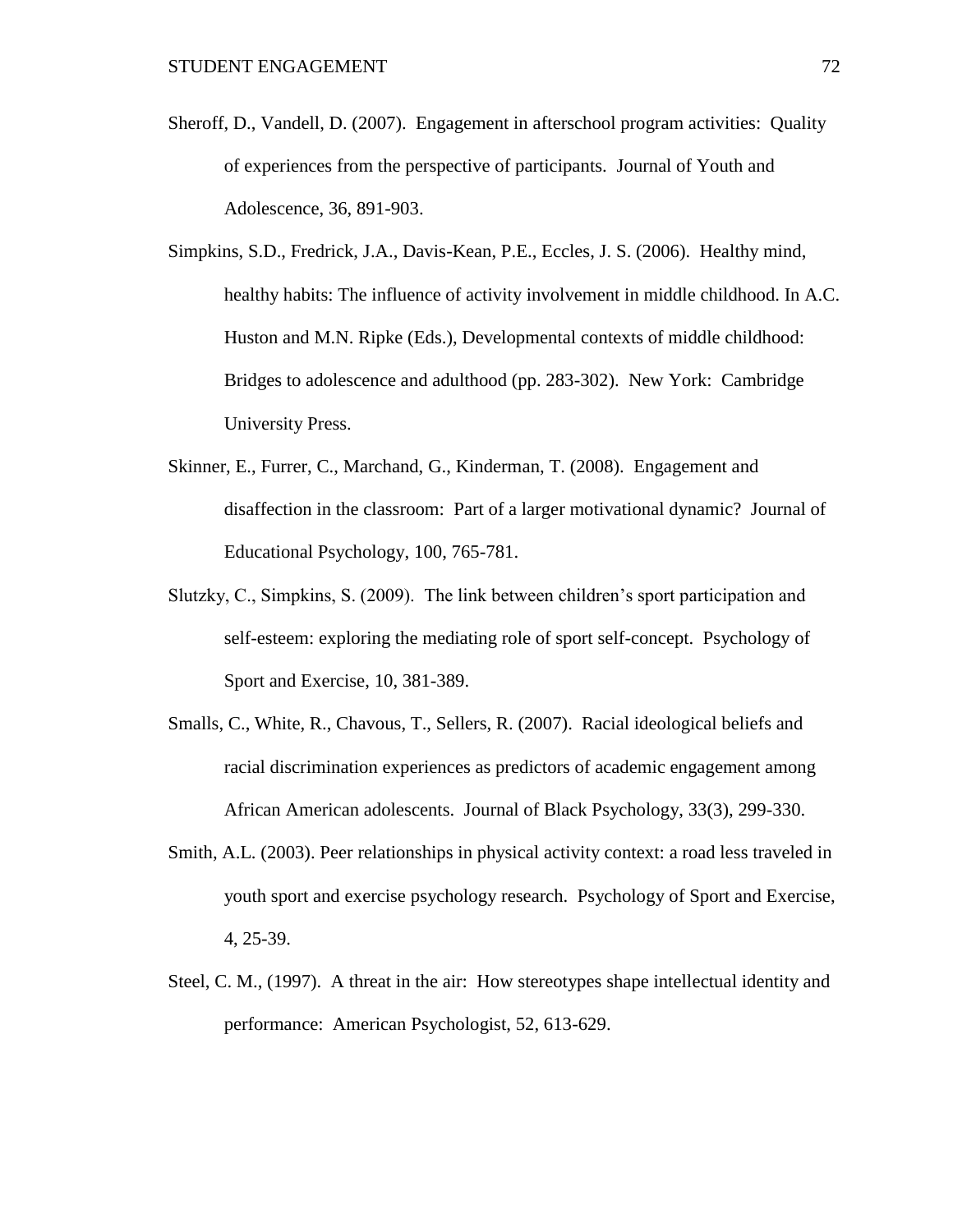- U.S. Department of Education and Institute of Education Science National Center for Education Statistics nces.ed.gov
- Vandell, D., Shumow, L. (1999). After-school childcare programs. The Future of Children, 9(2), 64-80.
- Vandell, D., Reisner, E., Pierce, K. (2007). Outcomes linked to high quality afterschool programs: Longitudinal findings from the study of promising afterschool programs: Policy Studies Associates, Inc.
- Wehlage, G.G., Rutter, R.A., Smith, G.A., Lesko, N., Fernandez, R.R. (1989). Reducing the risk: schools as communities of support. London: The Falmer Press.
- Willms, J.D. (2003). Student engagement at school: A sense of belonging and participation. Results from PISA 2000. Paris: OECD.
- Wipfli, B.M., Rethorst, C. D., Landers, D.M. (2008). The anxiolytic effects of exercise: a meta-analysis of randomized trails and dose-response analysis. Journal of Sport and Exercise Psychology, 30, 392-410.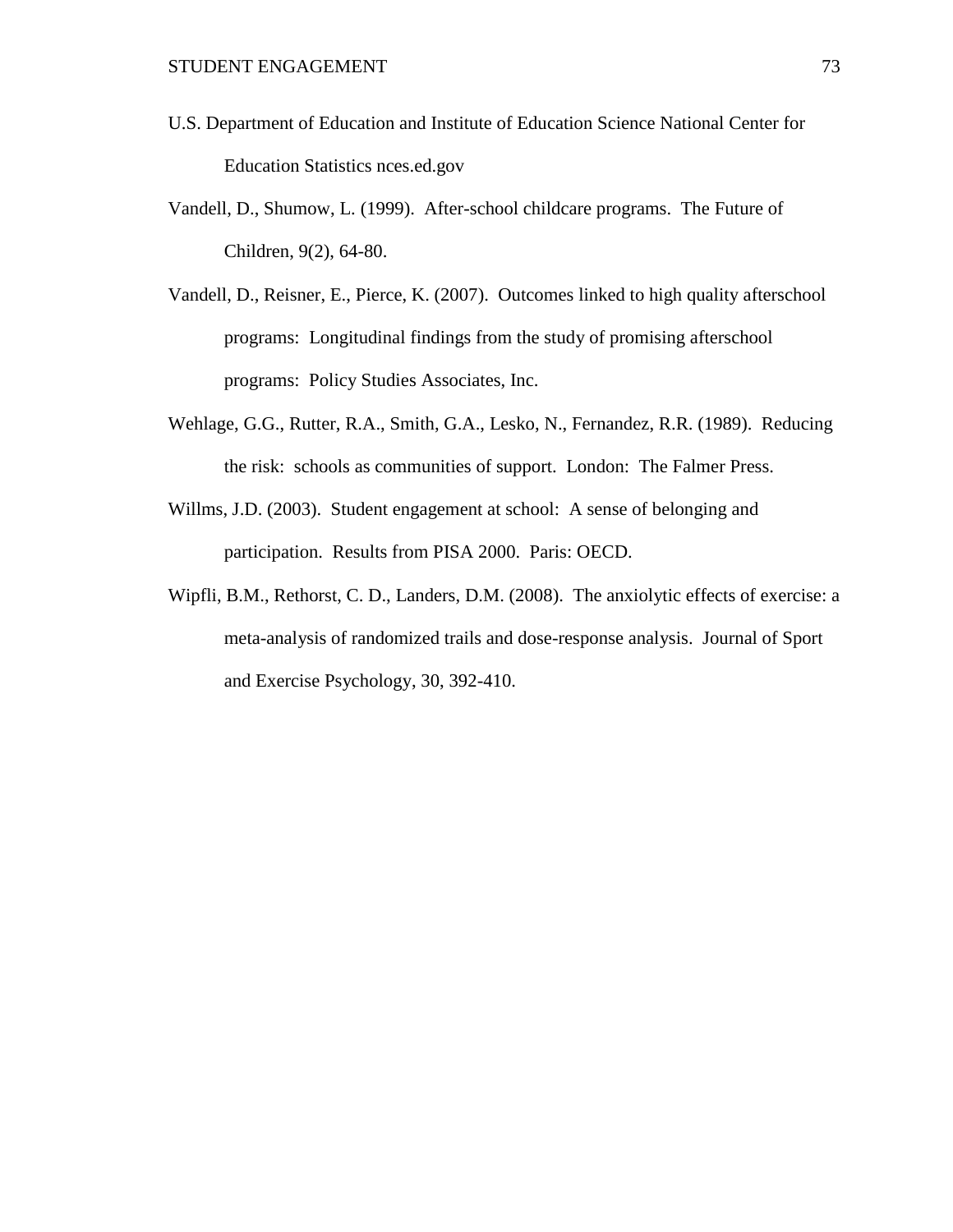Appendices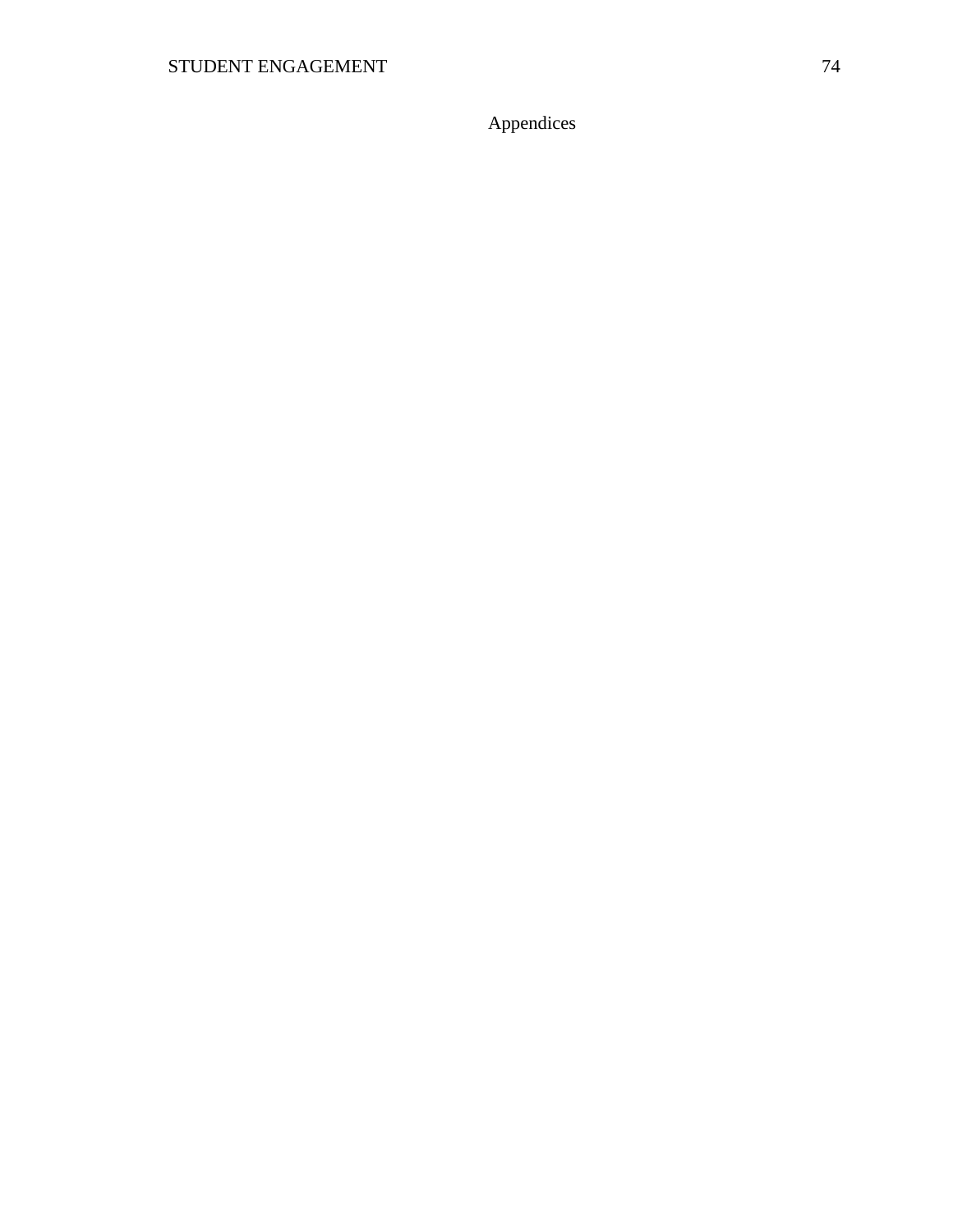Please answer each question to the best of your ability about

student name)

### ACADEMIC: time on task, homework completion, engaging in class activities

|    |                                                                                                           | <b>MotAt A</b> | Somewhat | ă | I don't know |
|----|-----------------------------------------------------------------------------------------------------------|----------------|----------|---|--------------|
|    | Has student increased his homework completion                                                             |                |          |   |              |
|    | <b>Has student</b><br>s participation in class increased                                                  |                |          |   |              |
|    | Has student's attitude improved towards school work                                                       |                |          |   |              |
|    | Has the student increased his time of task in the classroom setting.                                      |                |          |   |              |
| ¥, | Has the student increased his ability to interact and engage in small group instruction<br>appropriately? |                |          |   |              |
| ø  | Has student appeared to put forth greater eith to the understand material                                 |                |          |   |              |

# COGNITIVE: perceived relevance of schoolwork, personal goals, autonomy, value of learning, success in school

|                                                                                    | <b>NotAt Al</b> | Somewhat | ğ | don't kno                |
|------------------------------------------------------------------------------------|-----------------|----------|---|--------------------------|
| Does the student appea<br>to display more confidence?                              |                 |          |   |                          |
| Does the student display leadership skills?                                        |                 |          |   | a <mark>a a a a</mark> a |
| <b>Has student</b><br>t displayed a sense of investment in their school work?      |                 |          |   |                          |
| ). Does the student appear to value the classroom experience                       |                 |          |   |                          |
| 11. Does the student appear to strive for success in the dassroom                  |                 |          |   |                          |
| 12. Has the student set personal goals                                             |                 |          |   |                          |
| 13. How does the student attempt to please the instructor during class activities? |                 |          |   | 릷                        |

Appendix A

# BEHAVIORAL: attendance, suspension, participating in school activities, being on time

|    |                                                                                                               |   | ăά | don't know |
|----|---------------------------------------------------------------------------------------------------------------|---|----|------------|
|    | Ħ.<br>$\frac{1}{25}$<br><b>Stude</b><br>nt's attendance<br>payorduni                                          |   |    | 品          |
|    | $\frac{1}{25}$<br><b>Stude</b><br>int's behavi<br>ior improved in the classroom                               |   |    | 교          |
|    | ă<br>끊<br>stude<br>nt's attitude towards peers and dassmates changed for the better?                          |   |    | 品          |
|    | <b>Has</b><br>student di<br><b>Dave Ids.</b><br>an increase in<br>positive interactions<br>Š<br><b>Loeers</b> |   |    | 쿄          |
| 56 | . Has the student been imolved in any alterations leading to behavioral referrals                             | S |    | 릾          |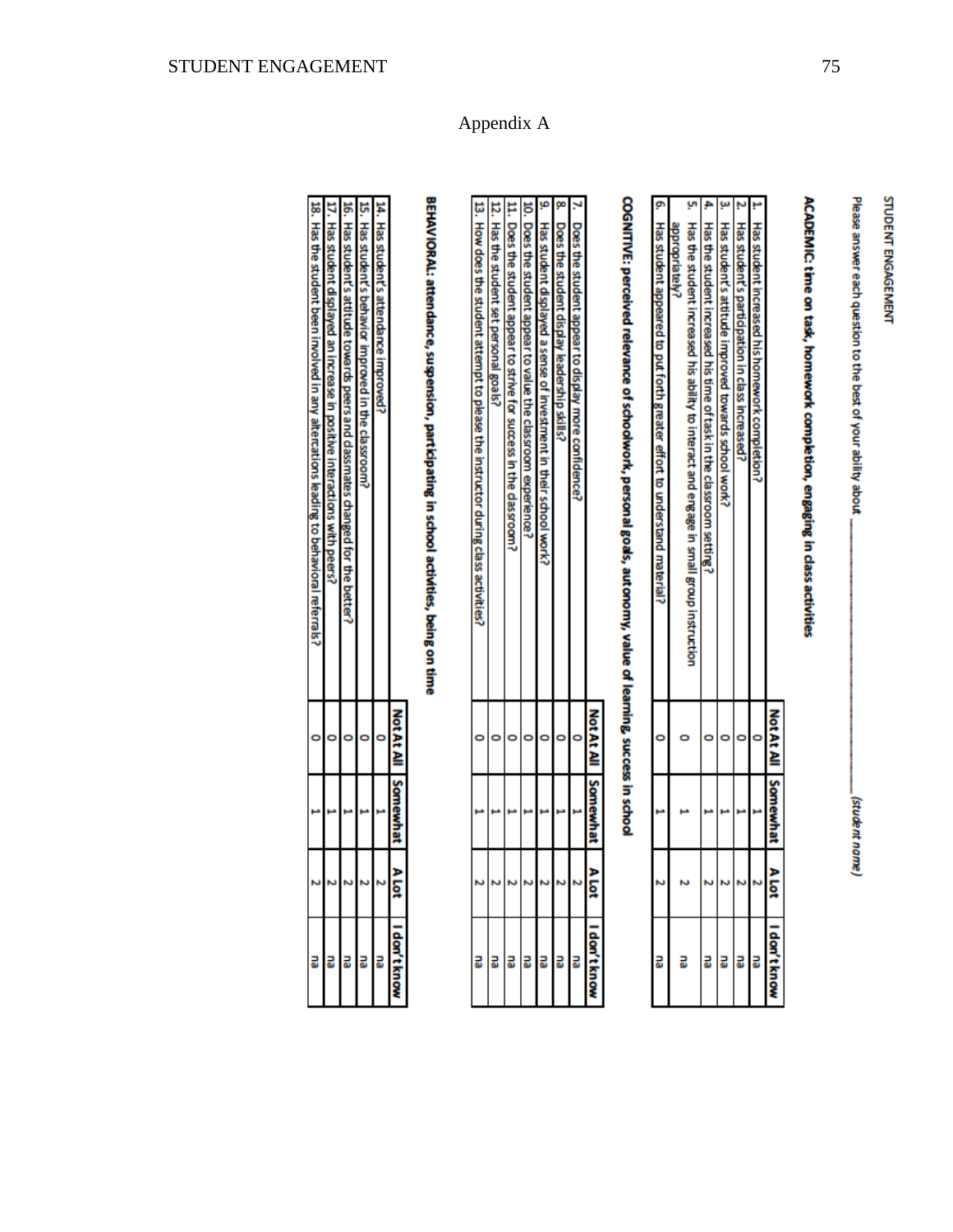## AFFECTIVE: identification with school, sense of belonging, school connectedness

|                                                                                            | <b>Not At All Somewhat</b> | ण ४ |                                                                                        |
|--------------------------------------------------------------------------------------------|----------------------------|-----|----------------------------------------------------------------------------------------|
| 19. Does the student appear to be more self-aware of others and their needs?               |                            |     |                                                                                        |
| 20. Has the student connected with a staff member?                                         |                            |     |                                                                                        |
| 21. Does the student feel comfortable expressing him/herself                               |                            |     |                                                                                        |
| 22. Has the student exhibited a sense of connectional displayed ownership) with the school |                            |     | $\frac{1}{10}$<br>$\frac{1}{10}$<br>$\frac{1}{10}$<br>$\frac{1}{10}$<br>$\frac{1}{10}$ |
| environment?                                                                               |                            |     |                                                                                        |
| 23. Has student displayed more empathy towards peers?                                      |                            |     |                                                                                        |
| 24. Does the student appeart to be able to verbalize their feelings and emotions when      |                            |     |                                                                                        |
| frustrated or upset?                                                                       |                            |     |                                                                                        |
| $25$ . Does the student appear to be receptive to critical feedback?                       |                            |     |                                                                                        |
| 26. Has the student sought advice from a staff person?                                     |                            |     |                                                                                        |
| 27. Is the student involved in other school sponsored activities?                          |                            |     |                                                                                        |
| 28. Has the student displayed more respectful behaviors towards peers?                     |                            |     |                                                                                        |

29. Can you give an example of how participation has affected this student's:

- ٠ Academic performance
- $\bullet$ **Cognitive functioning**
- ٠ Behavior
- ۰ Affect

30. In what way do you think participation has impacted this student?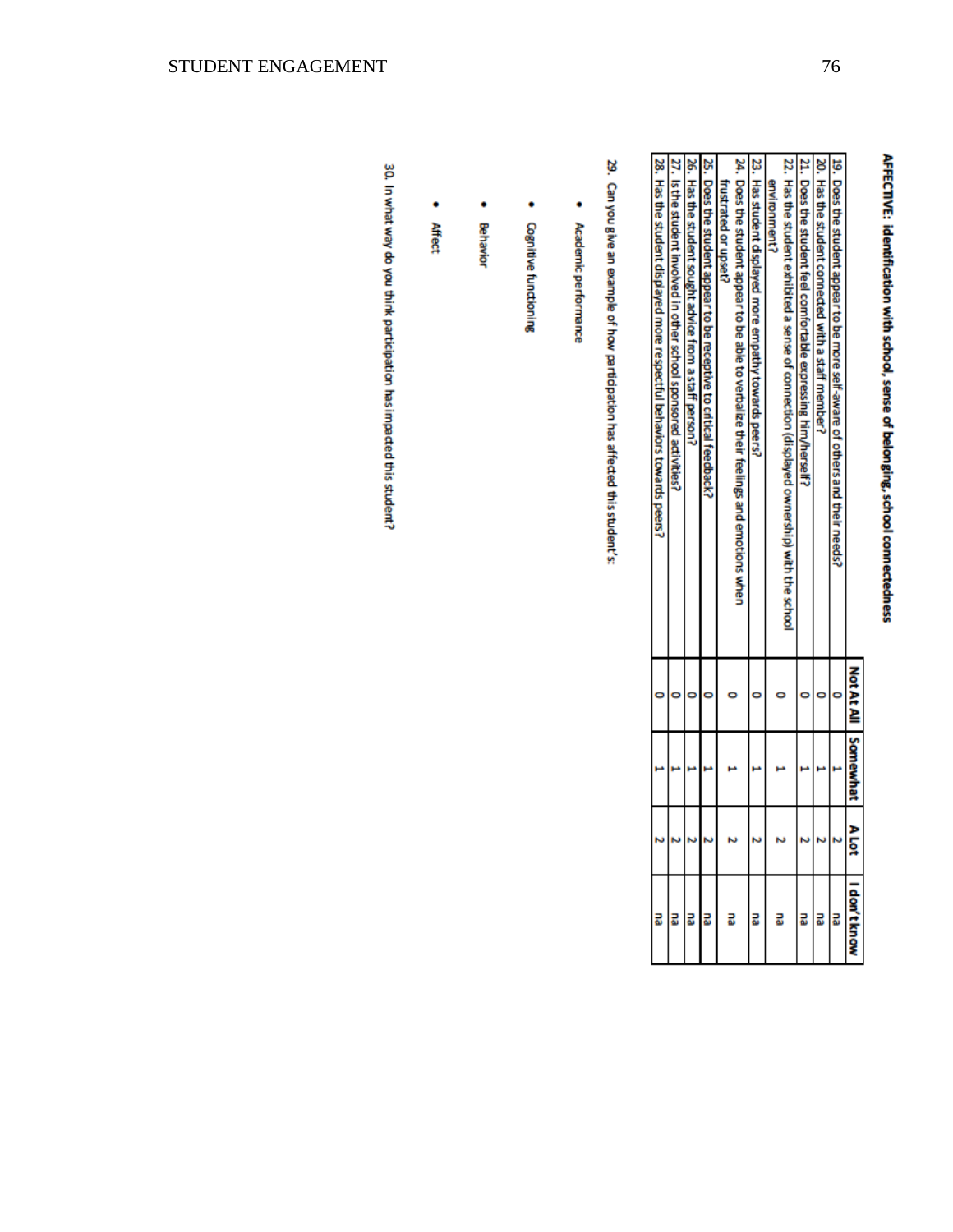### Appendix B

Survey Responses by Question (number of respondents and percentages)

### **ACADEMIC: Time on tasks, homework completion, engaging in class activities**

Has student increased his/her homework completion?

| Not at all   | 13 (10%) |
|--------------|----------|
| Somewhat     | 20 (15%) |
| A Lot        | 26 (19%) |
| I don't know | 76 (56%) |

Has student's participation in class increased?

| Not at all   | 11(8%)   |
|--------------|----------|
| Somewhat     | 53 (40%) |
| A Lot        | 39 (28%) |
| I don't know | 32(24%)  |

Has student's attitude improved towards school work?

| Not at all   | 14 (10%) |
|--------------|----------|
| Somewhat     | 50 (37%) |
| A Lot        | 39 (29%) |
| I don't know | 32 (24%) |

Has student increased his or her time on task in the classroom setting?

| Not at all   | 13 (10%) |
|--------------|----------|
| Somewhat     | 42 (31%) |
| A Lot        | 45 (33%) |
| I don't know | 35 (26%) |

Has the student increased his/her ability to interact and engage in small group instruction appropriately?

| Not at all | 9(7%)    |
|------------|----------|
| Somewhat   | 45 (33%) |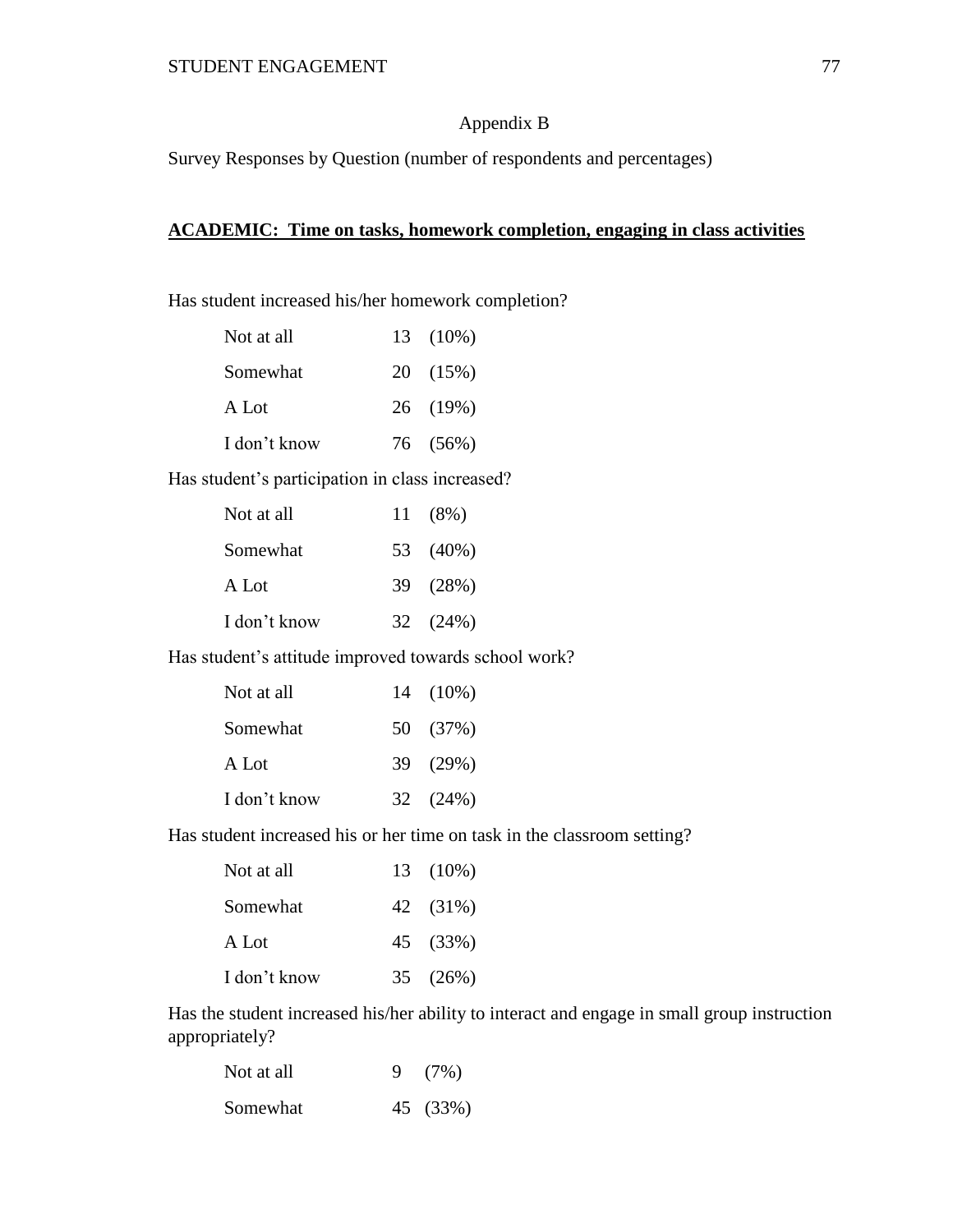| A Lot        | 46 (34%) |
|--------------|----------|
| I don't know | 35 (26%) |

Has student appeared to put forth greater effort to understand material?

| Not at all   | $12 \quad (9\%)$ |
|--------------|------------------|
| Somewhat     | 46 (34%)         |
| A Lot        | 45 (33%)         |
| I don't know | 32 (24%)         |

### **COGNITIVE: Perceived relevance of schoolwork, personal goals, autonomy, value of learning, success in school**

Does the student appear to have more confidence?

| Not at all   | 7 | $(5\%)$  |
|--------------|---|----------|
| Somewhat     |   | 51 (38%) |
| A Lot        |   | 59 (44%) |
| I don't know |   | 18 (13%) |

Does the student display leadership skills?

| Not at all   | 13 (10%) |
|--------------|----------|
| Somewhat     | 55 (41%) |
| A Lot        | 49 (36%) |
| I don't know | 18 (13%) |

Has student displayed a sense of investment in his or her school work?

| Not at all   | $12 \quad (9\%)$ |
|--------------|------------------|
| Somewhat     | 59 (44%)         |
| A Lot        | 49 (34%)         |
| I don't know | 18 (13%)         |

Does the student appear to value the classroom experience?

| Not at all | 11(8%)   |
|------------|----------|
| Somewhat   | 54 (40%) |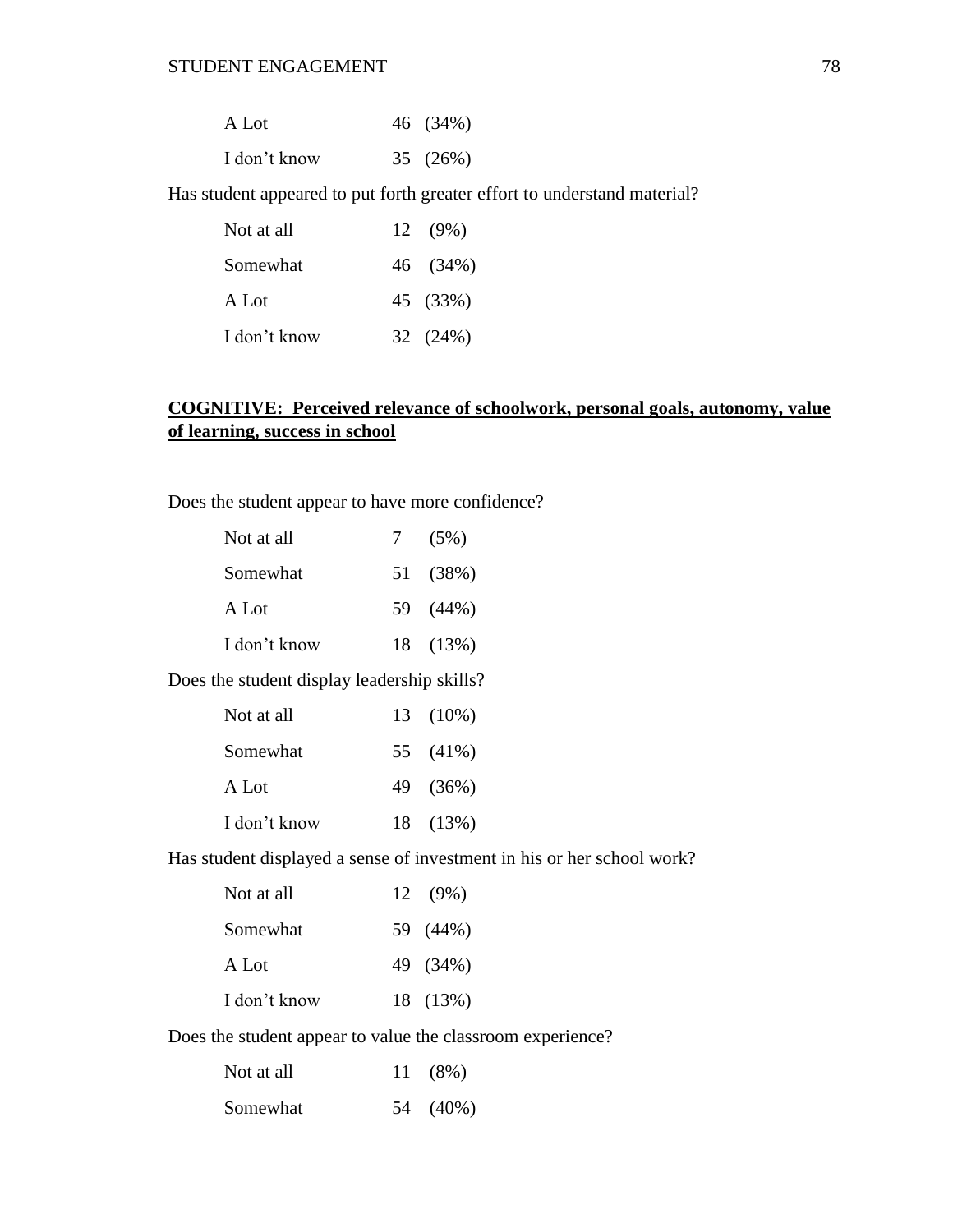| A Lot        | 49 (36%) |
|--------------|----------|
| I don't know | 21 (16%) |

Does the student appear to strive for success in the classroom?

| 8(6%)    |
|----------|
| 46 (34%) |
| 61 (45%) |
| 20 (15%) |
|          |

Has the student set personal goals?

| Not at all   | 9(7%)    |
|--------------|----------|
| Somewhat     | 50 (37%) |
| A Lot        | 40 (29%) |
| I don't know | 36 (27%) |

Does the student attempt to please the instructor during class activities?

| Not at all   | 11(8%)   |
|--------------|----------|
| Somewhat     | 46 (34%) |
| A Lot        | 51 (38%) |
| I don't know | 27 (20%) |

### **Behavioral: Attendance, suspension, participating in school activities, being on time**

Has student's attendance improved?

| Not at all   | 30(22%)  |
|--------------|----------|
| Somewhat     | 41 (30%) |
| A Lot        | 40 (30%) |
| I don't know | 24 (18%) |

Has student's behavior improved in the classroom?

| Not at all | 13 (10%) |
|------------|----------|
| Somewhat   | 58 (43%) |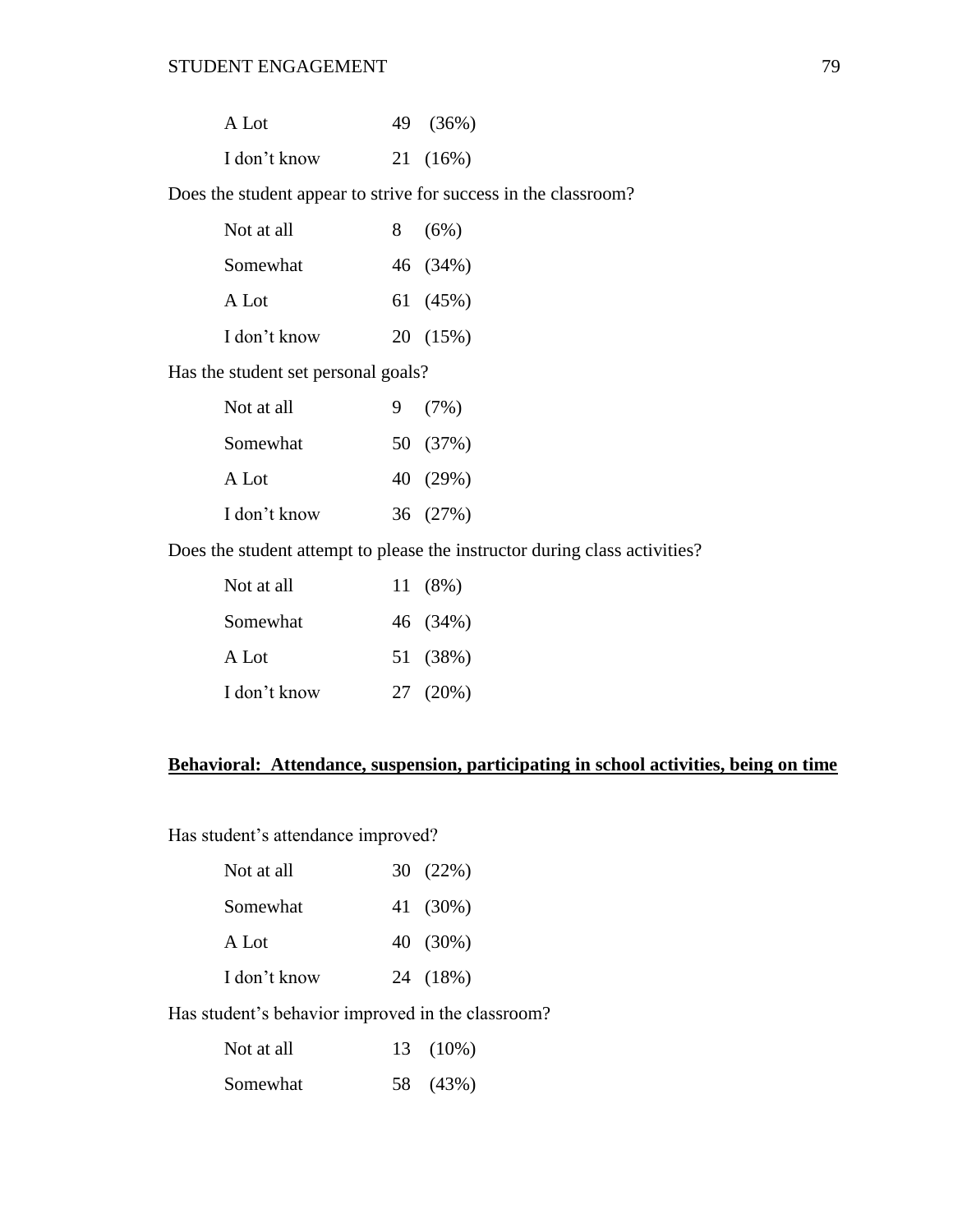| A Lot        | 57 (42%) |
|--------------|----------|
| I don't know | 7(5%)    |

Has student's attitude towards peers and classmates changed for the better?

| Not at all   | 18 (13%) |
|--------------|----------|
| Somewhat     | 56 (42%) |
| A Lot        | 58 (43%) |
| I don't know | 3(2%)    |

Has student displayed an increase in positive interactions with peers?

| Not at all   | 12 (9%)      |
|--------------|--------------|
| Somewhat     | 50 (37%)     |
| A Lot        | 70 (52%)     |
| I don't know | $(2\%)$<br>3 |

Has the student been involved in any altercations leading to behavioral referrals?

| Not at all   |   | 94 (70%) |
|--------------|---|----------|
| Somewhat     |   | 31 (23%) |
| A Lot        |   | $3(2\%)$ |
| I don't know | 7 | $(5\%)$  |

### **AFFECTIVE: Identification with school, sense of belonging, school connectedness**

Does the student appear to be more self-aware of others and their needs?

| Not at all   | 8(6%)      |
|--------------|------------|
| Somewhat     | 66 (49%)   |
| A Lot        | 46 (34%)   |
| I don't know | $15(11\%)$ |

Has the student connected with a staff member?

| Not at all | 8(6%)   |
|------------|---------|
| Somewhat   | 35(26%) |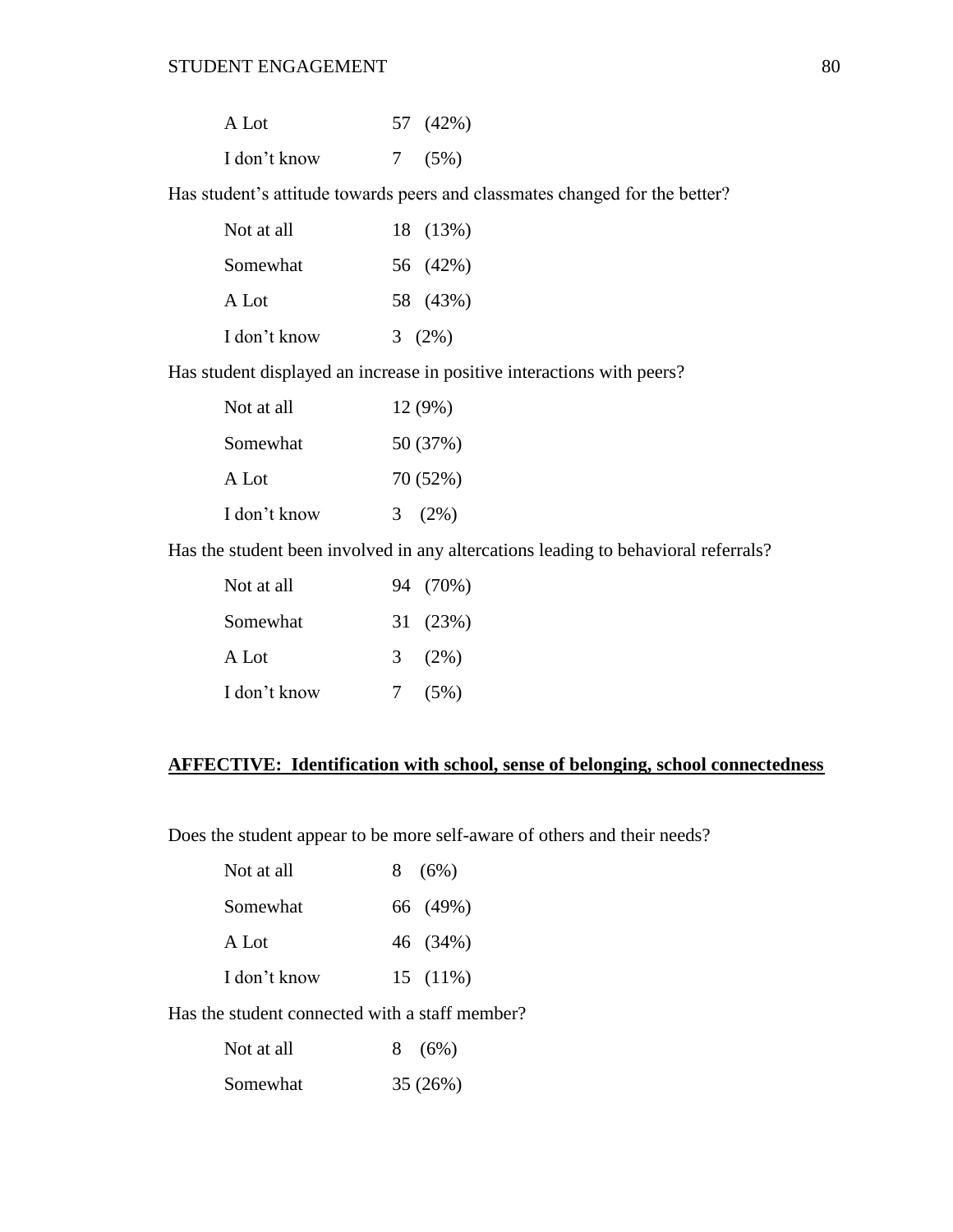| A Lot        | 68 (50%) |
|--------------|----------|
| I don't know | 24 (18%) |

Does the student feel comfortable expressing him/herself?

| Not at all   | 7(5%)    |
|--------------|----------|
| Somewhat     | 53 (39%) |
| A Lot        | 62(46%)  |
| I don't know | 13 (10%) |

Has the student exhibited a sense of connection (displayed ownership) with the school environment?

| Not at all   | 5 $(4\%)$ |
|--------------|-----------|
| Somewhat     | 45 (33%)  |
| A Lot        | 66 (49%)  |
| I don't know | 19 (14%)  |

Has the student displayed more empathy towards peers?

| Not at all   | $10(7\%)$ |
|--------------|-----------|
| Somewhat     | 54 (40%)  |
| A Lot        | 55 (41%)  |
| I don't know | 16(12%)   |

Does the student appear to be able to verbalize his or her feelings and emotions when frustrated or upset?

| Not at all   |   | 11 (8%)  |
|--------------|---|----------|
| Somewhat     |   | 46 (34%) |
| A Lot        |   | 69 (51%) |
| I don't know | 9 | (7%)     |

Does the student appear to be receptive to critical feedback?

| Not at all   |   | 5(4%)    |
|--------------|---|----------|
| Somewhat     |   | 69 (51%) |
| A Lot        |   | 53 (39%) |
| I don't know | 8 | (6%)     |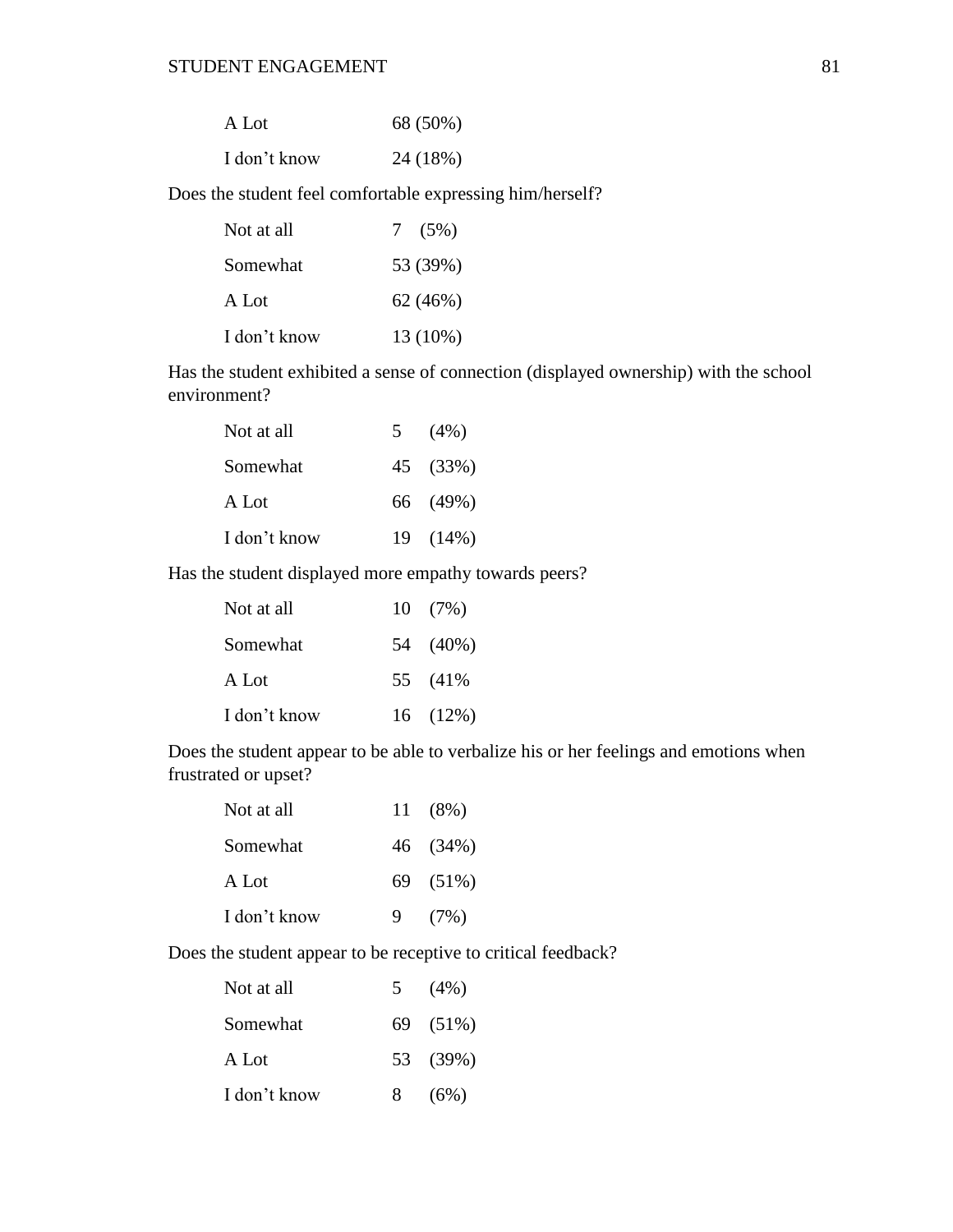Has the student sought advice from a staff person?

| Not at all   | 8 | (6%)     |
|--------------|---|----------|
| Somewhat     |   | 34 (25%) |
| A Lot        |   | 62 (46%) |
| I don't know |   | 31 (23%) |

Is the student involved in other school sponsored activities?

| Not at all   | 18 (13%) |
|--------------|----------|
| Somewhat     | 36 (27%) |
| A Lot        | 45 (33%) |
| I don't know | 36 (27%) |

Has the student displayed more respectful behaviors towards peers?

| Not at all   |   | $10(7\%)$ |
|--------------|---|-----------|
| Somewhat     |   | 58 (43%)  |
| A Lot        |   | 59 (44%)  |
| I don't know | 8 | (6%)      |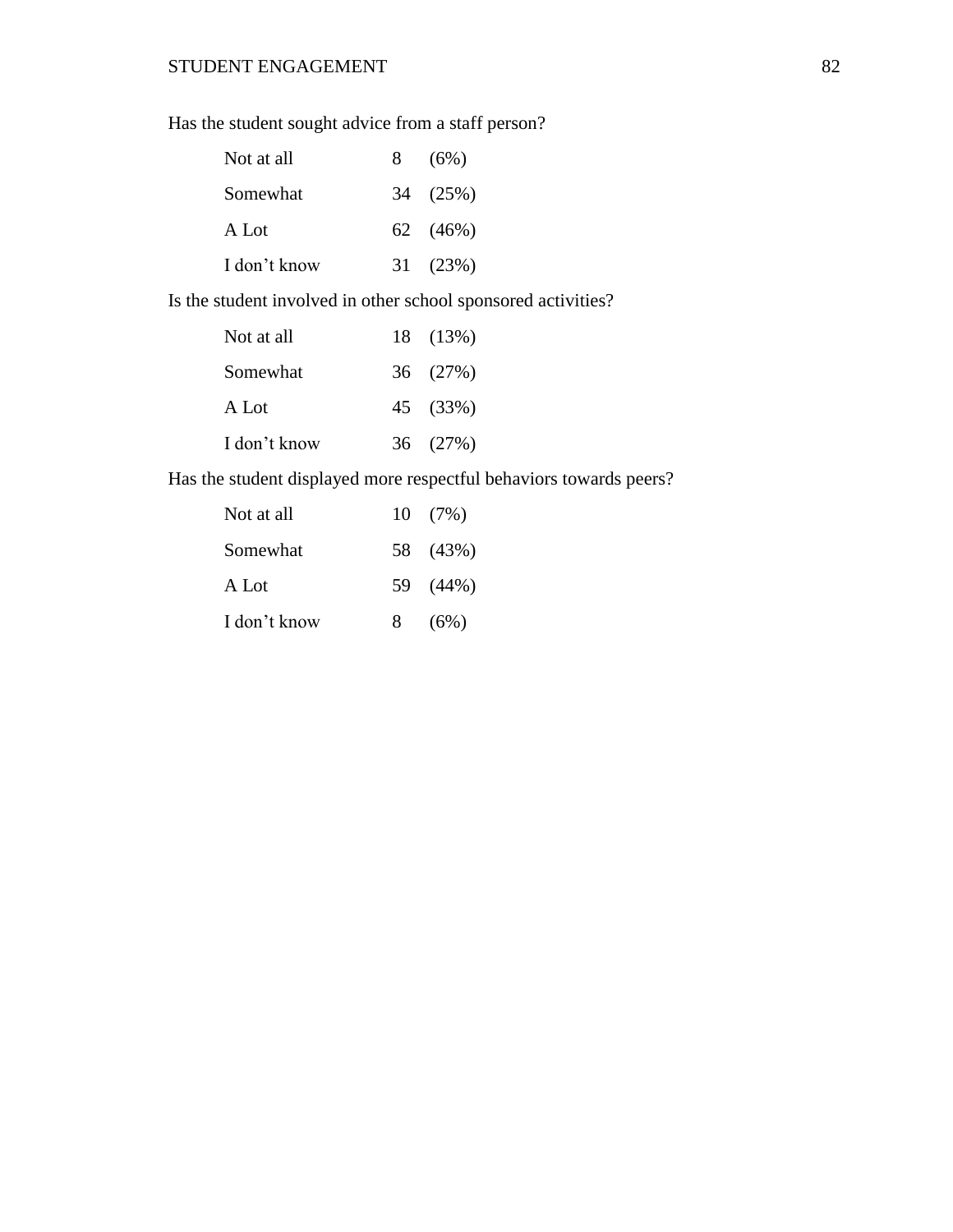### Appendix C

Sample of responses to open-ended questions. The open-ended portion of the survey was broken down into four sections or themes: Academic Performance, Cognitive Functioning, Behavior and Affect where several subthemes emerged from the respondents' responses.

### **Academic Performance**

Academic Performance three subthemes kept resurfacing which were the students feeling empowered, displaying persistence and participating/participation. A few examples of responses below exhibit students feeling empowered in the classroom:

- Student will ask for assistance, which didn't happen previously.
- Student is taking more self-pride in their work.
- Student is more vocal in the classroom and starting to come out.(be self-assured)
- Student thinks things through when faced with perceived difficulties both academically and behaviorally.
- Student is eager to participate in whole group discussions and give oral responses frequently, which is new.
- Student is more focused and stays on tasks.

Persistence was validated through such responses as:

- More focused and engaged with discussions and in classroom.
- Increased level of engagement towards academics
- Not resistant any more when presented with something new. Not afraid to try new things.
- Taking school work more seriously.
- Increased self-awareness of growth needed and gained.
- Student has made steady improvement.
- Student has a strong desire to learn.
- Student works hard, even if he/she has difficulty grasping concepts.

Respondents noticed changes in participation by: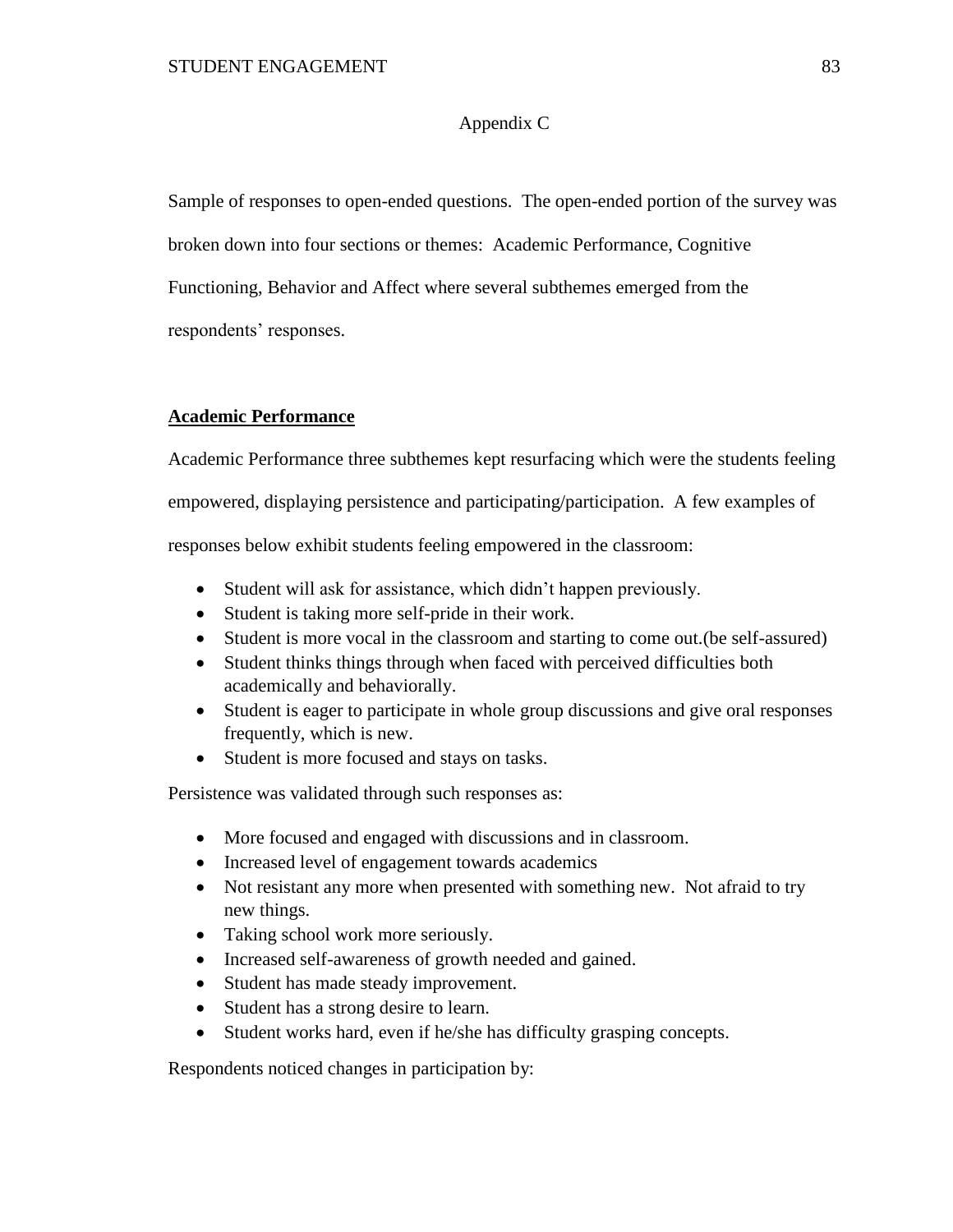- Student now comes to school early and on time rather than after attendance has been taken.
- Student has increased participation during reading groups and has read out loud.
- Student gets work done in a timely manner.
- Student comes in the morning for help and completes work daily.
- Student has increased in remaining focused and attending to work when others are attempting to distract him.
- Increased engagement towards school work.

### **Cognitive Functioning**

In the area of Cognitive Functioning respondents endorsed three subthemes of the

students displaying more self-awareness, setting goals and being more self-driven. In the

area of Self-Awareness respondents noted:

- Student tries harder to be better.
- Taking more initiative to be a better student.
- Taking more initiative in performing tasks.
- Not afraid to speak up when objecting to something someone may have said or done from both adults and peers.
- Starting to understand the importance of an education for them.
- Knows when he or she needs to remove from distractions to complete work. Previously would remain and be the only one who didn't finish assignments.
- Student realizes the importance of academics in relationship to basketball.
- Student cares about what he or she is doing in the classroom, doesn't play around as much.

In the area of Goal Setting responses noted:

- Student is competitive and strives to be among the top students in class.
- Wants to get scores between 80%-100%.
- Student strives to be successful.
- Student sometimes has trouble processing new information but seems determined to understand and get it done.
- Student is becoming more confident in voicing own opinion during class discussions. He/She is becoming a model student.
- Student is becoming better-rounded.
- Student is trying to take school work seriously.
- Wants to accomplish expectations and personal goals.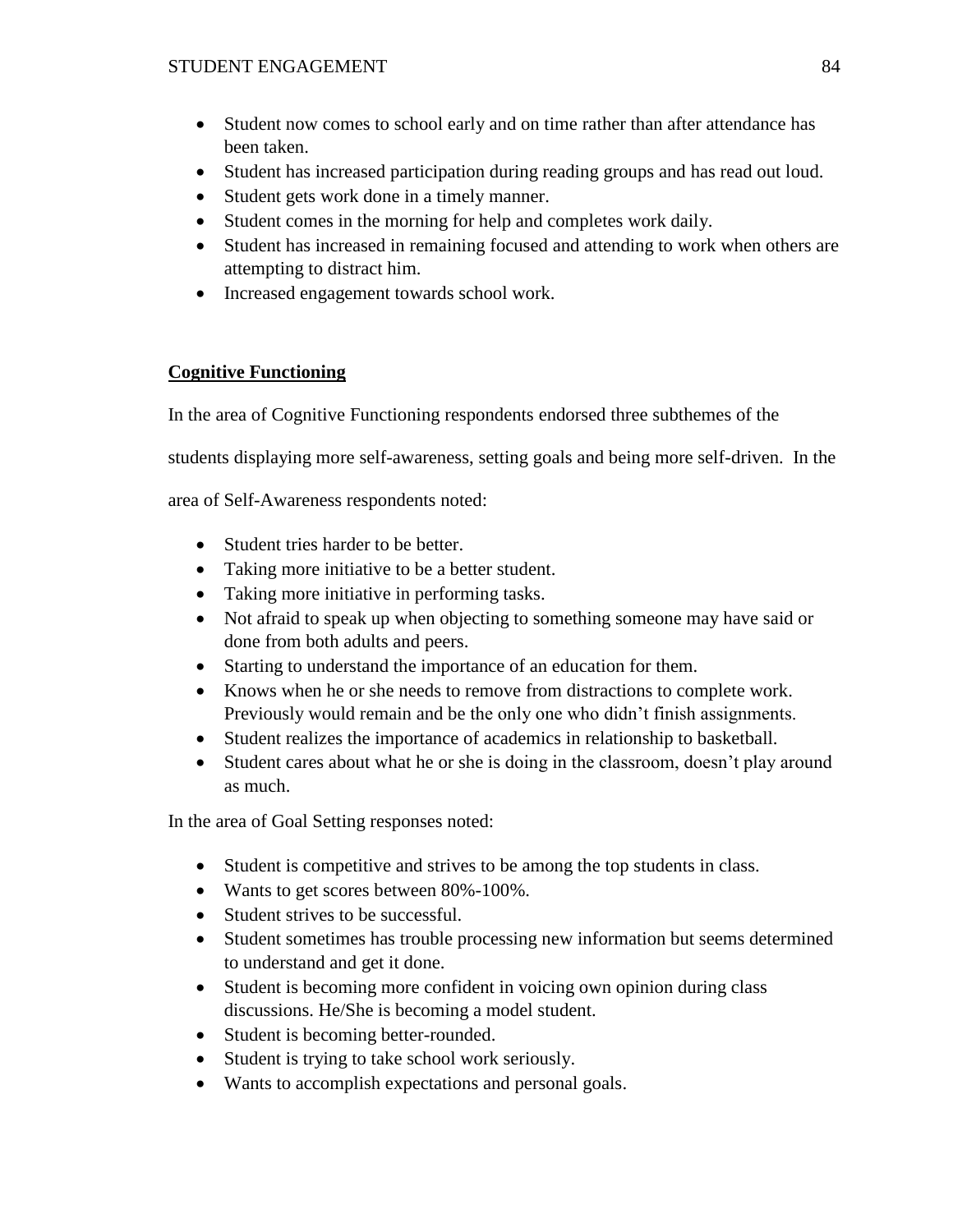Qualities that have been identified by respondents of the students being self-driven are

noted by:

- Asking more questions to understand the material in the classroom.
- Student has reduced avoidance of work.
- Student has increased ability to problem-solve not only with classwork but when interacting with peers as well.
- Student has become less reliant on following others and more confident in own decisions.
- Makes every effort to comprehend and understand what he or she is learning.
- Has become more independent in thinking out problems and solving them.
- Makes effort to remember homework and important dates.
- Wants to do well and is motivated to do their best.

### **Behavior**

Under the Behavioral theme such subthemes as community, responsibility and positive

emotional regulation that could encompass responses from respondents stood out. In the

area of Community responses identified:

- Interacts with peers better during small group activities.
- Students strive to do their best in class because they realize that class mates are watching them now that they've become more popular.
- Thinks about problem and solves them to help with better interaction with peers.
- Displays positive attitude towards peers and adults.
- Appears more positive about everything.
- Respectful and honest in the classroom.
- Tries to help others that may not be catching on as quickly.
- Makes an effort to seek assistance before a situation escalates in the classroom.

In the area of responsibility responses endorsed:

- Very active in class, always willing to assist where needed in all areas.
- Takes classwork seriously because he or she knows that the basketball team relies on him or her.
- Maturity level has improved, takes things more seriously.
- Less concerned about winning a fight or argument and more self-aware about what he or she says and does to end bad situations in a positive way.
- More respectful to peers when altercations arise.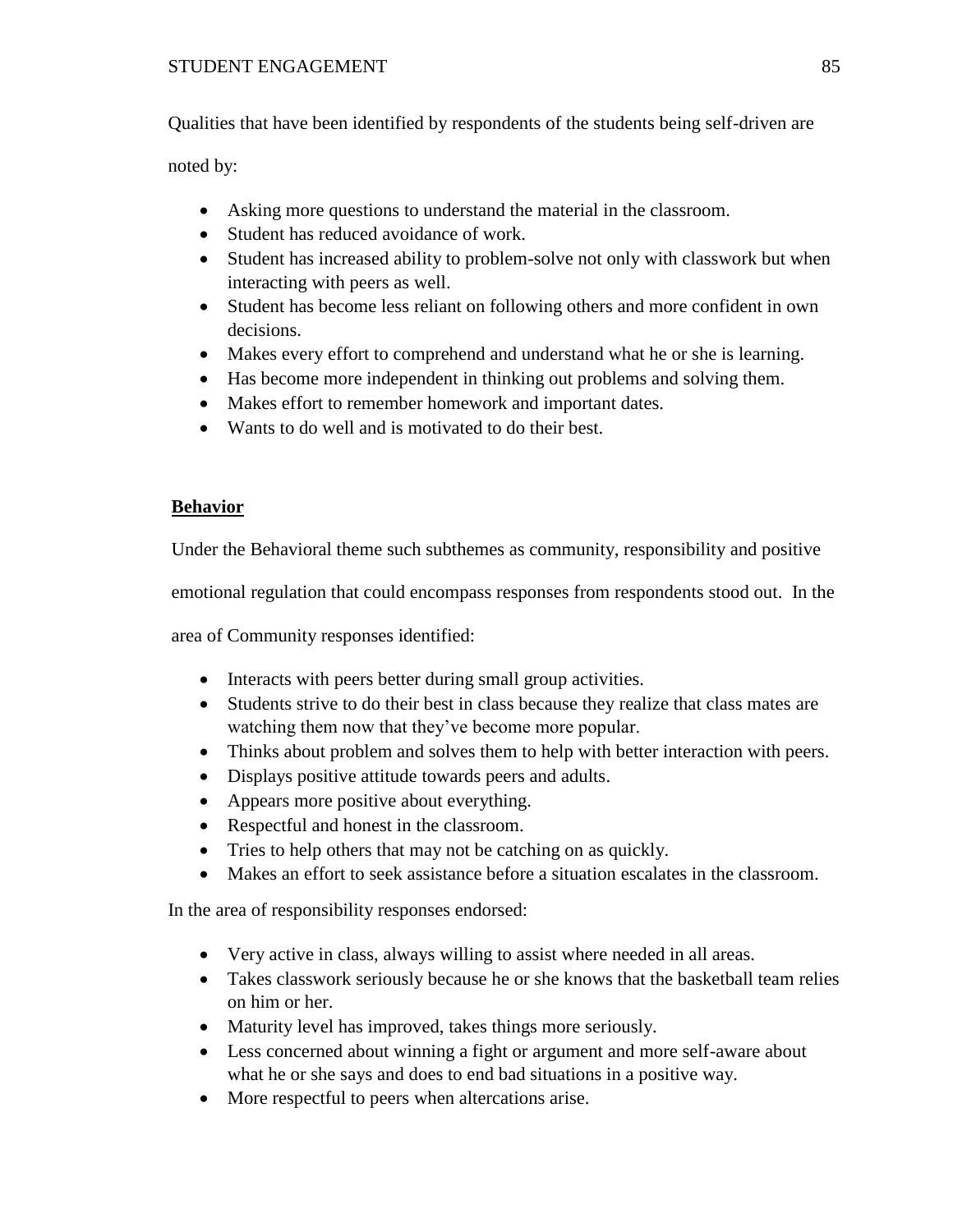- Maturity level has improved, understanding the importance of taking responsibility for actions.
- Doesn't catch an attitude when being re-directed.
- More receptive to redirection and usually will make the necessary corrections.
- Has become model student and will assist with solving problems of others before it escalates into something more. Classmates listen to him/her because he or she is a model student, a leader.

Respondents identified these characteristics for positive emotional regulation as:

- Student will request breaks when overwhelmed or angry.
- Negative behaviors have decreased.
- Student is more responsive when faced with difficulties or is upset.
- Student is able to bounce back quicker after frustrations.
- Seems less impulsive and disruptive.
- Doesn't get upset as much when answers are wrong.
- Behavior has improved greatly.
- Able to use strategies learned to reduce emotional outburst.
- Student appears much calmer.
- Student is able to talk through feelings when upset.
- Expresses frustration in a mature way.
- Was often angry, now seems more positive.

### **Affect**

Under the Affect theme being empathetic, displaying self-confidence and being a

problem solver where subthemes that were uncovered. In the area of Empathy students:

- Students became very supportive and protective of classmates.
- Acts like they are a part of a team in the classroom.
- Tries to get everyone on board with tasks that teacher gives in the classroom.
- More respectful of peers, staff including substitute teachers.
- Acts as spokesperson for others when they feel peer needs assistance.
- Helps peers talk problems out so it doesn't escalate into a fight.
- Increased level of care toward peers and adults.
- Has changed social circle so they won't get involved in bickering and altercations.
- Less concerned with getting laughs for popularity and attention and more concerned about how joining hurts others.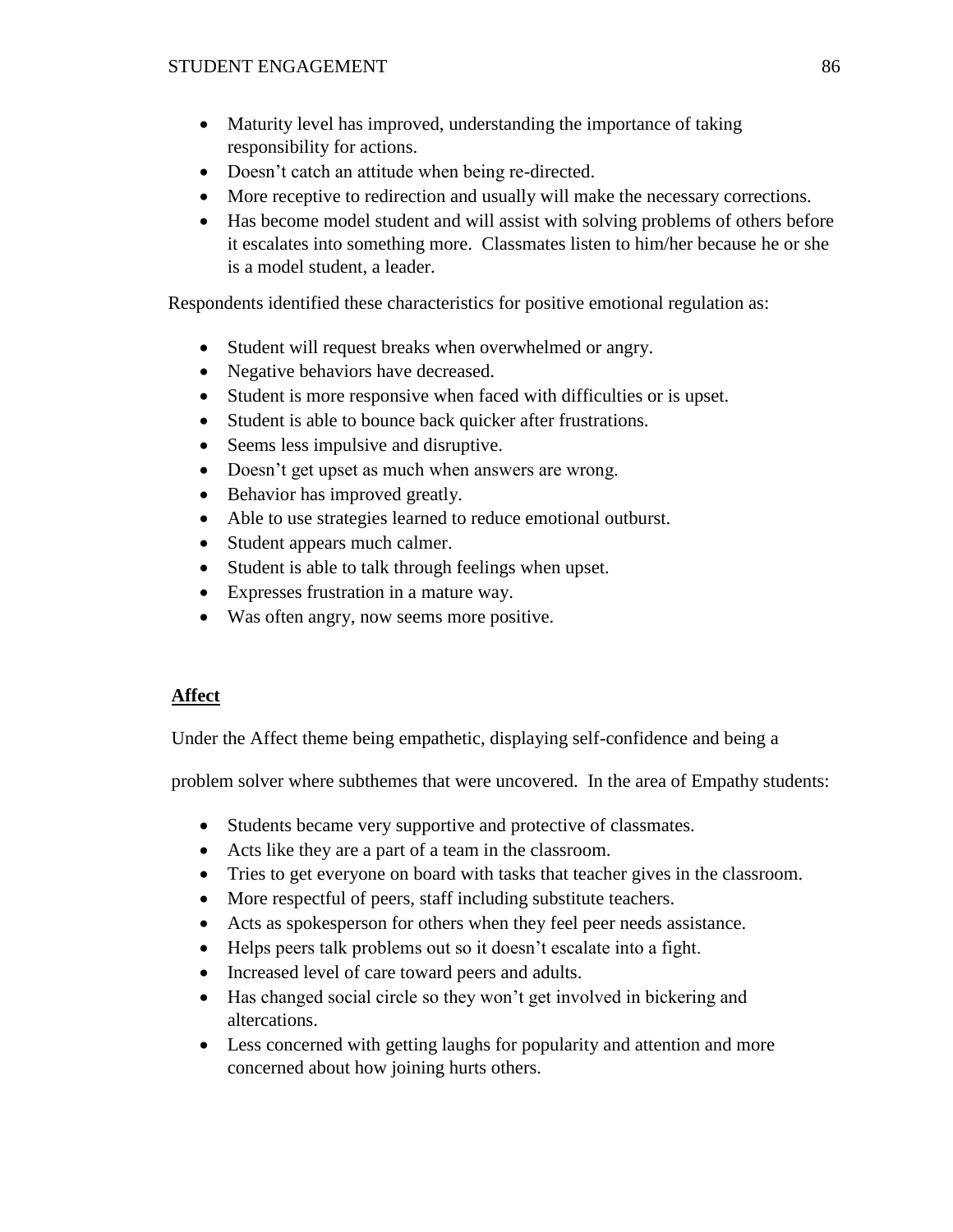Responses noted students involved on the basketball team displayed increased self-

confidence by:

- More confidence in self and what they can accomplish in class.
- Has always been popular but seems more genuine to all students.
- More vocal in the classroom in a positive way.
- More relaxed and confident in class.
- Appears more excited about school.
- Able to communicate feelings in a calm way.
- Better communication with teachers.
- Appears more outgoing
- Appears more positive about everything.
- Takes pride more pride in becoming a better student and friend to peers.

Under the subtheme of Problem Solver, respondents identified:

- Student acts as meditator when conflict arises in class.
- Always displays a positive outlook to diffuse conflict with peers.
- Attempts to de-escalate situation by making peers involved laugh.
- Seems to act as protector to teacher and acts to extinguish anything perceived which may upset learning environment.
- Attempts to improve peers' and teachers' moods.
- Is a good listener when peers discuss issues or problems they may be facing.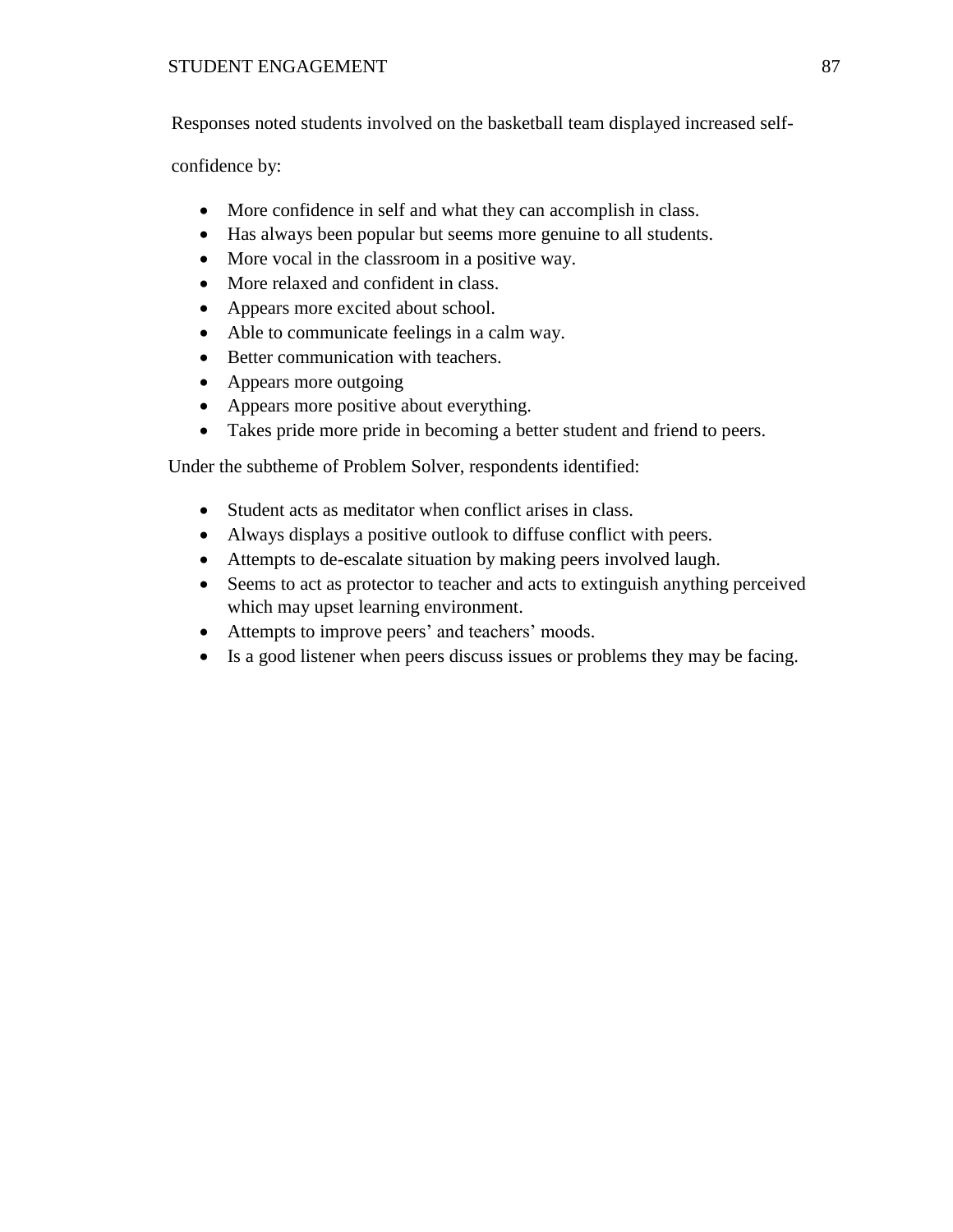### Appendix D

All open-ended responses by domain:

### **ACADEMIC PERFORMANCE**

Not afraid to try new things

Consistent, great student

Taking more self-pride in work

Always engaged in class

Well rounded

More focused and engage in classroom also with discussion

Steady improvement

More engaged in class

Taking school work more seriously

Student above average but have to stay on student to complete all assignments

Increased self-awareness of growth needed and gained

Increase engagement towards academics

Increase in attending to course work

Increased level of engagement

More focused

Will ask for assistance

Gets work done in a timely manner

Increase participation during reading group and read out loud

Comes to school on time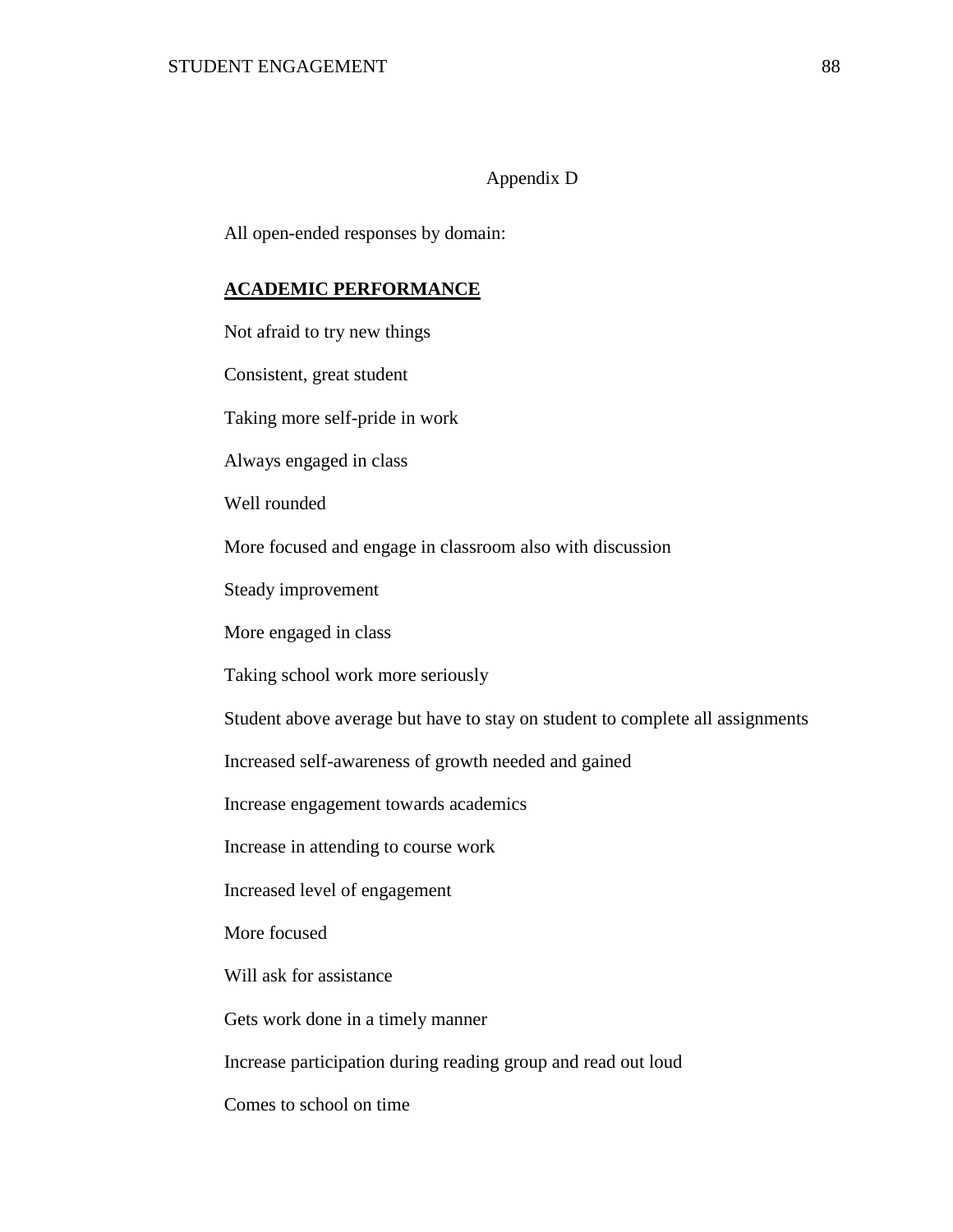Stays on tasks

Understands and responds to verbal directions

More vocal

Completes work daily

Thinks things through

Increase homework completion

Eager to give oral responses frequently

Strong desire to learn

Grasps concepts quickly

Works hard

### **COGNITIVE FUNCTIONING**

He/She tries harder to be better

Always engaged in class

Engaged with discussions and activities

Well rounded

Takes more initiative in performing tasks

Trying to take school work seriously

Asking more questions

Talking and participating in discussions

Starting to understand the importance of an education

Taking more initiative to be a better student

Average

Reduction of avoidance of work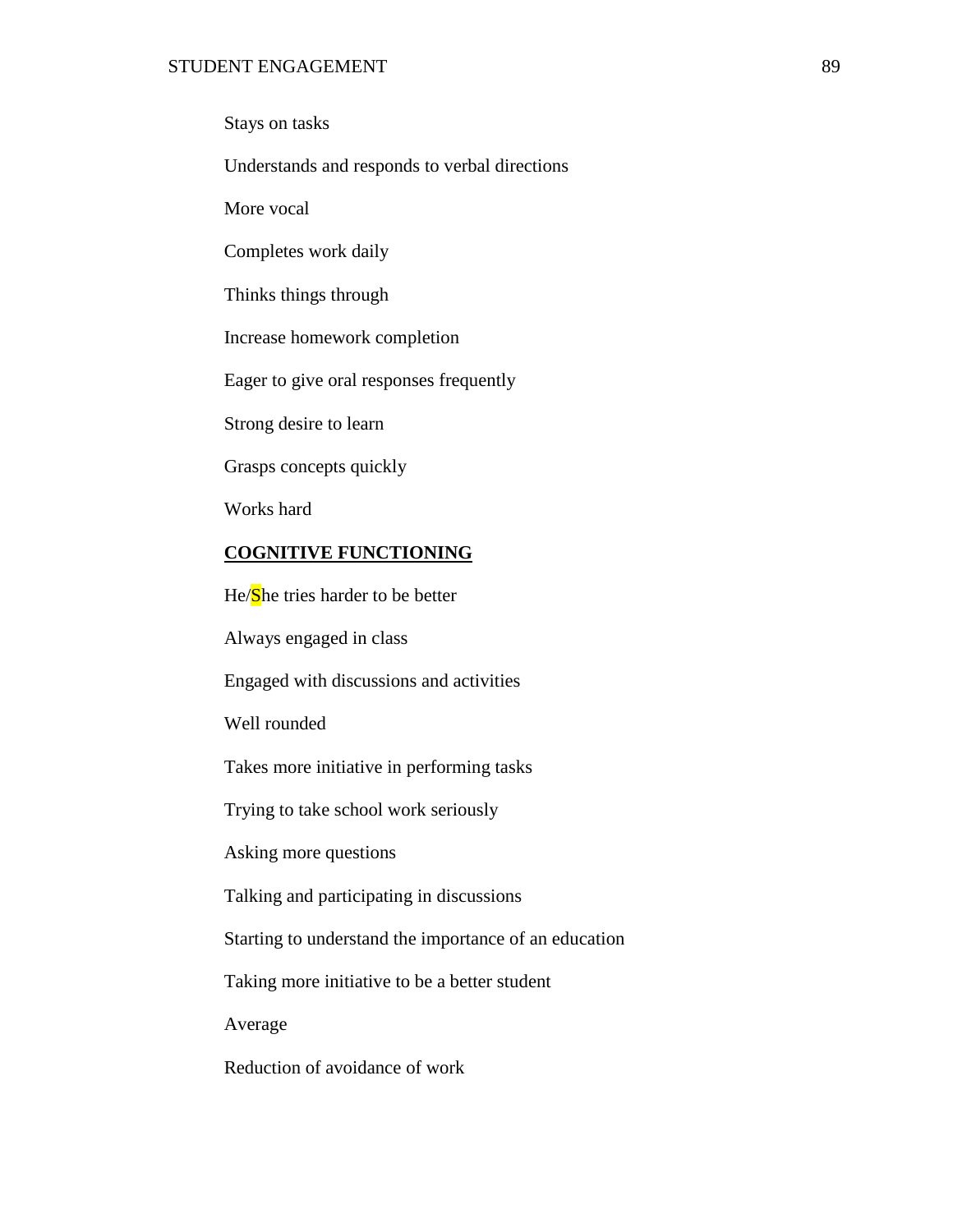| Seems more confident                                                               |
|------------------------------------------------------------------------------------|
| Less reliant on following others with more confidence and popularity               |
| Still follows rather than making own decisions                                     |
| Not afraid to speak up when objecting to tasks                                     |
| Off tasks                                                                          |
| Increased problem solver                                                           |
| Sometimes trouble processing new information but tries his/her best to get it done |
| Student able to think out problems and solve them                                  |
| Able to interpret and discussion new information presented in class                |
| Doesn't hesitate to ask when assistance is needed                                  |
| Comprehends and understands what he is learning                                    |
| Removes himself from others to concentrate and complete assignments                |
| Makes effort to remember homework and important dates                              |
| Knowledgeable                                                                      |
| Wants to get scores between 80%-100%                                               |
| Strives for success                                                                |
| Wants to succeed                                                                   |
| Cares about what he or she is doing                                                |
| Realized the importance of academics in relationship to basketball                 |
| Competitive and strives to be among the top students in class                      |
| <b>BEHAVIOR</b>                                                                    |
| More positive about everything                                                     |

Always has a positive behavior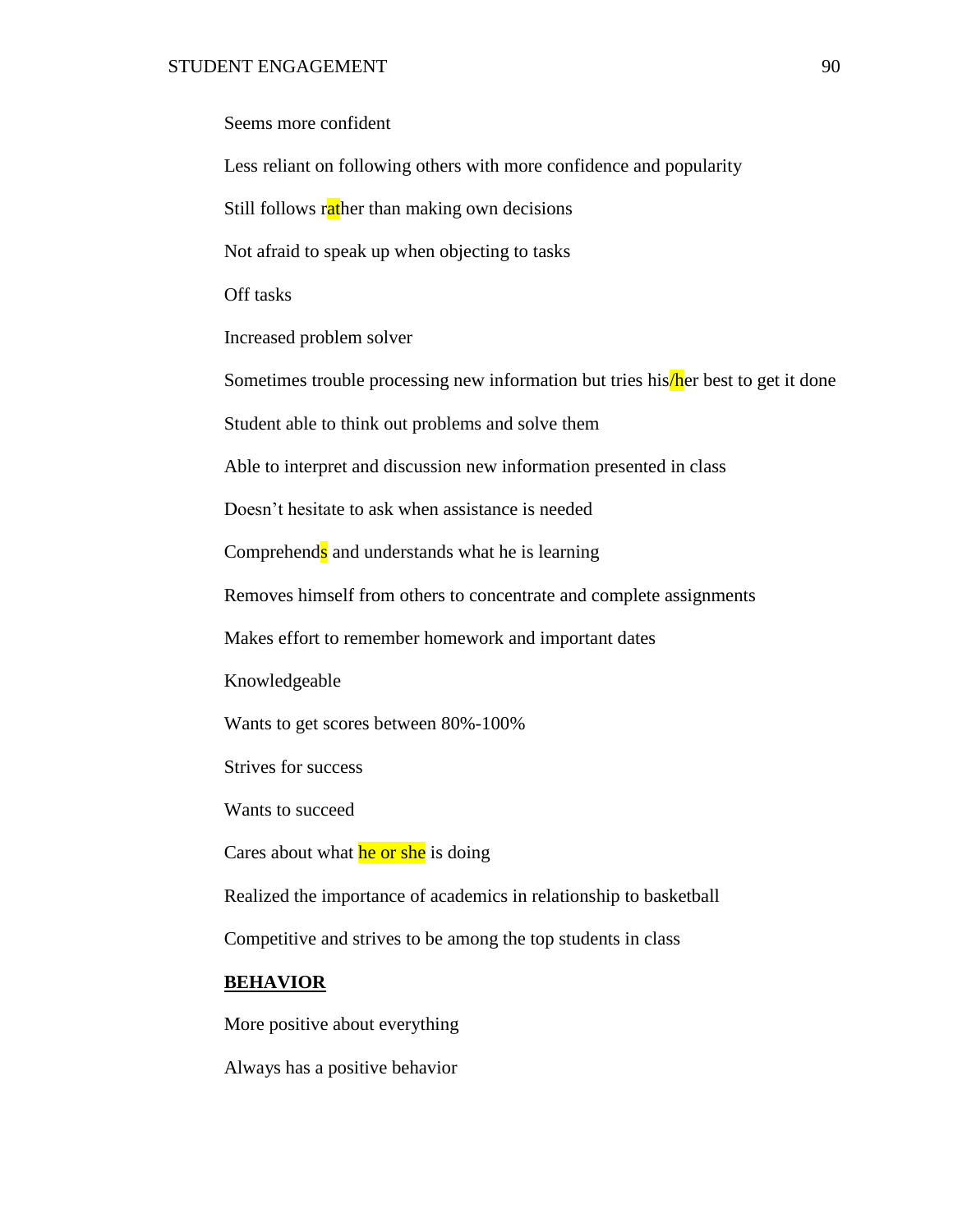|  |  | Positive about everything |
|--|--|---------------------------|
|--|--|---------------------------|

Positive about everything

**Outgoing** 

Respectful

Good behavior consistently

Maturity level has improved, takes things more seriously

Maturity level has improved, understanding the importance of taking

responsibility for actions.

Interacts with peers better when in small group activities

More respectful

Respectful to peers when altercations arise

Positive attitude towards peers and adults

Behavior average

Less angry

Great attitude

Less concerned about winning a fight or argument and more self-aware

Behavior has improved

Respectful and honest

Highly improved

Calmer

Talkative

Think about problems and solve them to help with better interaction with peers

Not catching attitude with being re-directed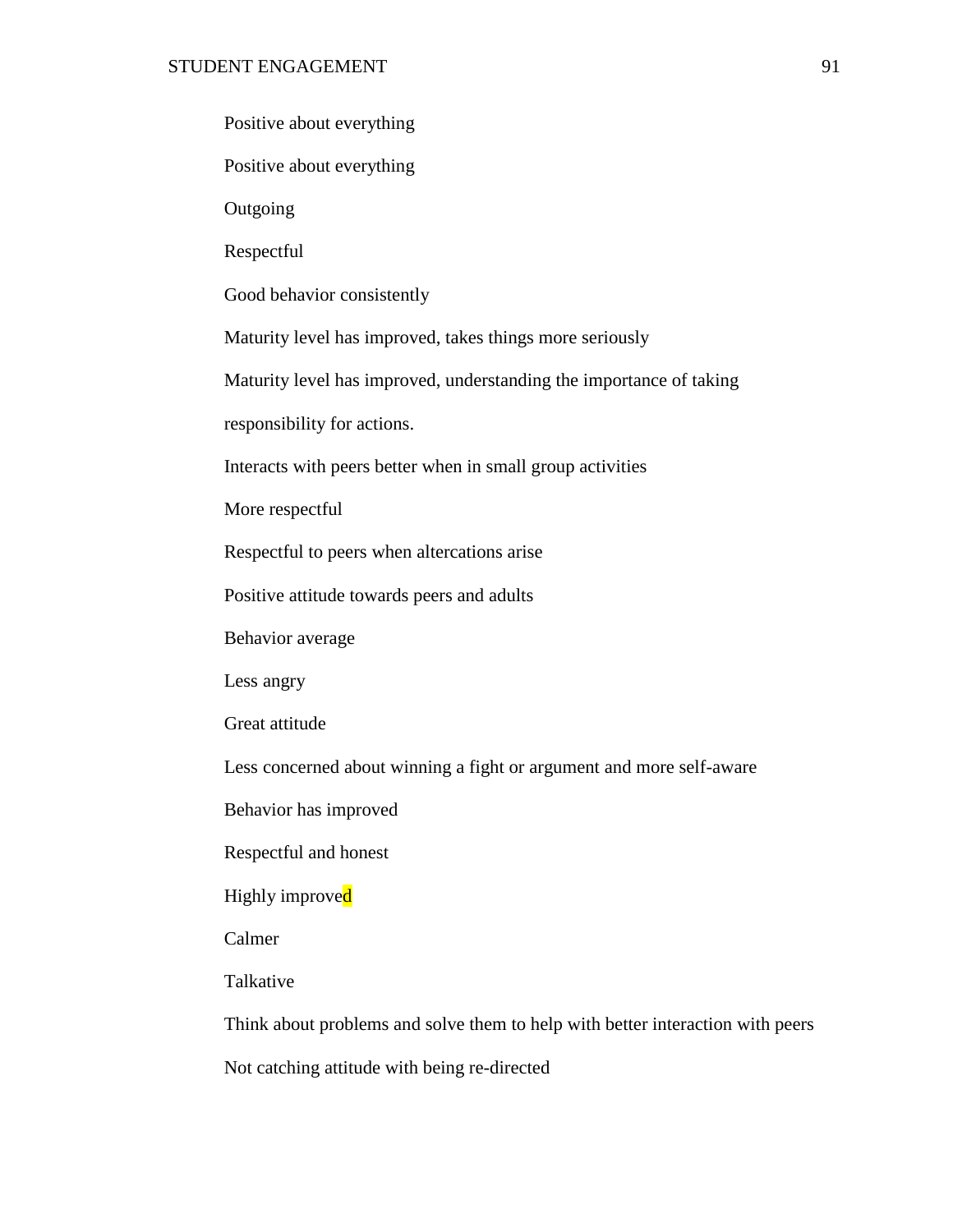Lots of energy ///Makes effort to seek assistance before a situation escalates

Model student

Very active always willing to assist in all areas

Negative behaviors have decreased

Fewer infractions

Behavior became worse with gaining of confidence

Comes to school earlier for class

More responsive

More independent

Ask for breaks when overwhelmed or angry

Receptive to redirection and usually makes necessary corrections

Less playful

Less impulsive and disruptive

Seems to be picking with other students

Get along better with peers

Eager to start activity

Increased participation

Gets upset when he or she gets wrong answer

Able to bounce back after frustration.

### **AFFECT**

More outgoing

Positive about everything

Being a part of team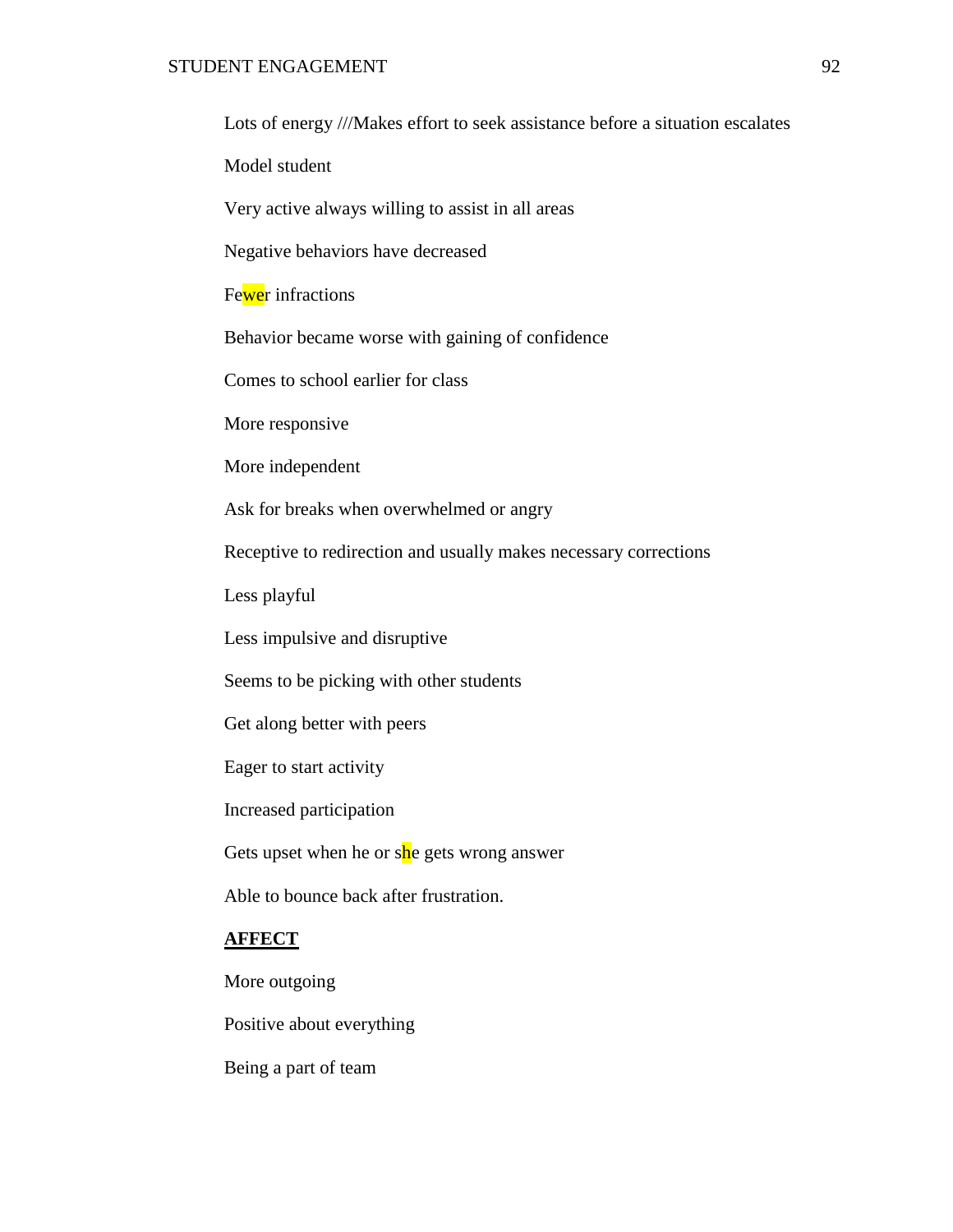| Expressing frustration in a mature way                             |
|--------------------------------------------------------------------|
| Taking a more mature route in handling situations                  |
| Confident is slowly but surely starting to build up                |
| Takes things more seriously                                        |
| Maturing and being able to express opinions better                 |
| Better relationship and communication with teachers                |
| Wants to come to school                                            |
| Taking more pride in becoming a better student and peer            |
| More confidence                                                    |
| Increased level of care around his peers and adults                |
| Consistently a problem solver on the playground                    |
| Student wants to be honest and fair                                |
| Less and less conflict with peers                                  |
| Increase maturity                                                  |
| Less concerned with hurting others for laughs or self-gain         |
| More respectful towards peers, staff including substitute teachers |
| More confidence in self and what he/she is able to do              |
| Eased transition of coming to a new school                         |
| More vocal in class                                                |
| Has always been popular but seems more genuine to all students     |
| Quiet                                                              |
| Less involved in bickering in the class                            |

Positive outlook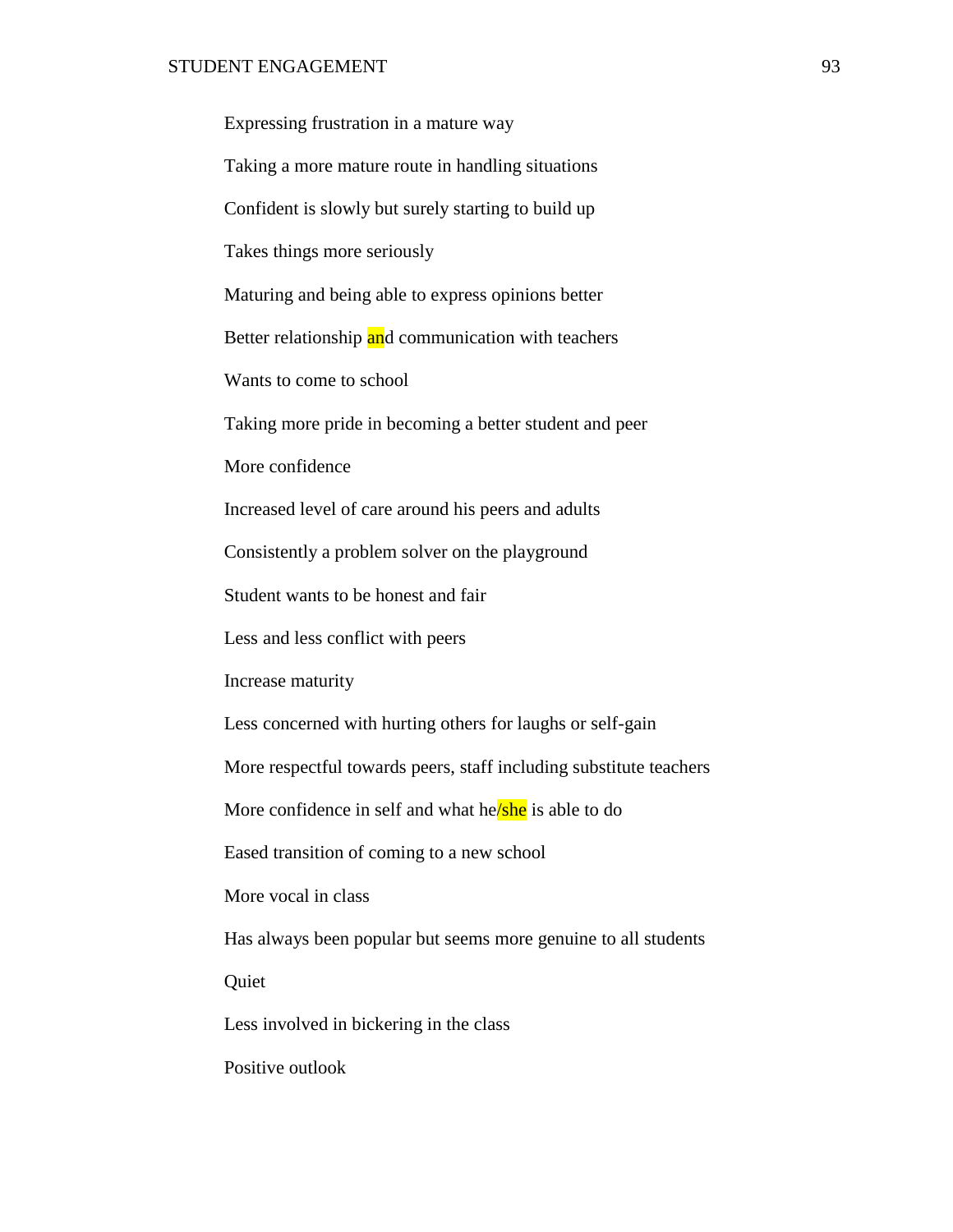### Happy

Attention seeker

Sensitive

Moods improved

More focused

More relaxed and confident

Enthusiastic to learn

Was often angry; seems more positive

Very confident

More excited about school

Able to communicate his/ *feelings in a calm way* 

Very supportive and protective of male classmates

Wants to participate

Tries to get everyone on board

Wants to accomplish expectations and personal goals

Able to utilize skills and techniques taught efficiently

Talk problems out

Has a sense of belonging because he/she knows he/she plays a prominent role on

team and is needed for team success

Helps others who need assistance

More aware how classmates treat student and as a result has changed group

student interacts with at lunch and recess.

More aware of the importance of academics